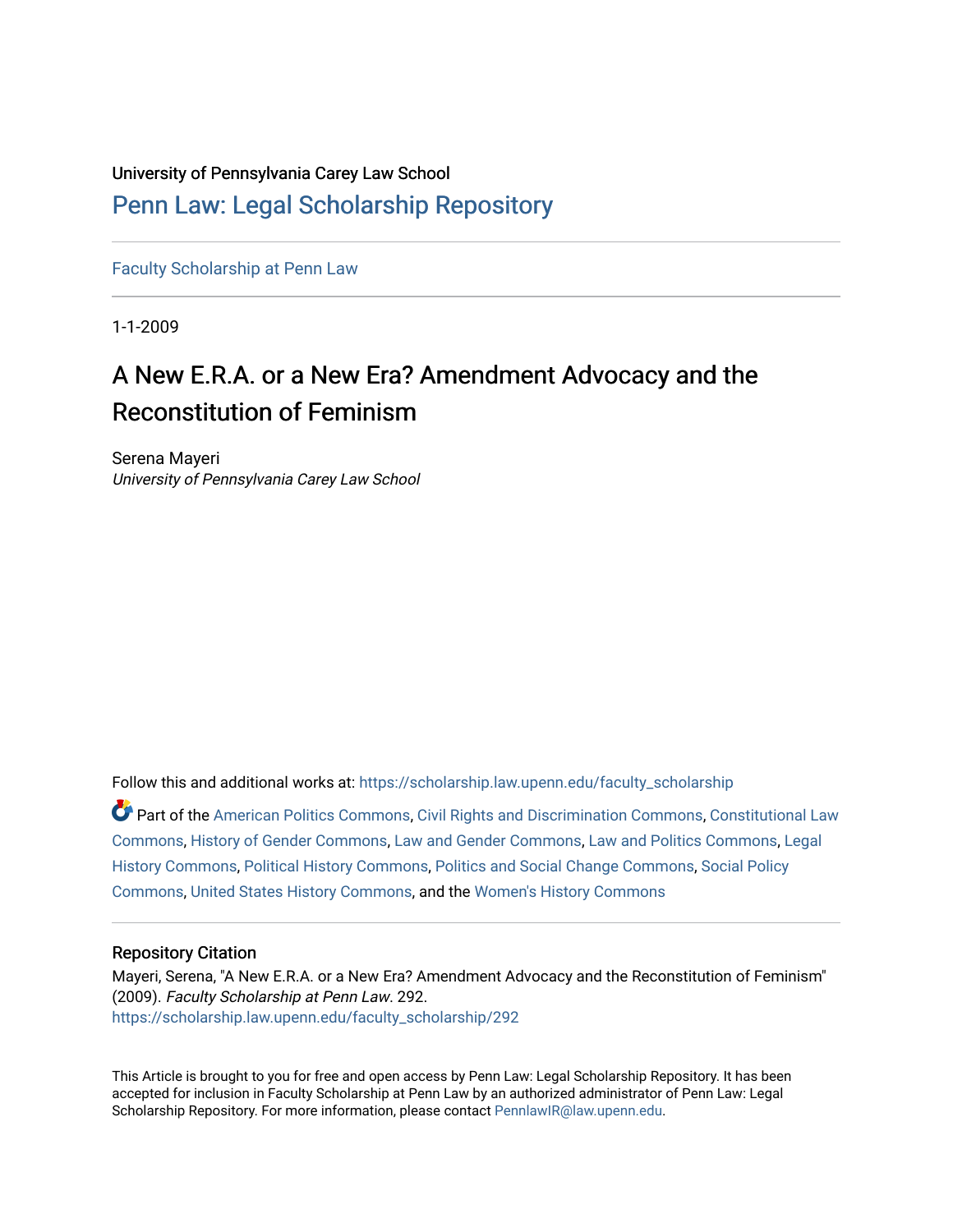# A NEW E.R.A. OR A NEW ERA? AMENDMENT ADVOCACY AND THE RECONSTITUTION OF FEMINISM

#### *Serena Mayeri*\*

| L<br>A.<br>B<br>C.<br>П.<br>$\mathcal{A}$ .<br>$B_{\cdot}$<br>"Too Much Baggage for the ERA to Carry": Private Conduct and the State<br>$\mathcal{C}$<br>"An Untenable Position": Abortion, Pregnancy, and the New ERA 1274<br>D<br>E.<br>HL.<br>"We Have to Have a Vote, Win or Lose": ERA II's Career as a Political<br>$\mathcal{A}$ .<br>B. |  |  |  |  |
|-------------------------------------------------------------------------------------------------------------------------------------------------------------------------------------------------------------------------------------------------------------------------------------------------------------------------------------------------|--|--|--|--|
|                                                                                                                                                                                                                                                                                                                                                 |  |  |  |  |
|                                                                                                                                                                                                                                                                                                                                                 |  |  |  |  |
|                                                                                                                                                                                                                                                                                                                                                 |  |  |  |  |
|                                                                                                                                                                                                                                                                                                                                                 |  |  |  |  |
|                                                                                                                                                                                                                                                                                                                                                 |  |  |  |  |
|                                                                                                                                                                                                                                                                                                                                                 |  |  |  |  |
|                                                                                                                                                                                                                                                                                                                                                 |  |  |  |  |
|                                                                                                                                                                                                                                                                                                                                                 |  |  |  |  |
|                                                                                                                                                                                                                                                                                                                                                 |  |  |  |  |
|                                                                                                                                                                                                                                                                                                                                                 |  |  |  |  |
|                                                                                                                                                                                                                                                                                                                                                 |  |  |  |  |
|                                                                                                                                                                                                                                                                                                                                                 |  |  |  |  |
|                                                                                                                                                                                                                                                                                                                                                 |  |  |  |  |
|                                                                                                                                                                                                                                                                                                                                                 |  |  |  |  |
|                                                                                                                                                                                                                                                                                                                                                 |  |  |  |  |
|                                                                                                                                                                                                                                                                                                                                                 |  |  |  |  |
|                                                                                                                                                                                                                                                                                                                                                 |  |  |  |  |

\* Assistant Professor of Law and History, University of Pennsylvania Law School. Earlier versions of this article benefited from feedback at the Penn/Chicago Legal History Consortium, Penn Law School Faculty Retreat, Columbia Law School Associates-in-Law Workshop, Boston University Law School's Elizabeth Battelle Clark speaker series, Cornell Junior Constitutional Law Scholars Workshop, Southern Methodist University Law School Citizenship Colloquium, the University of Akron School of Law's symposium on women's legal history, and the American Society for Legal History's annual meeting. For helpful comments and conversations, special thanks are also due to Anita Allen, Regina Austin, Mary Frances Berry, Stephen Burbank, Dorothy Sue Cobble, Cary Coglianese, Kristin Collins, Rhonda Copelon, Caroline Mala Corbin, Nancy Cott, Deborah Dinner, Ariela Dubler, Elizabeth Emens, Jill Fisch, Frank Goodman, Sarah Barringer Gordon, Michael Grossberg, Deborah Hellman, Olati Johnson, Laura Kalman, Seth Kreimer, Anne Kringel, Sylvia Law, Howard Lesnick, Bernadette Meyler, Trevor Morrison, Melissa Murray, William Novak, Jide Nzelibe, Rebecca Rix, Cristina Rodriguez, David Rudovsky, Theodore Ruger, Patricia Seith, Reva Siegel, Ilya Somin, Mary Spector, Susan Sturm, Thomas Sugrue, Karen Tani, Rose Cuison Villazor, Amy Wax, Tobias Wolff, and Mary Ziegler. I am also grateful to Alvin Dong and his colleagues in the Biddle Law Library, University of Pennsylvania for their expert research assistance, and to the staff of the *Northwestern University Law Review* for their editorial prowess.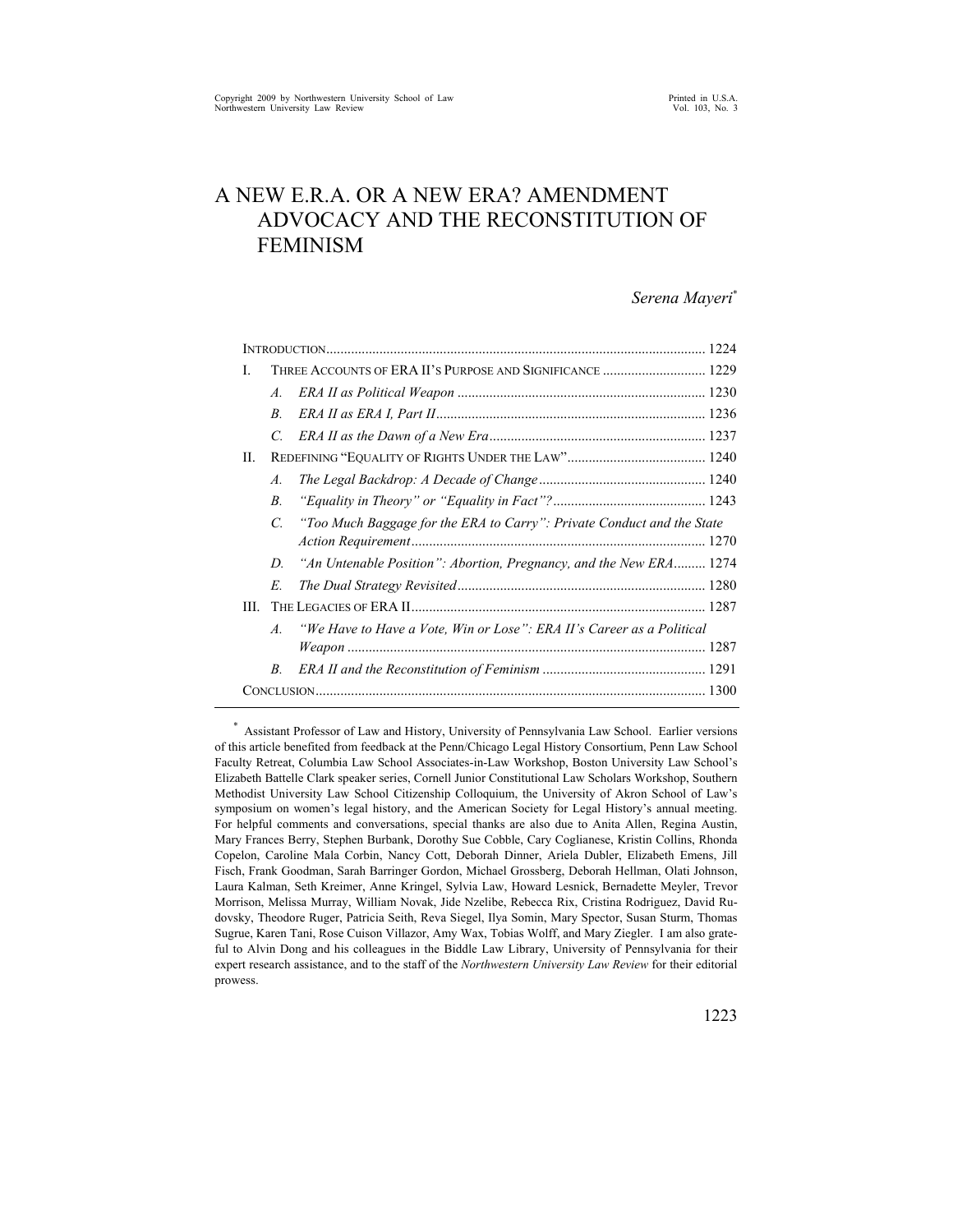# **INTRODUCTION**

In March 2007, almost exactly a quarter-century after the first Equal Rights Amendment's ratification failure, a bipartisan group of lawmakers reintroduced the rechristened but textually identical "Women's Equality Amendment" in both houses of Congress. Politicians and pundits declared the initiative the first serious attempt to revive the amendment in decades, suggesting that unlike previous quiet, desultory efforts, advocates of equal rights meant business this time.<sup>1</sup> The amendment's reintroduction provoked reactions ranging from enthusiasm to derision to incredulity. Some welcomed the ERA's revival as an opportunity to revisit unresolved questions of gender equality and justice.<sup>2</sup> Opponents bemoaned the amendment as tediously redundant, shockingly radical, or both.3 Still others, including longtime proponents of women's rights, questioned whether a renewed campaign for a controversial and arguably ill-defined constitutional amendment was the wisest allocation of resources and political capital.<sup>4</sup> Commentators debated how an ERA would change existing law, how an increasingly conservative judiciary would interpret its text, and how the amendment effort would alter the political and partisan landscape.<sup>5</sup>

If these questions evoke a feeling of déjà vu, their eerie familiarity is no coincidence. The question of whether to continue to pursue feminist goals through a constitutional amendment despite the bitter ratification defeat of 1982 arose even before the first ERA's demise became official. Congressional proponents resolved to reintroduce the ERA in 1983, and both chambers held extensive hearings before and after the House narrowly voted to reject "ERA II." Early scholarly accounts of the ERA's rise and fall largely viewed ERA II as a postscript to ERA I, if they discussed it at all. This Article examines ERA II as a distinct phenomenon, with a constitutional and political meaning quite different from that of ERA I.

The debate over ERA II occurred at a pivotal turning point in the history of legal feminism and of constitutional amendment advocacy. In dialogue with their opponents, women's rights advocates grappled with difficult doctrinal dilemmas largely unaddressed in earlier congressional

<sup>&</sup>lt;sup>1</sup> Juliet Eilperin, *New Drive Afoot to Pass Equal Rights Amendment*, WASH. POST, Mar. 29, 2007, at A1.

*See, e.g.*, Martha Burk & Eleanor Smeal, *The One Sure Way to Guarantee Equal Rights for Wom*en, STAR-LEDGER (Newark, N.J.), Apr. 30, 2007, at 15.

*See, e.g.*, Phyllis Schlafly, *Equal Rights Redux; The ERA: Still a Bad Idea*, L.A. TIMES, Apr. 8, 2007, at M3; Phyllis Schlafly, *Left Schemes to Revive ERA*, HUMAN EVENTS, Apr. 16, 2007, at 1. 4

*See, e.g.*, Frances Coleman, *Don't Let It All Slip Away with the ERA*, PRESS-REGISTER (Mobile, Ala.), May 20, 2007, at D1; Rob Hotakainen, *Equal Rights Amendment Divides Party*, AKRON BEACON J., May 20, 2007, at A14; Jonathan Turley, *The Revival of the Equal Rights Amendment*, ROLL CALL, Apr. 16, 2007, at 4.

*See, e.g.*, Ilya Somin, *Be Careful What You Wish For*, LEGAL TIMES, June 4, 2007, at 58; Postings of Ilya Somin and Eugene Volokh to The Volokh Conspiracy (Apr. 9–13, 2007), http://volokh.com/ posts/chain\_1176163135.shtml.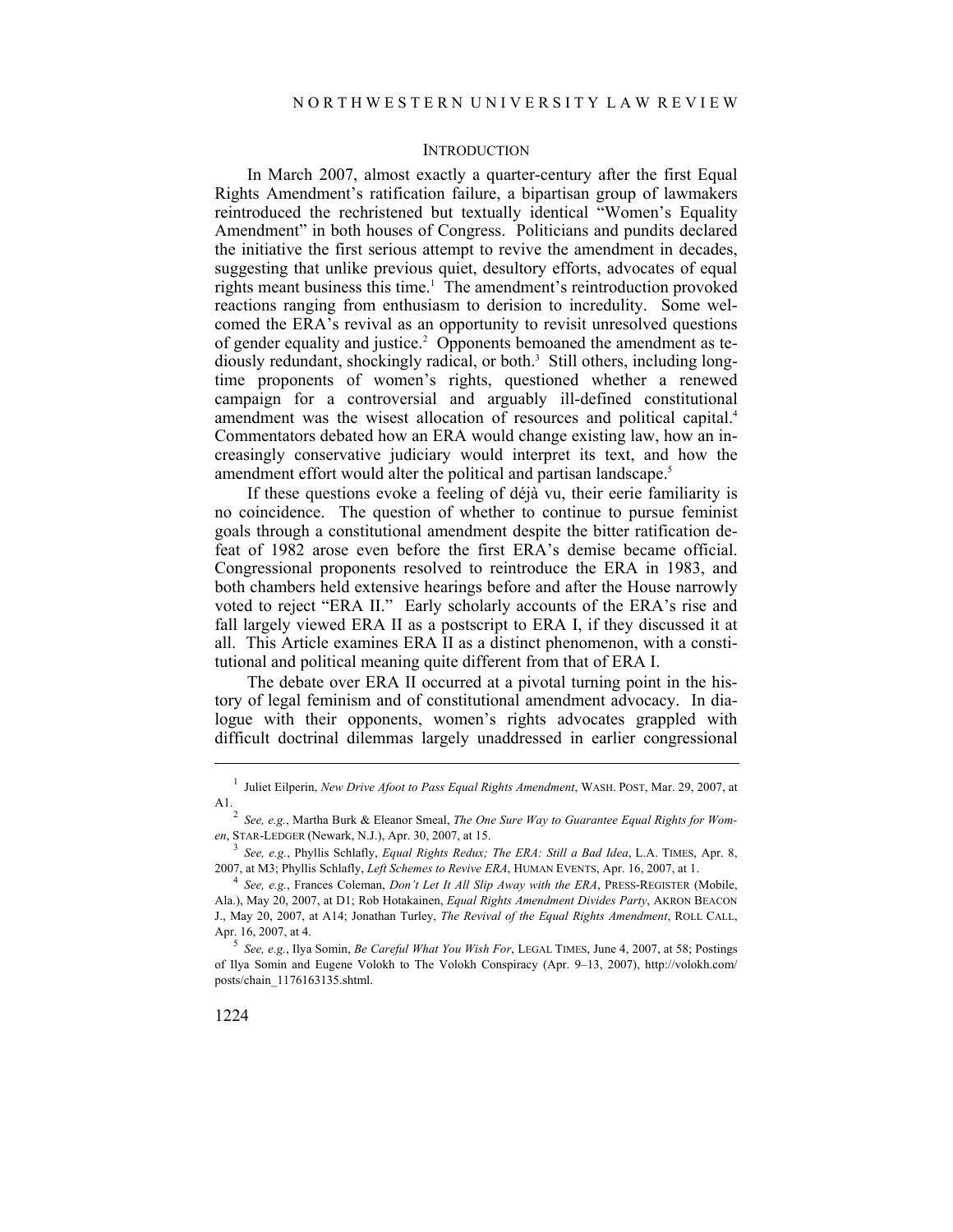debates over ERA I. They articulated a vision of "equality of rights under the law" that eschewed "equality in theory"—formal equality—and embraced "equality in fact," which dismantled "neutral" laws and practices that disadvantaged women.6 With ERA II, the proposed constitutional amendment enjoyed a new career as a partisan political weapon. Ultimately, feminists' ERA II experience convinced the movement's lawyers that amendment advocacy could not accomplish their reconfigured agenda. In reinventing the ERA, feminists took an important step toward transforming the legal aspirations and strategies of the women's movement and the very nature of constitutional change advocacy.

 $*$   $*$   $*$ 

The Equal Rights Amendment's ratification deadline passed on June 30, 1982, with the amendment failing to win the required three-fourths majority of states. Postmortems from scholars and advocates poured in over the next several years, assessing the reasons for the ERA's defeat.<sup>7</sup> More recently, many scholars have shifted their attention from dissecting the ERA's failure to measuring its stealthy success.<sup>8</sup> Though there is considerable disagreement over how the transformation came about, constitutional law experts agree that feminists ultimately succeeded in achieving many, if not most, of their goals through litigation and legislation, despite the ERA's defeat.<sup>9</sup> Assessing the merits of this claim is tricky, for at least two reasons. First, answering the question of how much of what the ERA would have done that was instead accomplished through other means assumes that we can know what the ERA would have done—how it would have been interpreted by courts; how it would have been implemented by Congress and the Executive Branch; how advocates would have extracted new meanings and new ramifications with regard to issues the amendment's earlier proponents

<sup>&</sup>lt;sup>6</sup> See infra Part II.B.<br><sup>7</sup> See a.g. MABY FB

*See, e.g.*, MARY FRANCES BERRY, WHY ERA FAILED (1986); JANET K. BOLES, THE POLITICS OF THE EQUAL RIGHTS AMENDMENT (1979); JANE J. MANSBRIDGE, WHY WE LOST THE ERA (1986); DONALD G. MATHEWS & JANE SHERRON DE HART, SEX, GENDER, AND THE POLITICS OF ERA (1990); GILBERT Y. STEINER, CONSTITUTIONAL INEQUALITY: THE POLITICAL FORTUNES OF THE EQUAL RIGHTS AMENDMENT (1985).

*See, e.g.*, Cynthia Harrison, *'Heightened Scrutiny': An Alternative Route to Equality for U.S. Women*, *in* WOMEN AND THE UNITED STATES CONSTITUTION 347 (Sybil A. Schwarzenbach & Patricia Smith eds., 2003); Reva B. Siegel, *Constitutional Culture, Social Movement Conflict, and Constitutional Change: The Case of the De Facto ERA*, 94 CAL. L. REV. 1323, 1332–34 (2006); David A. Strauss, *The Irrelevance of Constitutional Amendments*, 114 HARV. L. REV. 1457 (2001).

*See, e.g.*, Ilya Somin, *What Effect Would the Equal Rights Amendment Have if Enacted?*, Volokh Conspiracy, Apr. 7, 2007, http://volokh.com/posts/1176163135.shtml ("As Northwestern University law professor Andrew Koppelman puts it, Phyllis Schlafly and other opponents [of the ERA] won the battle but lost the war: 'The ERA was defeated, but its rule against sex discrimination was incorporated into constitutional law anyway, by judicial interpretation of the 14th Amendment . . . .' In fact, says Koppelman, 'it's hard to imagine it making any difference at all.'").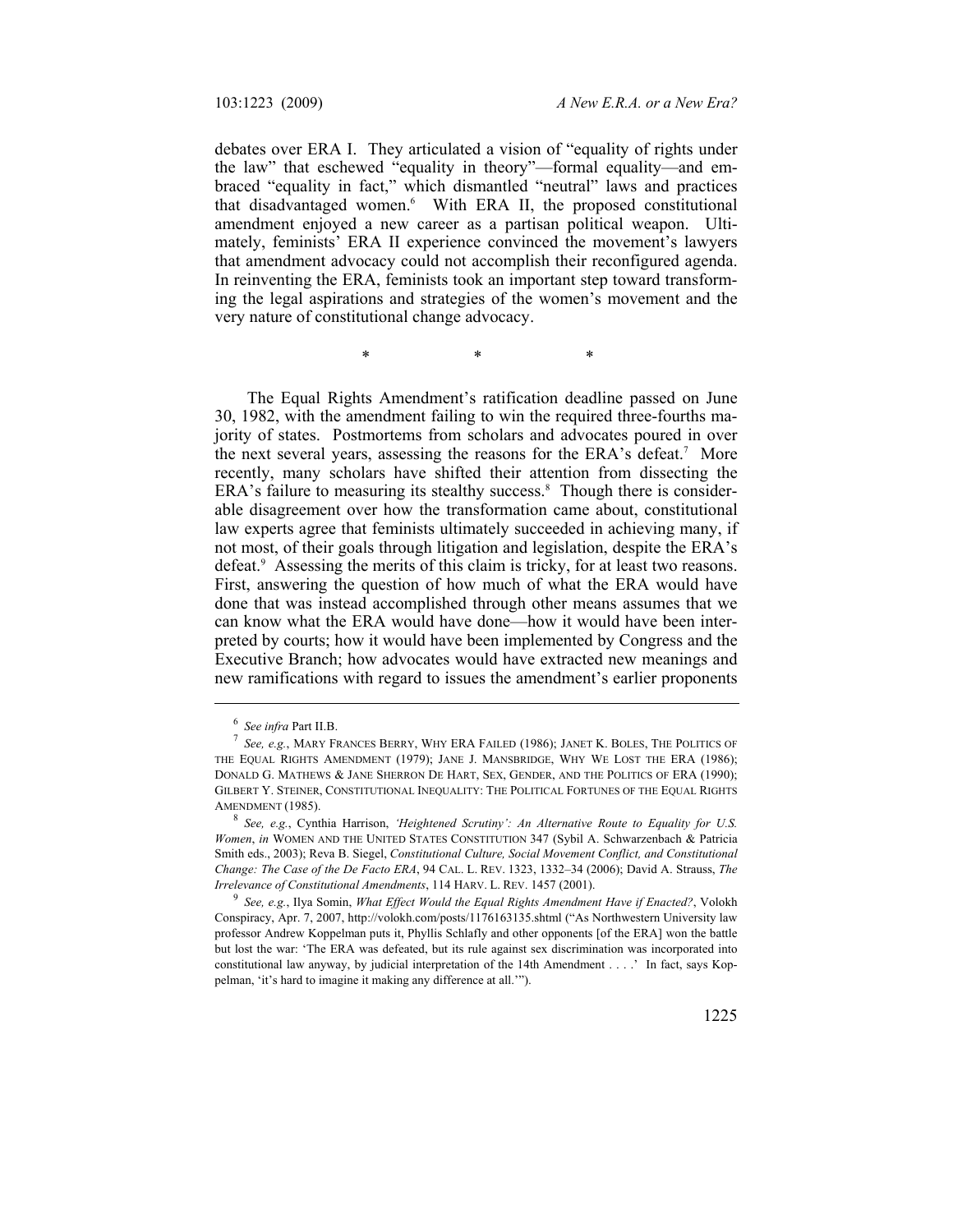never contemplated; and how the answers to all of these questions would have changed over time. Second, the question of whether feminists gained by other means what they hoped to achieve through an ERA belies the fact that what they hoped to achieve was a moving target.

By the early 1980s, much of what feminists sought from the ERA diverged significantly from the preoccupations of proponents and opponents during the early-1970s creation of ERA I's legislative history. To some degree, the ERA's evolving meaning reflected feminists' successes and failures under existing constitutional provisions. But it also revealed substantial change over time in what feminists hoped to achieve through an amendment: a constitutional response not only to intentional discrimination and laws that explicitly denied women opportunities, but also to the unintentional perpetuation of inequality through laws and policies that appeared neutral on their face—a conception of equality that included the right to affirmative action, remedies for disparate impact discrimination, and broader freedom from discrimination based on pregnancy.

The debate over ERA II provides an excellent case study in the creation of constitutional meaning through amendment advocacy. Even (especially) after a decade of bitter contention over the ERA, the amendment's meaning—what it would do in the short and long term—was far from clear. Though the text of ERA II exactly replicated that of ERA  $I<sub>i</sub><sup>10</sup>$  the ratification battle had transformed the contest's terrain, implicating issues barely contemplated in the original congressional debates. The initial ratification period had not proven conducive to a coordinated, internally consistent, and explicit account of the amendment's legal ramifications. Instead, proponents often found themselves on the defensive, and decisionmaking was diffuse. In contrast, the reintroduction of the ERA and the emergence of sophisticated opposition to the amendment in Congress forced advocates to reexamine exactly what they wanted from the ERA and to refine their account of its impact on the law. The congressional hearings on ERA II prompted feminists to evaluate how far they had come, to assess how far they wished to go, and to clarify exactly how much of their redefined agenda the ERA could help them achieve.

Today, it is far from obvious how one should interpret ERA II in the larger context of constitutional amendment advocacy. It was even less selfevident in 1982 and 1983, when feminists, their allies, and their opponents surveyed the political and legal landscape in the wake of the defeat of ERA I. Part I of this Article offers three possible accounts of ERA II's purpose and significance. Part I.A, which examines ERA II as a political weapon, suggests a role for amendment advocacy beyond the creation of constitu-

<sup>&</sup>lt;sup>10</sup> The text of the Equal Rights Amendment read as follows: "Section 1. Equality of rights under the law shall not be denied or abridged by the United States or by any State on account of sex. Section 2. Congress shall have the power to enforce, by appropriate legislation, the provisions of this Article. Section 3. This amendment shall take effect two years after the date of ratification."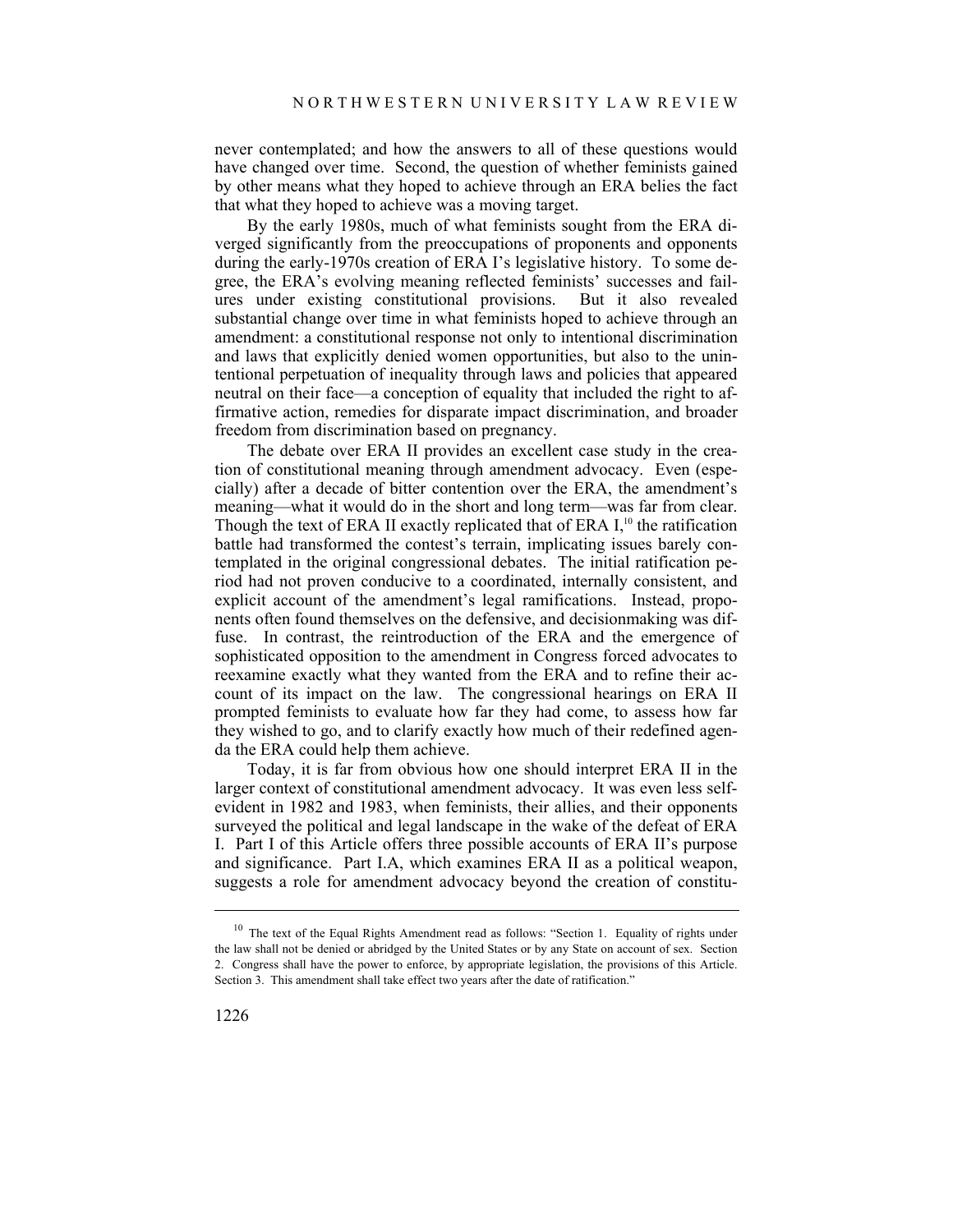tional meaning. While feminists primarily sought to alter women's legal and constitutional status, their congressional allies were at least as eager to make political hay of the Reagan Administration's less than enthusiastic embrace of women's rights. Even if a successful constitutional amendment remained out of reach, these politicians calculated, forcing opponents to vote "no" on equal rights for women might boost the electoral fortunes of Democrats and moderate Republicans, or at least help to discredit the Reagan Administration in advance of its reelection campaign and undermine social conservatives' apparent hold on the GOP. In the wake of the ERA's defeat, women's organizations publicly resolved to devote more energy and resources toward electing candidates who supported the ERA and other feminist positions, and to defeating those who did not. Reintroducing the ERA provided an opportunity to further this goal, highlighting not only how the preceding decade had transformed the amendment's ideological and partisan valence, but also how the very enterprise of amendment advocacy had evolved into a weapon of political combat.

A second possible account of ERA II was as a relatively seamless continuation of the debate over ERA I. In this account, described in Part I.B, it made sense to stand by the amendment's original legislative history as developed in the early 1970s, and to stress the abstract principle of equality rather than specific legal ramifications and doctrinal innovations. Despite broad agreement that ERA I fell short of promising the fulfillment of feminists' substantive goals, for some proponents, particularly veterans of the first ERA campaign, reinventing the amendment's meaning seemed politically futile and even counterproductive. Soon after the congressional hearings began, though, it became clear that proponents could not avoid probing questions about ERA II's theoretical and doctrinal particularities. Like it or not, the ERA II hearings compelled feminists to rethink their legal priorities. Despite their ambivalence about the political consequences, feminists seized this opportunity to redefine the amendment's constitutional meaning.

In the end, feminists created a new constitutional meaning for ERA II in dialogue with their opponents. Like the "de facto ERA" Reva Siegel has identified as the product of give-and-take between friends and foes of the amendment during the ratification period, $<sup>11</sup>$  ERA II as defined by its de-</sup> fenders incorporated some of its opponents' assumptions as well as its proponents' aspirations. Unlike during the ratification period, though, when movement strategy was diffuse and decentralized, the process of constructing a legislative history for the new ERA was relatively deliberate and coordinated. This focusing of the collective mind proved both an advantage and a limitation for feminists. On the one hand, they presented a relatively disciplined, united front in favor of positions that would demonstrably have advanced the law beyond its current boundaries. On the other, political considerations still constrained their ability to implement many of the goals

<sup>11</sup> Siegel, *supra* note 8, at 1324.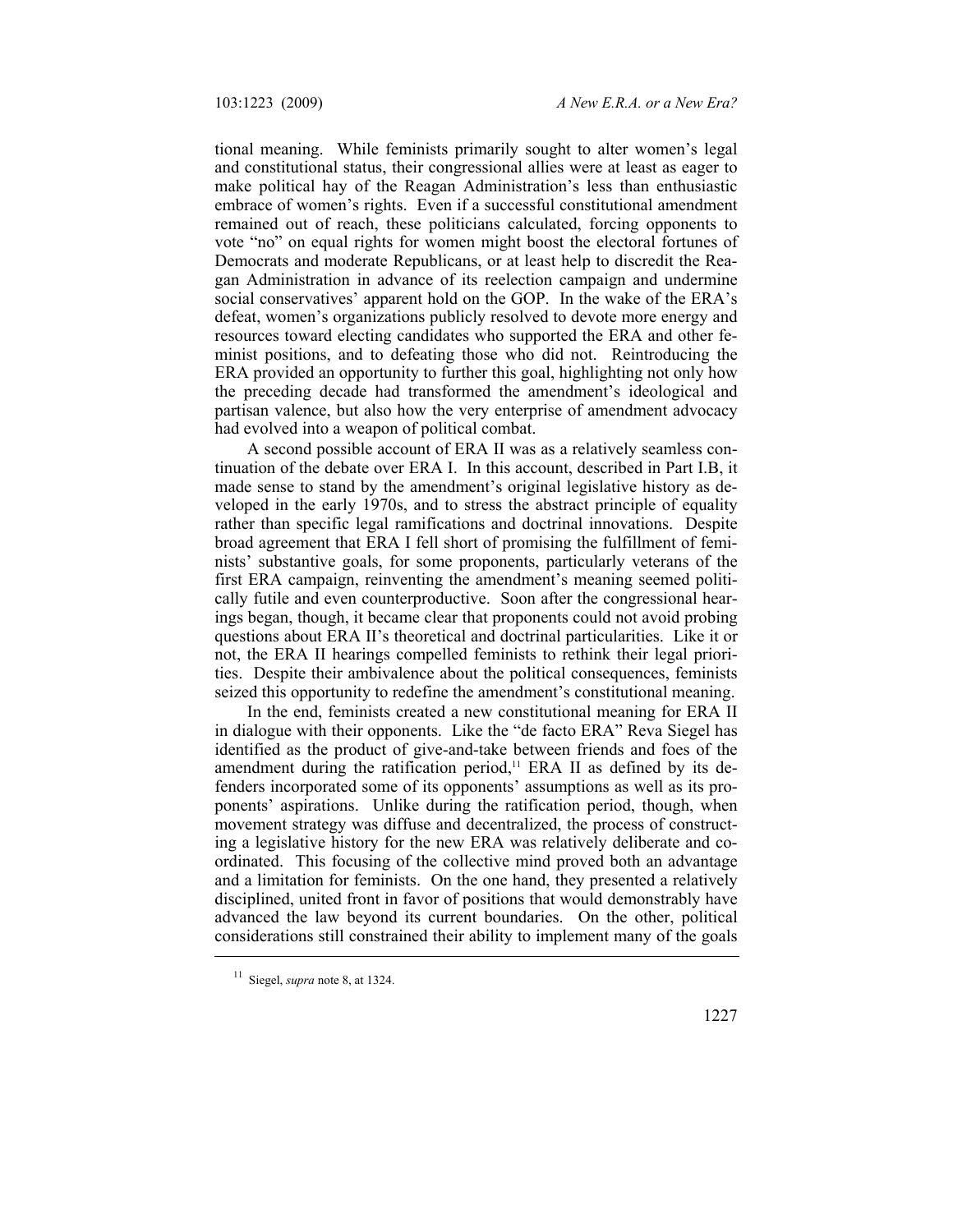to which they privately—and sometimes publicly—aspired, and determined questioning from opponents forced the development of limiting principles to rein in revolutionary doctrinal changes. Proponents' positions on ERA II's legal consequences almost invariably occupied a middle ground between feminists' highest aspirations in 1983 and the meaning of ERA I as articulated in the 1971–72 legislative history.

Part II details the process by which proponents attempted to develop a new legislative history for the ERA. Part II.A briefly describes how the legal landscape of sex equality had changed since congressional passage of ERA I. Part II.B focuses on the controversy over the proper standard of judicial review under the ERA and the debate over how to address inequality that persisted despite the removal of most explicit sex-based classifications from the books. Part II.C looks at the struggle over how ERA II would affect private entities, in light of proponents' attempts to overcome the strictures of an increasingly conservative state action jurisprudence and opponents' concerns about incursions on the autonomy of private—and especially religious—institutions. Part II.D examines the formidable obstacles in the way of feminists' profound desire to transcend the strategic separation of reproductive rights from the ERA without spelling political doom for both causes. Part II.E addresses the substantive and strategic interactions between ERA II and other vehicles of constitutional change.

The final Part considers the legacies of ERA II. Part III.A revisits the frame of ERA II as political weapon, introduced in Part I.A. Hoping to create momentum for passage—or at least to embarrass conservatives proponents forced an up-or-down vote on the amendment in the House, which they narrowly lost. ERA supporters faced criticism from both friend and foe for this parliamentary maneuver, but for a brief time it seemed as if the amendment's secondary role as a partisan battering ram might help Democrats and moderate Republicans to exploit the "gender gap." Despite a short-lived boost from the first female vice-presidential candidacy, however, the ERA's career as a political weapon appeared over.

Nevertheless, the ERA II debate left important legacies for legal feminism and for constitutional amendment advocacy, as described in Part III.B. Arguments honed during the hearings became important bases for a new feminist constitutional agenda, particularly in the area of disparate impact analysis. Just as importantly, the ERA II controversy drove home the shortcomings of constitutional amendment as a means of implementing legal feminist goals. And the ERA II debate provides an important set of sources for scholars seeking to understand what changed—and what remained impervious to change—during one of the most crucial decades in the history of American women's legal status.

As the Article's conclusion suggests, the story of ERA II develops several themes salient to the literature on constitutional change and social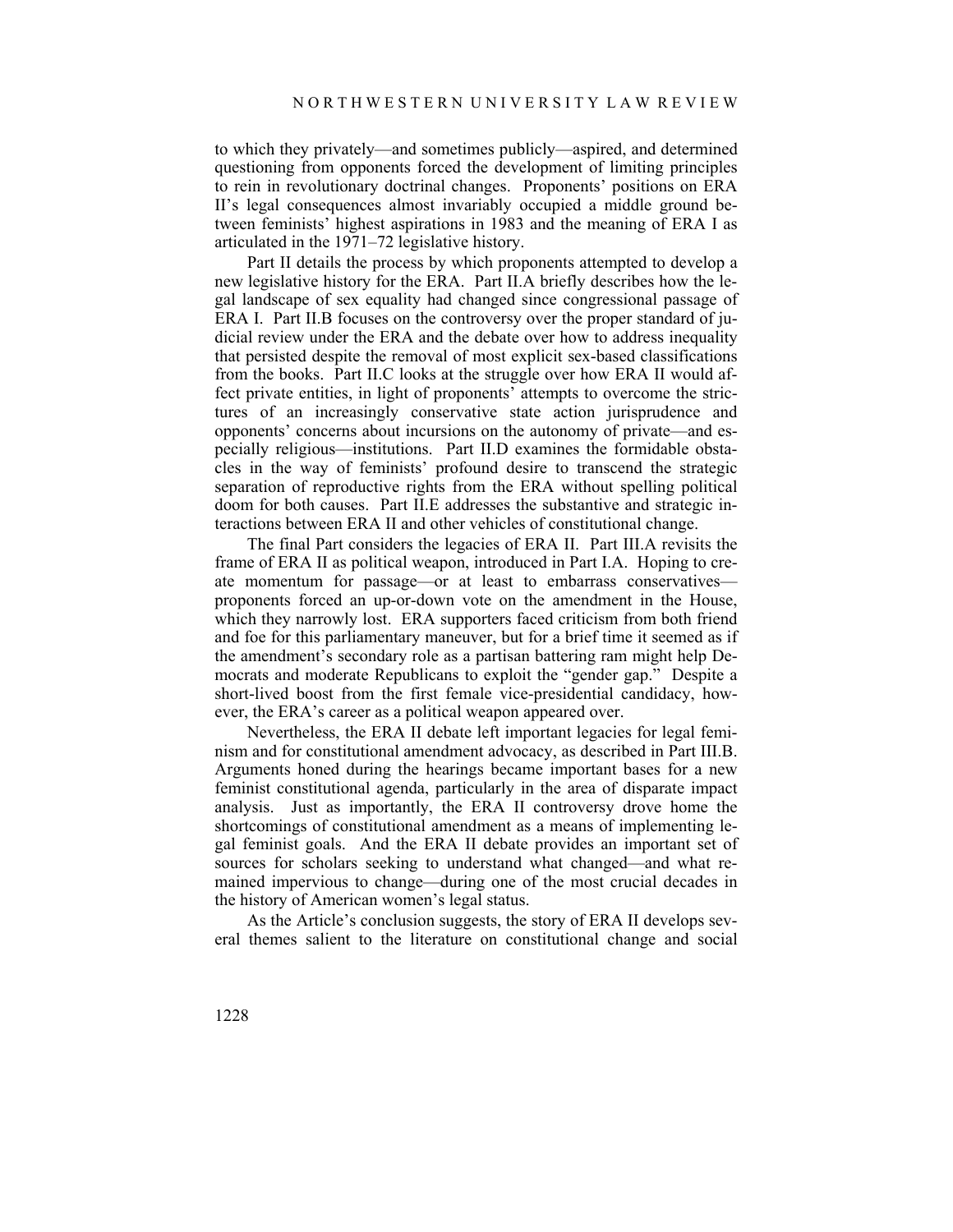movement advocacy.<sup>12</sup> Most basically, focusing on the (re)introduction of a proposed constitutional amendment and the campaign for congressional passage highlights the importance of venues other than courts and processes other than litigation to the creation and contestation of constitutional meaning.13 The ERA II debate also underscores the significance of amendment advocacy even in instances where a proposed Article V amendment is considered and rejected by Congress. In keeping with the emerging literature on constitutional culture and "democratic constitutionalism,"14 the ERA II story emphasizes the extent to which the creation of constitutional meaning occurs through a dialogic process, forcing combatants to consider and even incorporate the arguments of their opponents into both substantive constitutional interpretation and strategic calculations.15 The ERA II experience suggests that amendment advocacy may serve as a weapon of partisan political combat, as well as a vehicle for rethinking a social movement's legal agenda.16 Finally, ERA II's role at a transitional moment in the history of legal feminism suggests that what appears to be devastating defeat may simultaneously liberate a movement's constitutional imagination.

# I. THREE ACCOUNTS OF ERA II'S PURPOSE AND SIGNIFICANCE

After a bruising, decade-long ratification battle, the women's movement had reached a crossroads. Back in 1972, when the ERA first passed Congress, ratification had seemed, if not assured, altogether likely. When House leaders reintroduced the ERA to the 98th Congress in January 1983, feminist leaders knew all too well the magnitude of the obstacles to passage and ratification, and they confronted the prospect of a rematch with considerable ambivalence.<sup>17</sup> But like it or not, Congress was considering the ERA once again. Faced with the alternative of allowing the amendment's foes to define its meaning, women's organizations launched a concerted effort to coordinate testimony and advocacy for "ERA II." But before I examine that effort in detail in Part II, in this Part I explore various possible accounts of what proponents were doing, or believed themselves to be doing, when they launched and executed their campaign for ERA II.

<sup>&</sup>lt;sup>12</sup> For examples of this burgeoning field, see sources cited in Siegel, *supra* note 8, at 1328 n.13.<br><sup>13</sup> A voluminous and growing literature critiques "juricentric" accounts of constitutional meaning.

My aim in this Article is primarily descriptive: to uncover the rich constitutional contestation that occurs in the attempted creation of one proposed constitutional amendment's legislative history.

<sup>&</sup>lt;sup>14</sup> Robert C. Post & Reva B. Siegel, Roe *Rage: Democratic Constitutionalism and Backlash*, 42 HARV. C.R.-C.L. L. REV. 373 (2007).

<sup>&</sup>lt;sup>15</sup> Siegel, *supra* note 8.<br><sup>16</sup> I have explored elsewhere the mutual influence of constitutional change advocacy and internal social movement dynamics. *See* Serena Mayeri, *Constitutional Choices: Legal Feminism and the Historical Dynamics of Change*, 92 CAL. L. REV. 755 (2004). 17 BERRY, *supra* note 7, at 101.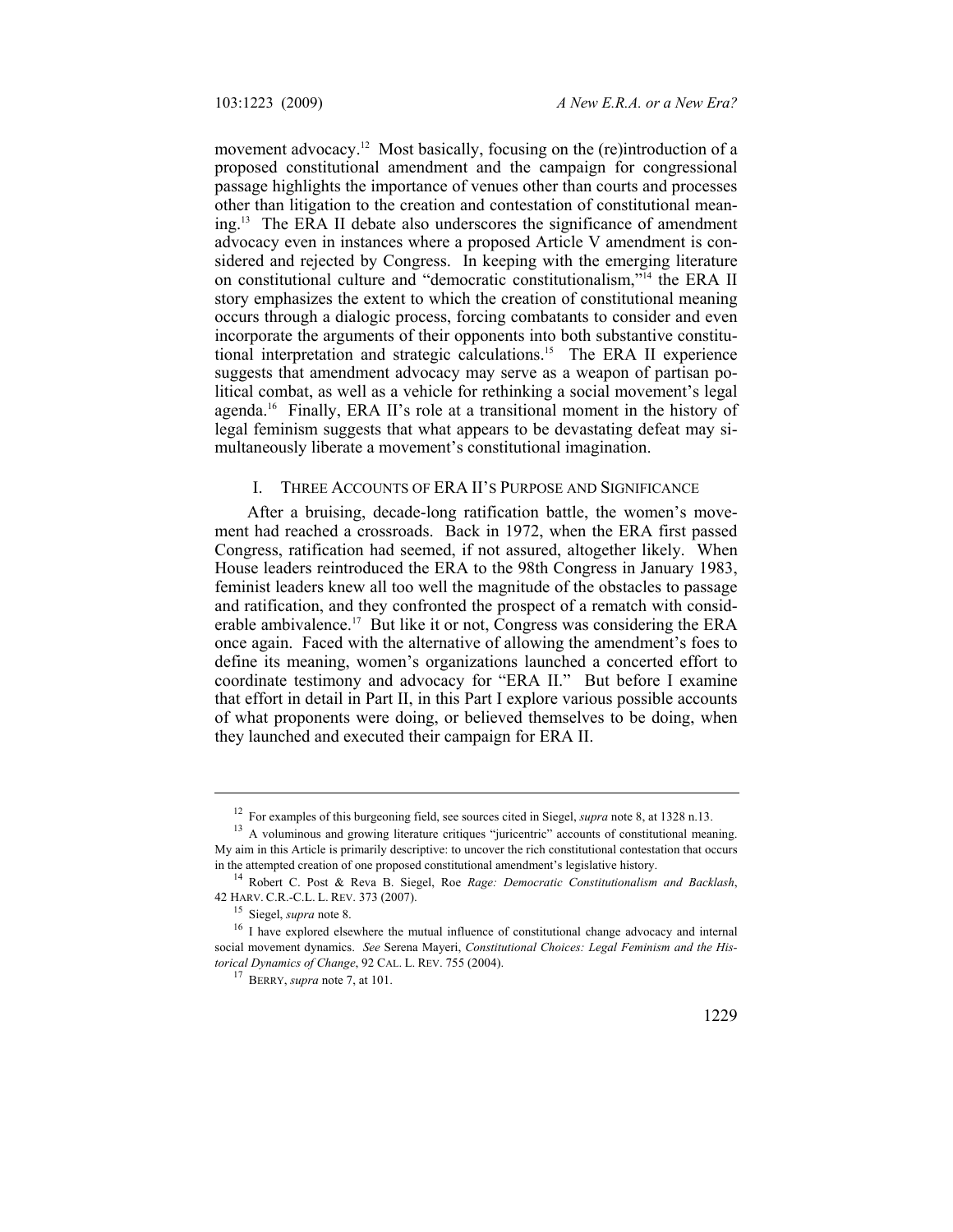#### *A. ERA II as Political Weapon*

For some ERA proponents, most prominently the amendment's congressional sponsors, ERA II's primary function was to serve as a political battering ram to attack the Reagan Administration and the conservative wing of the Republican Party. For many feminists, this function, although not their first priority, provided an important secondary benefit. After all, many women's rights leaders realized that the ratification failure could be reversed only through persuading or defeating ERA critics and antiabortion advocates in Congress and the state legislatures. For those with Democratic leanings, Reagan-bashing was comfortable and dovetailed with a general political outlook. For Republican feminists, the President's opposition to the ERA symbolized a larger drift to the social and cultural right that dismayed and demoralized the party's liberals and moderates.

When Congress considered the original ERA in 1971 and 1972, the amendment had no particular partisan pedigree, and even its ideological valence remained ambiguous. Some of the amendment's most ardent supporters had been conservatives like Senator Strom Thurmond, Dixiecratturned-Republican from South Carolina,<sup>18</sup> while there was some Democratic opposition to the amendment because of the threat it posed to protective labor legislation. Senator Edward M. Kennedy (D-MA) was still a recent ERA convert in the early 1970s, as were many in the labor movement.<sup>19</sup> The amendment had the nominal support of the Nixon Administration and prominent women in the Administration were avid supporters. Anti-ERA witnesses included Paul Freund, a Harvard law professor with impeccable civil rights credentials.20

Political developments over the next dozen years transformed the ERA into a potent symbol of partisan and ideological polarization.<sup>21</sup> The Reagan Administration and the GOP opposed the amendment outright, while Democratic support for the ERA had become an article of faith, at least at the national level. Indeed, debates over gender roles and over the desirability

<sup>&</sup>lt;sup>18</sup> On alliances between the National Woman's Party and segregationist Southerners, see, for example, LEILA J. RUPP & VERTA TAYLOR, SURVIVAL IN THE DOLDRUMS: THE AMERICAN WOMEN'S RIGHTS MOVEMENT, 1945 TO THE 1960S (1987); Carl M. Brauer, *Women Activists, Southern Conservatives, and the Prohibition of Sex Discrimination in Title VII of the 1964 Civil Rights Act*, 49 J. S. HIST. 37 (1983).<br><sup>19</sup> On labor opposition to the ERA during the pre-1970s period, see, for example, DOROTHY SUE

COBBLE, THE OTHER WOMEN'S MOVEMENT: WORKPLACE JUSTICE AND SOCIAL RIGHTS IN MODERN AMERICA (2004); CYNTHIA HARRISON, ON ACCOUNT OF SEX: THE POLITICS OF WOMEN'S ISSUES,

<sup>1945–1968 (1988). 20</sup> *Compare, e.g.*, Paul A. Freund, *The Equal Rights Amendment Is Not the Way*, 6 HARV. C.R.-C.L. L. REV. 234 (1971) (arguing against the ERA and in favor of a case-by-case approach to combating sex discrimination under the Fourteenth Amendment), *with* Paul A. Freund, *Civil Rights and the Limits of the Law*, 14 BUFF. L. REV. 199 (1965) (defending proactive legal approaches to civil rights for African Americans).<br><sup>21</sup> On the partisan realignment with respect to gender issues generally during this period, see Anne

N. Costain, *After Reagan: New Party Attitudes Toward Gender*, 515 ANNALS AM. ACAD. POL. & SOC. SCI. 114 (1991).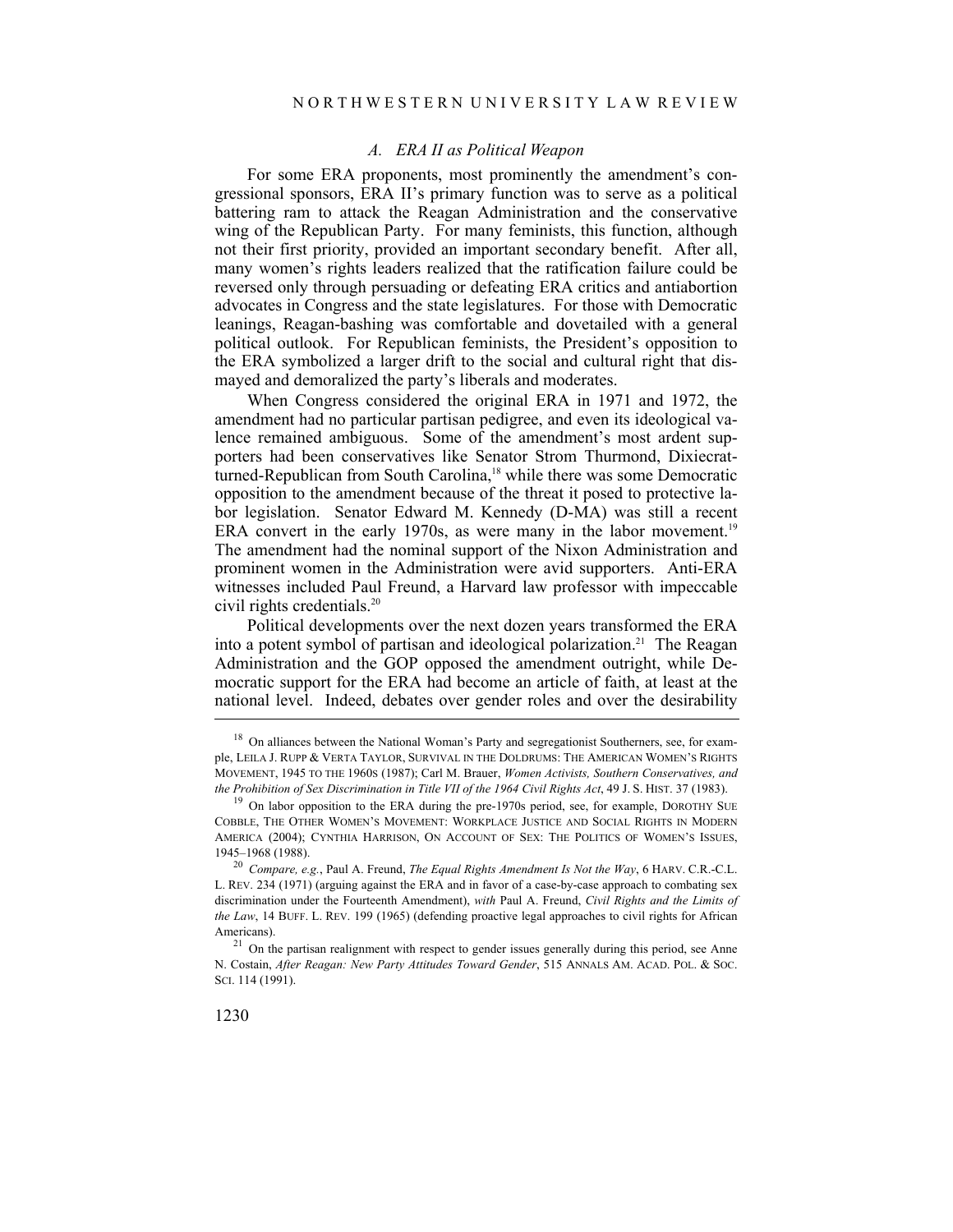of sex equality were in no small part responsible for an ongoing partisan realignment that placed cultural issues at the center of political discourse and marginalized moderate voices within the Republican Party. Pundits credited the newly powerful and visible "Religious Right" with Reagan's victory in the 1980 election, and few individuals could take more credit for mobilizing grassroots support for religious conservative political activism especially among Christian women—than the architect of the STOP ERA movement, Phyllis Schlafly.<sup>22</sup>

The 1980 election produced another new, much-discussed political phenomenon—the electoral "gender gap." After decades of voting for Democrats and Republicans in proportions virtually identical to their male counterparts, women were turning away from Reagan and the GOP in unprecedented numbers.<sup>23</sup> The gender gap, commentators would later conclude, stemmed not so much from differences of opinion on issues like the ERA and abortion rights, but rather from concerns about Reagan's aggressive foreign policy, his prioritization of defense over domestic spending, and deep cuts in social programs amidst recession and growing economic inequality. But although later scholarly assessments would undermine the theory that Reagan's opposition to the ERA contributed significantly to the gender gap, contemporaneous media accounts gave the idea considerable currency.<sup>24</sup> Once in office, the Reagan Administration also came under fire from civil rights and women's groups outraged at the Executive Branch's failure to vigorously enforce antidiscrimination laws. By 1982, Republican feminists and moderates were openly breaking with the Administration and warning that the party risked permanently losing a crucial voting bloc if it continued to antagonize female voters.<sup>25</sup>

Women's organizations like the National Organization for Women (NOW) recognized the gender gap as a political opportunity, or at least a silver lining on the rapidly gathering clouds of conservatism.<sup>26</sup> In the years

In the years since the emergence of the "gender gap," scholars have advanced various hypotheses to explain the phenomenon. *See, e.g.*, Jeff Manza & Clem Brooks, *The Gender Gap in U.S. Presidential Elections: When? Why? Implications?* 103 AM. J. SOC. 1235 (1998) (examining the impact of labor force participation on voting patterns). 25 *See, e.g.*, Associated Press, *Reagan's Concept of America Hurts Party, Packwood Says*, N.Y.

TIMES, Mar. 2, 1982, at D22. 26 Mansbridge gives NOW the lion's share of the credit for perpetuating the notion that Reagan's

opposition to the ERA caused the gender gap. *See* Mansbridge, *supra* note 24, at 166, 171.

<sup>&</sup>lt;sup>22</sup> For more on Schlafly, see DONALD CRITCHLOW, A WOMAN'S CRUSADE: PHYLLIS SCHLAFLY AND GRASSROOTS CONSERVATISM (2006); CAROL FELSENTHAL, SWEETHEART OF THE SILENT MAJORITY (1981); MATHEWS & DE HART, *supra* note 7.

<sup>&</sup>lt;sup>23</sup> *See* sources cited *infra* notes 24–26.<br><sup>24</sup> *See*, *e.g.*, Steven V. Roberts, *Surveys on Women's Reaction Worry White House*, N.Y. TIMES, Sept. 1, 1982, at B6; *see also* sources cited *infra* note 30. Political scientist Jane Mansbridge concluded that there was little or no evidence that female ERA supporters based their vote on the issue to any greater degree than men. Jane J. Mansbridge, *Myth and Reality: The ERA and the Gender Gap in the 1980 Election*, 49 PUB. OPINION Q. 164 (1985).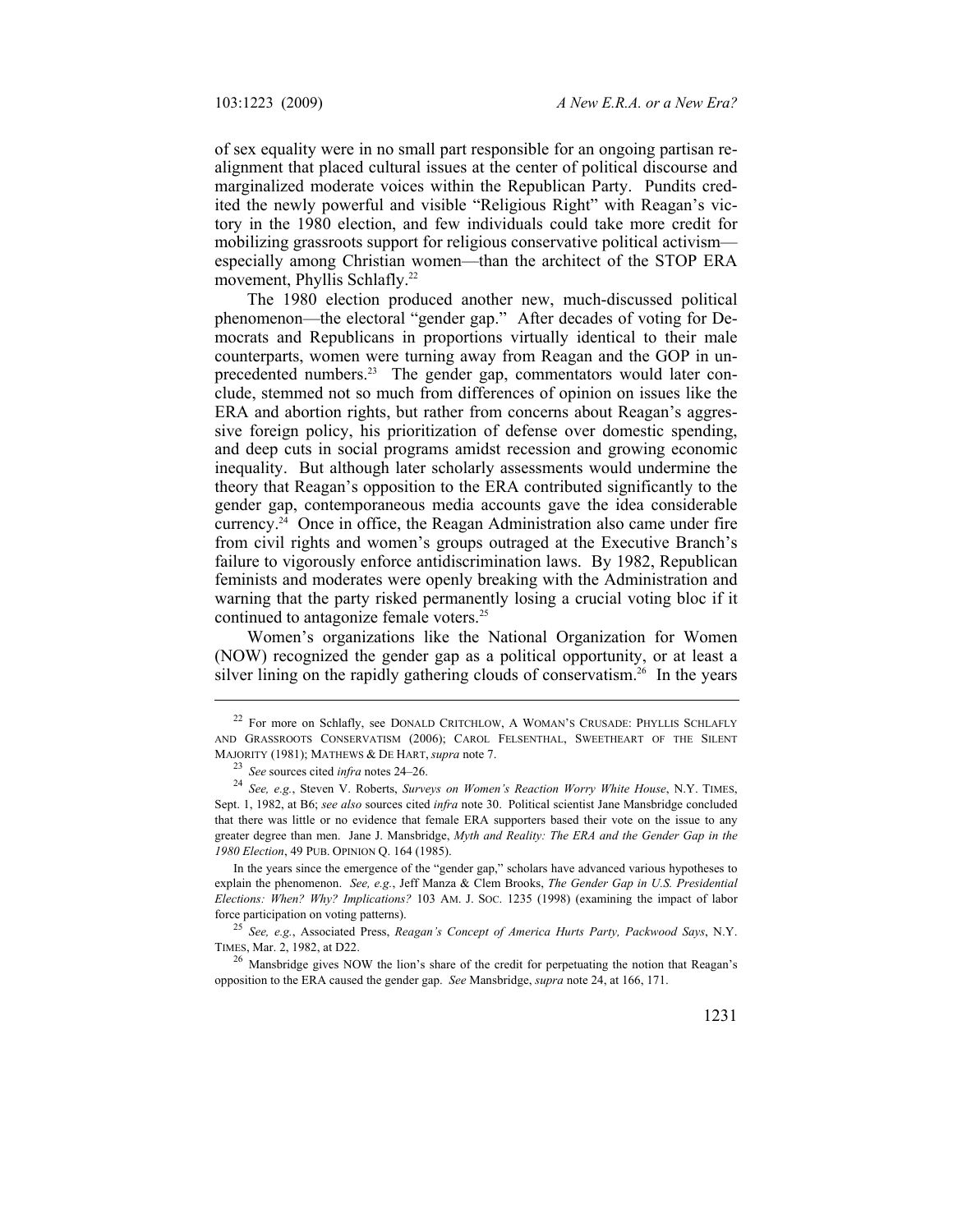before the ERA died its official death, women's groups mounted campaigns to defeat anti-ERA state legislators.<sup>27</sup> In some instances, female candidates, galvanized by the uphill battle for ratification, ran for local and state office on a pro-ERA platform.<sup>28</sup> When ratification failure appeared certain, ERA supporters vowed to reintroduce the amendment and hold legislators accountable for their votes in the 1982 federal and state elections.<sup>29</sup> The national press regularly ran articles emphasizing the electoral gender gap and its increasing importance to feminists' political strategy.30 Even—perhaps especially—while in its death throes, the ERA proved a lucrative fundraising vehicle for organizations like NOW.<sup>31</sup> Feminist leaders frankly acknowledged that the large sums raised in the final months of the ratification campaign stemmed in large part from women's growing frustration with the Reagan Administration.<sup>32</sup> Feminist leaders argued that "[w]ith the backing of the proved fund-raising capability, the sharp criticisms of Mr. Reagan by women could be easily harnessed to have a major impact on the November elections."33 Columnist Ellen Goodman predicted in early June:

[E]ven if it fails, the amendment and the activism behind it aren't going to disappear in a puff of smoke . . . . These women have learned how the system works and how it doesn't work. In politics, the slogan is: Don't get mad, get even. In ERA politics, they know how to do both.<sup>34</sup>

To be sure, feminists were divided about the level of energy and resources they should devote to renewing the battle for an ERA, as opposed to pursuing their goals through other means. National Abortion Rights Action League director Nanette Falkenberg said on the eve of the ratification deadline, "There is a real raging debate . . . over whether the emphasis continues to go toward ratifying the ERA or whether the focus of activities should shift to abortion and other issues."<sup>35</sup> At the local level, many ERA activists planned to "shift their energies, for the present, away from a sec-

<sup>&</sup>lt;sup>27</sup> See, e.g., John Herbers, *Women Turn View to Public Office*, N.Y. TIMES, June 28, 1982, at A1.<br><sup>28</sup> Enid Nemy, *Feminist Cause Looks Back to Grass Roots*, N.Y. TIMES, Nov. 8, 1982, at B10.<br><sup>29</sup> Associated Press. *Equ* 

<sup>1982,</sup> at A16; Beverly Stephen, *ERA: The Good Fight Will Continue*, L.A. TIMES, June 16, 1982, at G3. 30 *See, e.g.*, Adam Clymer, *Women's Political Habits Show Sharp Change*, N.Y. TIMES, June 30,

<sup>1982,</sup> at A1; Bill Peterson, *Women's Political Views Shifting*, L.A. TIMES, Apr. 9, 1982, at G12. 31 Jane Perlez, *NOW's Funds Soar Suggesting Extent of Women's Power*, N.Y. TIMES, May 20,

<sup>1982,</sup> at C1.<br><sup>32</sup> *Id.* ("Mrs. Smeal and other feminist leaders believe that the money coming into NOW for the rati-

fication drive is motivated in part by the far higher negative rating women give President Reagan than men give him.").<br> $\frac{33}{1}$ *Id.* 

<sup>34</sup> Ellen Goodman, *ERA Foes Are Pigging Out on a New 'Harmony'-to-be*, L.A. TIMES, June 8, 1982, at C5. 35 Joann S. Lublin, *Where Does the Women's Movement Go Now?*, WALL ST. J., June 29, 1982, at

<sup>26.</sup>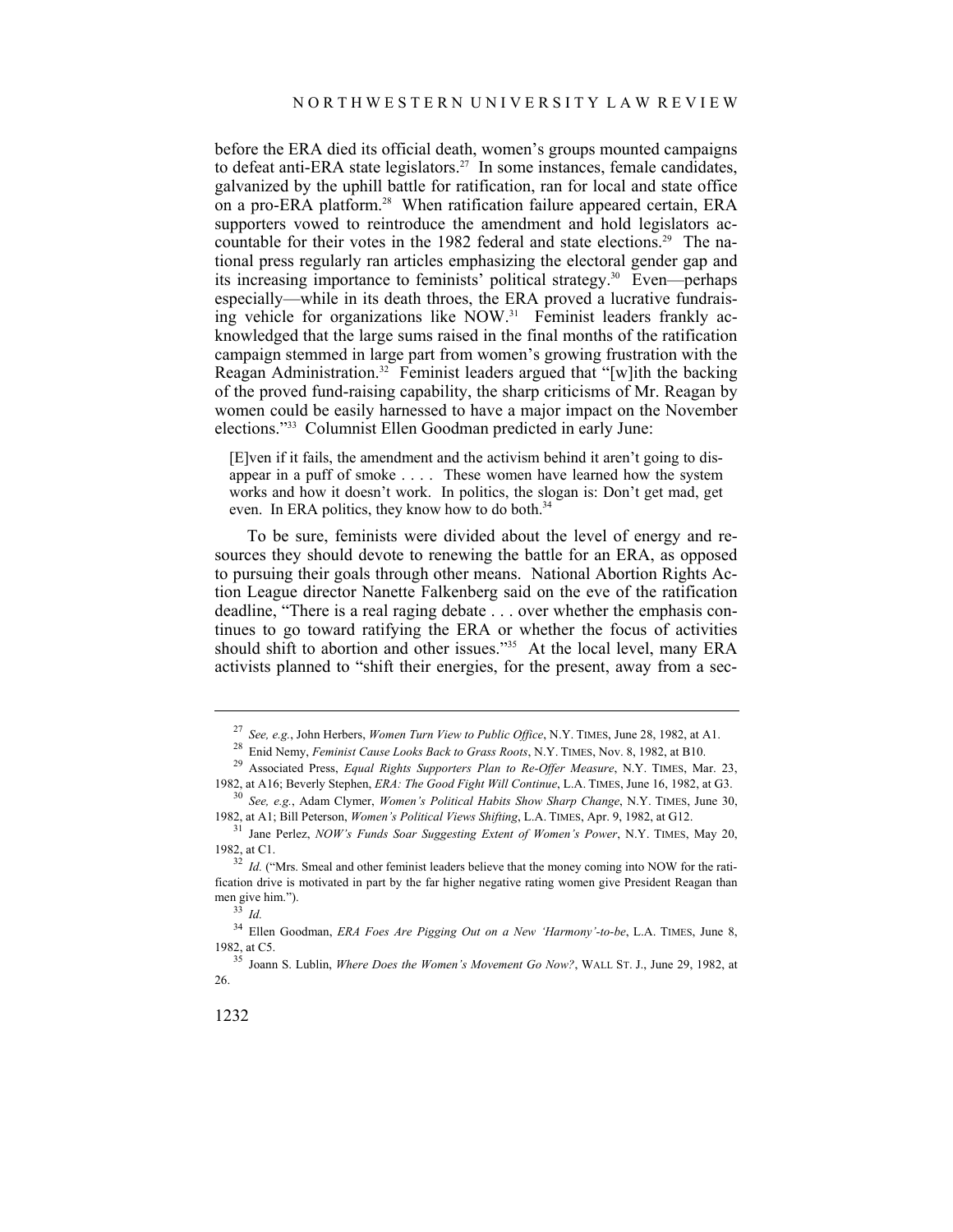ond ratification campaign toward other fronts."36 On the other hand, plans to reintroduce the ERA proceeded apace. The *New York Times* predicted that "there will be an E.R.A. II, not because the male and female supporters of equal rights are diehards or sore losers but because it is necessary."37 Goodman forecasted that feminists would continue to push for an ERA, but that it would take at least another decade to achieve success.<sup>38</sup>

Over the weeks and months following the first ERA's expiration, a new approach took shape: feminists would continue to support the amendment, but would devote more of their political resources and energies toward financing candidates who would stand up for feminist positions on all issues, including the ERA, and toward defeating those who opposed the amendment, abortion rights, and other issues of concern to feminists. When ERA supporters officially conceded defeat six days before the ratification deadline, NOW President Eleanor Smeal announced at a news conference that the organization's primary goal would be to "chang[e] the composition of Congress as well as the state legislatures to include a significantly larger proportion of women and of men who are genuinely feminists."39 NOW would devote its fundraising and public relations apparatus to electoral politics. Electing more women and sympathetic men, feminists hoped, would both stimulate a new ERA ratification drive and promote better policies in areas such as child care, domestic violence, economic equality, and reproductive rights. Smeal foresaw the creation of "an independent third political force that will represent women's interests."40 She announced in August 1982 that the organization would mark the anniversary of the Nineteenth Amendment with a \$3 million fundraising drive to back candidates who supported the ERA.<sup>41</sup>

Many Democrats and some moderate Republicans proved eager to embrace the new ERA. For members with sympathetic constituencies, signing on as a cosponsor was a costless way to curry favor with women's groups, now a force to be reckoned with in American politics, and served as a welcome means of embarrassing the Reagan Administration. Two weeks after the first ERA's defeat, more than two hundred senators and representatives reintroduced the amendment, as House Speaker Thomas P. "Tip" O'Neill (D-MA) and Senator Kennedy trumpeted their commitment to equality be-

<sup>&</sup>lt;sup>36</sup> Elsa Brenner, *E.R.A. Backers See Challenge in Defeat*, N.Y. TIMES, July 11, 1982, at CN1.<br><sup>37</sup> Editorial, *Equal Rights, the Retail Way*, N.Y. TIMES, July 6, 1982, at A16.<br><sup>38</sup> *See, e.g.*, Ellen Goodman, *Amendment Again*, L.A. TIMES, June 29, 1982, at C5.<br><sup>39</sup> Associated Press, *NOW Concedes Defeat on ERA*, L.A. TIMES, June 24, 1982, at A2.<br><sup>40</sup> Lublin, *supra* note 35.<br><sup>41</sup> United Press Int'l, *N.O.W. Opens \$3 Million Drive for C* 

A9. The election of Judy Goldsmith to succeed Smeal signaled, according to Goldsmith, "a very strong mandate for a continuation of our electoral, political, and economic direction that we have taken in the last year." Associated Press, *Goldsmith Elected President of NOW*, L.A. TIMES, Oct. 11, 1982, at B14.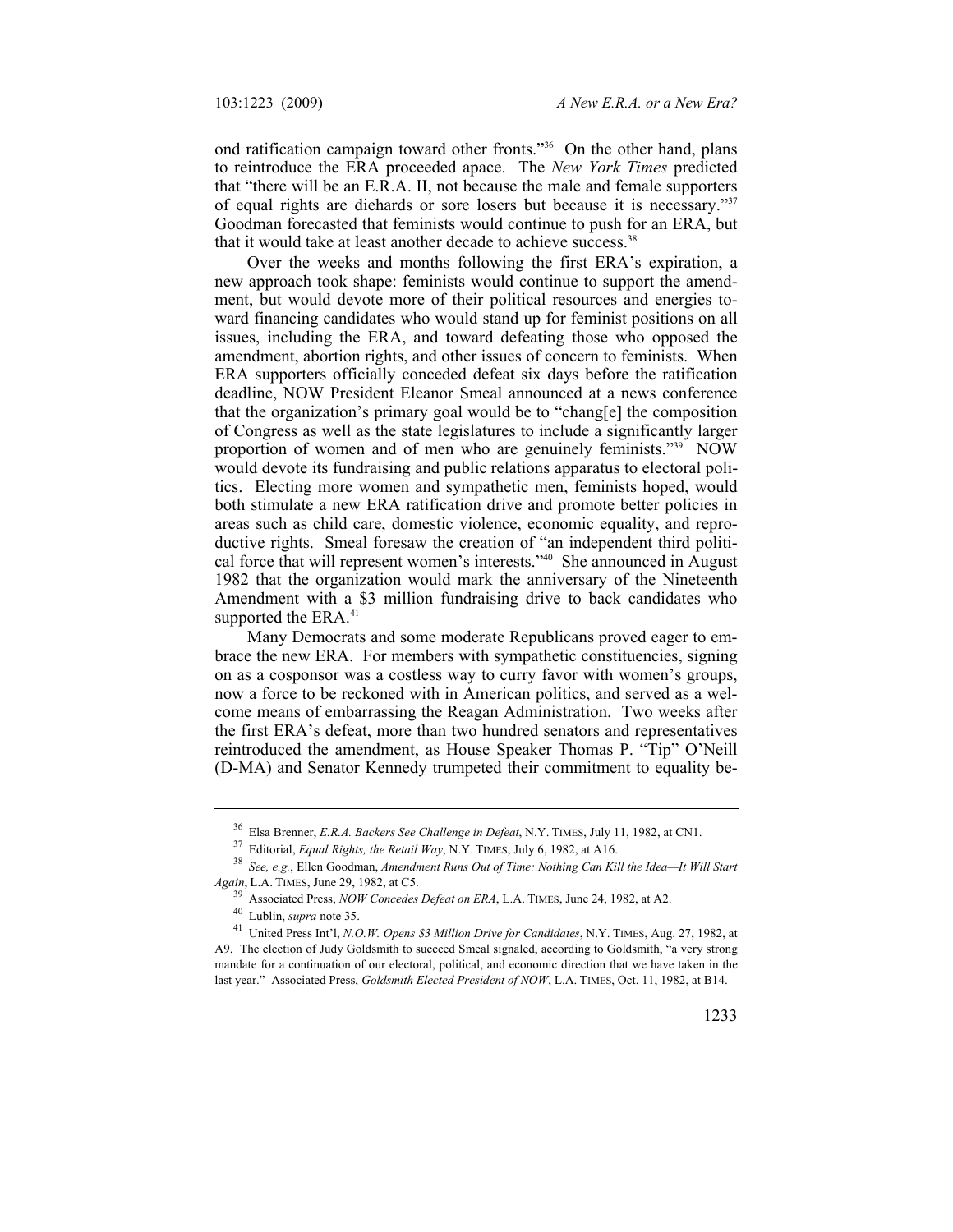fore a crowd of several hundred in front of the Capitol.<sup>42</sup> Moderate Senator Bob Packwood (R-OR) predicted that his party would lose several House seats in the upcoming election and eventually "go out of existence" if the GOP continued to "write off 90 percent of minorities and 50 percent of women."43

Despite some private ambivalence about the wisdom of reintroducing the ERA, feminist lawyers publicly reaffirmed the need for a new amendment. In a lengthy and detailed op-ed published in the *Los Angeles Times* in mid-July, NOW Legal Defense and Education Fund Legal Director Phyllis Segal called the ERA "essential" and declared, "The question is not 'whether' the ERA will become part of the Constitution, but 'when.'"<sup>44</sup> A supportive editorial ran the next day, opining that "[t]he slate is clean. The backers of the equal rights amendment are starting over. This time around, they must define the issues themselves . . . . "<sup>45</sup> Despite her private misgivings, NOW President Judy Goldsmith enthused, "It's like the classic experience when you say, '[i]f only I could do that over again and do it right.' We have that chance."<sup>46</sup>

Of course, feminists and liberal lawmakers were hardly the only potential beneficiaries of the ERA's political fallout. ERA I had played a significant role in mobilizing a previously underappreciated political constituency—the conservative Christian women who flocked in large

<sup>42</sup> Lynn Rosellini, *U.S. Equal Rights Measure Is Re-Introduced in Congress*, N.Y. TIMES, July 15, 1982, at B13. 43 *Id.*

<sup>44</sup> Phyllis N. Segal, *Women Won't Be Satisfied with Piecemeal Reform*, L.A. TIMES, July 18, 1982, at E5. 45 Editorial, *"We Are All Equal, That Is All"*, L.A. TIMES, July 19, 1982, at C4. Mixed results in the

<sup>1982</sup> elections did not deter those who would link the ERA to the electoral gender gap. Indeed, NOW President Judy Goldsmith attributed NOW's renewed push for ERA II to feminists' "extraordinarily successful" efforts in the "Remember in November" campaign, an initiative to remind voters of the positions their legislators had taken on the ERA and encourage them to vote accordingly. Letter from Judy Goldsmith, President, NOW, to NOW Activists (Jan. 1983) (on file with NOW Papers, Schlesinger Library, Radcliffe Institute, Harvard University, Box 192, Folder 30). "The groundswell of support [in Congress] for ERA re-introduction is unmistakably a tribute to our political effectiveness and to the emergence of women as a political force that must be reckoned with," Goldsmith told supporters in January 1983. *Id.* at 1; *see also* Memorandum from Mary Jean Collins to Goldsmith, Timmer, Webb, and Chapman, Reintroduction of the ERA 2 (Jan. 3, 1983) (on file with NOW Papers, Schlesinger Library, Radcliffe Institute, Harvard University, Box 197, Folder 7) ("As you know our public position has been cautious on passage this year and to orient our strategy toward the 1984 elections. It appears that momentum is being created in Congress because of the 1984 elections and because Democrats are anxious to retain the support of women . . . . Because of the clear positive support we are responding positively in the press to the reality of reintroduction. The 1982 elections showed we remembered in November and that women's political power and candidates' positions on ERA will be an issue in November 1984 and other elections prior to that one."). As the 98th Congress began its first session that same month, the *Los Angeles Times* editorialized that the second ERA campaign "may be just as difficult as the first, but this time around the amendment's backers are organized and have proved they can punish their opponents at the polls." Editorial, *ERA: Those Who Are Wrong*, L.A. TIMES, Jan. 5, 1983, at C4. 46 Ellen Goodman, *Rules of the Road for a Bumpy ERA Rerun*, L.A. TIMES, June 12, 1983, at E5.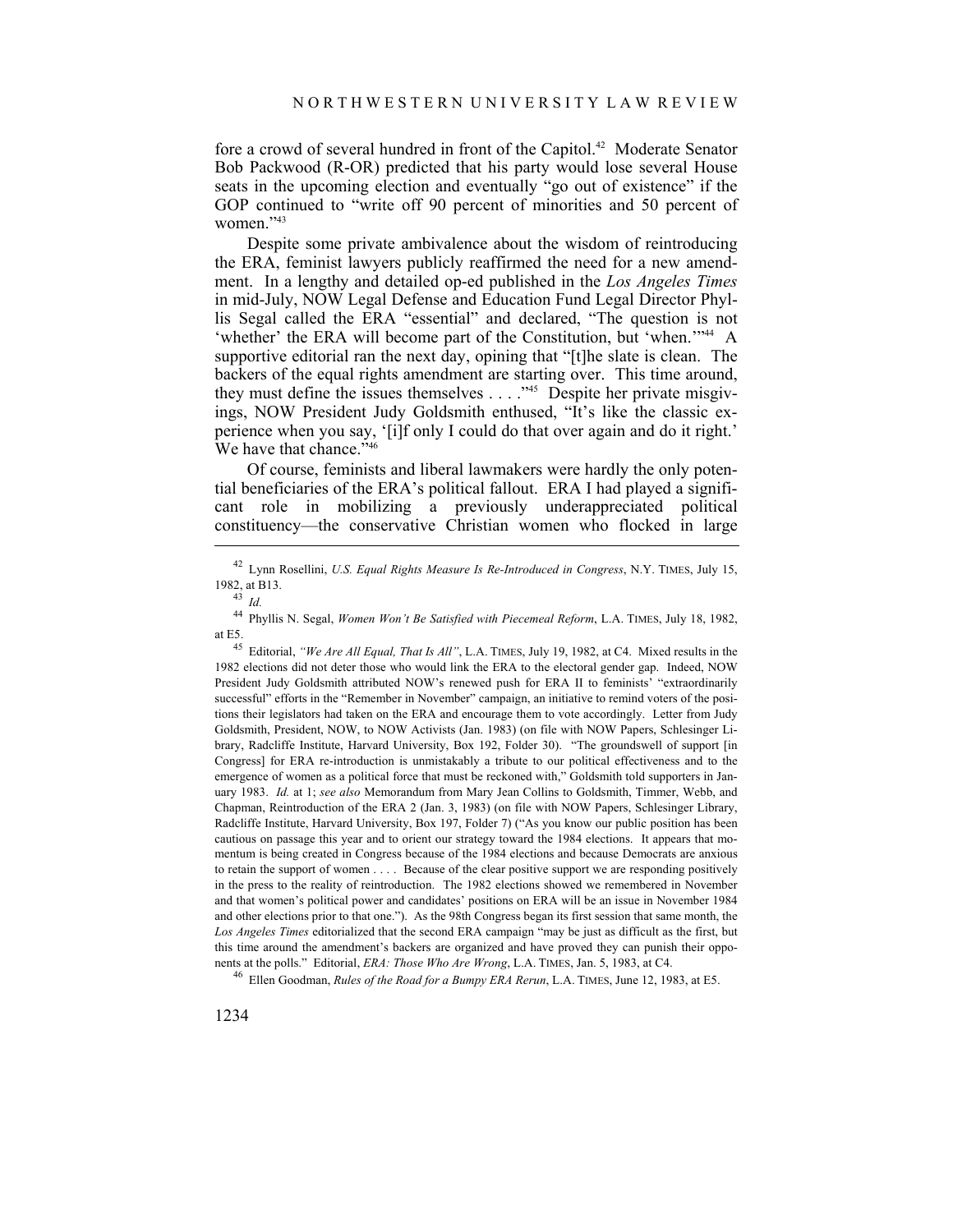numbers to Phyllis Schlafly's STOP ERA movement. Threatened by feminism's assault on traditional gender roles and promotion of reproductive rights, female workforce participation, and sexual freedom, these women adeptly adopted the tactics of their opponents—political organizing, direct action, lobbying, public speaking, and direct mailing. Schlafly and her followers helped to foster the rise of grassroots conservatism within the Republican Party.47 Conservative activists publicly professed disgust and disbelief at the amendment's reintroduction, though they could not resist an additional opportunity to paint their opponents as radicals bent on destroying the traditional family, forcing women into military service, providing abortion on demand, and promoting homosexuality.<sup>48</sup> GOP insiders reported that many Republican senators were loath to be forced to take a position on ERA II.<sup>49</sup>

However, conservatives in Congress were not without a stake in the amendment's reintroduction. At the very least, Senator Orrin Hatch (R-UT), the chairman of the Judiciary Committee's Subcommittee on the Constitution, apparently hoped that holding hearings would "make [the ERA] controversial so senators feel the heat."<sup>50</sup> Indeed, ERA II arguably provided Hatch with an opportunity to lend legitimacy and legal sophistication to an opposition movement often accused of hysteria, duplicity, and willful misunderstanding of the law. If he could interrogate proponents about the specific ramifications of the amendment in a calm, rational manner, their real agenda would be exposed without so much as a single reference to murdered babies or lesbian conspiracies.

Thus, political combat was one frame within which participants in the ERA II debate viewed their support or opposition. Of course, that frame had very different ramifications for different political actors. For liberal politicians, supporting the amendment was a relatively costless way of shoring up support among an increasingly important constituency and, moreover, of embarrassing the Reagan Administration and the right wing of the Republican Party in advance of the 1984 elections. For moderates within the GOP, support for the ERA was a means of asserting independence from a party that increasingly marginalized centrists. For feminist activists, the amendment could serve as a device to smoke out opponents of feminism and subject them to retribution at the polls, or at the very least, to raise

<sup>47</sup>*See* CRITCHLOW, *supra* note 22. 48 *See, e.g.*, Letter from Jean E. Doyle, National Right to Life Committee (Oct. 27, 1983) (on file with NOW Papers, Schlesinger Library, Radcliffe Institute, Harvard University, Box 191, Folder 1); Letter from Jerry Falwell to Jennie Thompson (Mar. 8, 1983) (on file with NOW Papers, Schlesinger Library, Radcliffe Institute, Harvard University, Box 175, Folder 14). When President Reagan consulted with Schlafly in March 1983 to discuss possible approaches to the ERA, she urged him to focus on other constitutional priorities, like the human life, school prayer, and balanced budget amendments. George Archibald, *Hatch to Defy Right on Airing ERA*, WASH. TIMES, Apr. 28, 1983, at 3A. <sup>49</sup> Archibald, *supra* note 48. <sup>50</sup> *Id*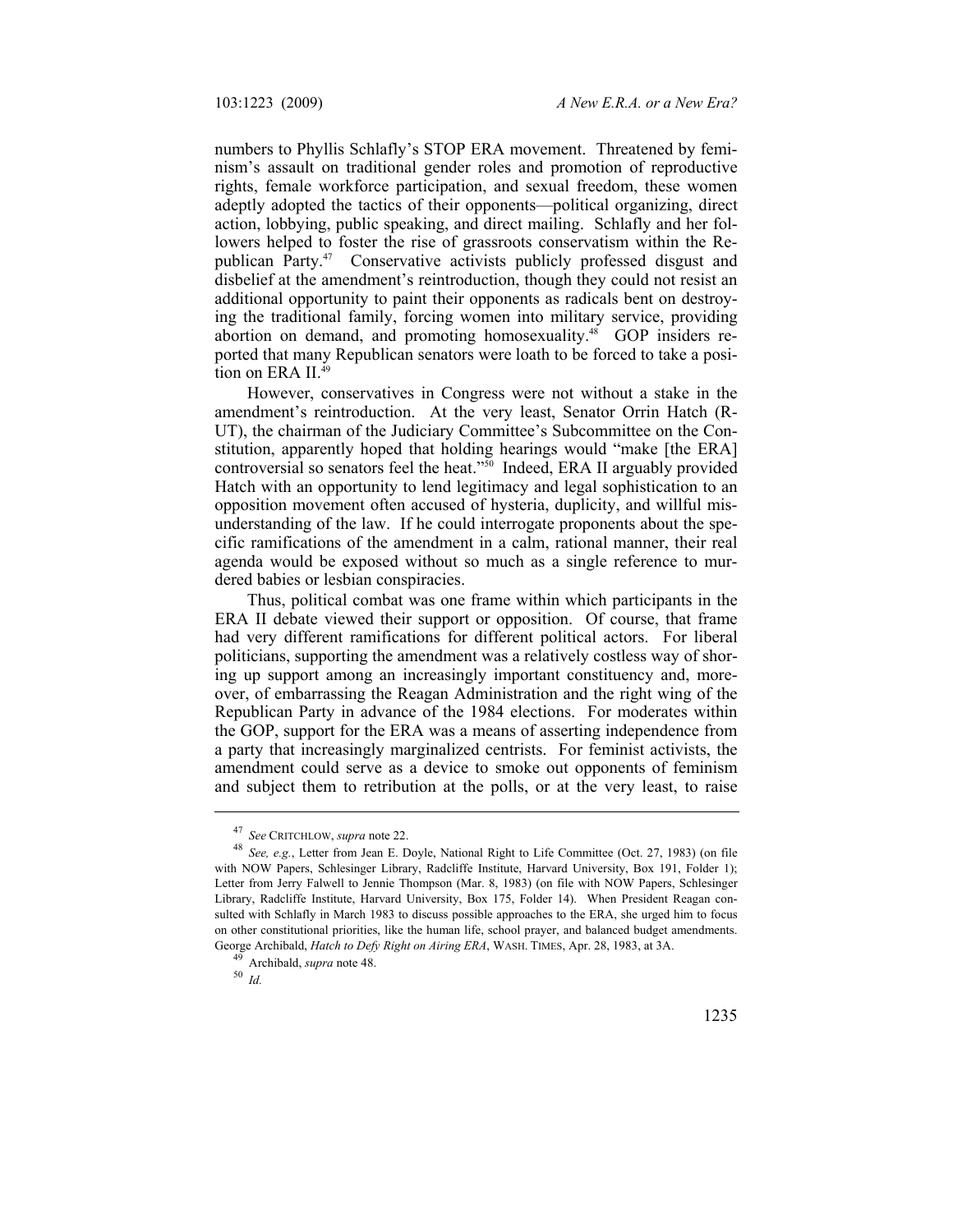money for sympathetic candidates and causes. For conservatives, the ERA's reintroduction was a potentially dangerous distraction, but also an opportunity to showcase their side's legal sophistication and highlight the weaknesses of proponents' arguments.

## *B. ERA II as ERA I, Part II*

Given the temporal continuity of the first ERA ratification campaign and the amendment's immediate reintroduction without textual alteration, it is hardly surprising that many feminists—and the scholars who wrote the first wave of ERA histories—initially saw the campaign for ERA II as merely an extension of the debate over ERA I. References to the inevitability of a decade-long ratification campaign even in the event of successful congressional passage made ERA II seem more like a slightly nightmarish rerun than a carefully updated remake. There was considerable continuity between the two debates in that many of the issues that were front and center with respect to ERA II had arisen during the ERA I ratification campaign, and in that sense were not new. Rather than reassessing the ERA's meaning in great and reflective detail, it made sense to many proponents to stick with their preratification stance—focusing on the principle of equality and referring skeptics to the original 1971–72 legislative history when pressed for details.

A number of factors weighed in favor of a strategy characterizing ERA II in the abstract, as an important symbolic advance that would have significant but not revolutionary effects on women's legal status. If ERA supporters were to succeed in winning congressional passage of the amendment for a second time, it would likely not be through changing legislative minds about the substance of the amendment, but rather by convincing members of Congress that it was in their political interest to support ERA II—or in their political disinterest to oppose it.

Moreover, the ratification struggle had suggested to proponents that the more they could characterize the ERA as a matter of high principle—of equality and justice in the abstract—the better. Public opinion polls indicated that most Americans supported "equality" in these broad terms, but inevitably support softened when specific applications of the equality principle surfaced, or opponents had the opportunity to characterize the amendment's particular projected effects.<sup>51</sup>

Reliance on equality as an abstract principle also made sense as a longterm strategic matter. Given that courts were growing increasingly conservative in their interpretations of the Equal Protection Clause,<sup>52</sup> the ERA might meet a similar fate, at least in the short run. But if feminists could

<sup>51</sup> On the ERA and public opinion, see Serena Mayeri et al., *Gender Equality*, *in* PUBLIC OPINION AND CONSTITUTIONAL CONTROVERSY (Nathaniel Persily & Jack Citrin eds., 2008). 52 *See, e.g.*, cases cited *infra* notes 73–76.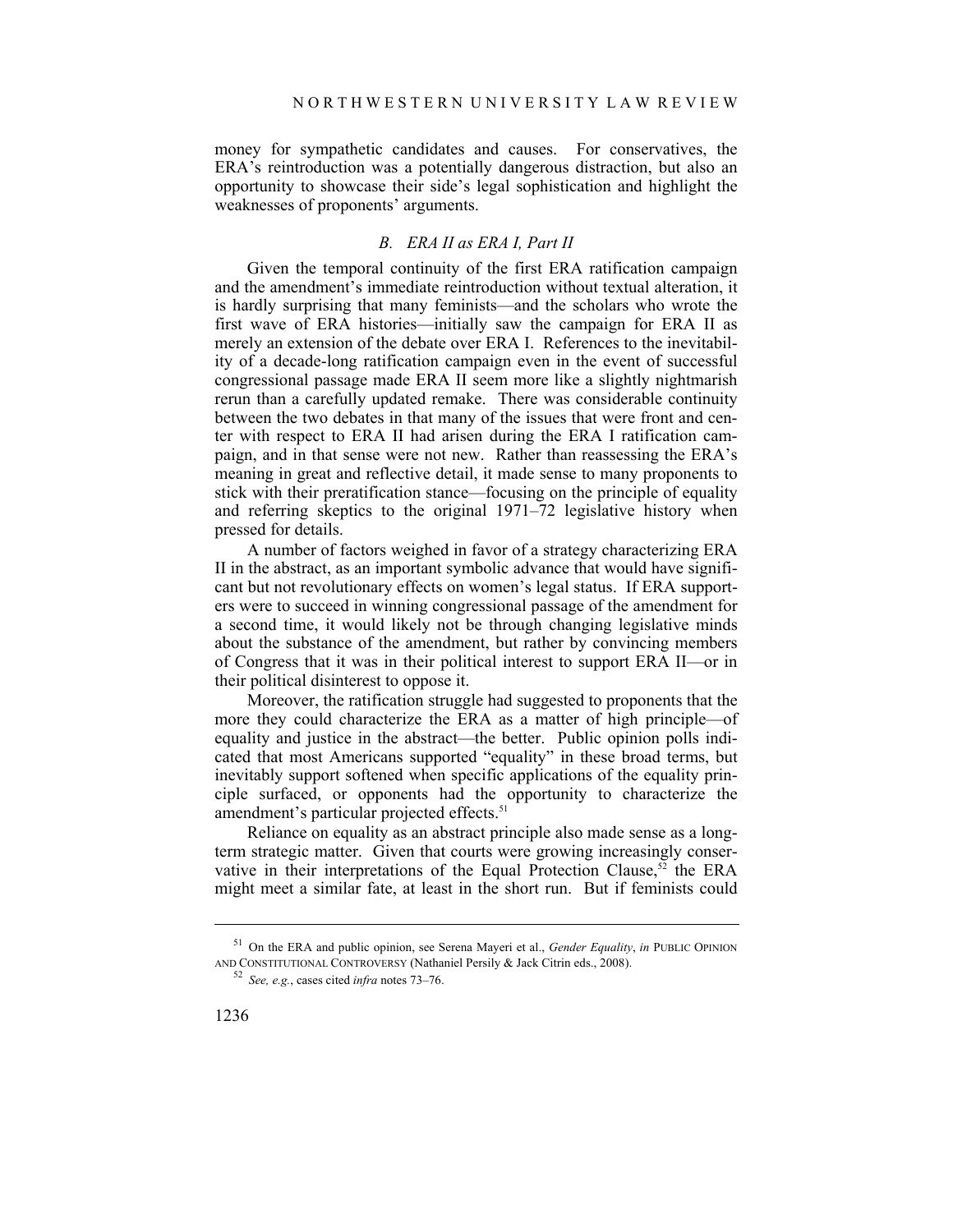achieve greater electoral success and more progressive judicial appointments, a general guarantee of equality might be more susceptible to expansive interpretation later on.

Purely pragmatic considerations also supported the characterization of ERA II as a replica of ERA I. Simply put, if ERA I couldn't win ratification, there was little reason to believe that a more ambitious version of the amendment would—especially in an increasingly conservative political climate. Further, part of the reason for refusing to give up the ERA ghost was a fear that the amendment's failure would be interpreted as a national rejection of the equality principle. If a large part of the ERA's continuing relevance was as a symbolic affirmation of sex equality and a rejection of the antifeminism the amendment helped to foment, then seeing ERA II as identical to ERA I made sense.

Finally, admitting that the ERA would have profound effects on the law and on women's status in American society belied the assurances proponents had grown accustomed to offering—that the amendment would have no effect on abortion, on the rights of homosexual persons, on family structure, and so forth. The "superfluity problem" would not go away proponents had to proclaim the continuing need for an ERA despite advances under the Equal Protection Clause and through legislation.<sup>53</sup> Creating new meanings for ERA II would obviate this problem, but at the possibly fatal price of admitting that proponents wanted more than they had acknowledged seeking.

All of these factors militated in favor of resting ERA II on ERA I's original legislative history, enshrined in the 1971 *Yale Law Journal* article coauthored by Thomas Emerson and several feminist law students (the Yale ERA Article).<sup>54</sup> In this view, ERA II provided a second bite at the ratification apple and nothing more.

#### *C. ERA II as the Dawn of a New Era*

A third way of framing the debate over ERA II was to view it as an opportunity to reassess the feminist legal agenda and to rethink the amendment's constitutional meaning. This perspective embodied an acute recognition of how much had changed—legally as well as politically—since Congress had first considered the ERA.<sup>55</sup> Feminists began strategizing about how to handle these changes almost immediately after the ERA's reintroduction, but it was the congressional hearings themselves that forced proponents to redefine the specific legal ramifications of their amendment and thereby begin to retool a post-ERA feminist agenda.

<sup>53</sup>*See* Mayeri, *supra* note 16, at 821; Siegel, *supra* note 8, at 1403–04. 54 Barbara A. Brown et al., *The Equal Rights Amendment: A Constitutional Basis for Equal Rights for Women*, 80 YALE L.J. 871 (1971) [hereinafter Yale ERA Article]. 55 I detail these changes *infra* at Part II.A.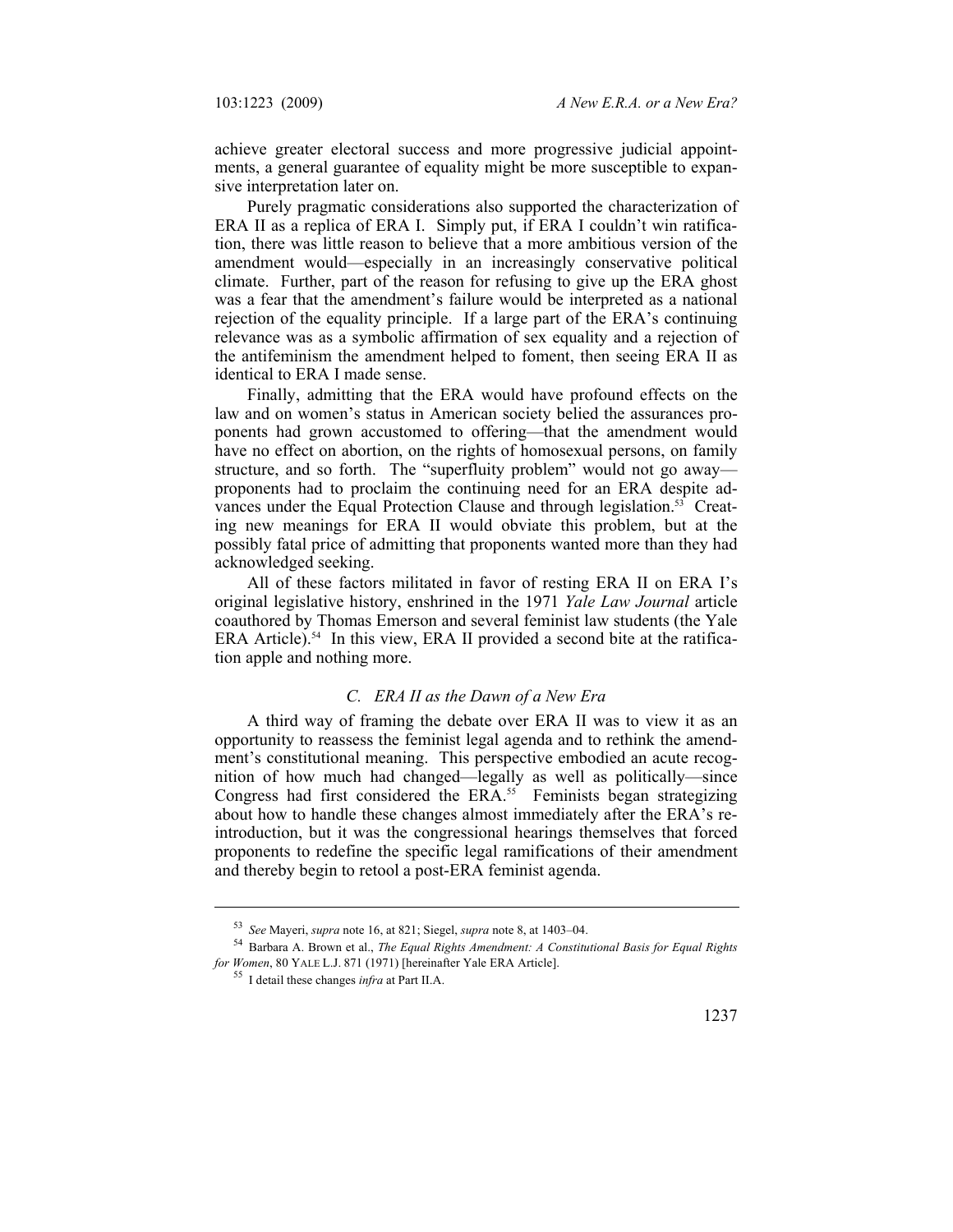Many feminists were understandably reluctant to wade back into the ERA fight. But once Congress began its hearings, ERA opponents accused the amendment's supporters of evading the true legal ramifications of the amendment and forced them to provide detailed assessments of the amendment's projected legal impact. What exactly would the judicial standard of review be under an ERA? Precisely which laws would fail to survive judicial scrutiny? What was the true meaning of "equal rights under the law"? To some degree, ERA proponents had faced these questions during the ratification debates, but the context was new—advocates now had the opportunity to rewrite the ERA's legislative history in light of a decade of legal and social change. Though they steadfastly maintained that an ERA was just as necessary as it had been ten years earlier, feminists recognized that they faced a transformed legal and political landscape that required them to reexamine the assumptions, elisions, and compromises of the 1970s.

When ERA opponents demanded specific answers to specific questions about the ERA's legal meaning, feminist organizations were compelled to respond. This process forced feminists—and feminist lawyers in particular—to rethink what they wanted from the amendment, and from congressional consideration of the ERA. The reintroduction of the ERA provided a focal point for feminist lawyers to strategize together—to take a cold, hard look at the legal landscape, assess their options, and infuse the amendment with new legal and political content. After a decade of asking what they could do for the ERA, it was time for feminists to ask what the ERA could do for them.

In attempting to create a new legislative history for the ERA, proponents of the amendment were addressing multiple audiences. Most immediately, they responded to queries from skeptical or even hostile legislators like Senator Orrin Hatch, whose detailed questions were designed to highlight ambiguities that opponents warned were an invitation to judicial interpretation run amok.<sup>56</sup> They also addressed pro-ERA legislators, many of whom likely would have preferred to keep the debate at a high level of generality in order to reap maximum political gain and avoid grappling with the difficult doctrinal details.<sup>57</sup> A third important audience was internal: feminist lawyers and legal activists frustrated by ERA I's defeat and by the compromises that the ratification effort had required. Though feminists did not necessarily agree on strategy or tactics, many came to see the creation of a new legislative history as an opportunity, perhaps even an imperative, to reassess their constitutional agenda. By 1982, the Yale ERA Article's exposition of the amendment's meaning seemed outdated in its emphasis, if

<sup>56</sup> This skepticism was nothing new, of course; Phyllis Schlafly and opponents of ERA I had similarly expressed scorn for the notion that legislative history would constrain judicial interpretation of the ERA. *See* Siegel, *supra* note 8, at 1394 ("As a literate member of her constitutional culture, Schlafly did not trust legislative history as a constraint on the ERA's adjudicated meaning . . . ."). 57 *See infra* Part II.B.1.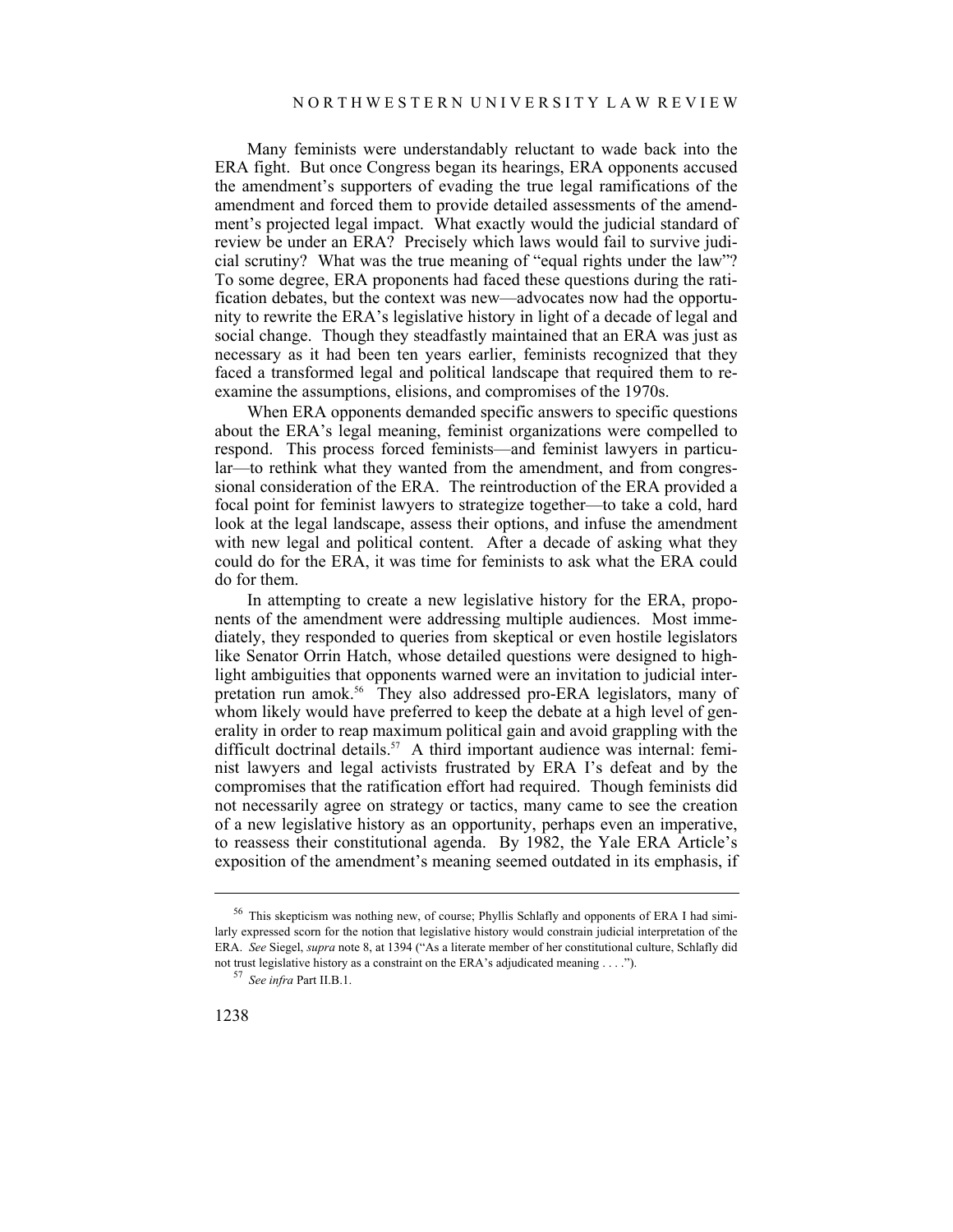not its content. Feminists who wished for a more expansive ERA II—or were forced to clarify the amendment's meaning by determined questioning from skeptics—could not avoid reconstructing its legislative history.

Finally, the attempted creation of a new legislative history for the amendment ultimately anticipated a judicial audience.<sup>58</sup> The legislative history feminists tried to create for ERA II contemplated that courts, when called upon to interpret the ERA in future cases, would look to the debates and legislative reports they hoped Congress would eventually produce. During the debate over ERA I, the Yale ERA Article was widely viewed as the definitive exposition of the amendment's projected impact.<sup>59</sup> Although the ERA's opponents exploited fears that courts would not be constrained by the amendment's legislative history, most of the disputants assumed that legislative history would play some role in defining the ERA's scope and application to particular problems. If nothing else, persistent skepticism from opponents about the courts' likely fidelity to legislative history virtually compelled feminists to provide repeated reassurances that legislative history would matter.<sup>60</sup>

On this third view, then, the reintroduction of the ERA offered feminists more than a second bite at the ratification apple; it offered them a chance to redefine the amendment's meaning, and feminists seized this opportunity. They engaged in lively debates over how the amendment could improve women's legal status given the sweeping and multivalent changes of the 1970s. However, as they grappled with the questions presented by pro- and anti-ERA legislators and with strategic disagreements within their own ranks, feminists refined and sometimes scaled back their constitutional aspirations. Thanks to the probing if sometimes disingenuous questions of ERA skeptics and supporters, feminists were compelled to think carefully about doctrinal intricacies they had preferred to leave vague during the ratification period. In the end, the legal meaning of ERA II was the evolving product of a series of compromises. Those compromises reflected external pressures from ERA opponents and legislators, as well as internal disagreements about how much a constitutional amendment could accomplish

<sup>58</sup> As William Eskridge put it, "Both legislative history and constitutional history are strategic: players make statements with an eye on how other people will respond to them. In this century, legislative history has become strategic in another way: players make statements with an eye on how judges will construe their statutes." William N. Eskridge, Jr., *Should the Supreme Court Read* The Federalist *but Not Statutory Legislative History?*, 66 GEO. WASH. L. REV. 1301, 1302–03 (1998). 59 Mansbridge questions the accuracy of this assumption. *See* Mansbridge, *supra* note 24, at 250–

<sup>52. 60</sup> For a contemporaneous account of how the Supreme Court treated legislative history in the con-

text of statutory interpretation in the early 1980s, see Patricia M. Wald, *Some Observations on the Use of Legislative History in the 1981 Supreme Court Term*, 68 IOWA L. REV. 195, 195 (1983) ("The Supreme Court increasingly is using legislative history in construing and applying federal statutes."). During this period, constitutional scholars and government officials were also engaging in an increasingly heated debate over "originalism" in constitutional interpretation. *See* LAURA KALMAN, THE STRANGE CAREER OF LEGAL LIBERALISM 132–63 (1996).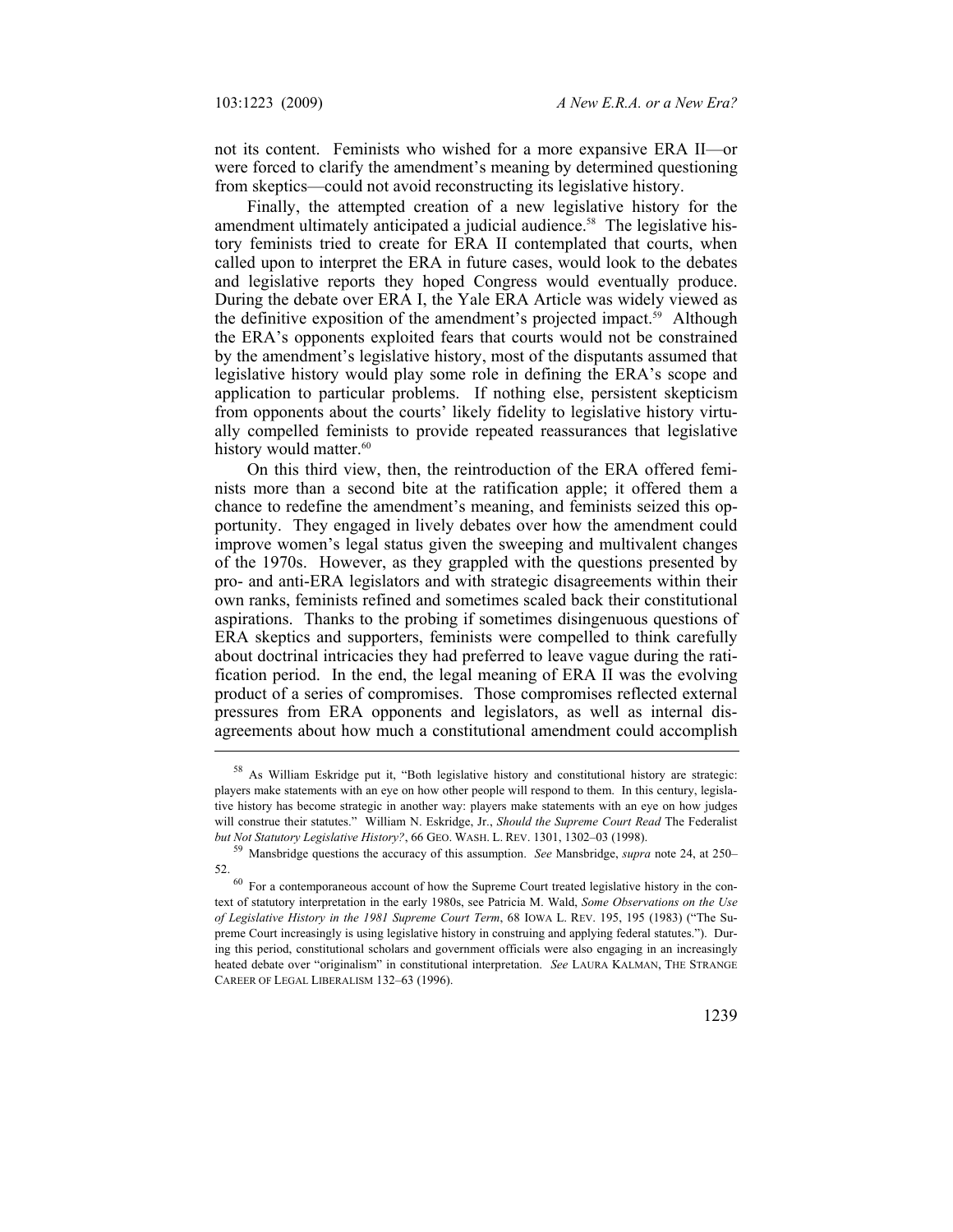and about the role that the ERA should play in women's rights advocacy after the ratification failure.

# II. REDEFINING "EQUALITY OF RIGHTS UNDER THE LAW"

This Part recounts how feminists created a new constitutional meaning for the ERA through combative dialogue with their opponents. It quickly became clear that opponents would not allow feminists to promote the ERA as an abstract guarantee of equality, but rather would force them to account for the amendment's concrete effects on law and jurisprudence. Nevertheless, feminists struggled with competing impulses as they contemplated what kind of legislative history to create for ERA II. One possibility was to continue to emphasize equality as an abstract principle, and when pressed for details, stick with the positions taken in the first round of congressional deliberations in 1971 and 1972, the option suggested above by Part I.B. This position did not reflect satisfaction with the original legislative history, but rather a belief that the ERA was not a capacious enough receptacle for feminists' legal and constitutional aspirations. In other words, this was a conservative position not on the merits, but on the strategic questions proponents faced. The competing impulse, suggested by Part I.C, came from a kind of ratification fatigue—a weariness of the endless compromises entailed by amendment advocacy and an eagerness to move beyond the constraints imposed by the debate over ERA I. According to this view, drawing artificial lines between abortion and constitutional sex equality, for example, was counterproductive and ultimately injurious to the causes of reproductive rights and feminism. Focusing on the harm of explicit sexbased classifications made little sense in a world where most of these distinctions had been wiped off the books and yet sex-based inequality persisted. Ultimately, a new constitutional meaning for ERA II emerged out of these warring impulses.

#### *A. The Legal Backdrop: A Decade of Change*

Much had changed since the debates over congressional passage of the ERA in 1971 and 1972. At the federal level, feminist lawyers had persuaded the Supreme Court to scrutinize and invalidate many sex discriminatory laws.61 Statutes like Title VII and the Pregnancy Discrimination Act of 1978 provided the basis for lawsuits against private as well as public employers who discriminated on the basis of sex. Title IX forbade many forms of sex discrimination in education. At the state level, an examination of laws and policies that disadvantaged women was well under way, sometimes compelled by state constitutional changes—most prominently, state

<sup>61</sup> *See, e.g.*, Califano v. Westcott, 443 U.S. 76 (1979); Califano v. Goldfarb, 430 U.S. 199 (1977); Weinberger v. Wiesenfeld, 419 U.S. 636 (1974); Frontiero v. Richardson, 411 U.S. 677 (1973); Reed v. Reed, 404 U.S. 71 (1971).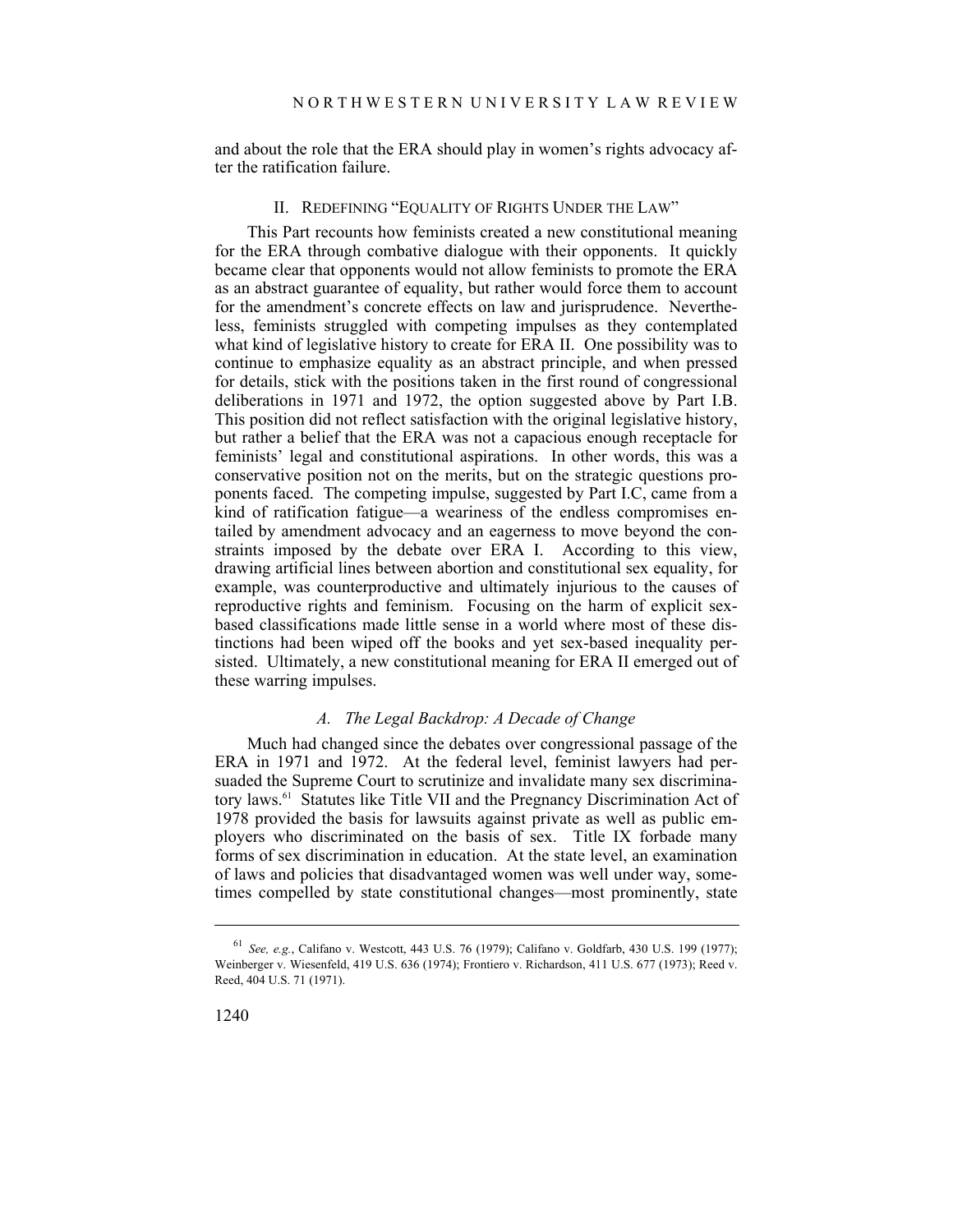$ERAs.<sup>62</sup>$  The numbers of women pursuing traditionally male occupations, including law, medicine, and even military service, increased steadily.<sup>63</sup> As scholars of the ERA's failure recognize, these victories made arguing for the amendment more difficult in the latter years of the ratification process.<sup>64</sup> Changes in the law—both statutory and judge-made—between 1972 and 1982 removed many of the sex-based legal distinctions that the ERA originally was designed to vanquish. Political scientist Jane Mansbridge argued just a few years later that by the time the ERA officially expired, the amendment's direct, short-term impact probably would have been limited.<sup>65</sup> The reigning consensus within the legal academy today is that equal protection jurisprudence more or less incorporated ERA I's precepts, and this interpretation earned now-Justice Ruth Bader Ginsburg's blessing in the late  $1990s$ .<sup>66</sup>

To say that by 1982 feminists had achieved through other means much of what the ERA was designed to accomplish is not to assert that feminists were satisfied with the legal changes they had won, however—far from it. In fact, the developments of the 1970s and early 1980s had themselves transformed the meaning of equality for advocates concerned with women's legal status. In the first hearings on the amendment in 1971 and 1972, explicit sex-based classifications that limited women's ability to break out of traditional roles topped women's rights advocates' list of grievances.<sup>67</sup> Now the crucial difference an ERA could make concerned the treatment of sex-neutral laws that disproportionately disadvantaged women.<sup>68</sup> In 1971 and 1972, the Supreme Court had only just begun to reconsider its traditionally deferential rational basis standard for reviewing sex-based classifications; by the early 1980s, the Court had struck down many sex-specific laws<sup>69</sup> and established a more rigorous standard of review: intermediate

 $62$  For a comprehensive list of state ERAs and sex-based equal protection provisions, see LESLIE W. GLADSTONE, CONG. RESEARCH SERV., ORDER CODE RS20217, EQUAL RIGHTS AMENDMENTS: STATE PROVISIONS (2004), *available at http://digital.library.unt.edu/govdocs/crs/permalink/meta-crs-7397:1.* 

<sup>&</sup>lt;sup>63</sup> See Serena Mayeri, *Women: United States Law, in* OXFORD ENCYCLOPEDIA OF LEGAL HISTORY (forthcoming) (on file with author).

<sup>&</sup>lt;sup>64</sup> BERRY, *supra* note 7, at 99–100; MANSBRIDGE, *supra* note 7, at 45–59.<br><sup>65</sup> MANSBRIDGE, *supra* note 7, at 141–43.<br><sup>66</sup> Siegel, *supra* note 8, at 1334.<br><sup>67</sup> See, e.g., Yale ERA Article, *supra* note 54, at 873 ("Ou and command an inferior status for women so long as it permits *any* differentiation in legal treatment on the basis of sex.").<br><sup>68</sup> The Yale ERA Article did recognize, in passing, the possibility that sex-neutral "functional" clas-

sifications "may in practice fall more heavily on one sex than the other." *Id.* at 898. After observing that the courts had confronted similar problems in the areas of racial and religious discrimination, the authors suggested that "[p]rotection against indirect, covert or unconscious sex discrimination is essential to supplement the absolute ban on explicit sex classification of the Equal Rights Amendment . . . . The courts will have to maintain a strict scrutiny of such classifications if the guarantees of the Amendment are to be effectively secured." *Id.* at 900.<br><sup>69</sup> *See, e.g.*, cases cited *supra* note 61.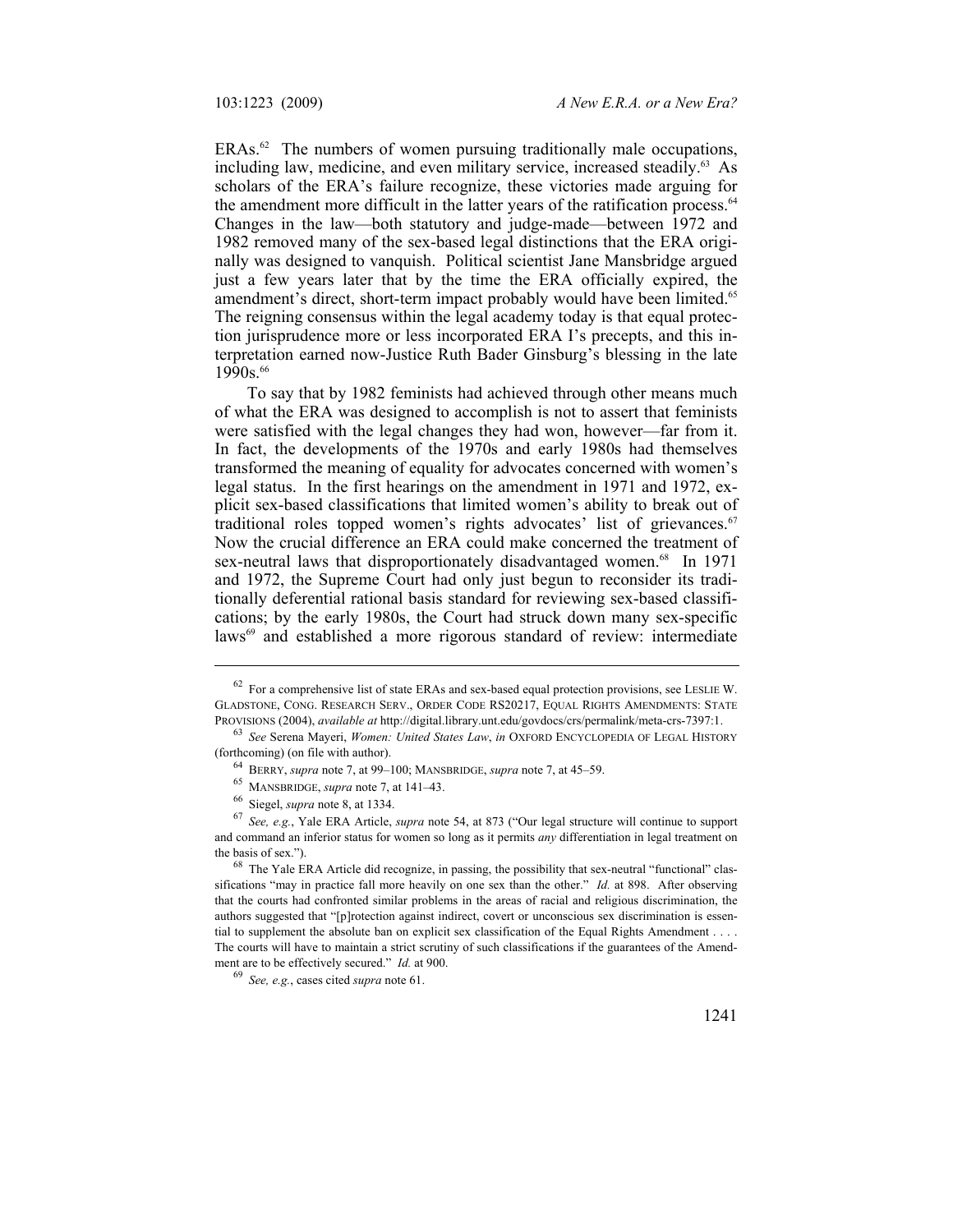scrutiny.<sup>70</sup> Whereas the ERA's effect on affirmative action had not been a prominent concern in the early 1970s, heated controversies over race-based remedies and the nebulous constitutional status of sex-based affirmative action increased the issue's salience.<sup>71</sup> Abortion had played only a minor role in the first set of hearings; however, a decade after *Roe v. Wade*, 72 it was a primary preoccupation of American politics. In the early 1970s, predictions that an ERA would lead to same-sex marriage could be dismissed as absurd; by 1983 they no longer seemed quite so outlandish.

At the same time that they had succeeded in eliminating many of the overtly sex discriminatory laws that had been the original targets of ERA I, feminists' success had certain limitations. Most prominently, the Supreme Court had declared that discrimination based on pregnancy did not necessarily constitute discrimination based on sex in violation of the equal protection guarantee;73 that the Equal Protection Clause did not require that women and men be treated equally with respect to draft registration<sup>74</sup> or statutory rape laws;<sup>75</sup> that a strong showing of discriminatory intent was necessary to establish an equal protection violation even if a law exerted a dramatically disproportionate impact on women;<sup>76</sup> and that federal and state governments could deny funding for abortion services without running afoul of the Constitution.77

As a practical matter, the changes feminists did achieve meant that the overtly sex-based legal distinctions that remained on the books were often the most entrenched and emotion-laden—restrictions on women's participation in military service, including the exclusion of women from the draft and from combat; laws that defined marriage as a union between a man and a woman; and certain forms of sex separation, such as single-sex athletic teams, sex education classes, prisons, dormitories, and restrooms. As historians of the ERA ratification controversy have explicated, these issues played starring roles in the playbooks of ERA opponents. With the most frightening specters of androgyny and sexual license looming, and many though certainly not all—of the ERA's original targets vanquished, making

<sup>70</sup> Craig v. Boren, 429 U.S. 190 (1976).

<sup>&</sup>lt;sup>71</sup> The Yale ERA Article touched briefly on the subject of affirmative action. Presumably concerned that compensatory rationales would be used to uphold laws that differentiated between men and women to women's actual detriment, the authors struck a careful and somewhat cryptic balance between supporting the courts' "power to grant affirmative relief in framing decrees in particular cases," and disavowing an approach that would accord the same degree of deference to "compensatory aid" to women as to racial minorities. *See* Yale ERA Article, *supra* note 54, at 903–04. 72 410 U.S. 113 (1973).

<sup>73</sup> Geduldig v. Aiello, 417 U.S. 484 (1974).

<sup>74</sup> Rostker v. Goldberg, 453 U.S. 57 (1981).

<sup>75</sup> Michael M. v. Super. Ct. of Sonoma County., 450 U.S. 464 (1981).

<sup>76</sup> Pers. Adm'r v. Feeney, 442 U.S. 256 (1979).

<sup>77</sup> Harris v. McRae, 448 U.S. 297 (1980); Maher v. Roe, 432 U.S. 464 (1977); Beal v. Doe, 432 U.S. 438 (1977).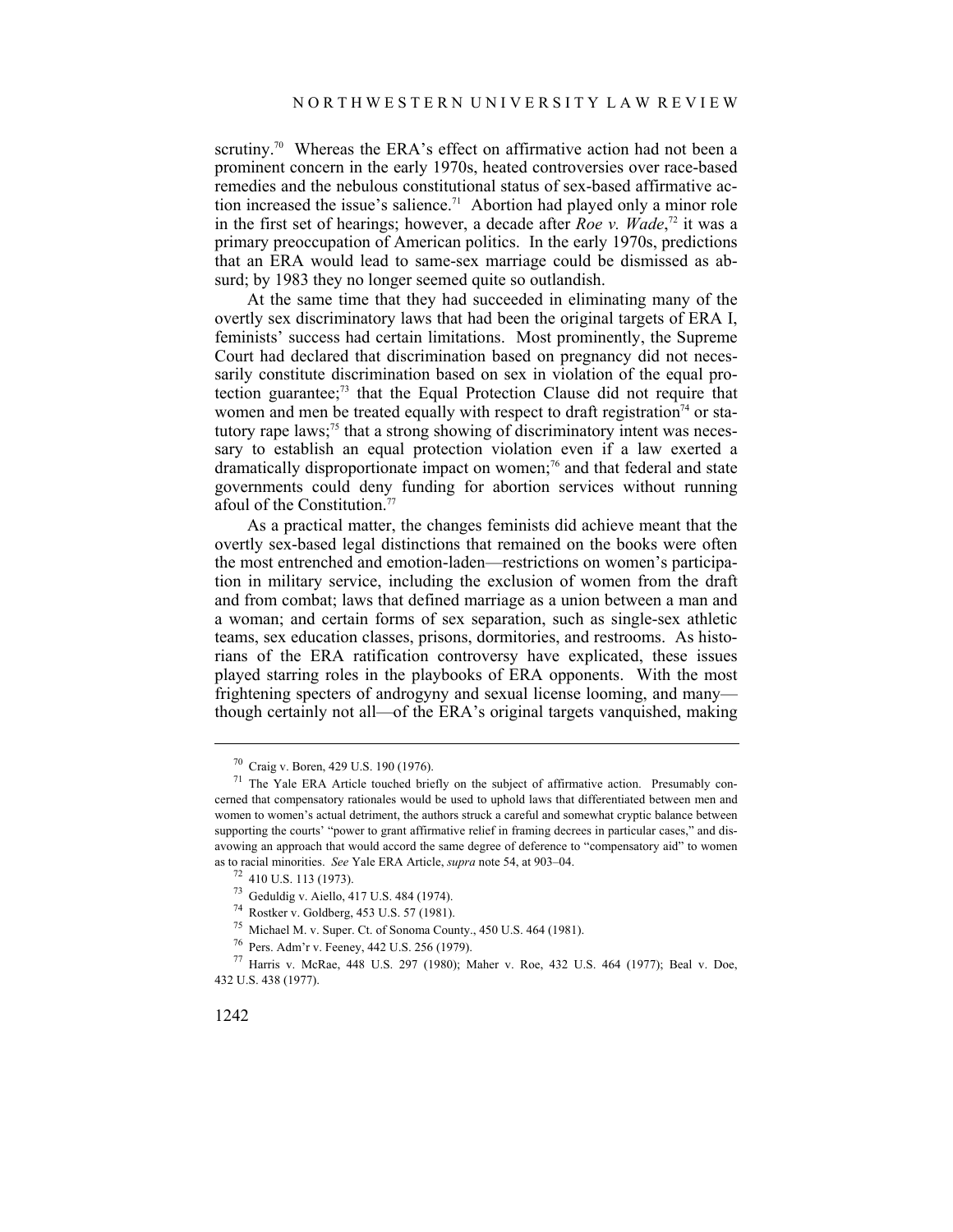a compelling argument that the ERA remained necessary and desirable all but required a fresh account of the ERA's legal impact.

The ratification debates had not been an auspicious time for calm deliberation over the amendment's legal ramifications, however. Debates over ratification became highly symbolic and focused on inflammatory social issues such as the military draft, abortion, the projected demise of the traditional family, and homosexuality. ERA proponents lacked the centralization and organizational discipline of Schlafly's STOP ERA movement. They often found themselves in a defensive posture, compelled to spend much of their time describing what the ERA would *not* do rather than the positive changes it would bring. When proponents did attempt to invoke the ERA's legislative history to assuage the concerns of skeptics, they were constrained to referring back to the 1971 and 1972 congressional debates, which seemed increasingly distant now that judicial and legislative action had addressed many of the discriminations ERA promoters identified in the first place.<sup>78</sup> Once the ERA had gone down in defeat, though, feminists were at least partially liberated from these constraints. Now they could attempt a deliberate, coordinated reassessment of their legal agenda. In effect, they redefined the ERA to encompass many—though not all—of the goals that had evolved out of the legal and political changes of the 1970s and early 1980s. In the end, though, they could not wholly escape the political constraints that made the first ratification campaign so difficult, particularly once opponents interrogated them about the specific legal and doctrinal ramifications of ERA II.79

## *B. "Equality in Theory" or "Equality in Fact"?*

The hallmark of ERA II as constructed by a coalition of feminist lawyers and women's organizations was a definition of discrimination that emphasized the central role played by sex-neutral laws in the perpetuation of

 $78$  The Yale ERA Article devoted the majority of its attention to the issues that generated the most debate and controversy in 1970–71: the fate of protective labor legislation, changes in domestic relations and criminal law, and the amendment's effect on military service. *See* Yale ERA Article, *supra* note 54, at 920–78. 79 The fact that ERA II's text was identical to that of ERA I could have been a constraint on propo-

nents' ability to create a new legislative history for the measure, but it does not appear to have been perceived as such by most proponents. Opponents sometimes resisted proponents' attempts to recast the amendment. *See, e.g.*, *Equal Rights Amendment: Hearings on H.J. Res. 1 Before the Subcomm. on Civil and Constitutional Rights of the H. Comm. on the Judiciary*, 98th Cong. 798 (1983) [hereinafter *House Hearings*]. At least one witness, late in the hearings, opined that the "absolute" wording of the amendment would have consequences unintended by proponents and at odds with their objectives. Catherine Zuckert, a political scientist at Carleton College, testified that she was concerned that the ERA would make affirmative action for women unconstitutional and would reaffirm rather than contravene the narrow definition of sex discrimination expressed in cases like *Geduldig*. *See The Impact of the Equal Rights Amendment: Hearings on S.J. Res. 10 Before the Subcomm. on the Constitution of the S. Comm. on the Judiciary*, *Part 2*, 98th Cong. 102–15 (1984) [hereinafter *Senate Hearings, Part II*] (testimony of Catherine H. Zuckert).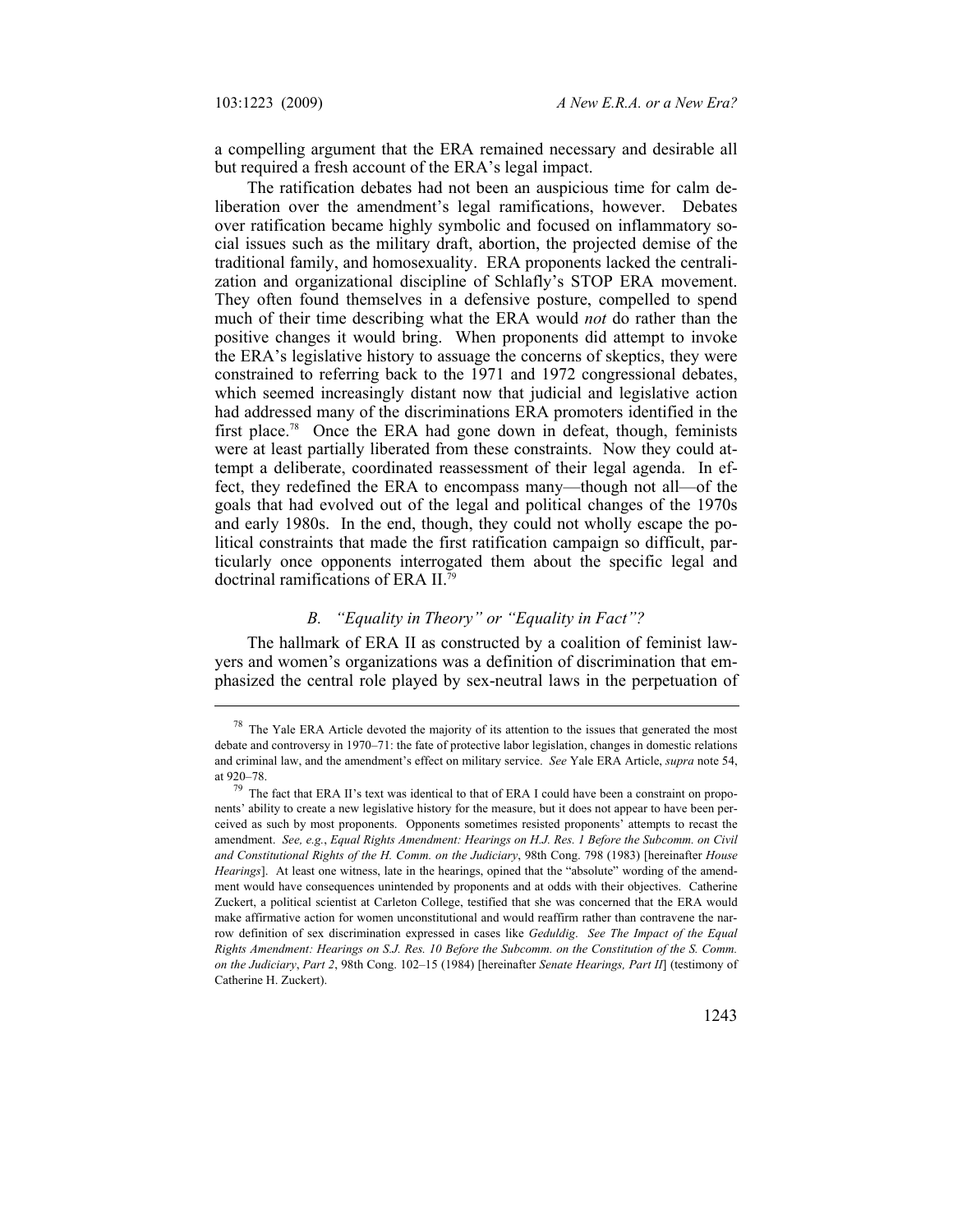women's inferior legal, economic, and social status. In other words, feminists argued that the amendment would allow constitutional disparate impact challenges to laws that did not distinguish between men and women on their face, but that nevertheless had a sex-based disproportionate effect. The emergence of disparate impact analysis in the debate over ERA II underscored both the victories and the limitations of the legal changes that the civil rights and women's rights movements had secured during the 1970s. The disparate impact question had not been prominent in the first congressional consideration of the ERA in part because overt sex-based classifications were numerous enough that they were the amendment's primary targets. Further, in the early 1970s the door was still open to an expansive definition of actionable disparate impact under the Equal Protection Clause. Not long after the ERA's passage, feminists began to challenge veterans' preference laws using an equal protection theory that minimized the role of discriminatory intent and explicit sex classification. *Washington v. Davis*, 80 in 1976, was the first case in which the Supreme Court defined discriminatory intent as the key element of equal protection violation. Even in the wake of *Davis*, feminists won victories against some of the more extreme veterans' preference schemes in the lower courts.81 It was not until *Personnel Administrator v. Feeney*, in 1979, that the Court appeared to virtually foreclose successful sex-based disparate impact challenges under the Equal Protection Clause.<sup>82</sup> Thus, only toward the end of the 1970s did it become clear to feminists that they would have to look outside of the Equal Protection Clause—perhaps to the ERA—to combat disparate impact under the federal Constitution.

By 1983, then, conditions were ripe for feminists to redefine the nature of equality under the ERA. Feminists did not always advertise this transformation, but they did not back away from it either. In contrast to their continued denials that the ERA would implicate abortion funding bans or laws concerning homosexuality, proponents acknowledged—and at times even emphasized—that the new ERA would call facially neutral laws into question. The challenge for feminist lawyers was to define a legal standard sufficiently rigorous to eliminate laws that perpetuated women's subordinate status but limited enough to assuage concerns that a constitutional assault on facially neutral laws would subject virtually every state and federal legislative act to judicial scrutiny.

*1. "At Least Six Different ERAs": The Standard of Review Controversy.*—The standard of review that judges would apply under the ERA became a focus of congressional scrutiny almost as soon as Senate hearings

 $80$  426 U.S. 229 (1976).

<sup>81</sup> *See* Feeney v. Massachusetts, 451 F. Supp. 143 (D. Mass. 1978) (striking down veterans' preference on remand for reconsideration in light of *Washington v. Davis*). 82 442 U.S. 256 (1979).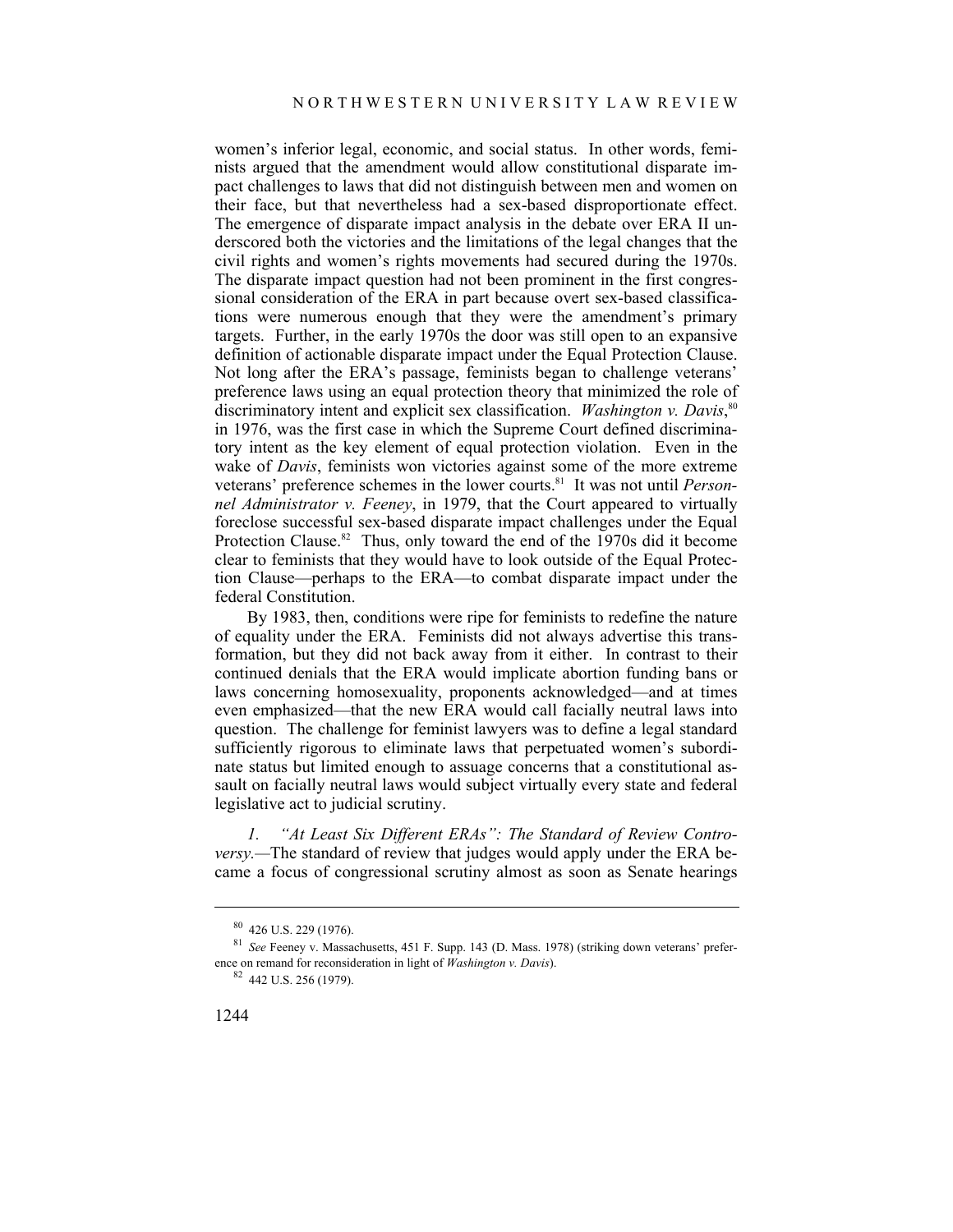on the amendment began in May 1983. The ERA's primary Senate sponsor, Paul E. Tsongas (D-MA), was the first to testify before the Senate Judiciary Committee's Subcommittee on the Constitution, chaired by conservative Senator Orrin Hatch. Tsongas cast his prepared statement in general terms, attempting to allay concerns that the ERA would require the sex-integration of restrooms and prisons, force women into combat positions for which they were unqualified, and coerce homemakers into the workforce on pain of financial ruin. The very first question posed to a witness in the ERA II hearings was Hatch's query to Tsongas: "What precisely, in your view, is the standard of review that the equal rights amendment would establish for Federal and State legislation that employ sex classifications?"<sup>83</sup> But Tsongas declined to delve deeply into the legal intricacies of the amendment. "There is no one who would argue that we have at this point an exact understanding of where it will lead," he said at one point in the exchange. $84$  When Hatch then asked whether Tsongas agreed that the analysis set out in the Yale ERA Article remained the "definitive statement" on the amendment's meaning,<sup>85</sup> Tsongas said he had not read the article.<sup>86</sup> Hatch followed up with a litany of specific questions about the ERA's projected legal impact on everything from abortion funding, to veterans' preferences, to seniority systems, to single sex schools, to maternity leave, to combat restrictions, to the legality of same-sex marriage. Tsongas dodged them all, emphasizing that all constitutional amendments contained some ambiguities and suggesting that Hatch had not subjected his own proposed human life (antiabortion) amendment to such a rigorous standard of certainty.<sup>87</sup> The exchange grew heated. "You knew damn well that these are specific issues, that no one coming here unprepared could answer," Tsongas shot back at one point.<sup>88</sup> The Associated Press described Tsongas as "visibly shaken."89 Though he continued to accuse Hatch of hypocrisy, Tsongas agreed to submit a detailed list of answers to Hatch's questions.

Thus, in the first hour of the first hearing, Hatch had both established the agenda for the remaining hearings and created the impression that the amendment's proponents were long on platitudes and short on specifics. Even some ERA sympathizers were aghast at Tsongas's apparent inability

<sup>83</sup> *The Impact of the Equal Rights Amendment: Hearings on S.J. Res. 10 Before the Subcomm. on the Constitution of the S. Comm. on the Judiciary*, *Part 1*, 98th Cong. 22 (1983) [hereinafter *Senate Hearings, Part I*]. 84 *Id.* at 22. 85 *Id.* at 23. 86 *Id.*

<sup>88</sup> Associated Press, *Two Senators in Hot Discussion on Equal Rights Amendment*, N.Y. TIMES, May 27, 1983, at A11. 89 *Id.*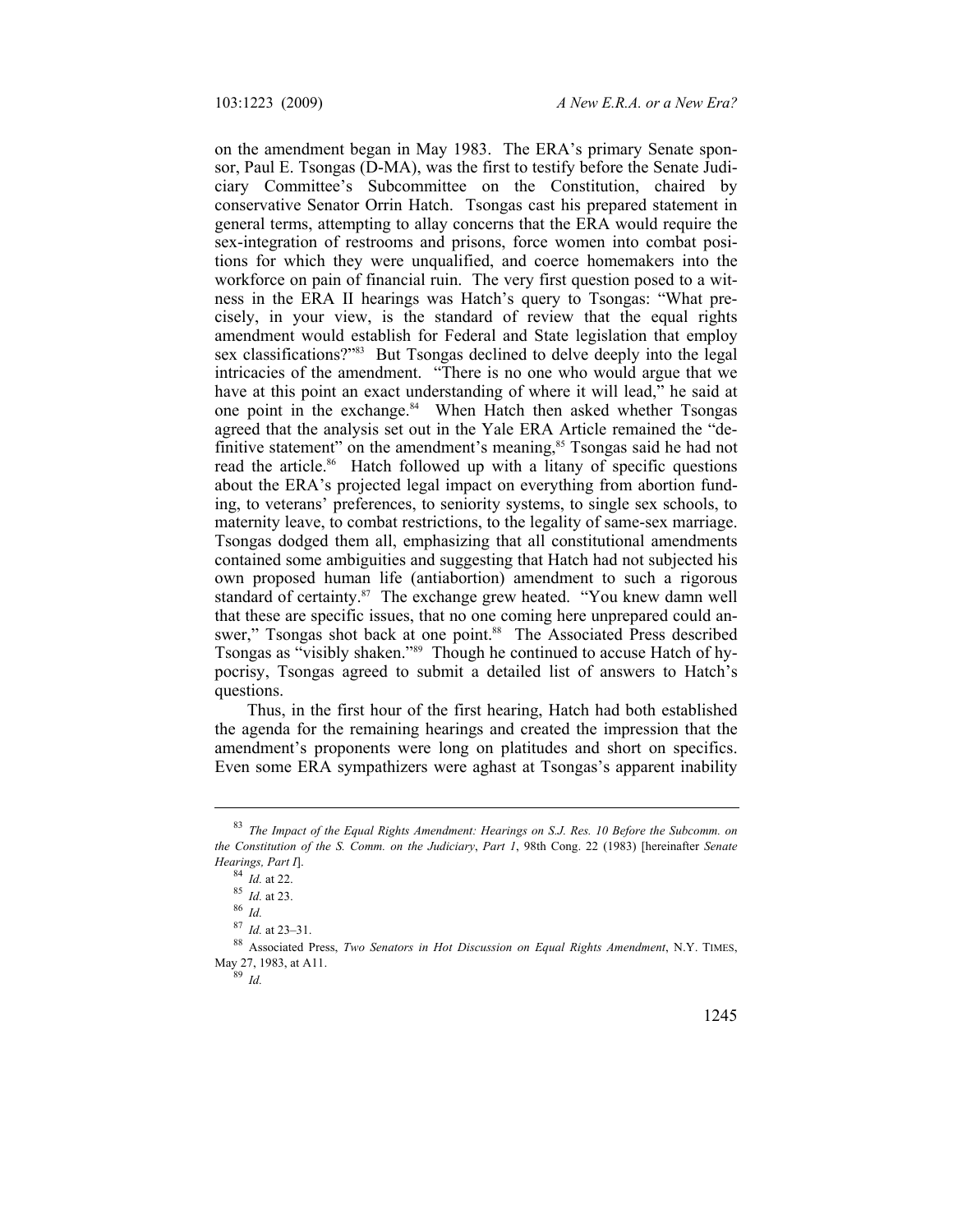to answer basic questions about the amendment's meaning.<sup>90</sup> It had become painfully clear that ERA supporters faced a well-informed, legally sophisticated adversary and would be forced to articulate much more specifically the amendment's constitutional consequences.

Although Hatch's portrayal of the proponents' views as ambiguous at best and evasive at worst was somewhat unfair, his professed confusion over the standard of review that would apply under the ERA was not wholly unreasonable. The ERA's text itself did not specify a standard of review, stating only that "[e]quality of rights under the law shall not be denied or abridged by the United States or by any state on account of sex." The 1971 Yale ERA Article, which the Amendment's supporters and opponents frequently cited as the most reliable predictor of the ERA's impact, had set forth an "absolute" standard, subject to three "qualifications," sometimes referred to colloquially as "exceptions." If courts followed the Yale Article's schema, laws that distinguished between individuals on the basis of sex would be absolutely prohibited except (1) where they involved a physical characteristic unique to one  $sex$ <sup>91</sup> (2) where they were necessary to preserve other constitutional rights, such as the right of personal privacy;  $\frac{92}{2}$  or (3) where they were part of a genuine affirmative action policy designed to remedy past discrimination.<sup>93</sup> In each of these three exceptional instances, the classificatory law would be subject to strict scrutiny: the requirement that the classification be narrowly tailored to serve a compelling government interest.<sup>94</sup>

Frequently, however, during and after the ratification debates, both friends and foes of the ERA characterized the applicable standard of review as analogous to the standard applied to race-based classifications: strict scrutiny. The analogy to race generally, and strict scrutiny in particular, served as a kind of shorthand in part because strict scrutiny was usually, but not always, fatal to the challenged law. Similarly, the Yale ERA Article announced an absolute standard that in fact was subject to certain exceptions.<sup>95</sup>

Nevertheless, there were potentially significant substantive and symbolic differences between the absolute standard and a general application of

<sup>90</sup> *See, e.g.*, Goodman, *supra* note 46 (describing Tsongas as "shamefully unprepared" for his exchange with Hatch); Editorial, *Tsongas and the ERA*, BOSTON GLOBE, June 4, 1983, at 14 (criticizing Tsongas for "showing up unprepared"). *But see* Letter from Paul Tsongas to the Editor, Boston Globe (June 1983) (on file with NOW Papers, Schlesinger Library, Radcliffe Institute, Harvard University, Box 191, Folder 45) (defending his own testimony, including his decisions to defer technical questions to constitutional lawyers and to admit that courts would exert some control over the interpretation of the ERA).<br><sup>91</sup> Yale ERA Article, *supra* note 54, at 893–95.<br><sup>92</sup> Id. at 900–02.<br><sup>93</sup> Id. at 903–05; *see also* discussion *supra* note 71.<br><sup>94</sup> Yale ERA Article, *supra* note 54, at 888–909.<br><sup>95</sup> Id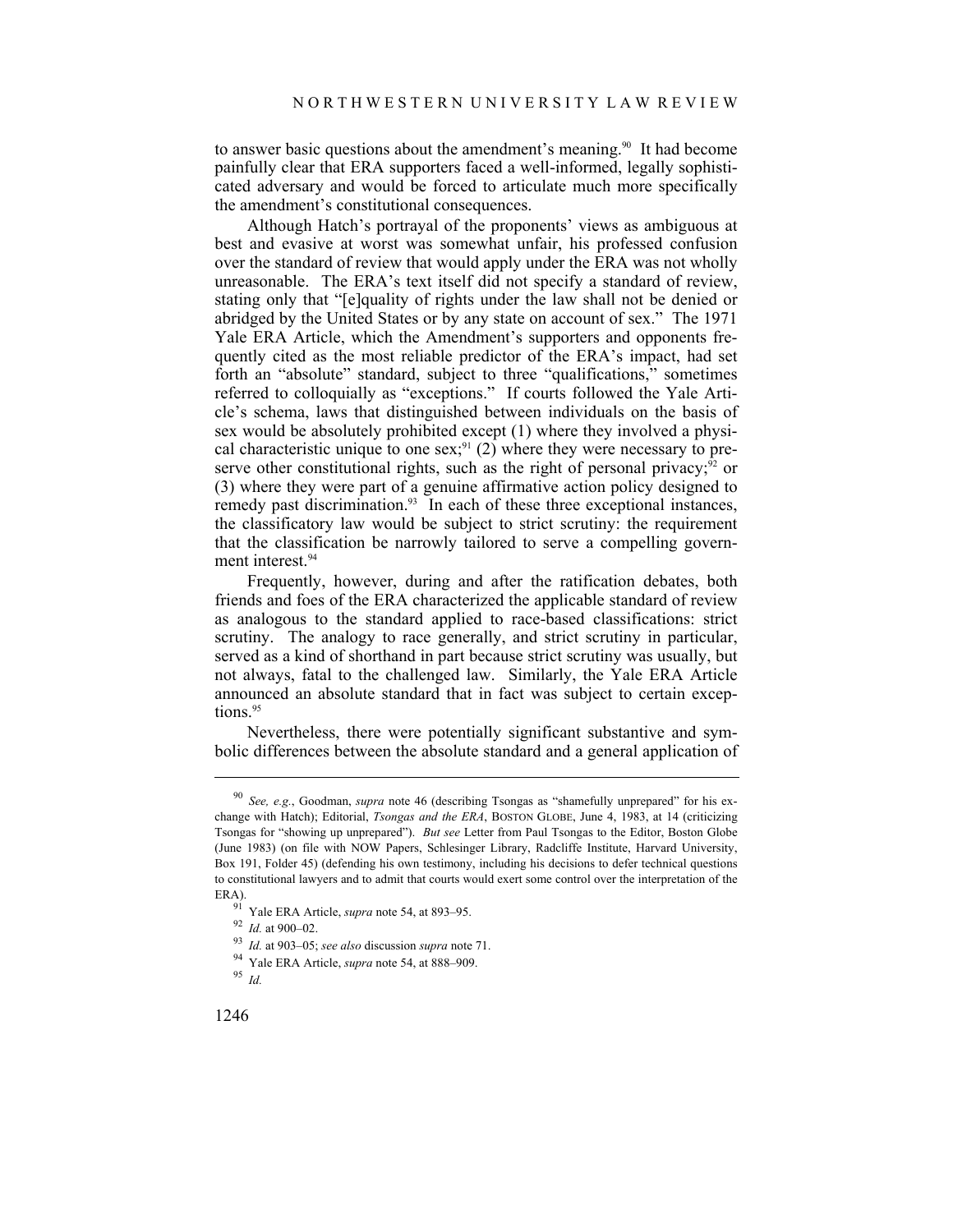strict scrutiny to all sex-based classifications. An absolute standard created a bright-line rule for a certain category of classifications that did not fall under any of the three exceptions. Strict scrutiny at least theoretically left open the possibility that any sex-based classification might be upheld if the government's asserted objective was sufficiently compelling and the means used to achieve that goal were necessary.<sup>96</sup> Moreover, the absolute standard carried particular symbolic weight because proponents perceived it to be even more stringent than the standard applied to race-based classifications, indicating to proponents a laudable seriousness about the gravity of sex discrimination missing from the Supreme Court's intermediate scrutiny formulation.

Opponents framed the absolute standard as epitomizing the ERA's inflexibility and its supporters' fanatical devotion to androgyny.97 It was bad enough that many proponents asserted that the ERA would treat sex like race—to apply an even higher level of scrutiny added insult to injury. ERA skeptics also chided proponents for failing to specify which standard of review would apply. After Tsongas and the second pro-ERA witness, attorney Marna Tucker, attempted to gloss over the issue, anti-ERA witness Walter Berns of the American Enterprise Institute complained that "[w]hat this [vagueness about the standard of review] implies is that it is not necessary to know what the language means because in due course the courts will tell us what it means."98 To leave something this important up to the courts, Berns charged, was to "treat[] the Constitution with contempt."99 The first House hearing on ERA II, several weeks later, revealed continued confusion over the proper standard of review for sex-based classifications. Anti-ERA witness Grover Rees III, a professor at the University of Texas Law School, opined that this ambiguity produced so many different possible interpretations that there were, in effect, "at least six different ERAs."100 The U.S. Civil Rights Commissioner and Howard University Professor Mary Frances Berry immediately followed Rees and offered a definitive answer

<sup>96</sup> As the Yale ERA Article's authors wrote:

The suspect classification test provides a potential basis for more comprehensive protection against sex discrimination; under its operation, sex-based classifications would be considered "suspect" and subjected to strict judicial scrutiny. But because this doctrine allows the government to justify even a suspect classification by "compelling reasons," it would permit some classifications based on sex to survive. Thus this standard too would not guarantee an effective system of equality which, as we shall argue, demands the elimination of all such classifications.

Id. at 880-81 (footnote omitted).

<sup>&</sup>lt;sup>97</sup> See, e.g., MATHEWS & DE HART, *supra* note 7, at 167–68, 220.<br><sup>98</sup> *Senate Hearings, Part I, supra* note 83, at 63 (prepared statement of Walter Berns, Resident Scholar, American Enterprise Institute; Professional Lec

<sup>&</sup>lt;sup>99</sup> Id. As Mary Frances Berry has observed, "An underlying aspect of the committee hearings and the debate on the floor was a deep distrust of the role of federal courts in the American system of government . . . ." BERRY, *supra* note 7, at 108.<br><sup>100</sup> *House Hearings, supra* note 79, at 28–30 (statement of Grover Rees III, Assistant Professor of

Law, University of Texas School of Law).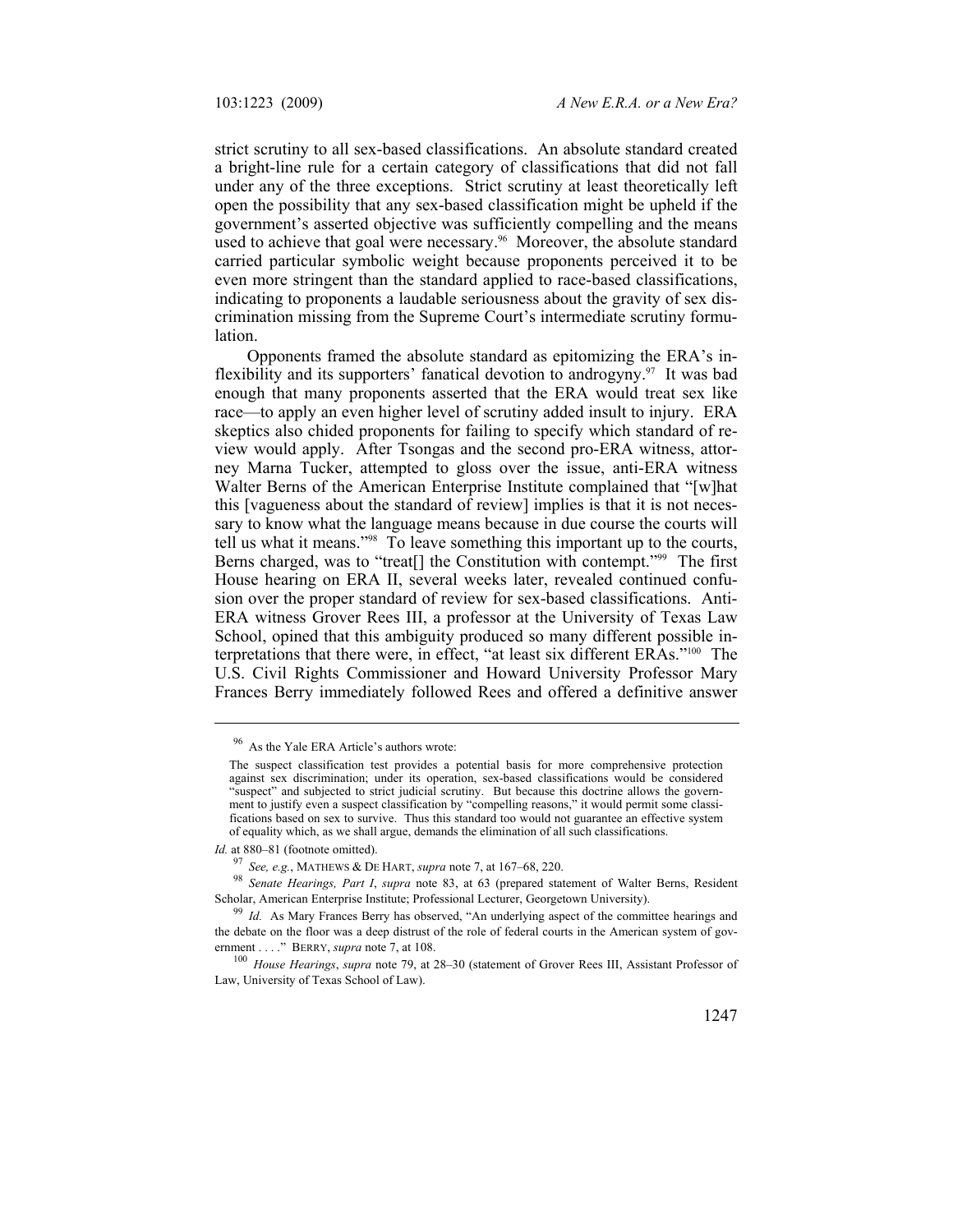to the standard of review question. In response to a question from Representative Mike DeWine (R-OH), Berry testified that the standard would be analogous to that applied to race-based classifications under the Equal Protection Clause.<sup>101</sup>

Subsequent hearings in the House picked up on both the parallel to the Fourteenth Amendment and the apparent inconsistencies in proponents' testimonies about the proper standard of review. Phyllis Schlafly told the House subcommittee on October 20, "To predict what will be the effect of ERA in any area, just ask yourself, 'how do we handle it in race?' and you will have the answer."<sup>102</sup> During the same hearing, former Representative Charles Wiggins emphasized the importance of conclusively establishing the standard of review, arguing that if Congress did not wish to embrace the decisional law on race-based classifications, it should incorporate specific exceptions into the committee reports and other legislative history.<sup>103</sup> Representative DeWine expressed frustration with pro-ERA witnesses' reluctance to clarify definitively the proper standard of review. Many of the witnesses had deferred such questions, leaving them to others with greater expertise in matters of constitutional doctrine. Said DeWine, "I just hope that someday we get some witnesses in here, Mr. Chairman, with all due respect, who will talk about what the interpretation will be by the courts and what the test [will be]. That is the tough question."<sup>104</sup>

The chairman of the House Subcommittee on Civil and Constitutional Rights, Representative Don Edwards (D-CA), complied at a hearing one week later, calling as witnesses constitutional scholars Thomas Emerson of Yale and Ann Freedman of Rutgers. Emerson and Freedman were among the five coauthors of the famous Yale ERA Article, and their testimony did serve to clarify ERA proponents' position on the proper standard of review for sex-based classifications. Emerson eschewed the label "absolute," noting that it had acquired "pejorative" connotations during the ERA ratification debates.105 But Emerson essentially reaffirmed the Yale ERA Article's general prohibition on facial sex classifications that did not fall under the three exceptions—narrowly drawn affirmative action programs, unique

<sup>&</sup>lt;sup>101</sup> *Id.* at 52 (statement of Mary Frances Berry, Commissioner, U.S. Commission on Civil Rights).<br><sup>102</sup> *Id.* at 409–10 (statement of Phyllis Schlafly).<br><sup>103</sup> *Id.* at 384 (statement of Charles Wiggins). In the next Hou Law Professor Henry Paul Monaghan, a professed ERA sympathizer testifying on behalf of the anti-ERA Orthodox Jewish organization Agudath Israel, pointed out that while both the absolute and the strict scrutiny standards "will lead to the same result in the vast majority of cases involving genderbased classifications—namely, invalidation . . . the standards are not in principle identical." Allowing some explicitly sex-based laws and policies to stand if they served a compelling government interest would, for example, leave more room for gender differentiation in the military and combat settings. *Id.*  at 640–41 (statement of Henry Paul Monaghan, Thomas M. Macioce Professor of Law, Columbia University). 104 *Id.* at 593 (statement of Representative Mike DeWine). 105 *Id.* at 797 (statement of Thomas Emerson).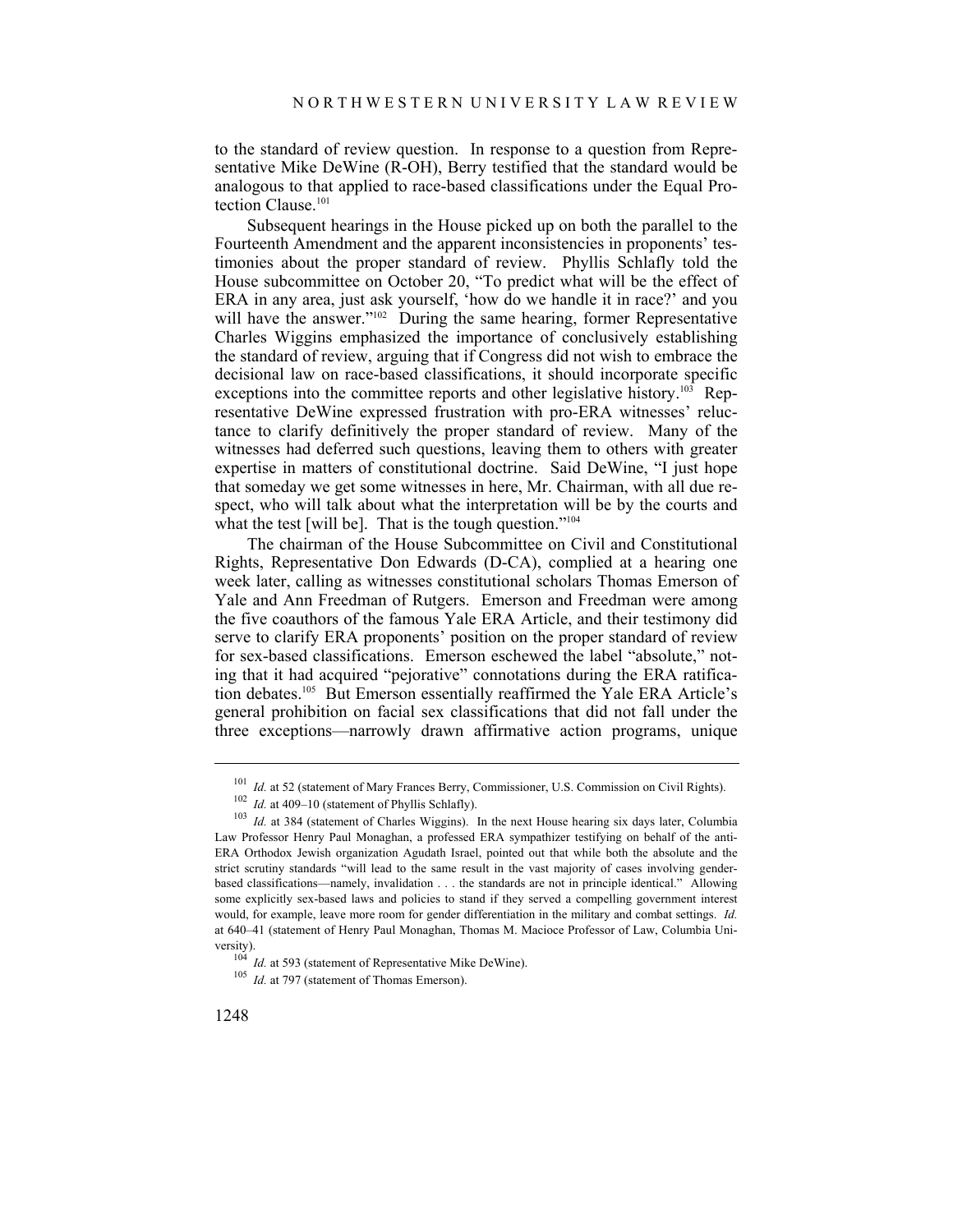physical characteristics, and conflicts with other constitutional provisions, such as the right to privacy. $106$ 

But what was noteworthy about Emerson's and Freedman's testimony before the House subcommittee was not so much their explication of the appropriate standard of review for overt sex-based classifications, which in practical terms had arguably become a distinction without a difference.107 Instead, by this point in the hearings it was clear that the most important question about standards of review concerned not legal classifications explicitly based on sex, but rather sex-neutral laws and policies that had a sexbased disproportionate effect.

*2. A "Theoretical Dilemma": Disparate Impact Analysis and the New ERA.—*Feminist lawyers and activists immediately identified disparate impact as one of the key issues they would need to address as they attempted to shape ERA II's legislative history. "Disparate impact theory" had been one of several areas "for further research" identified in March 1983 at a meeting for representatives of a coalition of feminist groups, including Eleanor Smeal, Judy Goldsmith, Catherine East, Phyllis Segal, and Marsha Levick.<sup>108</sup> Segal, an attorney with NOW Legal Defense and Education Fund (LDEF), was charged with writing an initial memo laying out the substantive and strategic issues involved. The threshold question, Segal realized, was whether ERA proponents should attempt to clarify the application of the amendment to sex-neutral laws that had a disproportionately negative sex-based effect, or whether they should remain silent on the subject and leave ERA I's sparse legislative history on the issue to speak for them.109 In her memo, Segal laid out three options: doing nothing; "act[ing]

<sup>&</sup>lt;sup>106</sup> *Id.* at 736–39 (statement of Thomas Emerson). <sup>107</sup> As NOW Legal Defense and Education Fund attorney Marsha Levick wrote to her colleagues: "[P]ractically speaking 'strict scrutiny' versus 'absolute' standard may be academic, if court has struck down every explicit racial classification since Brown v. Bd. of Ed." Memorandum from Marsha Levick to NOW-NOW LDEF ERA Legislative History Committee (May 1983) (on file with Schlesinger Library, Radcliffe Institute, Harvard University, Catherine East Papers, Box 23, Folder 32); *see also Senate Hearings, Part I*, *supra* note 83, at 519 (testimony of Ann Freedman, Associate Professor of Law,

Rutgers Law School). 108 Memorandum from Marsha Levick to Ellie Smeal, Judy Goldsmith, John Vanderstar, Mary Jean Collins, Catherine East, and Phyllis Segal, Re: Federal ERA—Legislative History Project (Mar. 22, 1983) (on file with Schlesinger Library, Radcliffe Institute, Harvard University). Each of these areas disparate impact theory, affirmative action, unique physical characteristics, reproductive rights, homemakers' rights, and the state action doctrine—were both politically sensitive and technically complex.<br><sup>109</sup> Memorandum from Phyllis Segal to ERA Legislative History Project (Mar. 21, 1983) (on file

with Schlesinger Library, Radcliffe Institute, Harvard University, Catherine East Papers, Box 23, Folder 29). The Yale ERA Article had spoken briefly to the issue:

Protection against indirect, covert or unconscious sex discrimination is essential to supplement the absolute ban on explicit sex classification of the Equal Rights Amendment. Past discrimination in education, training, economic status and other areas has created differences which could readily be seized upon to perpetuate discrimination under the guise of functional classifications. The courts will have to maintain a strict scrutiny of such classifications if the guarantees of the Amendment are to be effectively secured.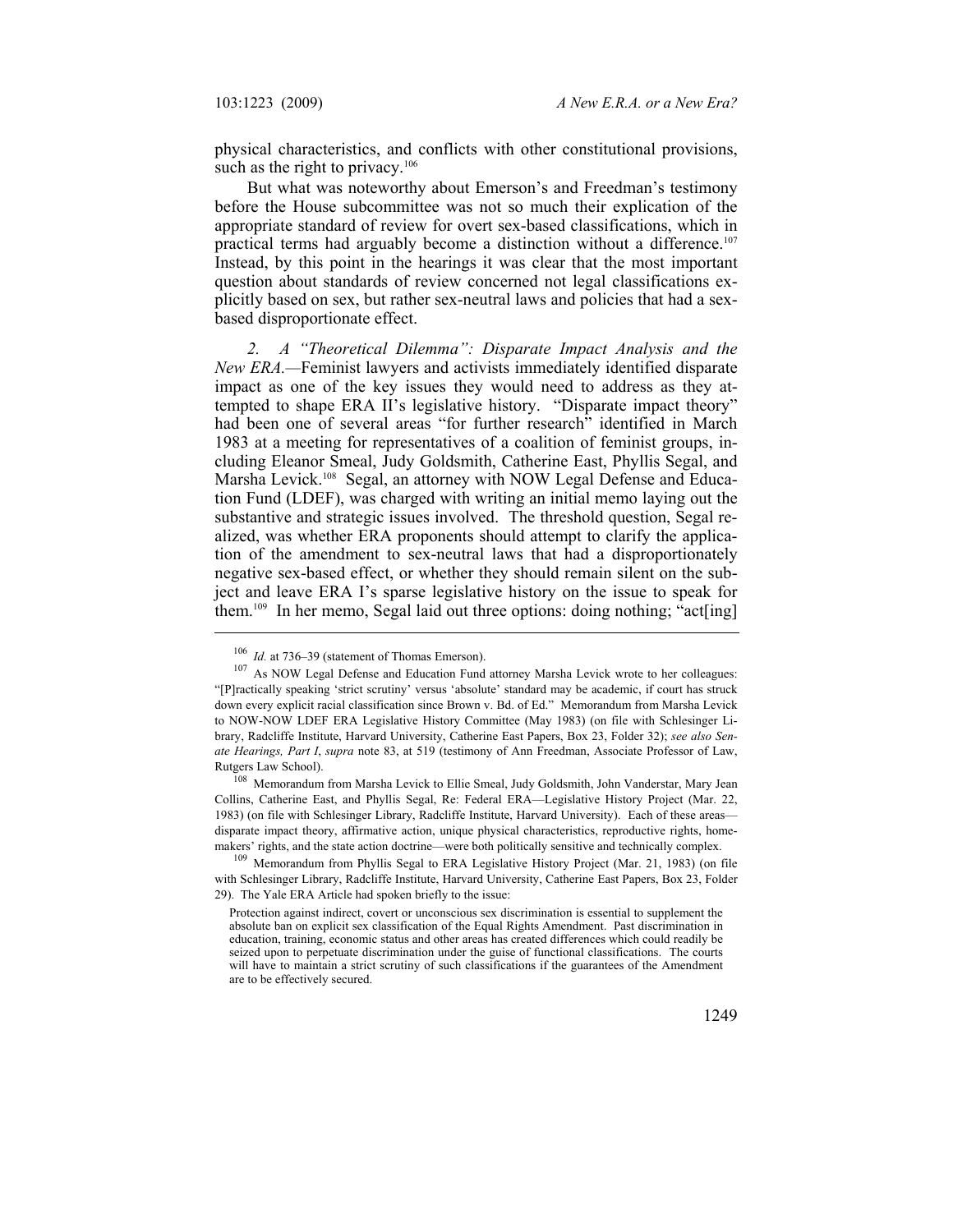halfway by stressing disparate impact problems in describing the need for the ERA, without offering comments on the theoretical application or effect of the ERA in such cases"; and "present[ing] direct argument on this."110 Avoiding the issue could backfire, she suggested, by limiting the ERA's "potential as a *legal* tool." Without further legislative history, there was a "serious risk that the Supreme Court will not apply the ERA to disparate impact cases, or will import an intent requirement" from equal protection jurisprudence.<sup>111</sup> Focusing exclusively on facial sex-based classifications also ran the risk of "trivializ[ing] the problems of sex discrimination," given "the dwindling list of laws that discriminate on their face."112 It would be difficult to explain why the Equal Protection Clause did not suffice to address sex discrimination, unless the ERA would go significantly further than the Fourteenth Amendment in resolving disparate impact cases.<sup>113</sup> Putting the argument in more positive terms, Segal predicted that "expanding the impact of the ERA will increase support."<sup>114</sup>

Finally, Segal recognized that avoiding the issue was unrealistic: "Even if *proponents* don't focus [on] the issue [of disparate impact], a smart 'undecided' legislator, or opponents, will."<sup>115</sup> As if to prove Segal's point, Hatch raised the subject in the first Senate hearing on ERA II, asking Marna Tucker whether "disparate impact analysis" would apply to the ERA.116 Tucker demurred, saying that she had not studied the issue.<sup>117</sup> Feminist lawyers realized they would have to be more forthcoming, but sought to strike a balance between explication and obfuscation. As feminist legal strategists discussed how to respond to the questions raised by Hatch in the first hearing, they established a "format for answering" questions about disparate impact: "1. Ask for specificity in question: what exactly is the questioner asking re: ERA and specific issue raised. 2. Preface answer with description of *disparate impact* this particular classification/issue has on women."<sup>118</sup> Proponents would emphasize the discrimination the ERA was meant to eradicate, and only address the legal technicalities of disparate impact analysis if pressed further.

1

Yale ERA Article, *supra* note 54, at 900. Segal wrote: "While this article is an important part of the ERA legislative history . . . I am not aware of this particular passage being discussed." Memorandum from Phyllis Segal to ERA Legislative History Project, *supra*, at 6. 110 Memorandum from Phyllis Segal to ERA Legislative History Project, *supra* note 109, at 9–11. 111 *Id.* at 10. 112 *Id.* 

<sup>113</sup> *Id.*

<sup>114</sup> *Id.*

<sup>115</sup> *Id.*<br><sup>115</sup> *Id.*<br><sup>116</sup> Senate Hearings, Part I, supra note 83, at 67 (statement of Senator Orrin Hatch).

 $117$  *Id.* at 70 (statement of Marna Tucker).<br><sup>118</sup> Memorandum from Marsha Levick to NOW-NOW LDEF ERA Legislative History Committee, *supra* note 107, at 1–2.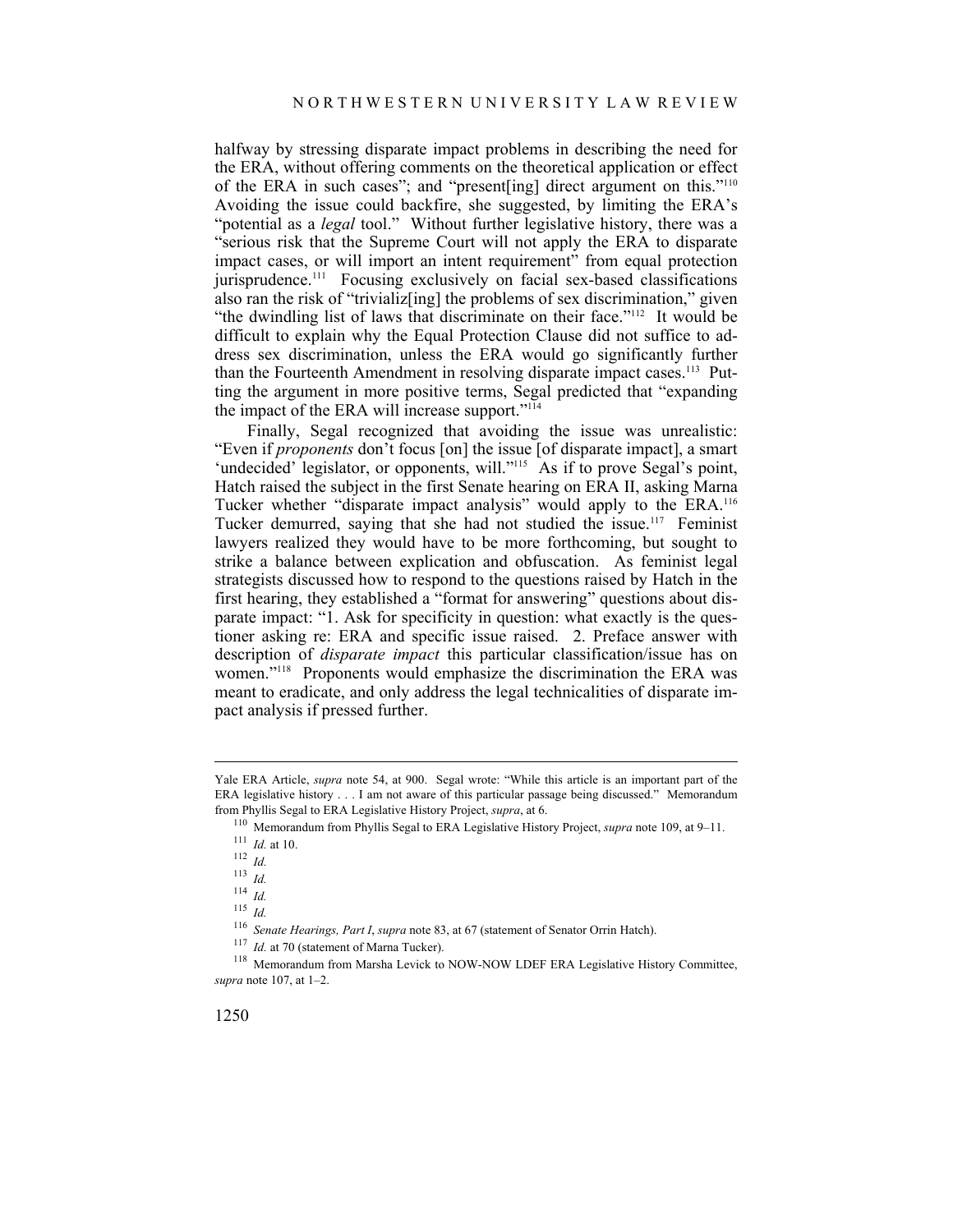*a. The search for a limiting principle.—*As the feminist lawyers constructed their strategy for responding to questions, they began to confront some of the challenges of articulating a theory of disparate impact that would reach the discrimination they wished to vanquish without appearing to be a radical and unworkable judicial intrusion on legislative decisionmaking. Because the range of laws exerting a sex-based disparate impact seemed potentially infinite, establishing a workable limiting principle was perhaps the most daunting challenge ERA proponents faced in formulating a method of disparate impact analysis.

The starting point for constitutional disparate impact analysis was the Supreme Court's treatment of such cases under the Equal Protection Clause. A finding of discriminatory intent was the primary limiting principle established by the Court in *Davis* and *Feeney*. Disparate impact alone would not trigger heightened scrutiny absent evidence of discriminatory intent, according to *Davis*. 119 Feminist lawyers had long emphasized that as difficult as it was to prove discriminatory intent in the context of racial discrimination, it was virtually impossible to find such evidence in cases of sex discrimination.120 Yet the Court had in fact raised the bar even higher for sexbased disparate impact claims in *Feeney*. The majority in *Feeney* effectively rejected the more nuanced analysis of *Davis* in favor of a requirement that, for a claim to succeed, the challenged law must have been enacted "because of," not just "in spite of" its adverse impact on women. Even the dissenters in *Feeney* had not moved all that far away from an intent-based inquiry.121 Justice Marshall wrote for himself and Justice Brennan that Massachusetts's absolute veterans' preference "evinces purposeful genderbased discrimination," and applied heightened scrutiny to the policy on that basis.<sup>122</sup> "[T]he critical constitutional inquiry is not whether an illicit consideration was the primary or but-for cause of a decision, but rather whether it had an appreciable role in shaping a given legislative enactment," Marshall opined, finding that among other factors, the "foreseeability" of the drastically adverse impact on women provided sufficient evidence of discriminatory purpose to trigger suspicion.<sup>123</sup>

This "foreseeability" standard thus provided one possible limiting principle that was less drastic than the *Feeney* majority's analysis. ERA proponents felt, however, that this standard still conceded too much to the preoccupation with intent that characterized the Court's equal protection analysis. From the start, their objective was to eliminate the intent require-

<sup>119</sup> Washington v. Davis, 426 U.S. 229 (1976). 120 I address feminists' arguments to this effect in the *Feeney* case in greater depth elsewhere. *See* SERENA MAYERI, REASONING FROM RACE: LEGAL FEMINISM IN THE CIVIL RIGHTS ERA (Harvard Univ. Press, forthcoming). <sup>121</sup> Pers. Adm'r v. Feeney, 442 U.S. 256, 281–82 (1979) (Marshall, J., dissenting). <sup>122</sup> *Id.* 

<sup>123</sup> *Id.* at 282–83.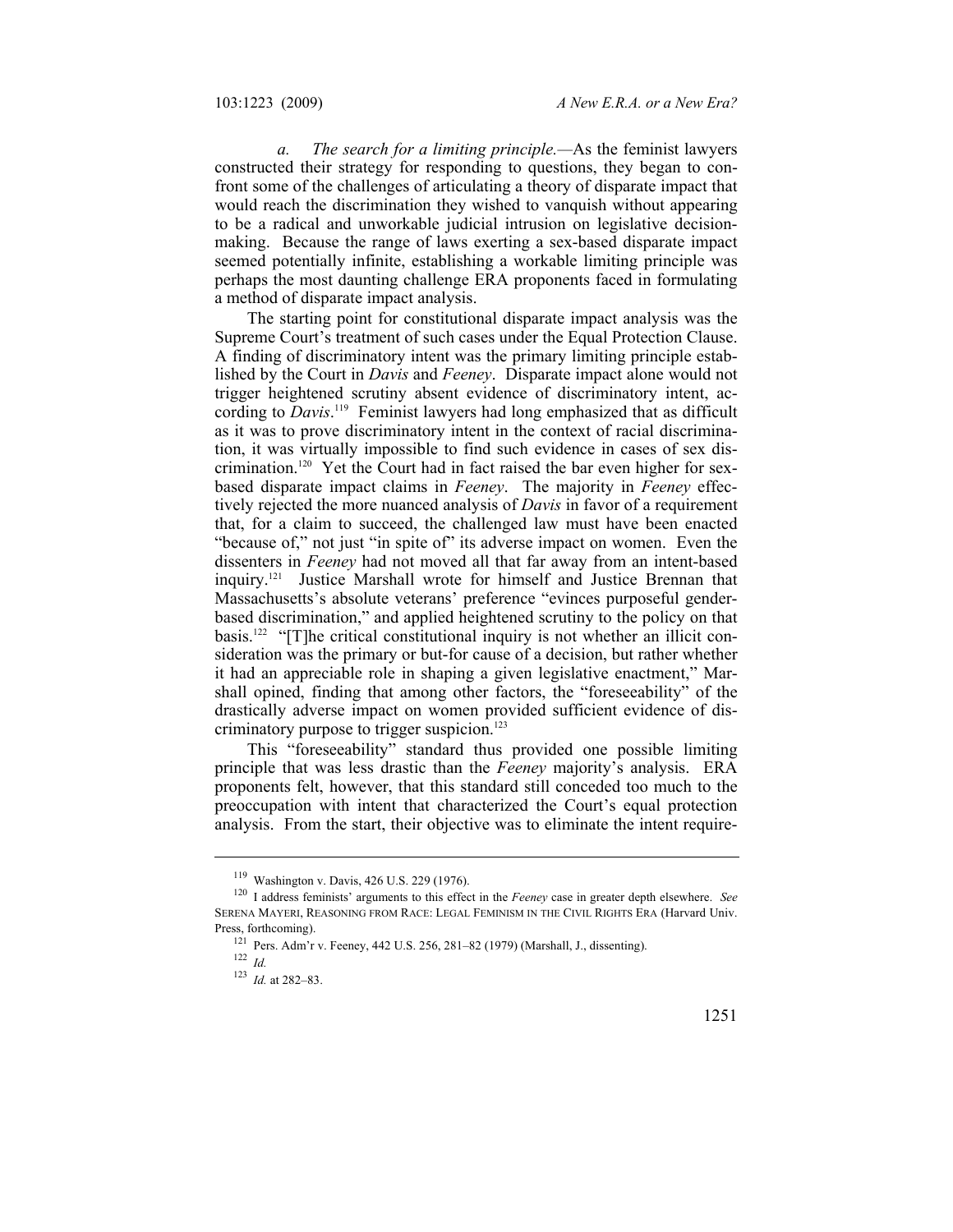ment altogether. Intent was far from irrelevant, feminists stressed, but they sought to ensure that evidence of a discriminatory purpose would be sufficient, rather than necessary, to trigger heightened scrutiny. Segal declared in her March 1983 memo: "While purpose or intent to discriminate would be definitive evidence to invalidate governmental action that has a disparate impact on females (or males), such evidence is not *required* (as it is in [equal protection] cases). This is the point that has not been articulated before."124 Most laws that had a disparate impact on women were not the product of deliberate malice, feminists argued, but of subtle attitudes and entrenched stereotypes about gender roles that exhibited the same constitutional infirmities as laws that overtly classified men and women. As Segal put it, "many rules that appear 'neutral' are designed essentially on worldview assumptions such as male wage worker/female childbearer-rearer role distinctions."<sup>125</sup> Legal rules, moreover, often were "built on male norms," but the "process of designing such 'male-centered' rules rarely includes and more rarely provides evidence of—overt discriminatory intent."126

But if feminists were unwilling to include an intent requirement—even in the more relaxed register of "foreseeability"—then they lacked a principle by which to limit the applicability of disparate impact analysis. As Segal recognized, they faced a "theoretical dilemma": "the measure of when 'disparate impact' is sufficient to trigger ERA scrutiny . . . . This may of necessity be an issue left to future interpretation when the ERA is (at long last) implemented."<sup>127</sup> However, ERA skeptics would not let proponents defer such questions indefinitely, particularly once witnesses took advantage of the more ERA-friendly atmosphere of the House hearings to highlight the ERA's potential to attack disparate impact cases. In the second House hearing, held September 14, 1983, Tish Sommers of the Older Women's League emphasized how disparate impact analysis could combat sex discriminatory effects of Social Security and ERISA rules, pension schemes, and divorce laws on older women.<sup>128</sup> NOW President Judy Goldsmith emphasized the difficulty, if not impossibility, of rooting out sex inequality under a discriminatory intent requirement, and detailed how assumptions about women's economic dependency worked to their detriment in areas like employment, Social Security, pensions, and insurance rates.129 League of Women Voters President Dorothy Ridings observed that "facially neutral policies" often perpetuated "occupational segregation," discrimination in education and training, and contributed to the "feminiza-

<sup>124</sup> Memorandum from Phyllis Segal to ERA Legislative History Project, *supra* note 109, at 9.<br>
125 *Id.* at 8.<br>
127 *Id.* at 9. "Any thoughts?" she asked her colleagues. *Id.*<br>
128 *House Hearings, supra* note 79, at 153–5

<sup>&</sup>lt;sup>129</sup> Id. at 253–54 (statement of Judy Goldsmith, President, National Organization for Women).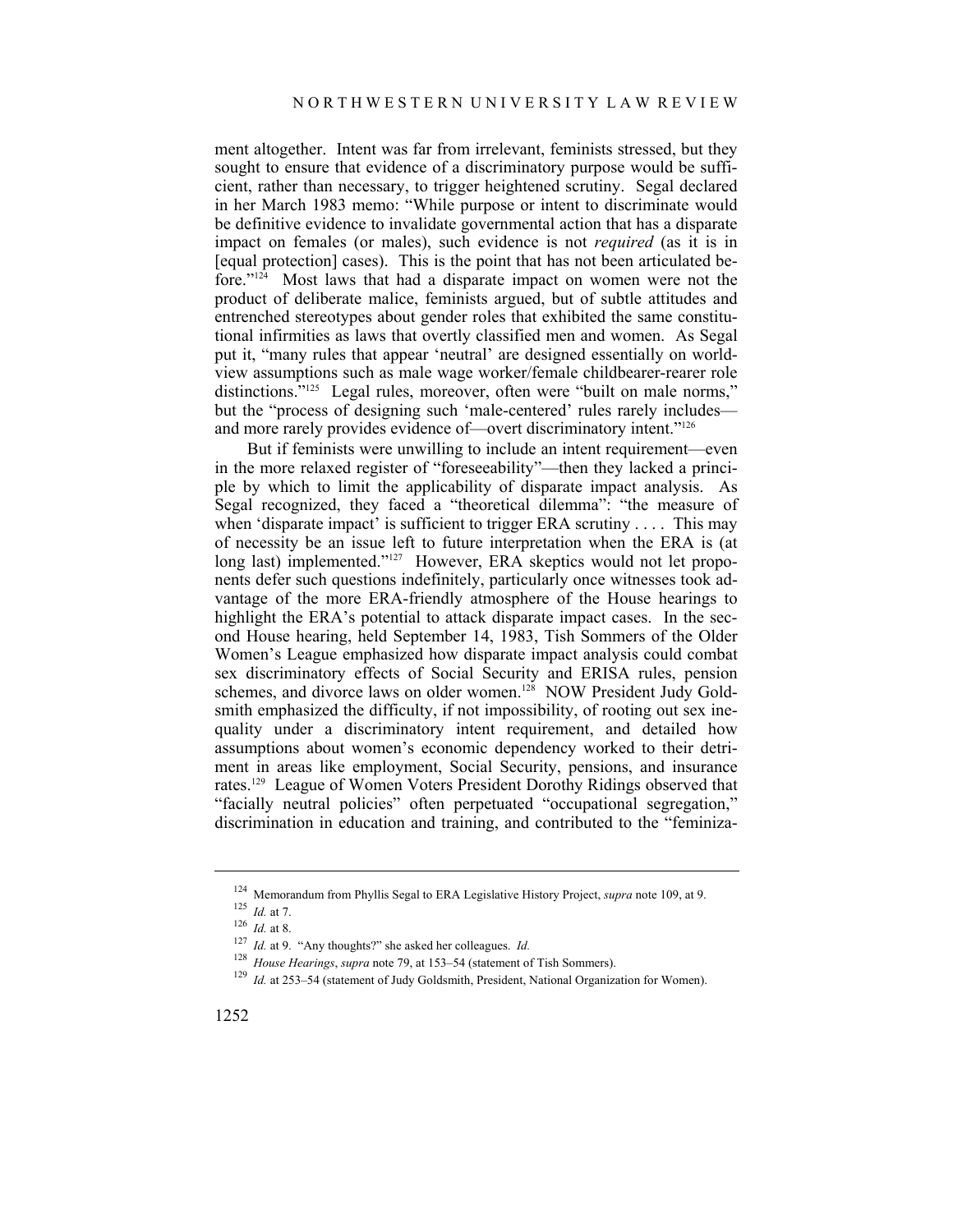tion of poverty."<sup>130</sup> She touted the ERA's requirement of "rigorous scrutiny" of "rules and policies that appear to be gender-neutral but which have had disproportionately negative effects on women."<sup>131</sup> In the question and answer session that followed, Representative DeWine asked Goldsmith to clarify the pro-ERA position: "I think you are telling me, that we are going to look at the result of law . . . at how it applies, in fact. Is that a fair summary of what is involved?" Goldsmith replied, "That is correct . . . ." DeWine responded, "So we would not have to prove intent; we would not look to intent?" Goldsmith's answer was unequivocal: "Exactly."<sup>132</sup>

In the absence of a limiting principle to replace discriminatory intent, opponents could attack disparate impact theory as a boundless enterprise that, taken to its logical conclusion, contained limitless possibilities for undermining the legal and social order. The topic of disparate impact analysis arose most frequently in connection with substantive areas such as military regulations, veterans' employment preferences, family law, abortion funding, and government benefits programs, especially Social Security. Each of these applications not only called into question entrenched assumptions about gender differences, but also appeared potentially to wreak havoc on the existing system of laws and regulations. Opponents often used hyperbolic language to forecast the ERA's effects, but they also raised legitimate questions about the outer boundaries of disparate impact theory. Grappling with the objections of critics forced ERA proponents more specifically to define the limits of the disparate impact principle.

In arguing for a disparate impact theory of equal rights unbound to discriminatory intent, feminists first had to assure skeptics that their analysis would not subject every statute that had different impacts upon men and women to constitutional challenge.<sup>133</sup> One oft-cited example was the progressive income tax. Since men's incomes were, as a group, higher than women's, a progressive income tax disproportionately burdened men in a way that was easily foreseeable, if not inevitable.<sup>134</sup>

Feminists could have attempted to quantify the degree of disparate impact necessary to trigger special judicial scrutiny. They chose instead a qualitative definition. Rather than suggesting that all laws that disproportionately affected one sex were automatically suspect, proponents adopted a formulation that tied the application of heightened scrutiny to a particular type of disparate impact: that which, in the words of Ann Freedman, was "traceable to and reinforces, or perpetuates, discriminatory pat-

<sup>&</sup>lt;sup>130</sup>*Id.* at 275–76 (statement of Dorothy Ridings, National President, League of Women Voters).<br><sup>131</sup>*Id. Id.* at 311 (statements of Representative DeWine and Judy Goldsmith).

<sup>&</sup>lt;sup>133</sup> See, e.g., *Senate Hearings, Part I, supra* note 83, at 694 (testimony of Charles Shanor, Professor of Law, Emory Law School). 134 *Id.*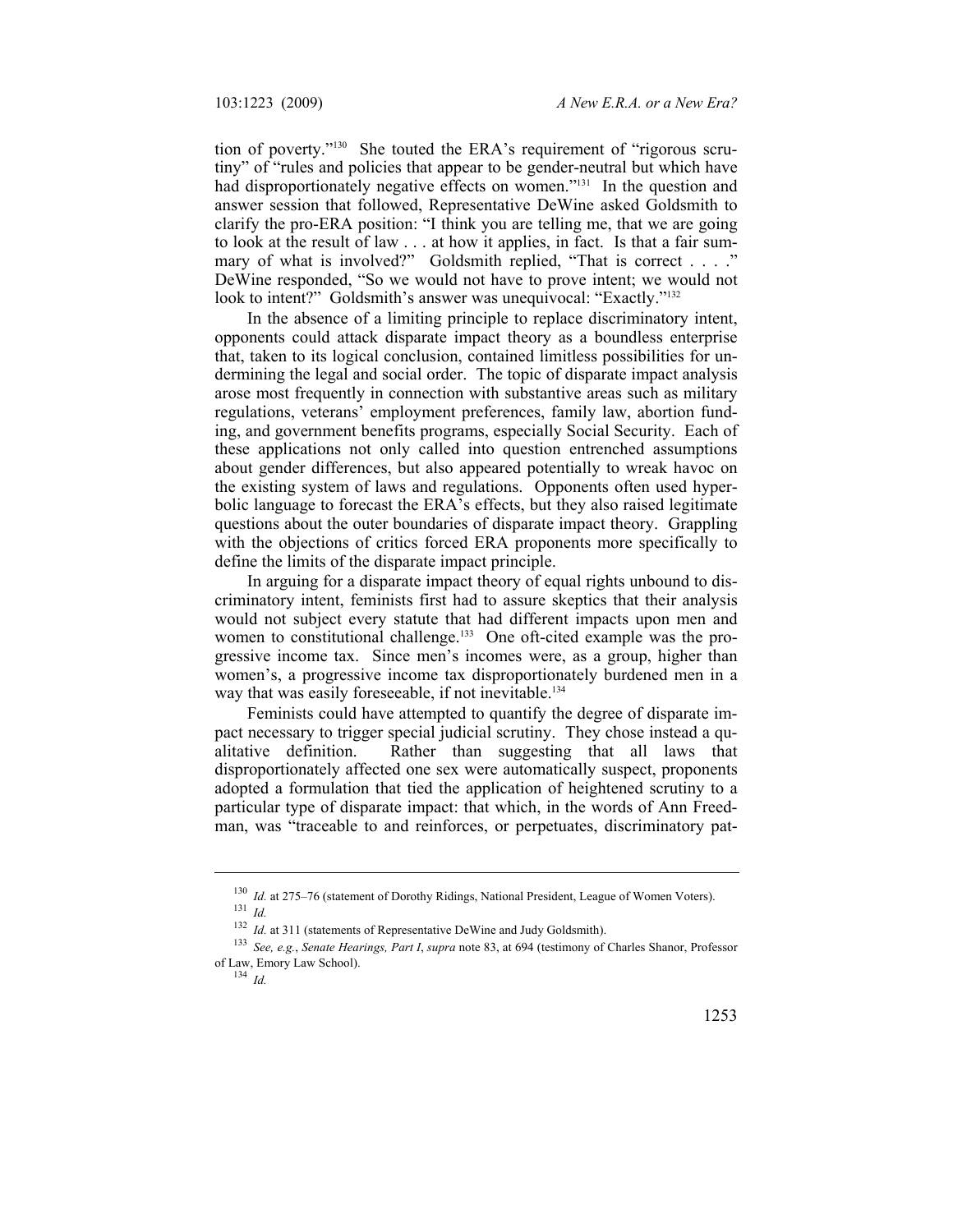terns similar to those associated with facial discrimination."135 Because the Court had already tackled many instances of facial discrimination under the Equal Protection Clause, Freedman could draw extensively from the language of the Court's Fourteenth Amendment jurisprudence in characteriz-<br>ing those "discriminatory patterns."<sup>136</sup> She then explained that the ing those "discriminatory patterns."<sup>136</sup> progressive income tax would not be vulnerable under this standard "because the disparate impact of the income tax on men is not the product of habit or stereotypical ways of thinking about the sexes."<sup>137</sup> Freedman took the analysis one step further, attributing significance to the fact that the progressive income tax had redistributive consequences that "ameliorate[d]" sex inequality.<sup>138</sup>

*b. Applying the antihierarchy approach to family law.—*This antihierarchical or ameliorative approach to disparate impact analysis reflected feminists' frustration with a conception of equal rights that appeared ultimately to benefit men. When NOW President Goldsmith described the need for the ERA to incorporate disparate impact analysis, she stressed the failure of equal protection jurisprudence to address sex discrimination's particular toll on women. "Historically, in light of the Fourteenth Amendment, sex discrimination that disadvantages men is far more likely to be found unconstitutional than sex discrimination harming women," she told the committee.<sup>139</sup> However, the Court's emphasis on the harmful effects of sex stereotyping on both men and women created a potential tension between an antistereotyping impulse and the antihierarchical principle. Nowhere was this tension more apparent than in the realm of family law.

Visions of babies torn from their mothers' breasts and homemakers forced to leave their children to go to work at low-wage jobs populated the imaginations of critics of disparate impact theory's application to family law. Apocalyptic images of family breakdown, already tediously familiar

<sup>&</sup>lt;sup>135</sup> *House Hearings, supra* note 79, at 787 (statement of Ann Freedman, Associate Professor of Law, Rutgers Law School).

<sup>&</sup>lt;sup>136</sup> *Id.* at 787–88 ("Many of the misconceptions and stereotypes that produce sex discriminatory neutral rules have been recognized and condemned by the Supreme Court in recent decisions under the equal protection clause invalidating facially discriminatory sex classifications. These include 'the role typing society has long imposed' on women, particularly the idea that the 'female is destined solely for the home and the rearing of the family' and not 'for the marketplace and the world of ideas,' and 'assumptions that women are the weaker sex or are more likely to be childrearers or dependents'; the invidious relegation of classes of women 'to inferior legal status without regard to the actual capabilities' of individual women; the 'nineteenth century presumption that females are inferior to males'; and the willingness to create gender-based hierarchies that keep women 'in a stereotypic and predefined place' and grant men more responsible and remunerative positions." (footnotes omitted)).<br>
<sup>137</sup> *Id.* at 789.<br>
<sup>138</sup> *Id.* at 789–90.<br>
<sup>138</sup> *Id.* at 259 (testimony of NOW presented by Judy Goldsmith, President). Goldsmith was a

ently referring to the 1970s sex discrimination cases brought by male plaintiffs. *See, e.g.*, Califano v. Goldfarb, 430 U.S. 199 (1977); Weinberger v. Wiesenfeld, 420 U.S. 636 (1975). Her comment may have also reflected the Court's failure to recognize discrimination against women in cases like *Feeney*.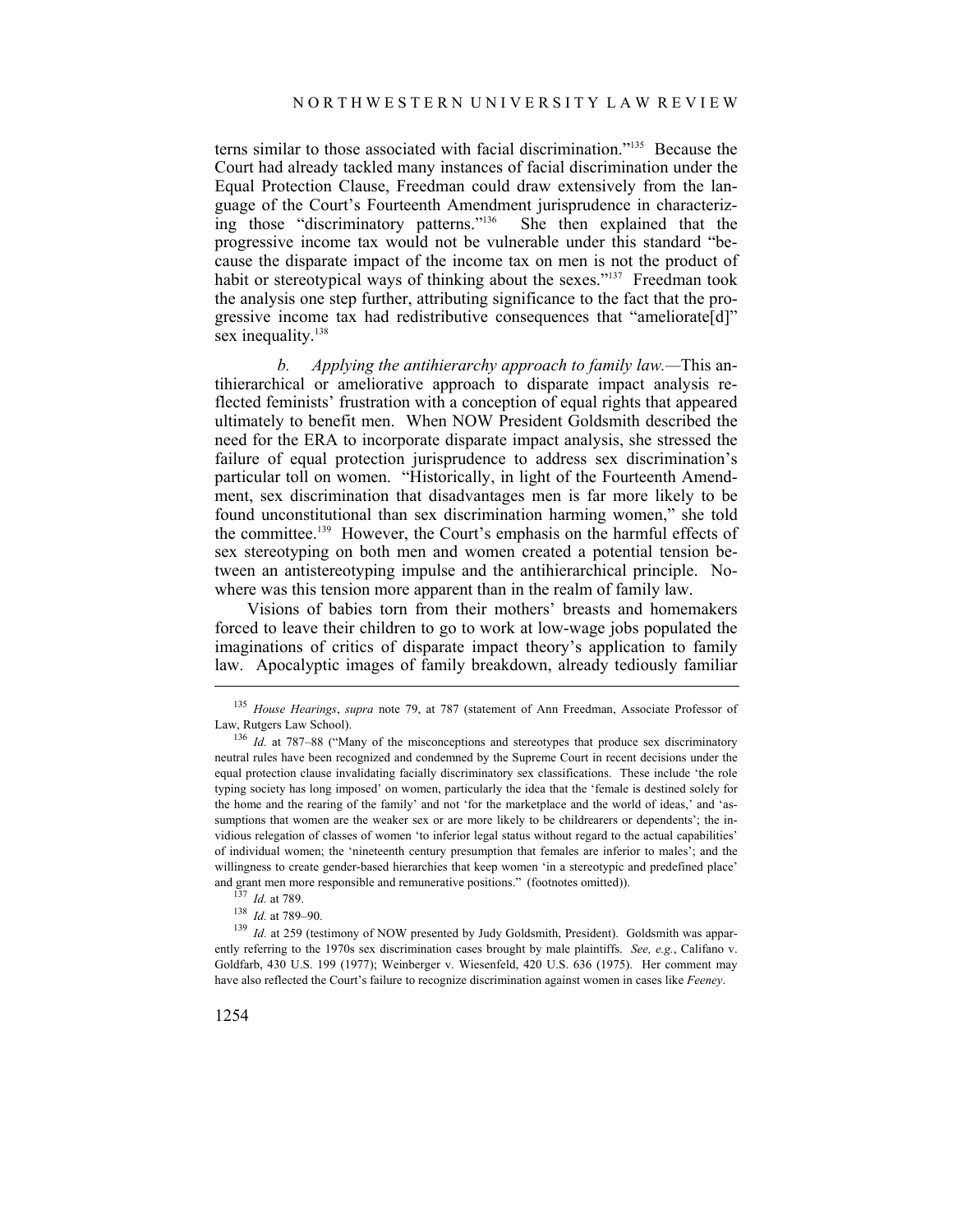from the ERA ratification debates, undoubtedly were overblown. As even Brigham Young University law professor Lynn Wardle, a staunch opponent of the amendment, conceded, the ERA "would accelerate the adoption of many beneficial reforms in existing family laws in order to equalize the general rights and obligations of fathers and mothers and husbands and wives."<sup>140</sup> Once the strident rhetoric was stripped away, much of the disagreement between proponents and opponents did concern, as Wardle contended, the desirability of eliminating legal incentives for women to forego careers and pursue traditional roles as mothers and wives.<sup>141</sup> Although Schlafly and others regularly accused feminists of denigrating housewives, feminist lawyers had actually devoted considerable time, energy, and resources to addressing the legal plight of homemakers, particularly at divorce.142 Feminists saw homemakers as caught in a no-win situation—a legal framework designed to encourage traditional roles, but that provided little if any protection to the wife in a traditional marriage gone awry. While many antifeminist critiques unfairly impugned feminists' motives and distorted the extent to which existing law truly protected homemakers, the application of disparate impact analysis to family law nevertheless raised some vexing conceptual problems.

Child custody decisionmaking provides one example of the dilemmas raised by disparate impact theory's application to family law. By 1983 and 1984, it seemed clear that the ERA would invalidate laws and practices that automatically granted a preference to mothers in child custody decisionmaking. The maternal preference, which sometimes took the form of the "tender years doctrine"—the presumption, given varying degrees of weight, that mothers were the best custodians for young children—was already on its way out in many jurisdictions, and joint custody was becoming increasingly common. Some feminists, like Women's Legal Defense Fund staff attorney Nancy Polikoff, argued that judicial biases unfairly disadvantaged mothers, not fathers, in custody cases. Polikoff favored a "primary caretaker" standard that would reward the investment of mothers in childrearing.143 This primary caretaker standard raised a disparate impact question: it

<sup>140</sup> *Senate Hearings, Part II*, *supra* note 79, at 3 (statement of Lynn Wardle, Professor of Law, J. Reuben Clark Law School, Brigham Young University).<br><sup>141</sup> *Id.* ("Many people believe that there are other differences between men and women than just

physical differences, that there are emotional differences and psychological differences, differences in the way that they nurture and relate to children, and that those differences ought to be taken into account or at least States ought to be allowed to take those differences into account in establishing family law.").

<sup>&</sup>lt;sup>142</sup> For a critical account of feminists' focus on homemakers, see MARTHA ALBERTSON FINEMAN, THE ILLUSION OF EQUALITY 53–75 (1991).

<sup>&</sup>lt;sup>143</sup> *See, e.g., Nancy D. Polikoff, Why Are Mothers Losing: A Brief Analysis of Criteria Used in Child Custody Determinations*, 7 WOMEN'S RTS. L. REP. 235 (1982); *see also* Garska v. McCoy, 278 S.E.2d 357 (W. Va. 1981) (rare case adopting primary caretaker standard); Martha L. Fineman, *Implementing Equality: Ideology, Contradiction and Social Change: A Study of Rhetoric and Results in the Regulation of the Consequences of Divorce*, 1983 WIS. L. REV. 789 (questioning the benefits to women of a formal equality approach to family law decisionmaking).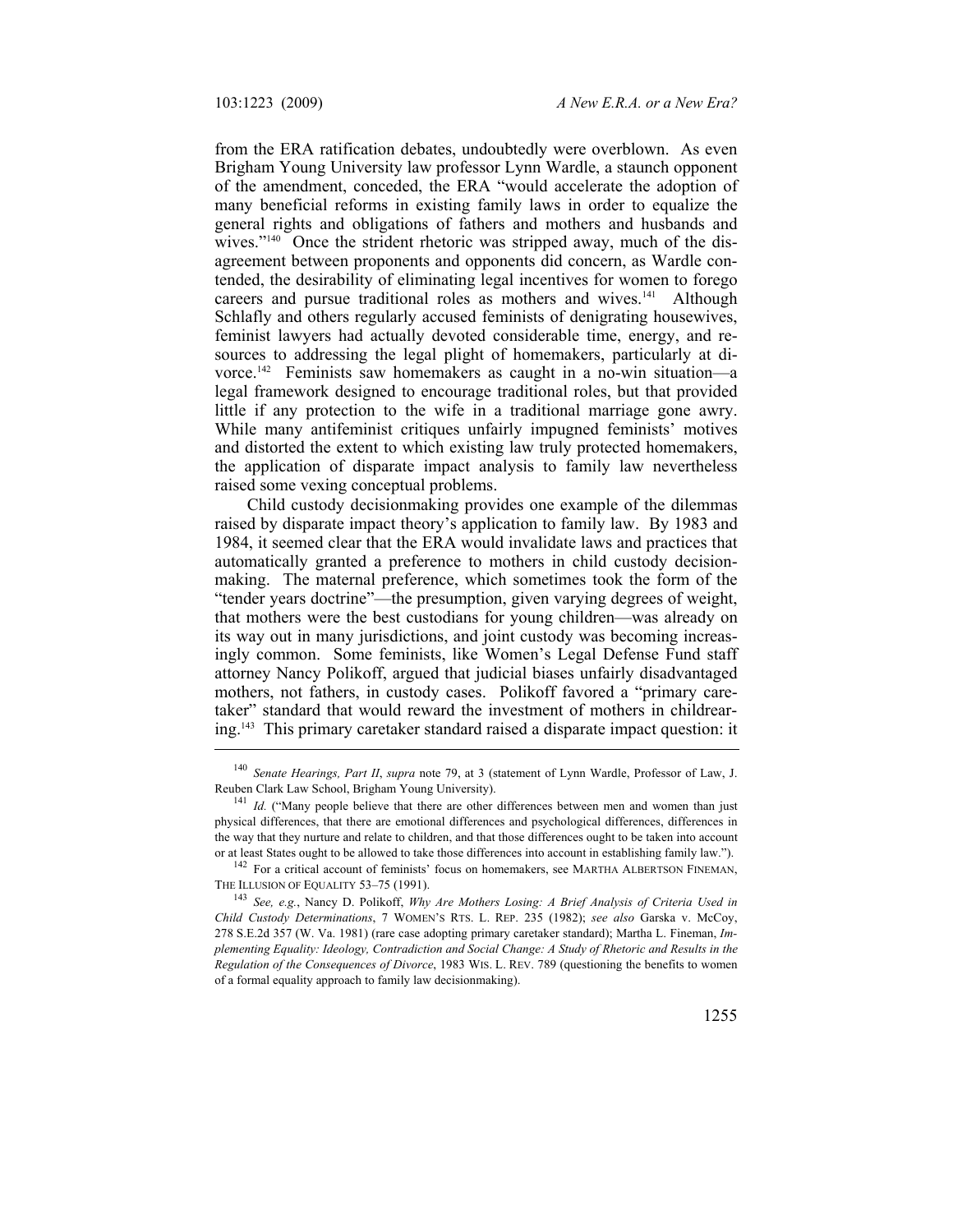seemed likely if not certain that facially sex-neutral decision rules that emphasized the best interests of the child or favored the "primary caretaker" would result in more mothers than fathers receiving custody because, as an empirical matter, they were far more involved in caring for children during marriage.<sup>144</sup>

The implications of the antistereotyping and antihierarchical principles in the custody context were not entirely clear. On the one hand, a father's claim that custody decisions, even if ostensibly sex-neutral, exerted a sexbased disproportionate impact on men seemed consistent with feminists' contention that even facially sex-neutral laws stemmed from and reinforced the sex stereotypes that relegated women to the home and accorded men exclusive access to the "marketplace and the world of ideas."145 If women's inferior economic position derived at least in part from their disproportionate responsibility for child-rearing, which in turn aggravated the adverse financial impact of divorce, then a system that effectively favored women's claims to custody might not only be unfair to men, but might in fact be contrary to women's interests—particularly if accompanied by weak enforcement of the noncustodial parent's child support obligations. On the other hand, altering the best interests of the child standard in a manner that would devalue women's investment in childrearing after the fact seemed clearly detrimental to individual women and, potentially, to children.

Perhaps in part to deflect concerns about the applicability of disparate impact analysis to areas like child custody, feminists tended to emphasize property management and distribution rules as the primary targets of disparate impact analysis in the family law context. In this area, the tension between combating assumptions about the proper roles of men and women while acknowledging the social reality of disparate participation in childrearing and homemaking activities seemed less acute. Feminists stood on somewhat firmer theoretical ground when they asserted that the ERA would undermine property distribution rules that undervalued homemakers' contributions to the household. Challenging the distribution of financial resources between husbands and wives fit more comfortably with the antihierarchy principle because women were clearly the disadvantaged parties in jurisdictions that maintained title-based property distribution rules or otherwise failed to account for nonmonetary contributions in dividing property at dissolution. Applying disparate impact analysis to these distributive rules also allowed feminists to highlight how the ERA would bolster the position of homemakers. A similar analysis applied to alimony awards. When Senator Hatch asked NOW LDEF attorney Marsha Levick whether a

<sup>144</sup> For a contemporaneous empirical analysis of child custody awards, see, for example, Lenore J. Weitzman & Ruth B. Dixon, *Child Custody Awards: Legal Standards and Empirical Patterns for Child Custody, Support and Visitation After Divorce*, 12 U.C. DAVIS L. REV. 471 (1979). 145 Stanton v. Stanton, 421 U.S. 7, 14–15 (1975) ("No longer is the female destined solely for the

home and the rearing of the family, and only the male for the marketplace and the world of ideas.").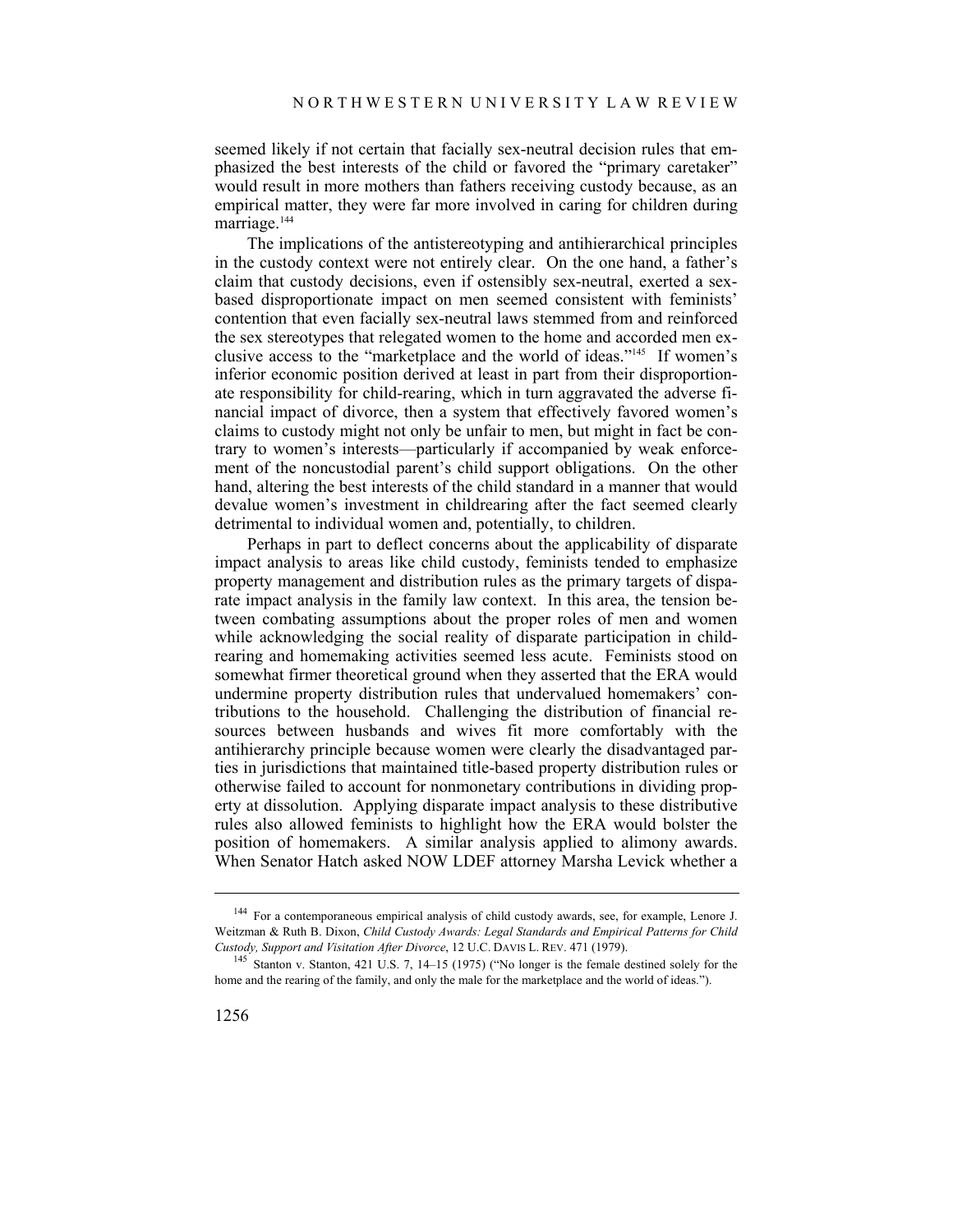jurisdiction that gave a disproportionate number of alimony awards to women would be subject to a disparate impact challenge, she could reply that no, "an increased number of support awards to women in the event that those awards were appropriately extended could not be considered to be discrimination against men. In fact, what they would be doing would be attempting to ameliorate the effects of discrimination against women."146 When anti-ERA activists accused feminists of devaluing homemaking, feminists protested that, in fact, the amendment would give homemakers additional protection both during marriage and at divorce. But, as the child custody example revealed, the tension between compensating women for their contributions to the household and upending legal rules that reinforced traditional gender roles was not easily overcome by a simple application of the antihierarchy principle.

*c. Veterans' preferences, social services, and the ghost of equal protection.—*The antihierarchy principle did, at least in theory, limit disparate impact analysis to laws and policies that disadvantaged women. In the case of veterans' employment preferences, perhaps the most prominent arena in which feminists promoted the disparate impact theory, the burden on women could hardly have been more pronounced. To ERA opponents, however, the veterans' preference example proved too much because any government program that provided special benefits to veterans inevitably would benefit men almost exclusively. Opponents seized on this issue in the hearings: some suggested that disparate impact analysis would invalidate not only absolute veterans' preference programs like the one at issue in *Feeney*, but all preferences for veterans in employment, and would even call into question the validity of veterans' benefits programs more generally. $147$ 

Such predictions were, of course, calculated to cause maximal political consternation, but they also raised salient questions about the scope of disparate impact theory. The veterans' preference issue was a mixed blessing for ERA proponents. Since the only Supreme Court case to address a constitutional sex-based disparate impact claim concerned veterans' preferences and it was one of several specific targets of ERA II, proponents tended to use the Massachusetts program upheld in *Feeney* as an example of how disparate impact analysis would apply. Because the lower courts in

<sup>146</sup> *Senate Hearings, Part II*, *supra* note 79, at 76 (statement of Marsha Levick, Legal Director, NOW Legal Defense and Education Fund). In addition to emphasizing areas in which the "amelioration of discrimination" argument was more straightforward, ERA proponents also referred to cases decided under state ERAs to answer opponents' charges that the disparate impact standard would wreak havoc on family law in general, and child custody decisionmaking in particular. For instance, when Wardle cited child custody as an example of how disparate impact theory might apply to allow men to challenge custody regimes that resulted in fewer fathers receiving custody, Levick pointed to two Colorado cases in which courts rejected such arguments under the state's ERA. *Id.* at 77. 147 *See, e.g.*, *House Hearings*, *supra* note 79, at 299–300; *Senate Hearings, Part I*, *supra* note 83, at

<sup>681–86;</sup> *see also* Pers. Adm'r v. Feeney, 442 U.S. 256 (1979).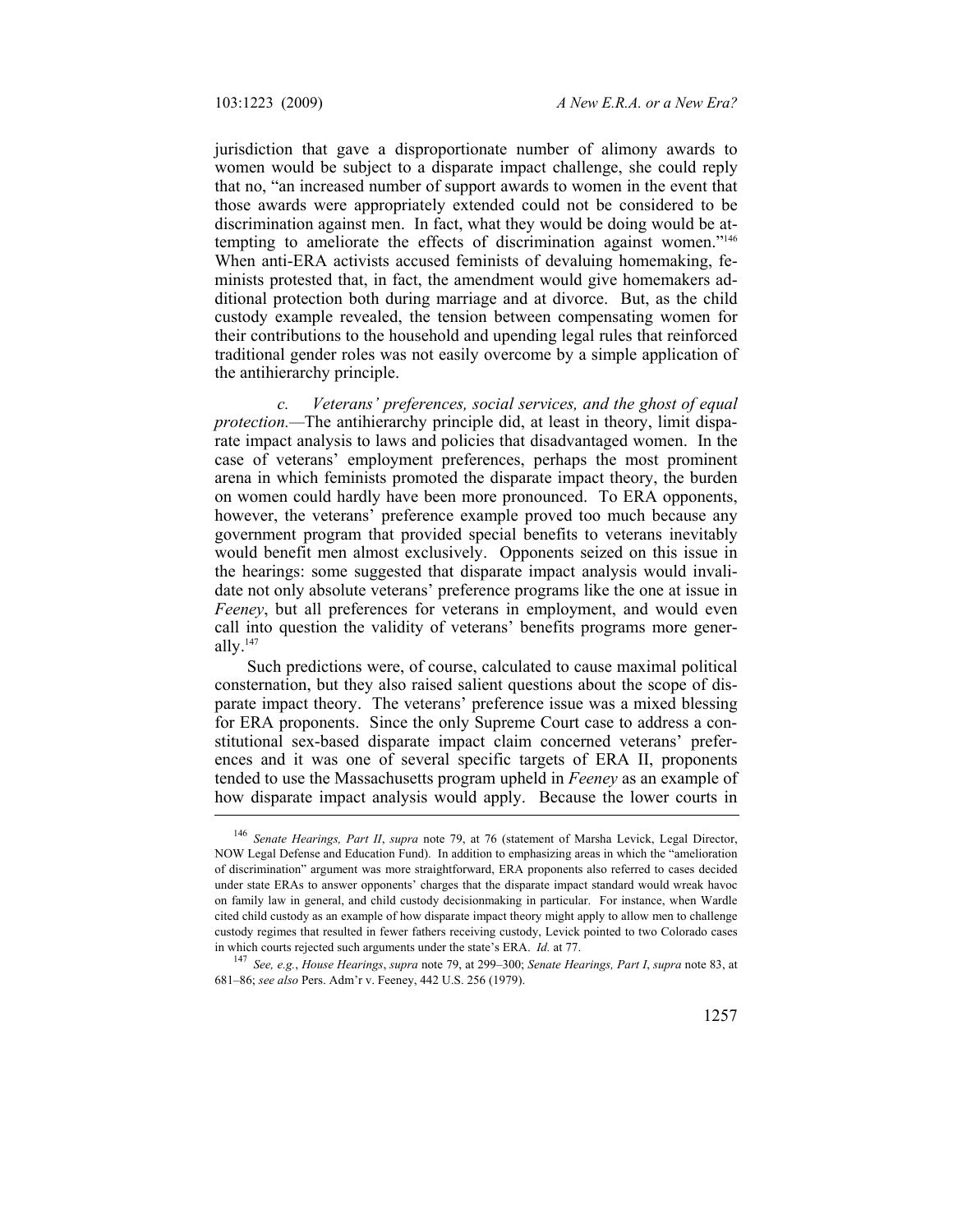*Feeney* had engaged in the kind of factfinding that proponents envisioned occurring under the ERA, it provided a handy concrete application of what could often seem like an abstract theory.148 Further, the "absolute" nature of the Massachusetts preference enabled proponents to distinguish the program from other veterans' preference schemes less burdensome to women. But the specificity of the Massachusetts example did not succeed in deflecting difficult questions about the reach of the disparate impact theory to other benefits for veterans and to the provision of government benefits and services more generally.

ERA proponents approached disparate impact analysis of government benefit provisions cautiously. For one thing, the issue was entangled with the complicated and politically fraught questions surrounding the exclusion of pregnancy from disability benefit coverage and the denial of Medicaid funding for abortion.<sup>149</sup> For another, feminists were wary of defining actionable disparate impact too narrowly. Still, charges from veterans' groups that disparate impact analysis ultimately would threaten all kinds of government support for veterans<sup>150</sup> led ERA proponents to distinguish employment preferences from other policies benefiting veterans. NOW LDEF attorney Phyllis Segal began her Senate testimony on veterans' programs by drawing a distinction between benefits "funded from the public treasury [that] do not impose any direct costs on individuals," on the one hand, and civil service employment preferences, whose "burden[s] fall[] directly on those individuals who are denied jobs or promotions because they do not have veteran status."<sup>151</sup>

The flip side of the question—the denial of social services, such as welfare benefits, that disproportionately impacted women—also proved tricky. As University of North Carolina law professor Judith Welch Wegner put it in her Senate testimony, how to view the disparate impact caused by "[d]ecisions to deny certain types or levels of social services" was "perhaps the most troublesome" question facing theorists of disparate impact discrimination.<sup>152</sup> In the end, Wegner fell back on the Supreme Court's jurisprudence in race cases in an effort to assuage concerns that the ERA would subject legislative funding decisions to endless constitutional scru-

<sup>148</sup> *See* Anthony v. Massachusetts, 415 F. Supp. 485 (D. Mass. 1976), *question certified by* Massachusetts v. Feeney, 429 U.S. 66 (1976), *vacated*, Massachusetts v. Feeney, 434 U.S. 884 (1977), *remanded to* Feeney v. Massachusetts, 451 F. Supp. 143 (D. Mass. 1978), *rev'd*, Pers. Adm'r v. Feeney,

<sup>442</sup> U.S. 256 (1979).<br><sup>149</sup> For more on the abortion controversy, see *infra* Part II.D.<br><sup>150</sup> *See, e.g.*, Letter from A. Leo Anderson, Washington, DC Liaison Officer, National Association of State Directors of Veterans Affairs to Rep. F. James Sensenbrenner, Jr. (Oct. 17, 1983), *reprinted in Senate Hearings, Part I*, *supra* note 83, at 762. 151 *Senate Hearings, Part I*, *supra* note 83, at 765–66 (statement on the impact of the Equal Rights

Amendment on veterans programs by Phyllis N. Segal).<br><sup>152</sup> *Id.* at 890 (statement of Judith Welch Wegner, Professor, University of North Carolina School of

Law).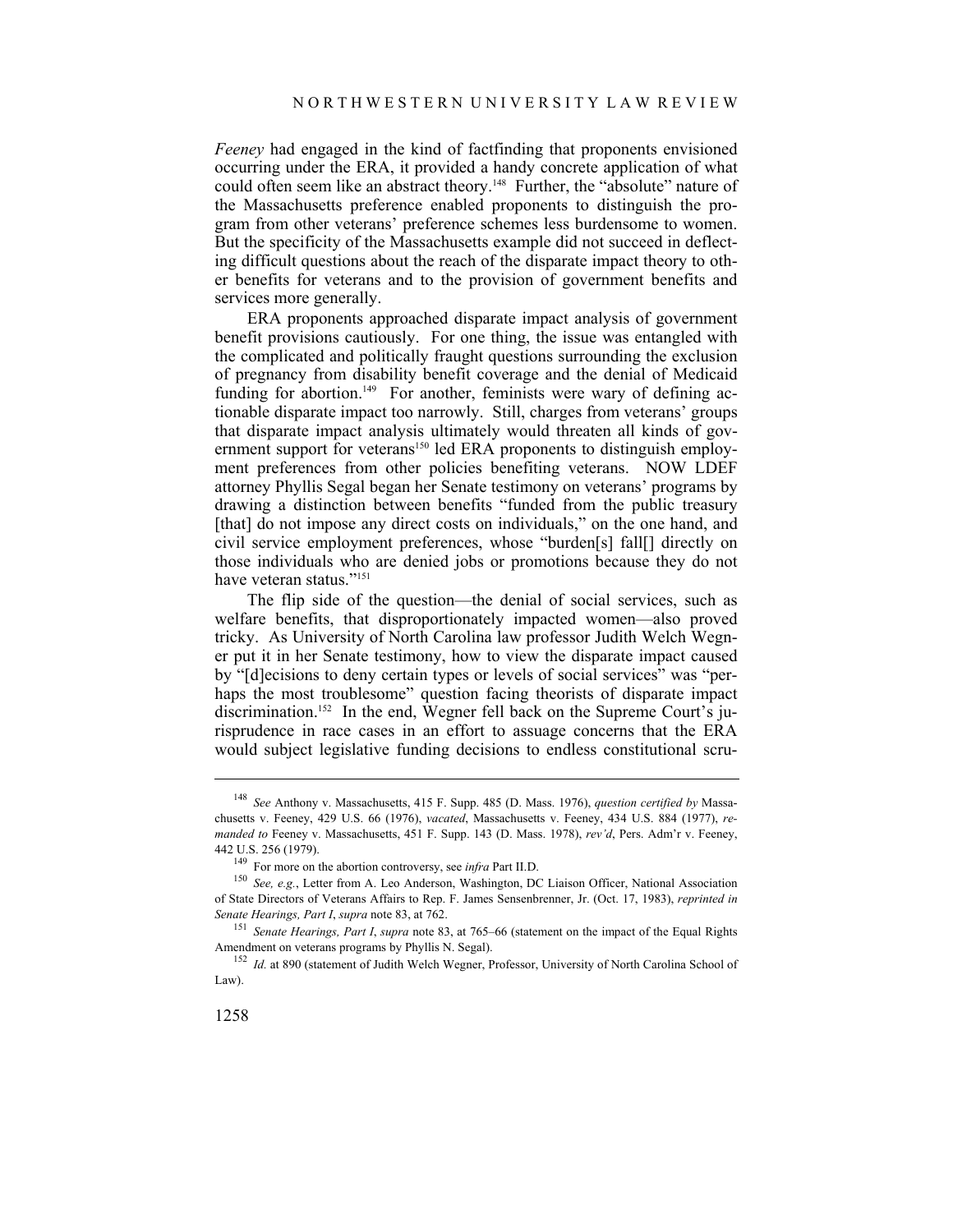tiny. She cited decisions like *NAACP v. Medical Center, Inc*., in which the Third Circuit upheld a medical center's decision to relocate to the suburbs notwithstanding its adverse impact on inner-city minority communities, surmising that courts would "demonstrate sensitivity to legislative resourceallocation decisions" under the ERA as well.<sup>153</sup>

*d. Disparate impact and military employment: Title VII as a limiting principle.—*If equal protection jurisprudence helped to limit the reach of disparate impact analysis in the realm of social services cuts, when it came to military employment, feminists imported principles from Title VII cases to assure skeptics that the ERA would not upend military preparedness. In the military context, where the invalidity of explicit sex-based classifications was a hard enough pill to swallow, a disparate impact analysis suggested to some ERA skeptics that the amendment would effectively require women to make up fifty percent of draftees and even combat soldiers. Delaware Law School professor William A. Stanmeyer declared that disparate impact analysis would "require that one-half the eligible married women be drafted, while their husbands stay home, and in many cases take care of the baby."154 Less dramatically and perhaps more credibly, other witnesses predicted that the ERA would precipitate a lowering of physical standards when such standards were found disproportionately to exclude women from certain positions. The effects of such a lowering of standards on military readiness could be devastating, a number of witnesses suggested.155

These arguments placed ERA proponents in something of a bind. Military service was not, in fact, one of the areas in which disparate impact analysis was most necessary—in the military, explicit sex-based classifications remained prevalent, and their removal would be revolutionary enough. Proponents stressed that their goal was not to lower standards; in fact, they emphasized, judging individuals based upon their actual abilities rather than their sex would actually enhance merit-based decisionmaking. As one internal memo stated the proponents' position, "What ERA would establish is a policy by which men and women are assigned to positions based upon their individual abilities rather than upon a sex-based classification."156 Military servicewomen testified in the congressional hearings that eradicat-

<sup>&</sup>lt;sup>153</sup> *Id.* at 891 (citing NAACP v. Medical Center, Inc., 657 F.2d 1322 (3d Cir. 1981); Jennings v. Alexander, 715 F.2d 1036 (6th Cir. 1983)). Note that these were Title VI and Rehabilitation Act cases,

respectively. 154 *House Hearings*, *supra* note 79, at 653 (testimony of Professor William A. Stanmeyer on the

<sup>&</sup>lt;sup>155</sup> *See, e.g., id.* at 649–64 (testimony of William A. Stanmeyer on the impact of the ERA on the military); *id.* at 668–70 (statement of Brigadier General Elizabeth P. Hoisington (USA, Ret.)); *id.* at 671–81 (statement of Mary Lawlor). 156 Memorandum from Ethan Naftalin to Sana Shtasel (June 8, 1983) (on file with Schlesinger Li-

brary, Radcliffe Institute, Harvard University, Catherine East Papers, Box 23, Folder 31).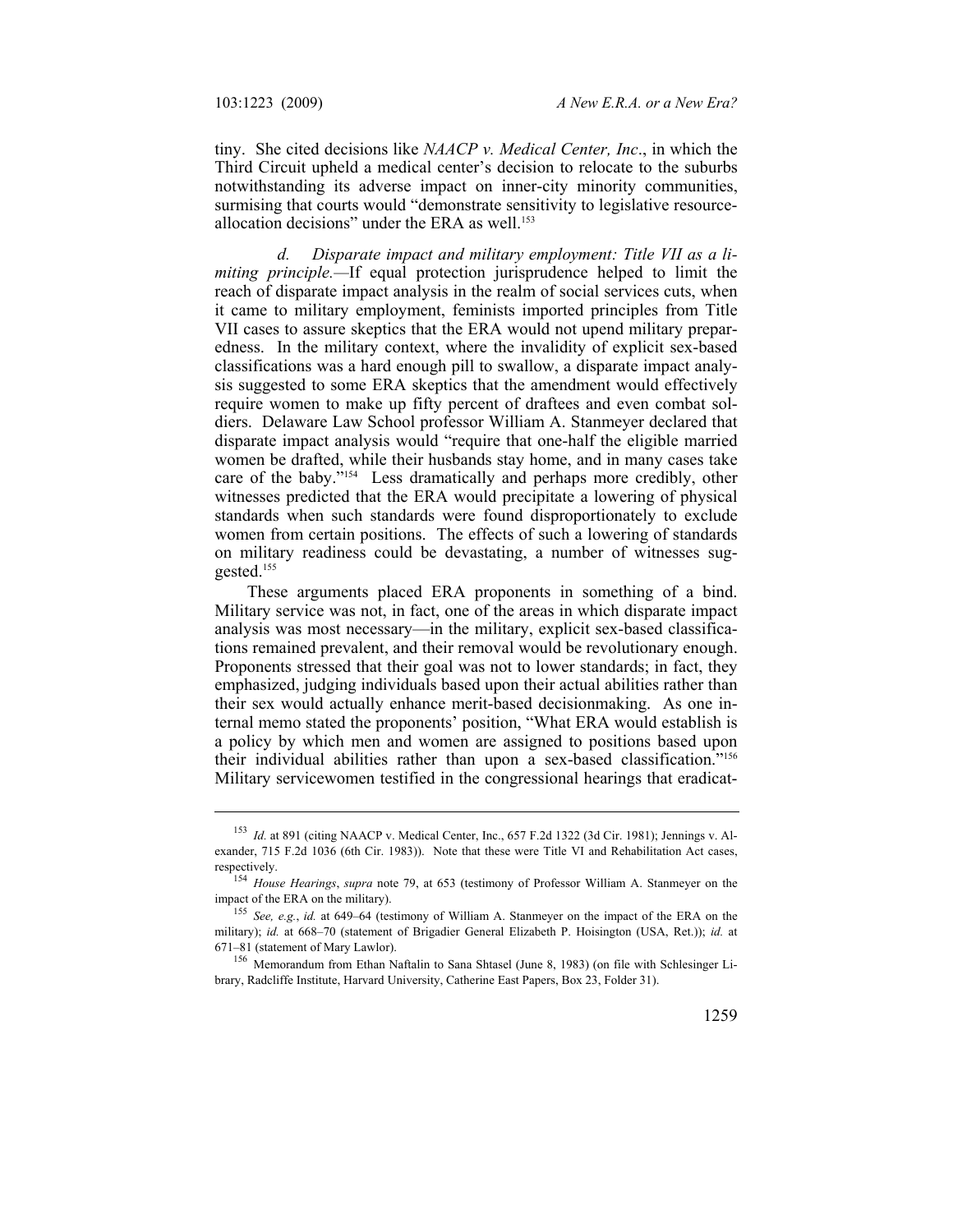ing explicit sex-based discrimination would enable the armed forces to fulfill their personnel needs more efficiently and effectively, because they could draw from a larger pool of potential service members. ERA proponents wished to make clear that they were not seeking lower standards, but simply bare-bones equal opportunity. They needed, therefore, to place some limit on the reach of disparate impact analysis in the military context. As Women's Equity Action League (WEAL) attorney Jeanne Atkins put it in a preparatory memo to pro-ERA witness and former Undersecretary of the Air Force Antonia Chayes, "[A]s the hearings move along it becomes clearer that the constitutional law must be made clear."157

The antihierarchical or "amelioration of discrimination" approach was less useful as a limiting principle when it came to the military. Although women's exclusion from the draft and combat could have been interpreted as benign, ERA advocates had long ago decided to frame those exclusions as discriminatory.158 Once explicit sex-based distinctions were removed, presumably facially sex-neutral physical requirements could effectively exclude many if not most women from certain positions. This seemed a classic instance of disparate impact discrimination that perpetuated old sex classifications in the guise of gender neutrality. Because they could not rely on the antihierarchy principle to cabin the reach of disparate impact analysis in the military context, feminists agreed that heightened scrutiny would apply to physical requirements that disproportionately excluded willing women from positions in the service, but argued that the means-ends test itself left room for truly necessary physical standards and requirements.

Strict scrutiny, on this account, would not be fatal in fact but rather would bear a striking resemblance to Title VII's job-relatedness requirement. Jeanne Paquette Atkins, staff attorney at WEAL and project associate at the National Information Center on Women and the Military, told the House subcommittee in October 1983,

[T]o the extent that such gender-neutral criteria might disproportionately exclude women from participation, those criteria would be subject to rigorous examination. Congress would be obligated to assure that such standards were indeed job-related, that is, that the qualities measured were necessary to the efficient performance of the military role in question.<sup>159</sup>

Representative Patricia Schroeder (D-CO) attempted to translate Atkins's testimony into a recognizable legal standard: "[What] you are saying is that the Equal Rights Amendment does not eliminate job-related qualifications

<sup>&</sup>lt;sup>157</sup> Letter from Jeanne Atkins to Antonia Chayes (Sept. 21, 1983) (on file with Sterling Memorial

Library, Yale University, Thomas Emerson Papers, Box 23, Folder 344).<br><sup>158</sup> *See* Jane Mansbridge, *Who's in Charge Here? Decision by Accretion and Gatekeeping in the Struggle for the ERA,* 13 POL. & SOC'Y 343 (1984).

<sup>&</sup>lt;sup>159</sup> House Hearings, *supra* note 79, at 566 (statement of Jeanne Paquette Atkins, Staff Attorney, Women's Equity Action League, and Project Associate, the National Information Center on Women and the Military).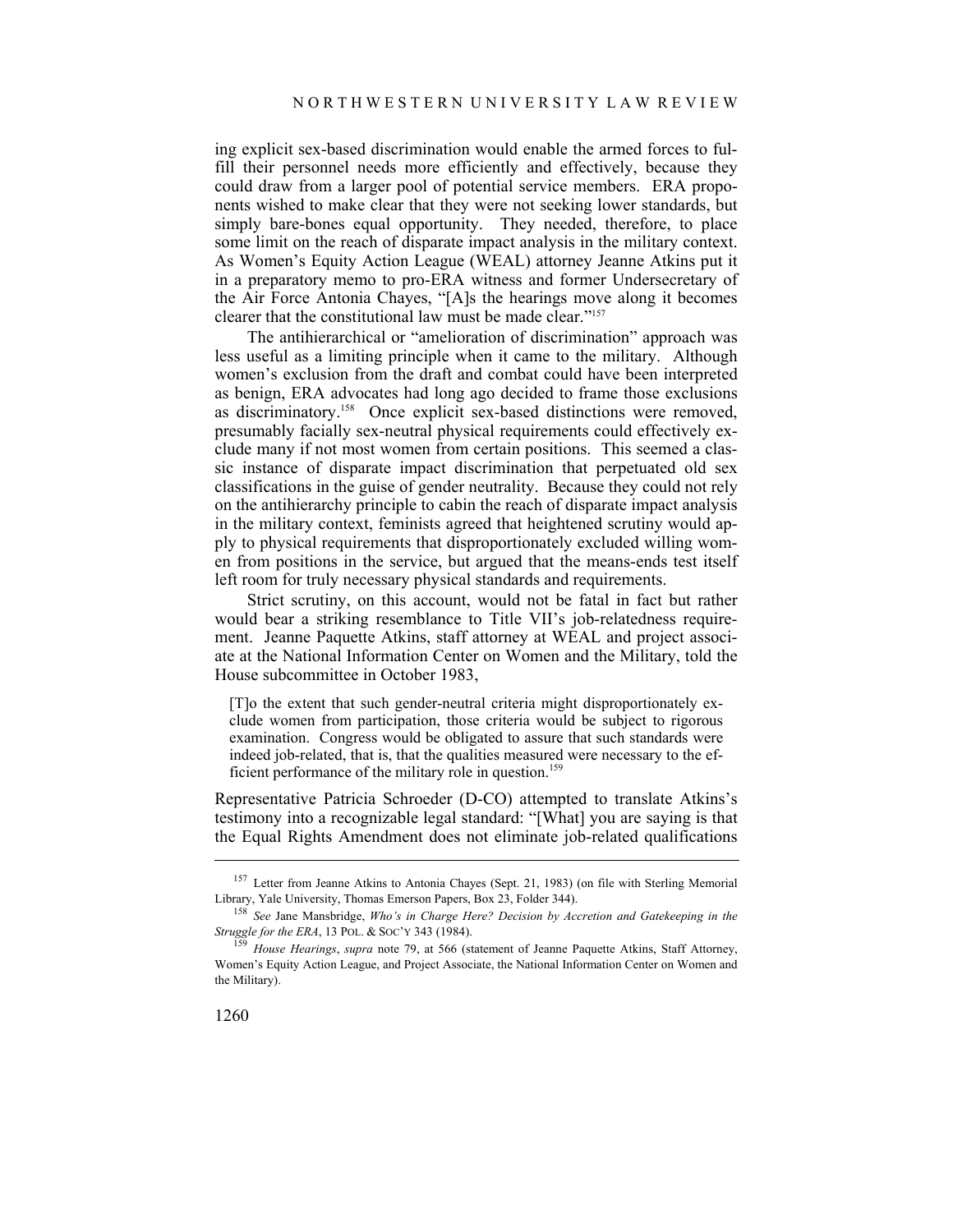. . . like under standards set forth in the [Griggs v.] Duke Power case and other cases that have established the law in this area."160 At a Senate hearing several days later, Chayes indicated in her testimony that ERA proponents were willing to accept that many physical requirements in the military were in fact job-related. Questioned pointedly by Senator Hatch about the cryptic reference to disparate impact in the 1971 Yale ERA Article, which seemed to him to suggest the invalidation of most military physical standards, Chayes replied, "There has been a long history of disparate impact [analysis] since Professor Emerson wrote. I think we have got to accept the consequences of the job relatedness of the requirements. I am prepared to accept it as I think most ERA proponents are."161 This was a significant concession, given that presumably it would not be difficult to assert the jobrelatedness of virtually all physical requirements in the military.<sup>162</sup>

*e. The remedial dilemma.—*The controversial nature of disparate impact analysis did not only concern how disparate impact would be defined or what standard of review would apply. ERA skeptics also pushed proponents to articulate how laws and policies exerting a disparate impact would have to be revised to remedy their discriminatory effects. For instance, in the veterans' preference context, proponents could refer to the *Feeney* dissent, which left room for less discriminatory alternatives, including less extreme or "absolute" employment preferences for veterans. Moreover, because states other than Massachusetts had veterans' preference programs that ERA proponents claimed would withstand constitutional scrutiny, concrete examples of solutions to the disparate impact problem were available. However, in other areas of the law, less discriminatory alternatives were more elusive, difficult to define, or politically fraught.

The debate over disparate impact's application to Social Security illustrates this problem. ERA proponents' critique of the Social Security system highlighted the ways in which assumptions that men would be family breadwinners and women dependent homemakers—or at most secondary wage-earners—disadvantaged women by perpetuating their dependence upon men, and in some cases, threatening them with destitution in the event of divorce or a husband's premature death. ERA opponents disputed every aspect of feminists' analysis, arguing that, if anything, Social Security rules benefited women more than men.163 Perhaps the most difficult questions were those about how Congress could bring the Social Security system into

<sup>&</sup>lt;sup>160</sup> *Id.* at 593 (statement of Representative Patricia Schroeder).<br>
<sup>161</sup> *Senate Hearings, Part I, supra* note 83, at 360–61 (statement of Antonia Handler Chayes).<br>
<sup>162</sup> Proponents did not introduce into the debate th component of Title VII disparate impact doctrine.<br><sup>163</sup> *See, e.g., Senate Hearings, Part I, supra* note 83, at 811–75. Though the details are complicated,

the dispute essentially boiled down to how the witnesses were defining advantage and disadvantage, and which women were the objects of concern. The Social Security system arguably disadvantaged twoearner households as compared to single-earner households, thereby incentivizing homemaking.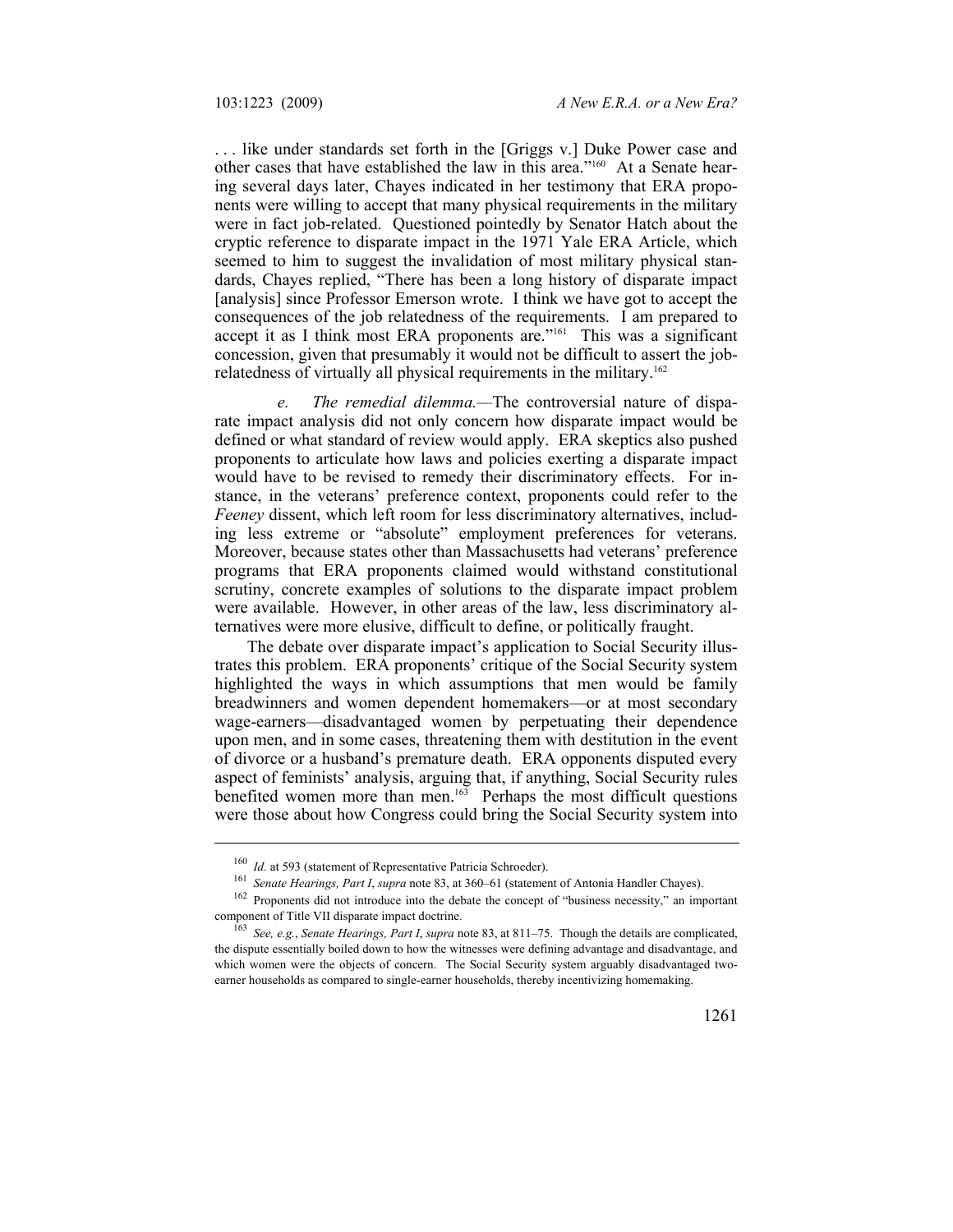compliance with the ERA. Moreover, when pressed for specifics, proponents faced a choice between proposing very controversial solutions—such as a homemaker's tax or "earnings sharing"164—or declining to specify what solution Congress should adopt. For the most part, proponents chose the latter option, insisting that Congress would have discretion to choose whichever less discriminatory alternative legislators thought best.<sup>165</sup>

ERA skeptics were concerned that remedying disparate impact discrimination might require overhauling or bankrupting the Social Security system, but they were even more disturbed by the association between disparate impact and affirmative action, and by extension, "quotas" and other controversial racial policies like "forced busing" and voting rights remedies. These associations made even congressional supporters of the new ERA wary of disparate impact's political implications. The ERA Legislative History Project's coordinator Sally Burns wrote to her colleagues in early October 1983, "Pro senators still resist the effects test and keep trying to persuade us that a foreseeable consequences test achieves the same result."<sup>166</sup> The senators' lack of responsiveness to feminists' argument that the "foreseeability" standard did not go far enough led Burns to believe that "they are more concerned with the political objections to the effects test."<sup>167</sup> She noted, "The senators with whom we have so [far] met predict that effects [analysis] will conjure forced busing and no at large voting districts."168 As Burns saw it, feminists were caught in something of a Catch-22: "[A]s a reason to reject the effects test we are faced with racism on the one hand and with the equation that our no intent standard means that we seek a standard higher than race on the other."<sup>169</sup> As the next section describes, the amendment's friends and foes battled over the ERA's relationship to affirmative action on the familiar but fraught terrain of race.

<sup>&</sup>lt;sup>164</sup> Both of these proposals were attempts to resolve what feminists perceived as the Social Security system's bias against two-earner households. Earnings sharing "would allocate half of a couple's combined earnings during marriage to each spouse for purposes of calculating Social Security benefits." Goodwin Liu, *Social Security and the Treatment of Marriage: Spousal Benefits, Earnings Sharing, and the Challenge of Reform*, 1999 WIS. L. REV. 1, 3. A homemaker's tax could presumably have taken a variety of forms, but its purpose was apparently to place a monetary value on homemaking work so that married women working outside the home would not be subject to greater income tax burdens than homemakers.<br><sup>165</sup> *See, e.g.*, Memorandum from Marsha Levick to NOW-NOW LDEF ERA Legislative History

Committee, *supra* note 107, at 4 ("Would ERA require a homemaker's tax for Social Security? Without stating specifically what ERA might require, it does seem clear that the disparate effect which our present social security system has on the economic status and rights of women would require some con-<br>gressional reform of that system.").

<sup>&</sup>lt;sup>166</sup> Memorandum from Sarah E. Burns, ERA Legislative History Project, to ERA Attorneys 1 (Oct. 4 1983) (on file with Sterling Memorial Library, Yale University, Thomas Emerson Papers, Box 23, Folder 344). 167 *Id.*

<sup>168</sup> *Id.*

<sup>169</sup> *Id.*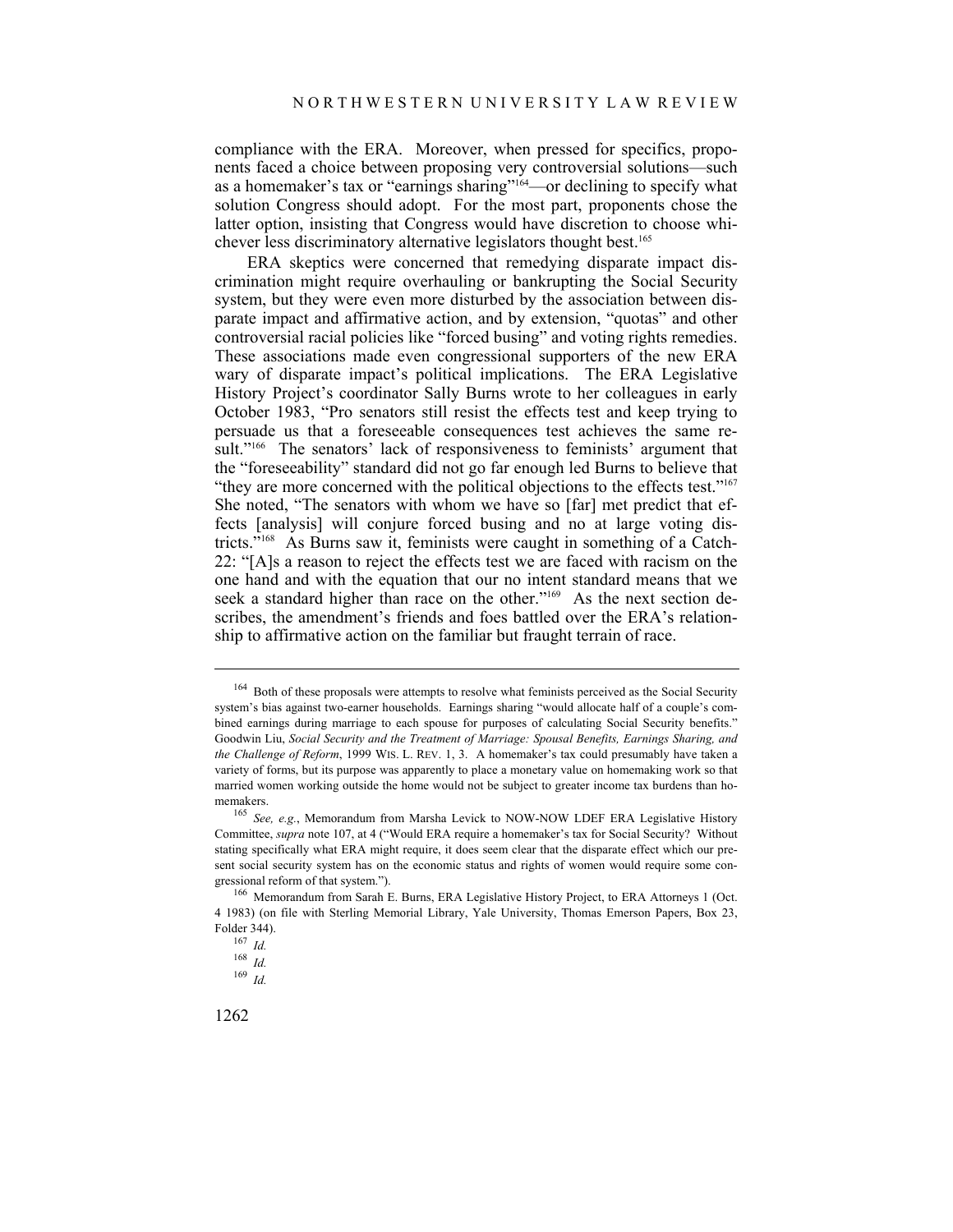*3. "Trying to Have Your Cake and Eat It Too": Affirmative Action.—*Just as proponents quickly realized that they would need to tackle the subject of disparate impact discrimination in congressional hearings on ERA II, they understood early on that the amendment's relationship to affirmative action required clarification. When women's rights advocates consulted Tom Emerson about their strategy for the new ERA hearings, he emphasized the heightened importance of this issue, which had received little attention during the hearings in 1971 and 1972.<sup>170</sup> The potential effect of the ERA on affirmative action remained somewhat obscure during the ratification period.171 Proponents often avoided questions about affirmative action, and when they did answer them, they frequently vacillated between declaring that the ERA banned all sex classifications regardless of intent, and alluding vaguely to Title VII as a model for analyzing affirmative action under the amendment. At the same time, in litigation under the Equal Protection Clause of the Fourteenth Amendment, feminists were attempting to distinguish between the sorts of "benign" or "protective" classifications that they believed were the product of sex stereotypes and assumptions about women's and men's proper roles, and "genuine affirmative action" designed to achieve equality between men and women.<sup>172</sup> This dilemma persisted in debates over ERA II, as members of Congress sought clarification of proponents' position on the definition of "equality of rights" under the amendment.

But whereas in the first congressional ERA campaign opponents focused on the amendment's potential to eviscerate "protective" or "benign" laws, in this second round that objection was far less frequent than its inverse: that the ERA would effectively require affirmative action, or "quotas." In the first ERA debate, opponents emphasized the amendment's alleged rigidity—its absolute commitment to equality that made no allowances for benignly intended protections; now they complained that the ERA would mandate not merely equality of opportunity, but equality of results. At the same time that opponents expressed doubt about the clarity of proponents' distinction between "benign classifications," which the ERA would prohibit, and permissible "affirmative action," opponents tacitly acknowledged the difference between them by tolerating the first—even mourning their demise—while opposing the second.

ERA proponents identified affirmative action as one of several areas "for further research" in March 1983 as they prepared for new congressional hearings. In a memorandum to her colleagues, Phyllis Segal made

<sup>&</sup>lt;sup>170</sup> Memorandum from Sally Burns, ERA Legislative History Project, to the Attorneys for the ERA and Working Groups for the ERA (July 19, 1983) (on file with Schlesinger Library, Radcliffe Institute, Harvard University, Catherine East Papers, Box 23, Folder 31).<br><sup>171</sup> *See* MAYERI, *supra* note 120.<br><sup>172</sup> *See id.*; Serena Mayeri, *Reconstructing the Race-Sex Analogy*, 49 WM. & MARY L. REV. 1789,

<sup>1797–99 (2008).</sup>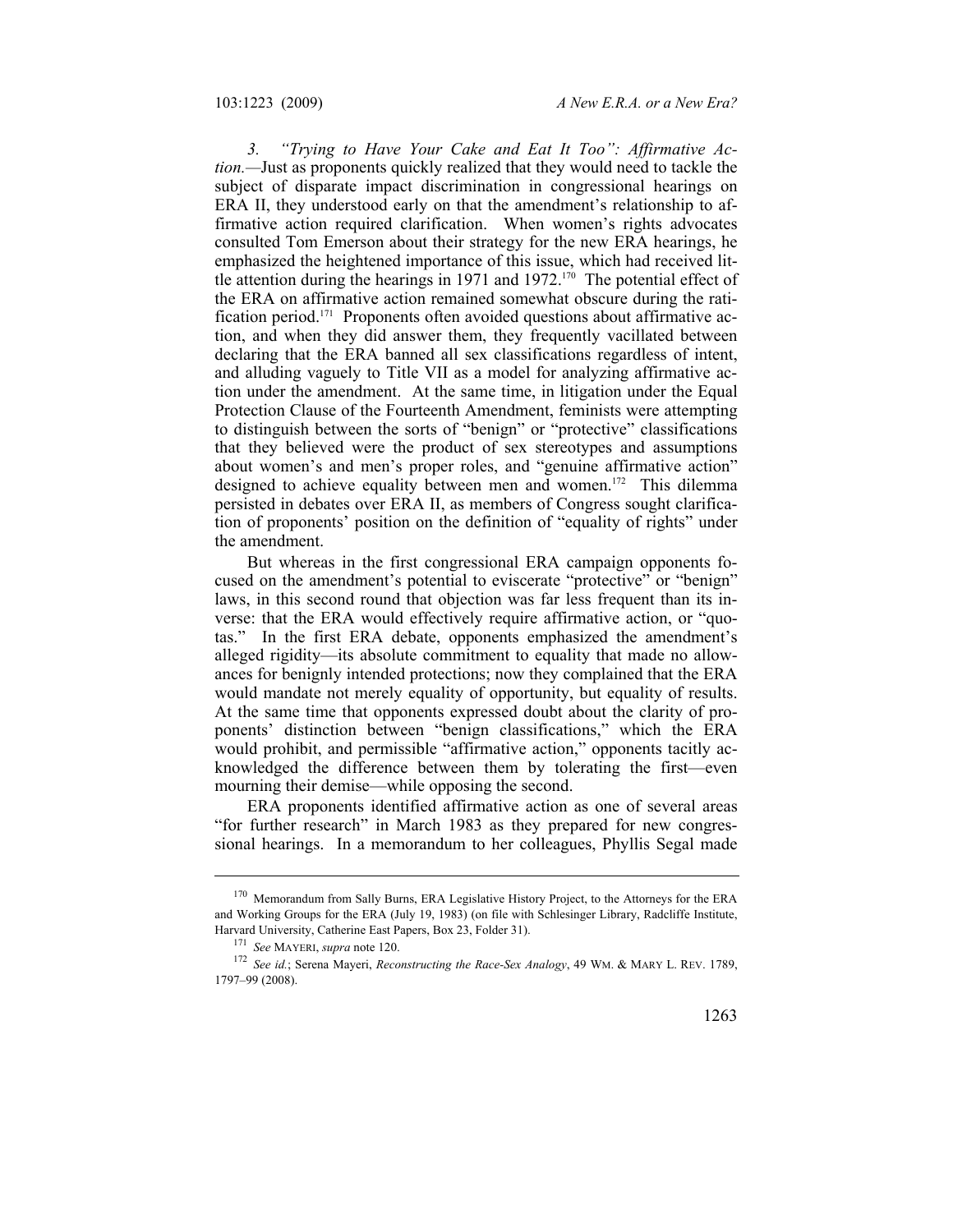clear that the validity of at least some form of affirmative action under the ERA was beyond question. "Obviously," she wrote, "applying the 'absolute prohibition' concept of scrutiny in such situations would elevate 'equality in theory' over 'equality in fact.' Where differential treatment is targeted to achieve equality it should survive scrutiny under the ERA."173 She explained that the ERA's original legislative history, federal equal protection jurisprudence, and state ERA caselaw were all consistent with this view, but that several points needed to be "clarified and stressed" in the second round of hearings. First, Segal wrote, proponents needed to clarify that the definition of affirmative action included efforts "designed to bring about *equality* (not as compensation, but as agent for change)."174 This, she emphasized, entailed not just the goal of "more participation" by women, "but also efforts to modify policies that appear neutral but are not. This is the flip side of the disparate impact memo discussion—another way to accomplish a broader view of equality."<sup>175</sup> Affirmative action was an important legal tool for remedying not only facial discrimination, but also more subtle forms of bias and structural inequality.

While ERA proponents still faced the old challenge of distinguishing between allegedly compensatory classifications that in fact reinforced stereotypical views of women as dependents and truly remedial policies, changes in the legal and political climate since 1972 also required them to respond to charges that affirmative action for women unfairly discriminated against men and undermined meritocratic ideals.176 Segal hoped that "reinforcing and clarifying the treatment of affirmative action under the ERA might avoid the protracted reverse discrimination challenges that [were] being litigated in race cases under the [Equal Protection Clause]."177 She requested "[a]dditional analysis . . . to develop the points which would be helpful in this regard."<sup>178</sup>

As they had begun to do during the ratification struggle, ERA opponents seized every opportunity to suggest that the amendment would lead down a slippery slope to not merely encouraging, but requiring equal outcomes for men and women, even in contexts where most Americans believed sex differences were, if not immutable, enduring and perhaps even desirable. Opponents immediately grasped the connection between disparate impact analysis and affirmative action, grouping both under the rubric

<sup>&</sup>lt;sup>173</sup> Memorandum from Phyllis Segal to ERA Legislative History Project, *supra* note 109, at 1.<br><sup>174</sup> *Id.* at 2–3 (emphasis added).<br><sup>175</sup> *Id.* at 3 n.\*.<br><sup>176</sup> While those arguments were beginning to surface in other con not played a significant role in early ERA debates. On growing opposition to affirmative action in the early 1970s, see NANCY MACLEAN, FREEDOM IS NOT ENOUGH: THE OPENING OF THE AMERICAN

WORKPLACE (2006). 177 Memorandum from Phyllis Segal to ERA Legislative History Project, *supra* note 109, at 3. 178 *Id.*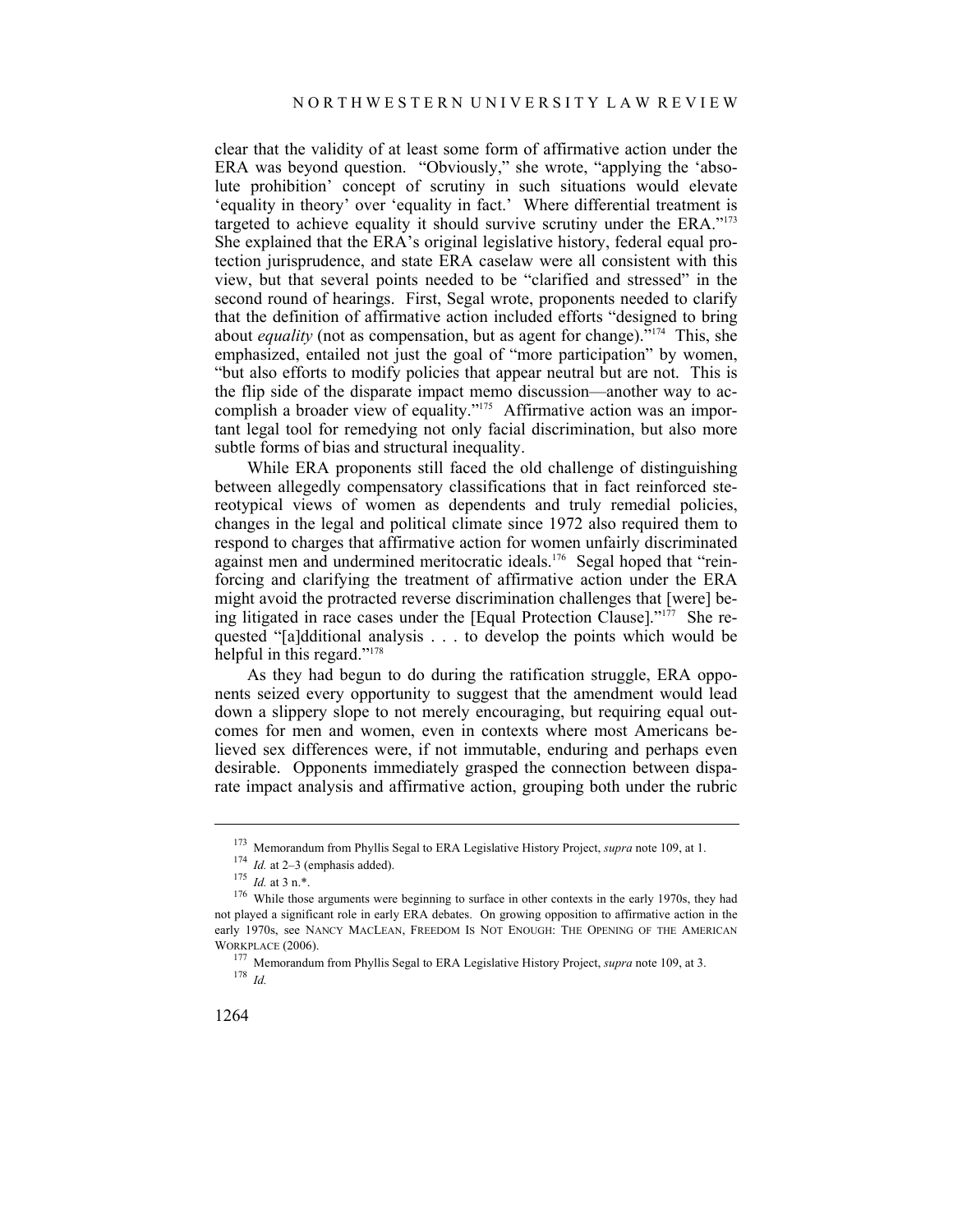of "equal results."179 They frequently raised the specter of "quotas" as the likely if not inevitable result of the ERA, especially in light of developments in the race context. Professor Wardle warned that the concept of quotas would creep even into family law:

Thirty years ago, when the Supreme Court decided *Brown v. Board of Education*, no one would have believed you if you had said that in order to achieve racial equality you would set up racial quotas. Thirty years from now we may look back and be saying the same sort of things about sexual equality in family relations, custody, alimony.<sup>180</sup>

The case of *United Steelworkers v. Weber*<sup>181</sup> was the opponents' favorite example of unintended consequences in this regard. The congressional sponsors of Title VII had not envisioned that the statute would permit affirmative action by employers, yet the Court had validated just such practices in *Weber*. 182 As Professor Rees put it in one of the later Senate hearings on ERA II, "in the famous example of the *Weber* case and other cases, the [C]ourt has simply explained away one part of the legislative history . . . . "<sup>183</sup> For the most part, ERA skeptics did not even bother to explain why such developments were undesirable; merely raising the specter of quotas and referring to experience with affirmative action under the Equal Protection Clause and Title VII was, for them, a case of *res ipsa loquitur*.

While to opponents the race cases served as a cautionary tale of courts run amok, ERA proponents embraced them—but not because the race pre-

manities).<br><sup>180</sup> *Senate Hearings, Part II, supra* note 79, at 78 (testimony of Lynn D. Wardle, Professor of Law, J. Reuben Clark Law School, Brigham Young University).

<sup>&</sup>lt;sup>179</sup> In the first hearing on ERA II, Senator Hatch seized on the suggestion in the 1971 Yale ERA Article that admissions qualifications for the military would have to be structured so that they did not exclude more women than men, remarking, "It seems to me that [this] concept of equal opportunity is straight affirmative action analysis." *Senate Hearings, Part I*, *supra* note 83, at 67 (testimony of Senator Orrin G. Hatch). In explicating the "six different Equal Rights Amendments" he asserted could result from the amendment, Grover Rees III "lump[ed] together . . . for convenience of discussion" the "equal protection principles that have been labeled the 'equal outcomes model,' the 'equal respect model,' and the 'affirmative action model,'" arguing that "[t]he shift in focus from a prohibition of purposeful discrimination to differential impact" implicated all of these consequences. *House Hearings*, *supra* note 79, at 27, 29 (statement of Grover Rees III, Assistant Professor of Law, University of Texas School of Law). Rees argued that proponents' promotion of an "effects test," would make the ERA "an affirmative action amendment, not just an individual rights amendment." *Id.* at 25. Anti-ERA witness Edward Erler, called by Hatch to testify at a hearing devoted to "defining discrimination" agreed. "[T]he argument about ERA is no longer an argument about equal rights, but an argument about equal results. Under ERA, proportionality will necessarily be the test of gender discrimination." *Senate Hearings, Part I*, *supra* note 83, at 877, 895 (statement of Edward J. Erler, Professor, National Endowment for the Hu-

<sup>&</sup>lt;sup>181</sup> 443 U.S. 193 (1979). <sup>181</sup> For a discussion of congressional intent with respect to affirmative action and Title VII, see William N. Eskridge, Jr. & Philip P. Frickey, *Statutory Interpretation as Practical Reasoning*, 42 STAN. L. REV. 321, 328–32 (1990).

<sup>183</sup> *Senate Hearings, Part II*, *supra* note 79, at 187 (testimony of Grover Rees III, Assistant Professor of Law, University of Texas School of Law).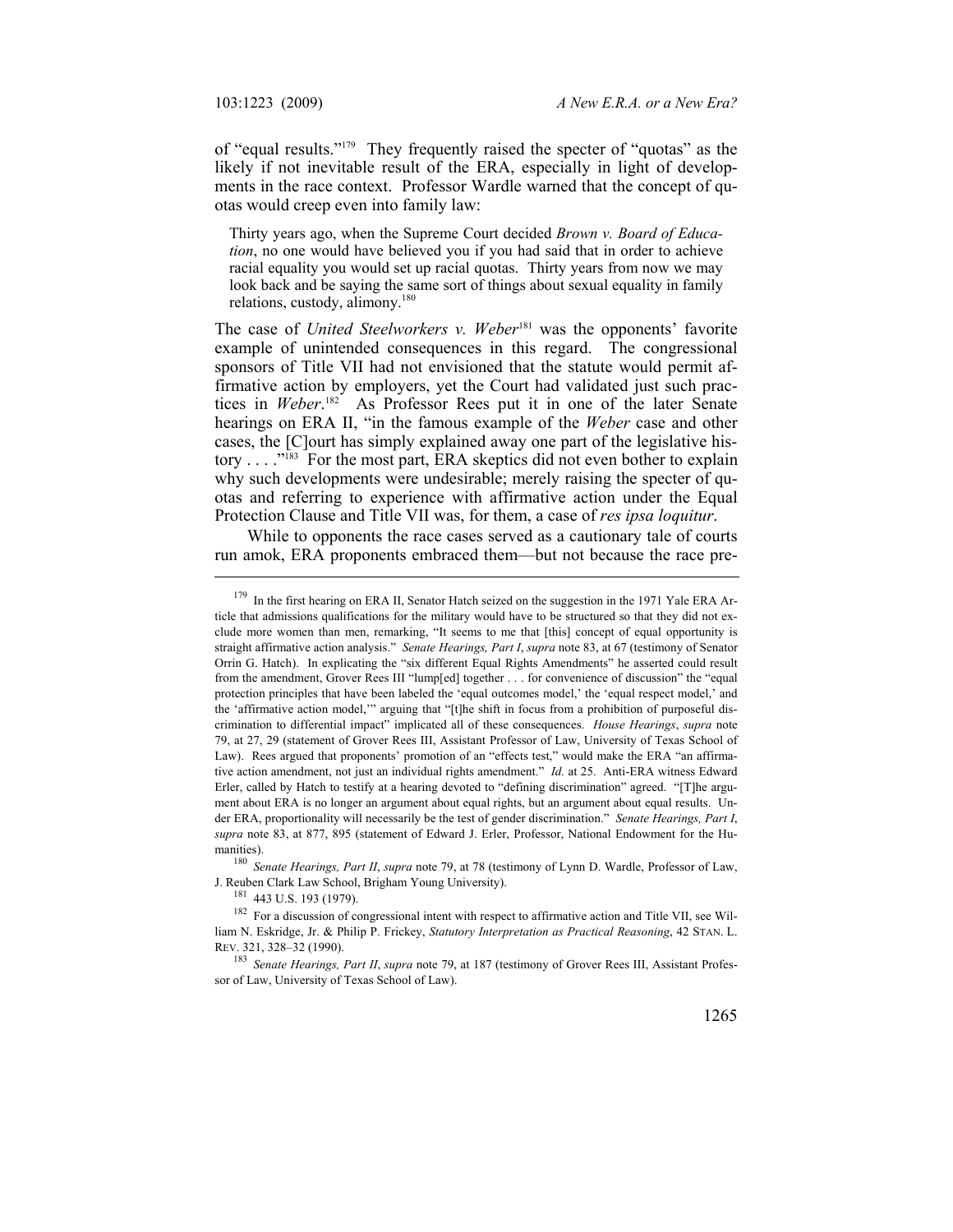cedents provided a particularly expansive template for affirmative action for women. Indeed, to proponents, cases like *Bakke*<sup>184</sup> stood for the limits on, rather than the possibilities of, affirmative action. Strict scrutiny was a more stringent standard than that which applied to sex-based classifications, including those arguably designed to promote sex equality. Liberal Justices and advocates frequently argued for applying a lower standard of scrutiny to racial classifications designed to promote equality.185 For feminists, strict scrutiny was a mixed blessing: on the positive side, it might prevent courts from taking at face value claims that "benign" sex classifications were motivated by a desire to ameliorate discrimination; on the negative side, it could curtail efforts at "genuine" affirmative action. Thus when ERA proponents cited race cases as precedent for the ERA's treatment of affirmative action, they were in fact making something of a concession to opponents at the same time that they were leaving the door open to proactive efforts at achieving equality through sex classifications.

Amendment advocates turned to the race precedents almost automatically when Senator Hatch raised the affirmative action issue in the first hearing on ERA II. In a memorandum to women's organizations written immediately after the first Senate hearing in May, Marsha Levick recorded the feminist litigators' responses to Hatch's questions about the status of a hypothetical ten percent set-aside for women in government contracting. She wrote:

Presumably, such affirmative sex-conscious "remedies" would be no more or less unconstitutional than the comparable race-conscious programs addressed in *Regents of the University of California v. Bakke<sup>186</sup> and <i>Fullilove v. Klutz*nick:<sup>187</sup> if an "institutionally competent actor" makes a finding of past discrimination vis-à-vis that institution, industry, etc., sex-conscious programs could be implemented.<sup>188</sup>

The "etc." in Levick's sentence masked a key question: whether general, society-wide discrimination was an adequate justification for sex-based affirmative action. The Court had suggested that it was in *Califano v. Webster*, 189 but that same question was the subject of sometimes bitter struggle

<sup>&</sup>lt;sup>184</sup> Regents of the Univ. of Cal. v. Bakke, 438 U.S. 265 (1978).<br><sup>185</sup> Indeed, as I explore elsewhere, some feminists argued in the late 1970s that sex equality precedents allowing legislatures to take societal discrimination into account when designing compensatory policies for women provided a good template for race-based affirmative action jurisprudence. *See* May-

eri, *supra* note 172.<br><sup>186</sup> 438 U.S. 265.<br><sup>187</sup> 448 U.S. 448 (1980).<br><sup>188</sup> Memorandum from Marsha Levick to NOW-NOW LDEF ERA Legislative History Committee,<br>*supra* note 107, at 7 (footnotes added).

<sup>&</sup>lt;sup>189</sup> 430 U.S. 313, 317 (1977) (per curiam) (noting that the purpose of the statute in question was "redressing our society's longstanding disparate treatment of women" (quoting Califano v. Goldfarb, 430 U.S. 199, 209 n.8 (1977)) (internal quotation mark omitted)).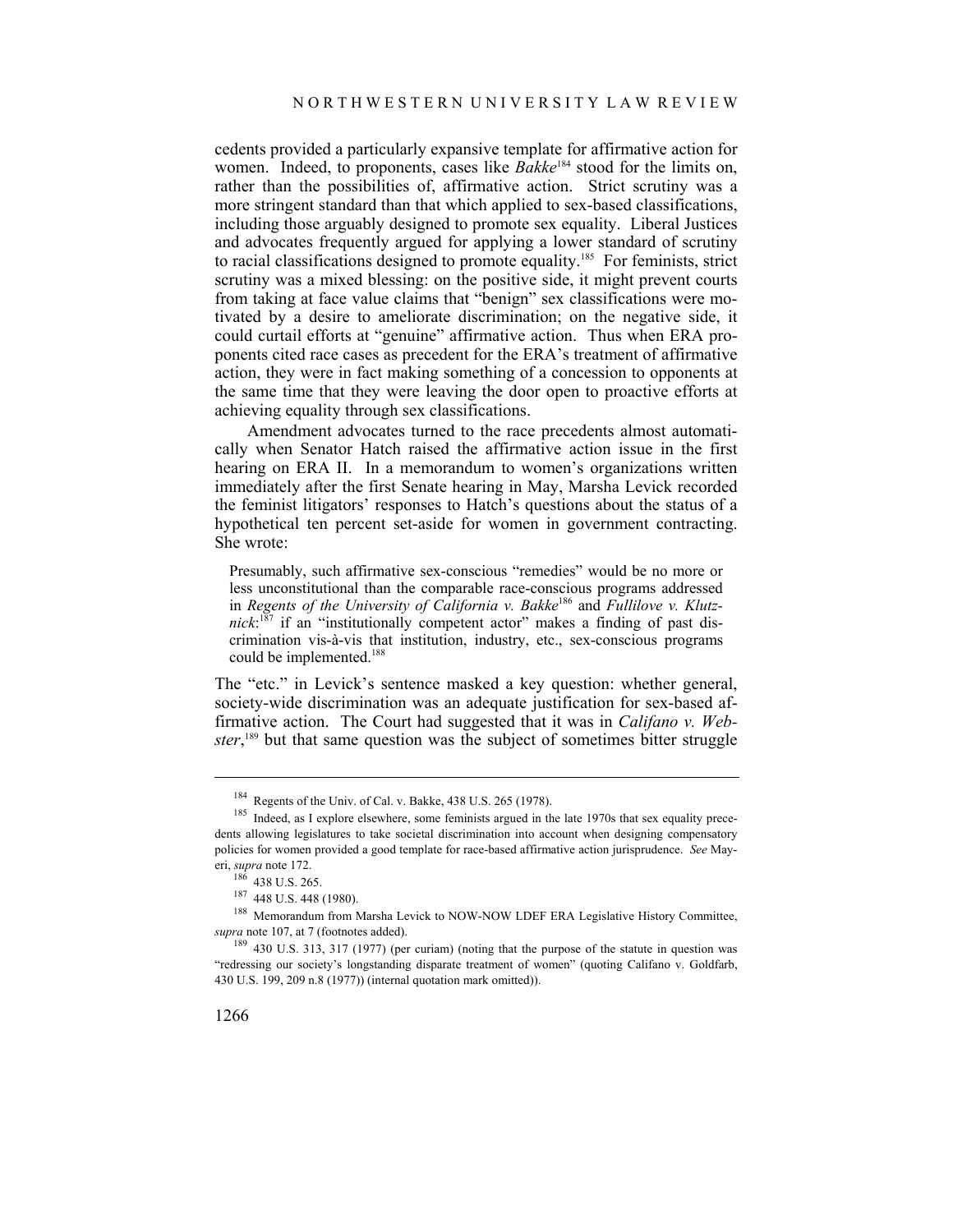in the context of race.<sup>190</sup> When making the case to pro-ERA legislators, ERA proponents framed congressional power to enact remedial legislation in more expansive terms:

Where a qualified legislative or executive institution has found as a factual predicate that a *racial* minority has suffered from past societal discrimination, it may pass remedial legislation . . . . By equating a sexual classification with a racial classification, the ERA would permit such legislation in favor of women.191

As the hearings progressed, it became clear that the analogy to racebased affirmative action was attractive in large part because it undermined opponents' charges that the ERA would mandate "equality of results" in all circumstances. For instance, when opponents warned of the potential for fifty percent quotas for women in the military, proponents could point to the desegregation of the armed forces as belying this concern.192 Similarly, in the Senate hearings on the ERA's impact on the military, Hatch asked pro-ERA witness Chayes whether the ERA would permit or require affirmative action for women. She carefully replied that "where you are dealing with affirmative action issues, where the policies are designed to correct inequities of the past, just as in race cases, they will be very carefully scrutinized by the courts, if, indeed, they ever get to the courts."193

In this sense, the race-based affirmative action precedents served as an additional limiting principle to confine the reach of disparate impact analysis. As we saw earlier, proponents stressed that the application of disparate

<sup>190</sup> *See* Mayeri, *supra* note 172 (describing feminists' attempts during the 1970s to convince the Court to apply the more lenient standard developed in sex equality cases to race-based affirmative ac-

tion). 191 ERA Q's and A's (Kennedy) (on file with Schlesinger Library, Radcliffe Institute, Harvard Uni-

versity, Catherine East Papers, Box 23, Folder 30).<br><sup>192</sup> For example, when Delaware law professor Stanmeyer proclaimed that the ERA would require fifty percent quotas for women in the military, including in combat roles, Columbia law professor Henry Monaghan could allude to the desegregation of the armed forces to respond, "That's plainly insupportable. . . . I mean, the race analogy is perfect . . . . There just is no basis for reading the Equal Rights Amendment as imposing quotas on the military." *House Hearings*, *supra* note 79, at 685 (statement of Henry Paul Monaghan, Professor of Law, Columbia University). 193 *Senate Hearings, Part I*, *supra* note 83, at 341–42 (testimony of Antonia Handler Chayes).

Hatch had asked Chayes about the ramifications of the ERA for a 1975 Court decision upholding a promotion scheme that allowed servicewomen additional time to achieve promotion before the military's up-or-out policy would apply. *See* Schlesinger v. Ballard, 419 U.S 498 (1975). After further back-andforth, she added, "I do not see any problem with affirmative action. We have dealt, I think, very nicely with these problems in the title VII experience, and also under the equal protection clause." *Senate Hearings, Part I*, *supra* note 83, at 342. When Hatch pressed her further on whether the ERA would mandate affirmative action for women in the service academies, Chayes again relied on the race cases, saying, "I do not particularly see vastly greater numbers of women being admitted to service schools, as compensation for past discrimination, particularly after the *Bakke* case . . . ." *Id.* at 352. Though she did not elaborate, Chayes presumably was referring to *Bakke*'s failure to endorse a compensatory rationale for affirmative action in the university context. *See* Regents of the Univ. of Cal. v. Bakke, 438 U.S. 265, 306 n.34, 307–10 (1978).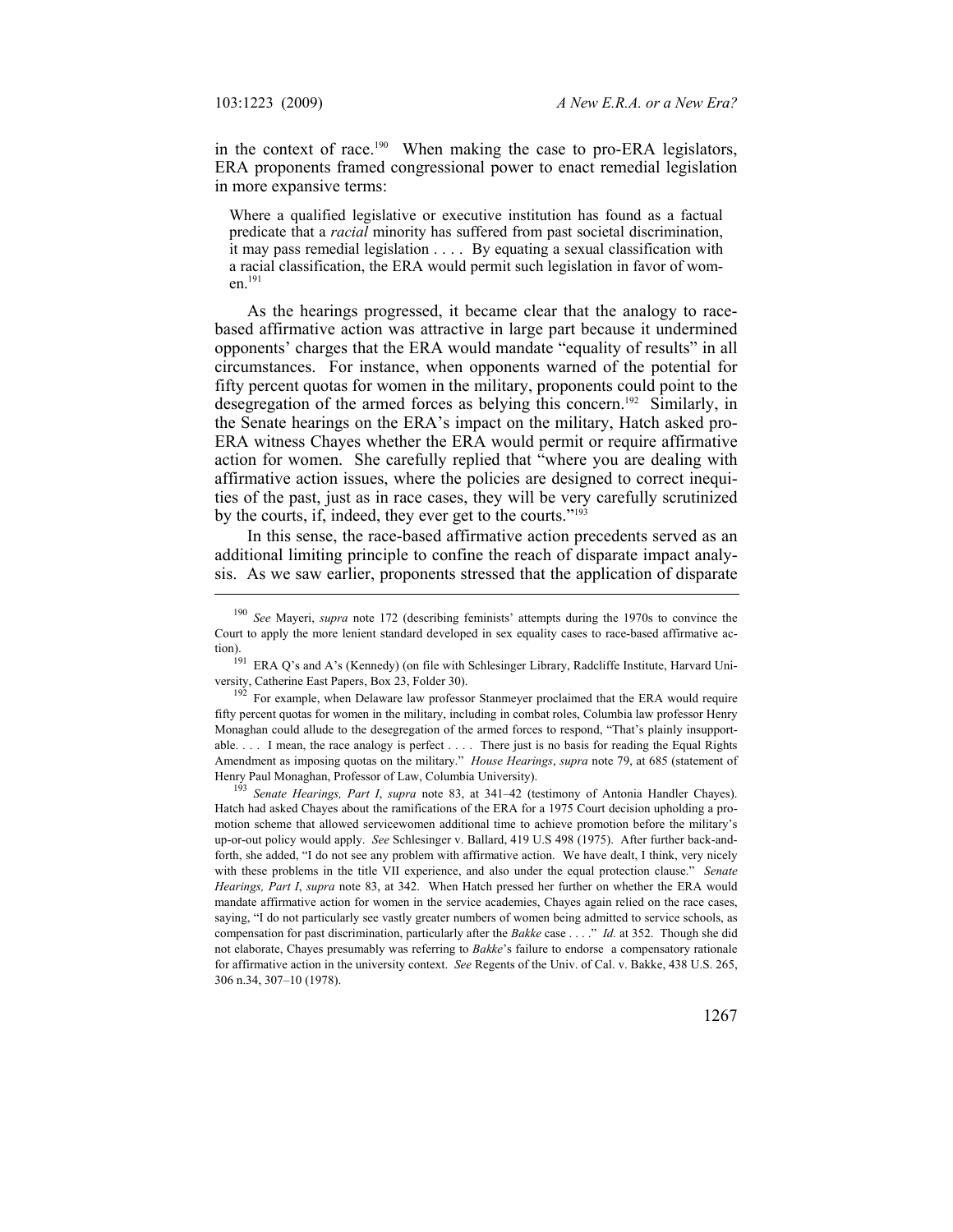impact analysis to the Social Security system would not mandate any particular remedy, but rather would leave remediation to the discretion of Congress. Similarly, they emphasized that, in the words of Levick's memorandum, "[t]he Equal Rights Amendment must be seen for what it is: A prohibition against how laws are made, or how they are implemented, and not a guarantee of affirmative protection *requiring* particular action by Congress or State legislatures."194

Proponents also used an affirmative action rationale to limit the "absolute" nature of the prohibition on sex classifications in the context of singlesex education. They argued that while public single-sex schools and colleges would generally be unconstitutional under the ERA, there would be an exception for all-female institutions designed to overcome the effects of past discrimination and foster greater equality between women and men. This position was the product of a compromise among feminists. Some would have preferred to insert into the ERA's legislative history an exception for single-sex colleges generally; others would have eschewed all exceptions to the coeducational rule.195 Conveniently, this compromise was also the standard articulated in the 1982 Supreme Court decision in *Mississippi University for Women v. Hogan*, 196 the first high-profile opinion authored by the first female Justice, Reagan-appointee Sandra Day O'Connor. *Hogan*, as proponents often reminded their audience, had enshrined just the distinction they wished to make: "Just as under present law, under the ERA some schools or programs for women could continue affirmative admissions policies and compensatory aid for women if their single-sex nature is evaluated as making a positive contribution to overcoming the effects of discrimination and promoting sex equality."<sup>197</sup> Again, proponents relied on equal protection jurisprudence to limit the ERA's reach on one dimension, even as they reached beyond the Fourteenth Amendment in defining the ERA's meaning on other dimensions.

As the head of a formerly all-female public women's school, Hunter College President Donna Shalala seemed the perfect witness to explain the pro-ERA position on single-sex institutions. "The effect of the Equal

<sup>&</sup>lt;sup>194</sup> Memorandum from Marsha Levick to NOW-NOW LDEF ERA Legislative History Committee, *supra* note 107, at 1. Opponents warned that these assurances were empty: Harvard government professor Eliot Cohen, for instance, predicted that even in the absence of a legal mandate for affirmative action, political pressure would force such policies on the government, including the military. *Senate Hearings, Part I*, *supra* note 83, at 305 (statement of Eliot A. Cohen, Professor, Department of Govern-

ment, Harvard University).<br><sup>195</sup> *See, e.g.*, Memorandum from Marsha Levick to NOW-NOW LDEF ERA Legislative History Committee, *supra* note 107, at 5 (noting in handwritten text: "Put into legis history ERA not intended to affect single sex private schools.").<br><sup>196</sup> 458 U.S. 718 (1982).<br><sup>197</sup> Memorandum from Sally Burns, ERA Legislative History Project, to the Attorneys for the ERA

and Working Groups for the ERA, Re: Answers to Hatch Questions and Meeting with Hill Staff (July 19, 1983) (on file with Schlesinger Library, Radcliffe Institute, Harvard University, Catherine East Papers, Box 23, Folder 29) (citing *Hogan* as precedent).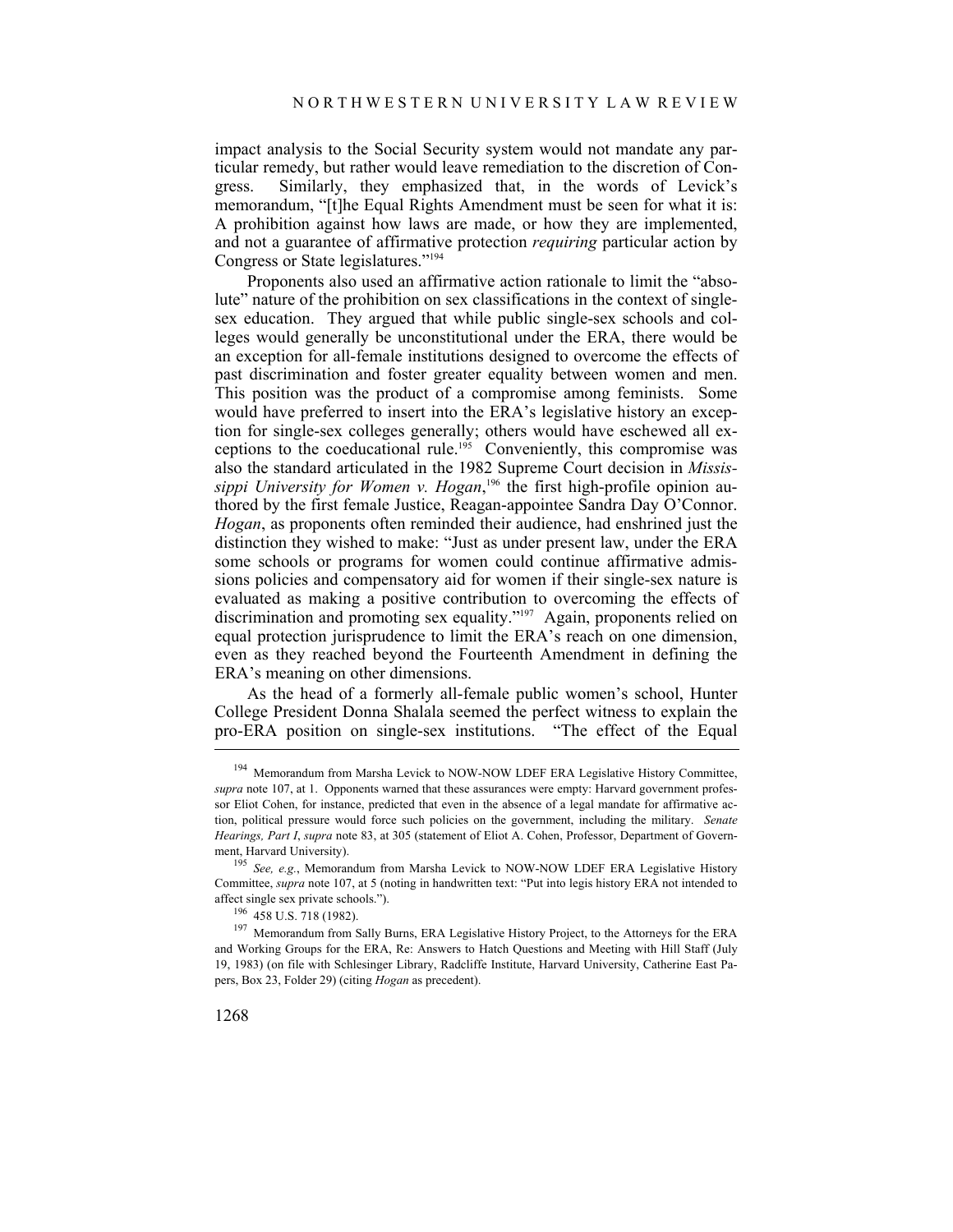Rights Amendment on education is simple," she wrote in her prepared testimony. "The choice of whether to discriminate on account of sex in education will no longer be an option. This means that unless educational policies are justified by principles of affirmative action, schools must treat males and females the same."<sup>198</sup> "Simplicity" notwithstanding, Shalala found herself unexpectedly under attack from both sides. Senator Howard Metzenbaum (D-OH), the only pro-ERA senator on hand that day, happened to enter the room while Shalala was explaining the affirmative action exception to the ban on public single-sex colleges. As ERA Legislative History Project coordinator Sally Burns described, "[w]ithout pausing, Metzenbaum took issue with Shalala, stating that he would not favor an ERA that permitted such a thing. He left without asking the helpful questions that he had come to pose."199 Metzenbaum supported affirmative action generally, but objected to the exception as applied to women's colleges, and "he [was] not alone."200 Meanwhile, Shalala was also under fire from Hatch and from Jeremy Rabkin, a government professor from Cornell. Rabkin challenged Shalala on the affirmative action exception as well, noting the absence of such a qualification in the race context:

Neither the Department of Education, the Justice Department, nor any court, so far as I am aware, has ever said, "If you want to be an all-black institution for affirmative action reasons, that is all right, and you can exclude white applicants." . . . Since racial segregation is not allowed even for affirmative action reasons, I cannot understand what justification there could be for saying, "Well, we will allow it in the case of sex discrimination, because some women think it is good for them." That seems to me to be trying to have your cake and eat it too.<sup>201</sup>

In redefining the meaning of "equal rights under the law," ERA proponents were engaged, simultaneously, in a number of delicate balancing acts. For ERA II to be a worthwhile endeavor, the amendment had to move feminists beyond existing equal protection jurisprudence. By 1983, heightened scrutiny had vanquished many, though not all, explicit sex-based legal distinctions, and the Court had established a very restrictive approach to constitutional disparate impact cases. Without a robust interpretation of the ERA's applicability to sex-neutral laws, the amendment would not much improve women's legal status. Nevertheless, political realities dictated that

<sup>198</sup> *Senate Hearings, Part I*, *supra* note 83, at 129 (statement of Donna E. Shalala, President, Hunter

College of the City University of New York).<br><sup>199</sup> Memorandum from Sarah E. Burns to ERA Attorneys (Oct. 4, 1983) (on file with Sterling Me-<br>morial Library, Yale University, Thomas Emerson Papers, Box 23, Folder 344).

<sup>&</sup>lt;sup>200</sup> *Id.* at 3. Burns continued, "The crisis has blown over and the coalition survives. A meeting with Metzenbaum is planned this week. We may want to consider what acceptable qualifying detail should be submitted with the Shalala testimony to address this point." *Id.* 201 *Senate Hearings, Part I*, *supra* note 83, at 135 (testimony of Jeremy A. Rabkin, Assistant Pro-

fessor, Department of Government, and Director, Program on Courts and Public Policy, Cornell University).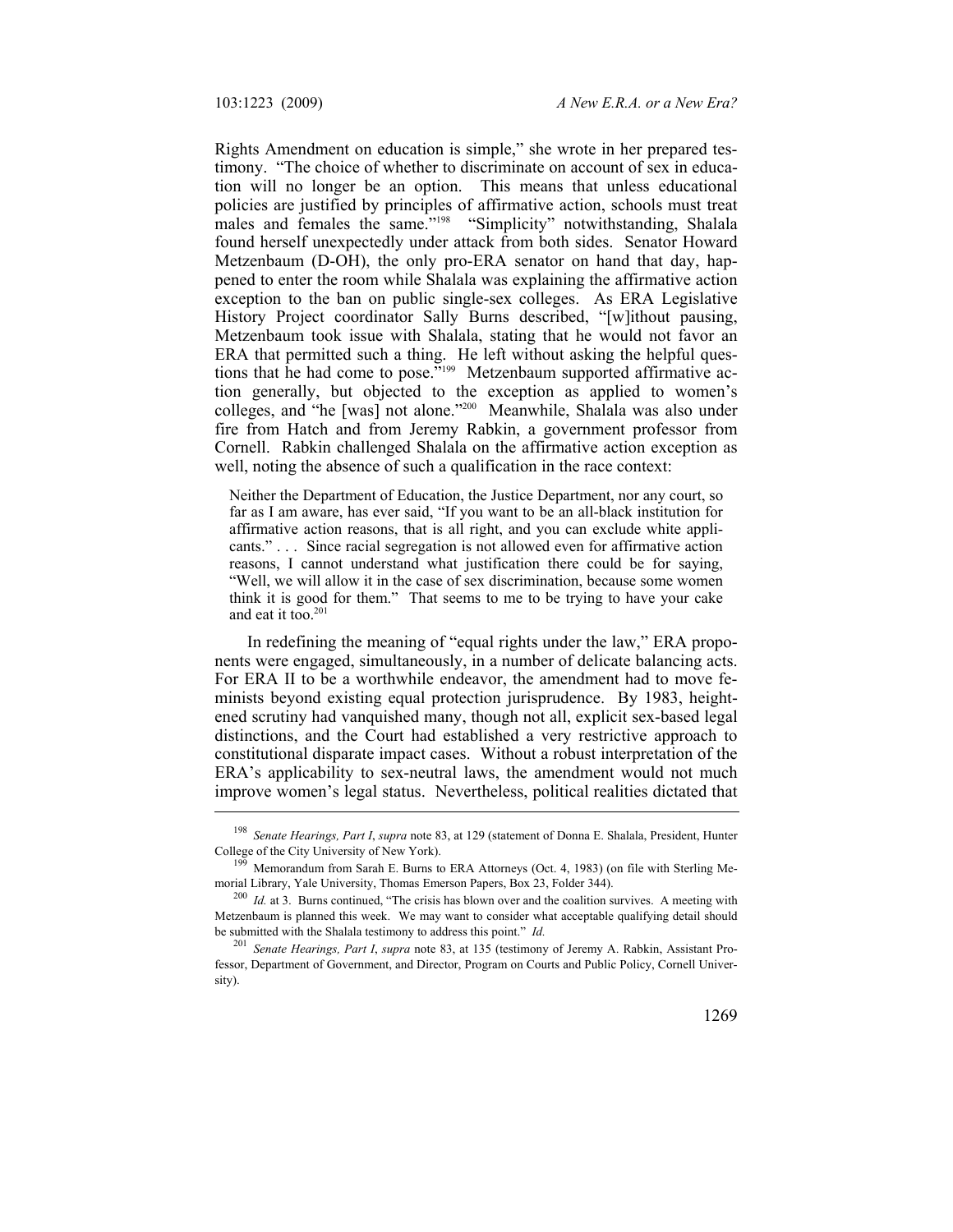proponents must establish some limiting principles to check the reach of disparate impact analysis. Feminists steadfastly resisted pro-ERA legislators' attempts to endorse a "foreseeable consequences" test, but they did find other ways to limit disparate impact analysis. They assured skeptics that principles from equal protection and Title VII jurisprudence could prevent the ERA from overreaching, even if the need to depart from the *Davis*-*Feeney* line of cases remained a central premise of the amendment's definition of equality. As the next two sections describe, the ERA II hearings led feminists to make similar compromises with respect to other aspects of the amendment's meaning.

### *C. "Too Much Baggage for the ERA to Carry": Private Conduct and the State Action Requirement*

Like disparate impact and affirmative action, the ERA's effect on private conduct was on proponents' agenda as an issue for further research. However, feminist lawyers disagreed on how expansively they should characterize the ERA's reach into the "private conduct" of individuals and corporations. Some believed that proponents should minimize the extent to which the ERA would directly or indirectly affect private conduct. They argued for incorporating the Fourteenth Amendment's state action requirement into the ERA and against expanding the amendment's reach beyond that authorized by the original legislative history of 1971 and 1972. This more conservative approach bore a strong resemblance to proponents' position on affirmative action, described in the preceding section, in that it relied on existing jurisprudence to delimit the ERA's impact. Some proponents even suggested incorporating into the ERA's legislative history an intent to exempt private single-sex schools from the ERA's reach. Other feminist lawyers took a more aggressive approach, arguing for an interpretation that would—like the disparate impact analysis described above extend the ERA's reach beyond the strictures of existing state action doctrine under the Fourteenth Amendment. As opponents charged that the ERA would authorize or even mandate sweeping incursions into the private sector, broadly defined, the amendment's defenders ultimately settled upon an intermediate strategy designed to deflect skeptics' concerns while leaving open possibilities for more expansive interpretations.

As soon as the hearings began, ERA opponents, led by Senator Hatch, focused upon the ERA's impact on private educational and religious institutions as the principal example of the amendment's incursions into the private sphere, with the Supreme Court's recent decision in *Bob Jones University v. United States* as the central cautionary tale. In *Bob Jones*, decided just three days before the first hearing on ERA II, the Court had upheld a decision by the Internal Revenue Service to revoke a tax exemption to Bob Jones University, a conservative evangelical institution that prohib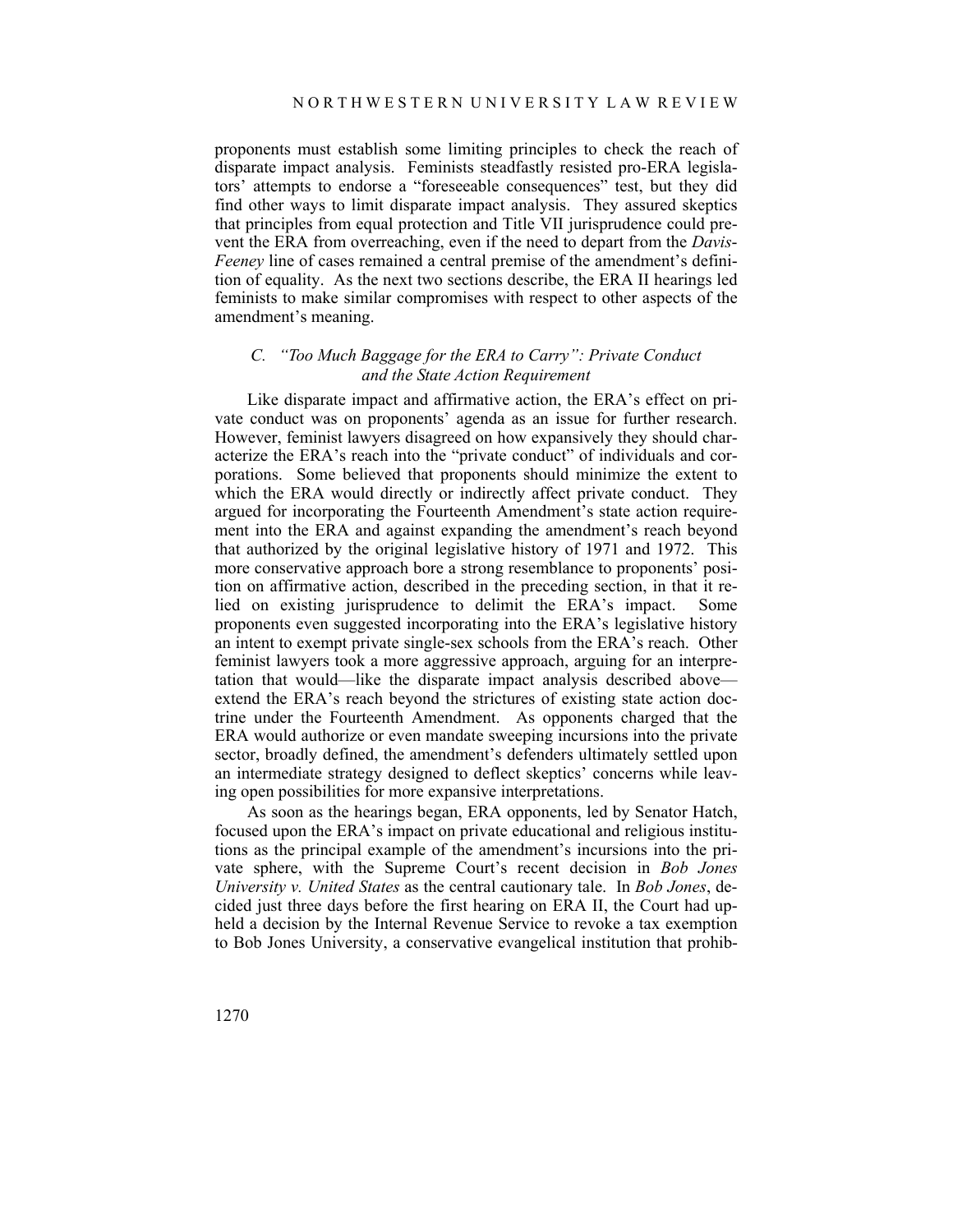ited interracial dating among students.202 Read expansively, *Bob Jones* did not bode well for private single-sex schools or other entities that differentiated between males and females and relied on federal assistance, either in the form of funding or exemption from taxation. Read narrowly, the decision provided several bases for limiting its impact on such institutions.

Many feminists' initial inclination was not only to read *Bob Jones* expansively, but also to define the ERA as exerting significant impact on private conduct. At a May 1983 meeting immediately following the first Senate hearing, proponents strategized about how to respond to Hatch's questions, which included queries about the effects of the ERA on private and religious schools and other entities. The feminist lawyers concluded that "after *Bob Jones*, it seems that [private single-sex schools] must begin to accept the limits of their continued existence as single-sex schools."203 Long-time women's rights advocate and ERA activist Catherine East dissented from this view, suggesting that proponents put in the legislative history a clear indication that the ERA was not intended to apply to private single-sex schools.<sup>204</sup> Advocates for a more expansive ERA interpretation continued to flesh out their view; in a July 1983 memo, ERA Legislative History Project coordinator Sally Burns recorded their assertion that

[t]he reach of the ERA with respect to private education would depend on the extent of state involvement. A private institution whose sex segregation policies could not be justified on the grounds of affirmative action might lose government funds. Similarly, a private tax-exempt institution could lose its tax exemption . . . if its policies of sex discrimination were found to offend public policy.205

This reference to public policy was a partial concession to the limits of the *Bob Jones* decision, which was predicated upon the unanimous consensus among the three branches of government regarding the abhorrent nature of race discrimination. However, it emphasized the possibilities of using *Bob Jones* as a precedent for expansive interpretations of the ERA, rather than stressing the decision's limitations.

The debate among feminist lawyers over the ERA's scope continued over the next several months. East described the contending positions in an internal memo in October 1983: "The feminist legal community is attempting to secure legislative history that would require withdrawal of tax exemption not only from private schools but from other single-sex private organizations unless 'sex segregation is one part of a plan of affirmative ac-

<sup>&</sup>lt;sup>202</sup> Bob Jones Univ. v. United States, 461 U.S. 574, 580–85 (1983).<br><sup>203</sup> Memorandum from Marsha Levick to NOW-NOW LDEF ERA Legislative History Committee, *supra* note 107, at 5. 204 *Id.* at 5 (urging in handwritten notes that the ERA is "not intended to affect single sex private

schools").<br><sup>205</sup> Memorandum from Sally Burns, ERA Legislative History Project, to the Attorneys for the ERA

and Working Groups for the ERA, *supra* note 197.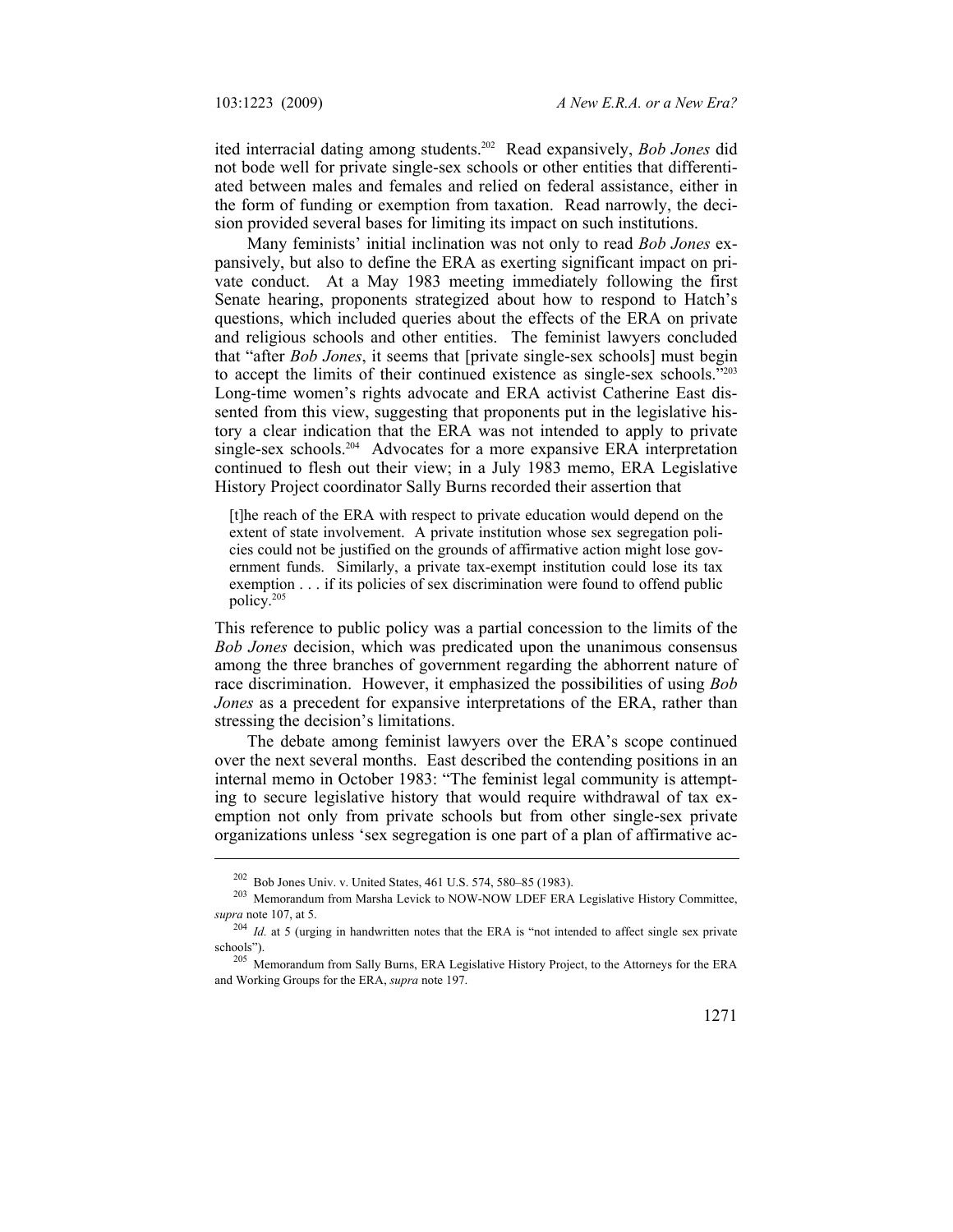tion to overcome the past effects of discrimination' against women."206 This approach, she noted, had the support of NOW leaders Eleanor Smeal and Judy Goldsmith. "My view," wrote East, "is that this is too much baggage for the ERA to carry . . . . I would like to see the legislative history clearly indicate that the ERA would apply only where 'State action' as defined in Supreme Court decisions is  $involved^{207}$  In suggesting this alternative strategy, East harkened back to the first ERA debates of the early 1970s: "The original ERA was not intended to apply to private schools, girl scouts, boy scouts, women's hospitals, or women's organizations, even if they received some government funding."208 To ask for more seemed to East strategically unwise, although she expressed wholehearted agreement with her colleagues' substantive goals.

Meanwhile, ERA opponents seized on *Bob Jones* to highlight the amendment's potential to disrupt not only the educational autonomy of private schools, but also the integrity of churches, seminaries, and other religious institutions. The testimony of Cornell professor Rabkin was perhaps the most damning from the point of view of ERA skeptics: Rabkin contended that the ERA would prohibit direct federal or state funding of singlesex institutions, any federal and state subsidization of equipment for schools that differentiated between the sexes, and all tax exemptions for private institutions that treated men and women differently.<sup>209</sup> Each of these outcomes, Rabkin argued, followed logically from the ERA's constitutionalization of an equivalence between race and sex discrimination. This equivalence, Rabkin submitted, was fundamentally misguided:

Now we have done all this to private schools that persist in racial discrimination precisely to express an unyielding abhorrence to racist practices. The question again is whether we want to oppose all aspects of sexual separation or differentiation with equally uncompromising condemnation, imposing the same financial penalties and the same moral stigma. My own view is that there is something terribly wrong with a constitution that puts the sexual exclusion of a Catholic seminary or a traditional women's college on the same plane with the racial bigotry of a white supremacist 'segregation academy'.210

Rabkin's implicit acceptance of the *Bob Jones* decision as correct rendered more credible his objections to extending the principle to cover sex discrimination.

<sup>&</sup>lt;sup>206</sup> Memorandum from Catherine East, ERA—Major Issues 3–4 (Oct. 11, 1983) (on file with Schlesinger Library, Radcliffe Institute, Harvard University, Catherine East Papers, Box 23, Folder 47).

<sup>207</sup> *Id.* at 4.<br>
208 *Id.* at 3.<br>
<sup>209</sup> *Senate Hearings, Part I, supra* note 83, at 99–100 (statement of Jeremy A. Rabkin, Assistant Professor, Department of Government, and Director, Program on Courts and Public Policy, Cornell University).<br> $^{210}$  *Id.* at 110.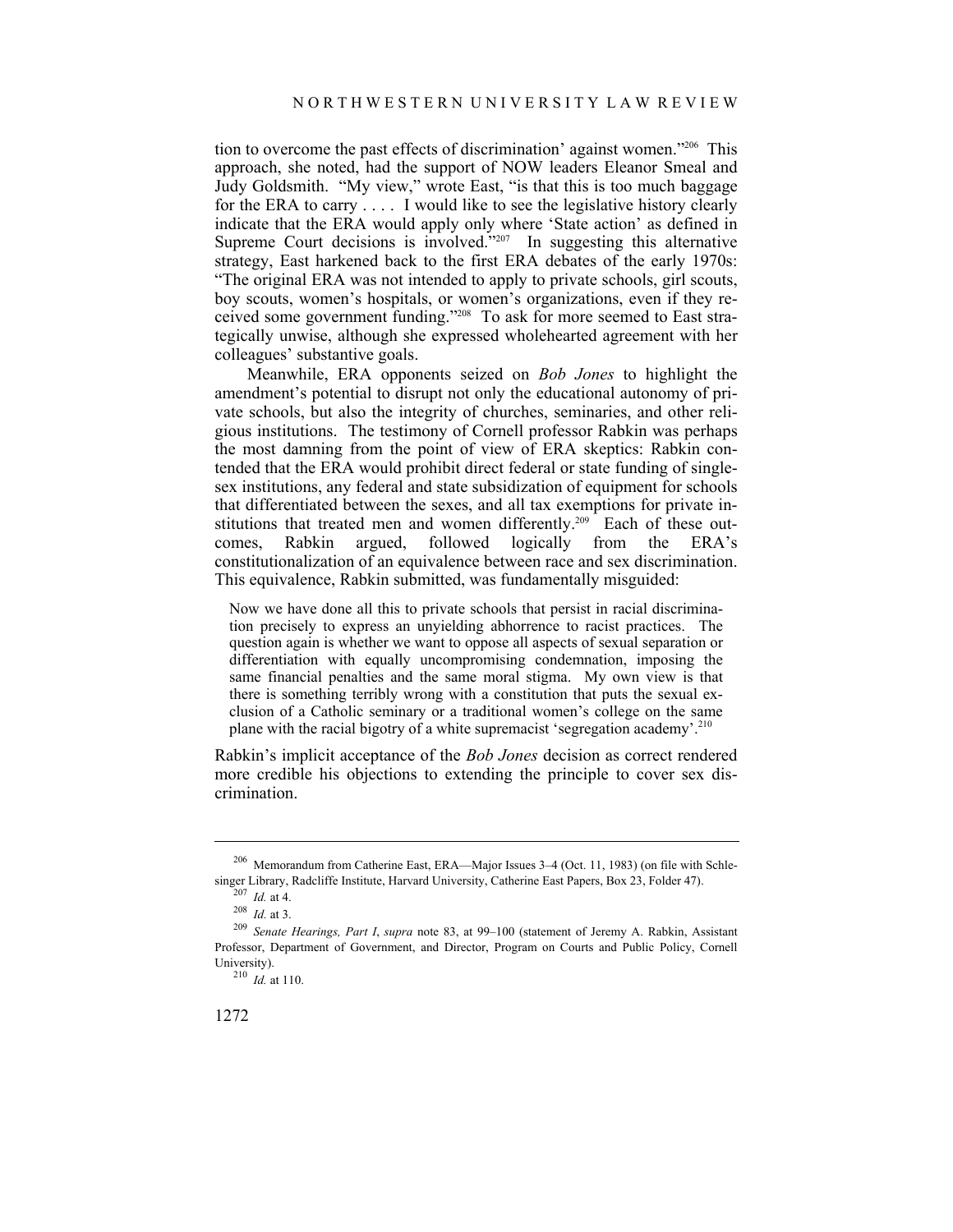Rabkin's testimony prompted ERA proponents to refine their position on private organizations and the relationship of the amendment to private conduct generally. In a memorandum circulated to proponents a few weeks after Rabkin's appearance before the Senate subcommittee, Sally Burns wrote to her compatriots of the need for clarification: "Rabkin drew a picture of sweeping state intervention into the private sphere and it was difficult to make a clear counter-record on his parade of horribles in oral testimony."211 Burns's memo suggested a subtle shift in the feminist lawyers' approach: now the task was "to have scholarly legal materials on the state action and tax exempt status issues on the record to demonstrate just how unlikely based on past court decisions Rabkin's predicted sweep is.<sup>7212</sup> The perceived need to limit the ERA's reach into the private sphere was driven home by Hatch's summary of Donna Shalala's testimony in the same hearing, which starkly portrayed her position as unremittingly hostile to sex differentiation in private as well as public education except where such differentiation furthered affirmative action goals.<sup>213</sup>

In an attempt at damage control, Senator Dennis DeConcini (D-AZ), an ERA supporter, submitted questions to Shalala after the hearing that would enable proponents to clarify the ERA's relationship to private conduct and existing state action doctrine. Consultation with feminist lawyers Wendy Webster Williams and Ann Freedman produced a written statement from Shalala that "absent additional legislative or executive action, private institutions will rarely be subject to the requirements of the ERA just as private institutions are now rarely subject to the 14th Amendment requirements."<sup>214</sup> As in the affirmative action context, existing Fourteenth Amendment jurisprudence provided the limiting principle. Further, on occasion proponents emphasized that state action doctrine had evolved since the early 1970s to make private entities much less susceptible to lawsuits charging equal protection or other constitutional violations than they had been a decade earlier.<sup>215</sup>

The feminist lawyers also offered a much narrower reading of *Bob Jones* than they had previously contemplated: they emphasized that *Bob* 

<sup>211</sup> Memorandum from Sarah E. Burns to ERA Attorneys, *supra* note 199, at 3. 212 *Id.*

<sup>213</sup> Impact of the ERA Upon Private and Parochial Education (circulated by Sen. Hatch) (Oct. 1983) (on file with Schlesinger Library, Radcliffe Institute, Harvard University, Catherine East Papers, Box 23, Folder 31) ("Private Schools—The ERA required the integration of all single-sex private schools and colleges receiving any form of direct or indirect public funds, including tax exemptions, except for those all-women institutions based upon principles of 'affirmative action.' (Shalala: 'I do not know of

any institution in the country in which there is not public involvement.')").<br><sup>214</sup> *Senate Hearings, Part I, supra* note 83, at 169 (statement of Donna E. Shalala, President, Hunter<br>College of the City University of New Y

<sup>&</sup>lt;sup>215</sup> See Erwin Chemerinsky, *Rethinking State Action*, 80 Nw. U. L. REV. 503, 505 & n.10 (1985) ("There is no doubt that the Burger Court has tightened substantially the state action requirement, showing far less willingness to apply the Constitution's protections against private conduct.").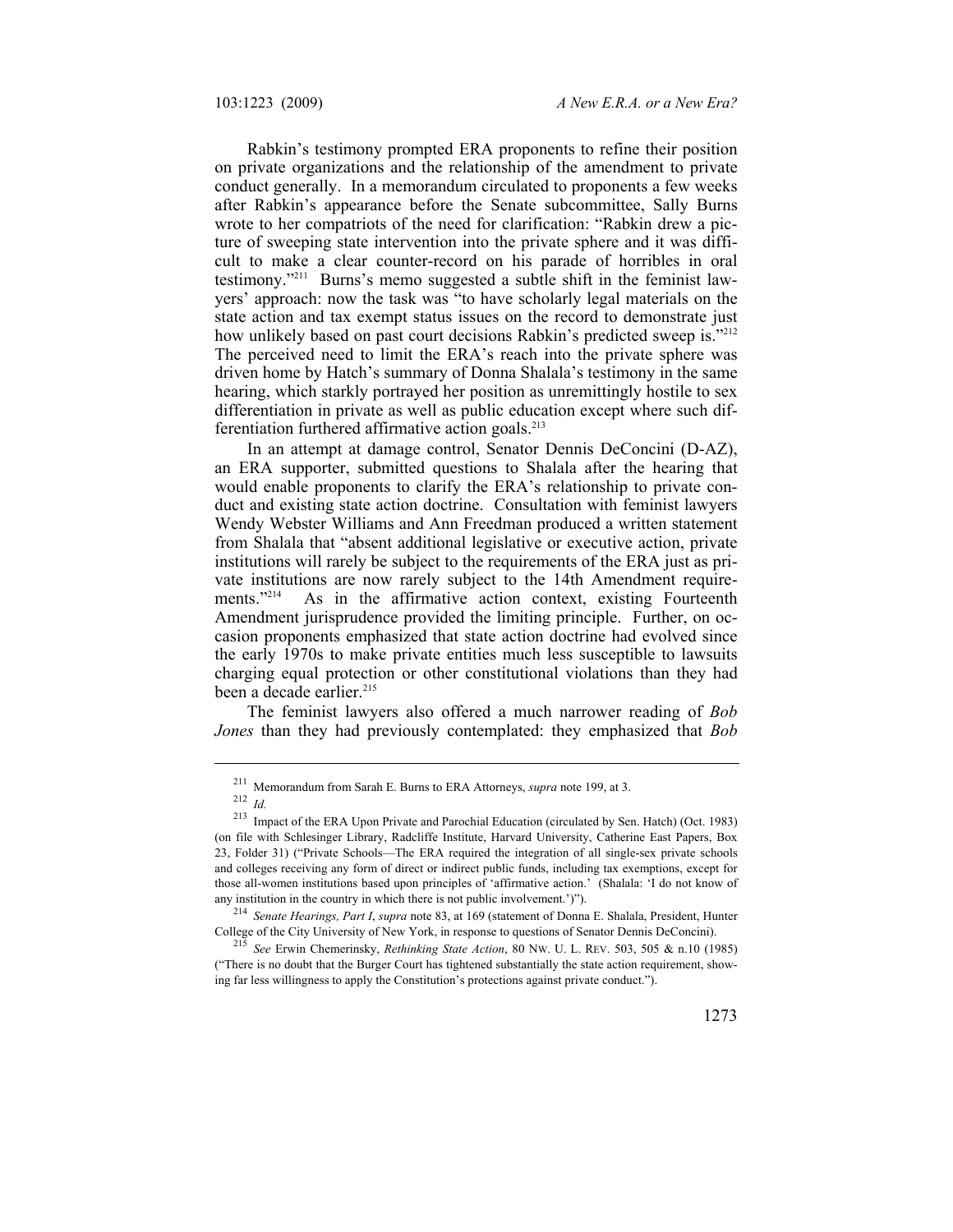*Jones* was based on statutory rather than constitutional authority, and that the decision *permitted*, but did not require, the IRS to withhold tax-exempt status from racially discriminatory private organizations. ERA proponents assured the subcommittees that Congress retained full discretion to grant tax exemptions to private organizations; failure to grant such exemptions could only occur if a robust public policy against sexual differentiation comparable to that against race discrimination were established. In other words, sex-differentiating private entities could rest assured that the ERA would not affect their tax status unless a societal consensus developed that their policies were as abhorrent as racial discrimination. Because opponents were fond of emphasizing that no such consensus yet existed, the danger of sex-differentiating institutions becoming "embittered," "isolated," or downright bankrupt as a result of the withdrawal of tax-exempt status was minimal. Proponents also contended that the First Amendment would protect purely religious activities from the ERA's reach under any circumstances, although the line between religious and secular activities remained notoriously difficult to draw.

In the end, proponents' position on the ERA's impact on private entities and its relationship to existing state action doctrine occupied a middle ground between the cautious approach advised by East and the more expansive interpretation advanced by other feminist lawyers. Proponents' treatment of what was perhaps the most politically hazardous topic of the ERA II hearings, abortion, was also the product of an uneasy compromise among feminist lawyers and other ERA proponents.

## *D. "An Untenable Position": Abortion, Pregnancy, and the New ERA*

The "abortion-ERA connection" had been a centerpiece of Phyllis Schlafly's STOP ERA campaign. Opponents' unremitting efforts to derail the amendment on this basis drove many proponents to elide or even deny the connection despite their firm conviction that reproductive freedom and sex equality were inextricably intertwined.<sup>216</sup> During the ERA's pendency, proponents engaged in a behind-the-scenes campaign of their own to keep feminist litigators from raising sex-based equal protection arguments against abortion restrictions in cases brought under the Fourteenth Amendment.<sup>217</sup> The lawyers who argued *Harris v. McRae*,<sup>218</sup> the 1980 federal abor-

<sup>216</sup> MANSBRIDGE, *supra* note 7, at 124–25; Siegel, *supra* note 8, at 1397 ("As countermobilization against ERA and *Roe* converged, leadership of the women's movement struggled to defend ERA and

*Roe* by separating them, over time engaging in ever more strenuous efforts of self-censorship."). 217 MANSBRIDGE, *supra* note 7 at 125; *see also* Sylvia A. Law, *Rethinking Sex and the Constitution*,

 $18$  448 U.S. 297 (1980). For an overview of equality-based arguments for abortion rights, see Reva B. Siegel, *Sex Equality Arguments for Reproductive Rights: Their Critical Basis and Evolving Constitutional Expression*, 56 EMORY L.J. 815 (2007). Siegel notes, "Appeals to sex equality as a legal basis for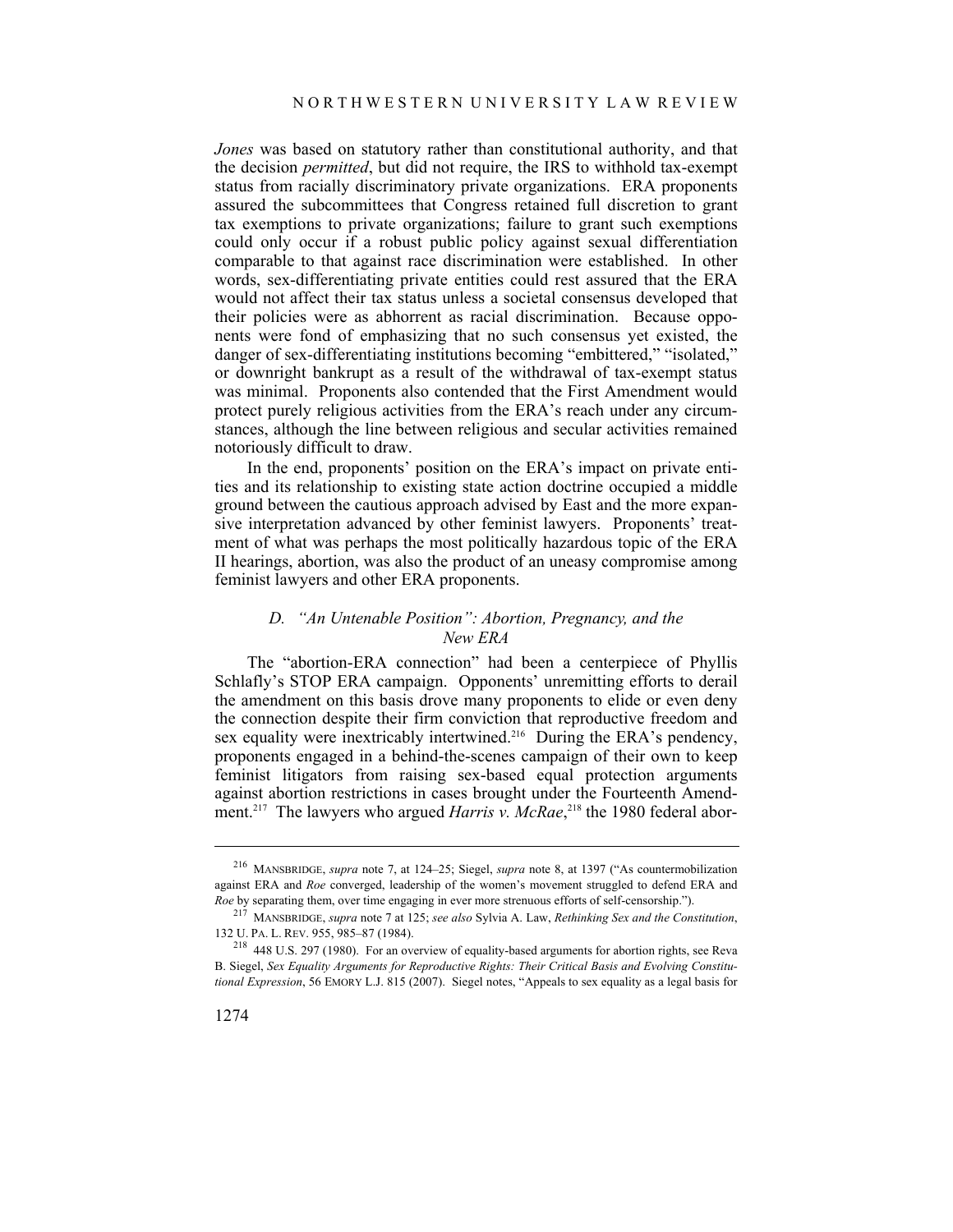tion funding case, refrained from making a sex-based equal protection argument, believing that *Geduldig* left them little chance of success.<sup>219</sup> But even before, and especially after, the Court upheld the Hyde Amendment, $220$ litigators at the state level could not justify withholding one of their best potential weapons against abortion funding restrictions—state ERAs.<sup>221</sup> As the prospect for the ERA's ratification grew increasingly dim, maintaining a strict ERA-abortion separation no longer seemed to be worth pragmatism's price.222

When the ERA was reintroduced in 1983, proponents faced a potentially fateful choice: they could continue to deny that the ERA would have any impact on abortion rights, or they could acknowledge the relationship between abortion and sex equality as a constitutional as well as a political and moral reality. As the hearings and feminists' internal deliberations went on, it became clear that neither of these dichotomous alternatives was politically viable. To be candid about feminists' hopes for the ERA and abortion rights would augur certain doom. On the other hand, the way in which proponents denied or downplayed the "ERA-abortion connection"<sup>223</sup>—the reasoning they used, the doctrinal arguments upon which they relied—had significant ramifications not only for the abortion issue, but for other crucial aspects of the ERA's new constitutional meaning and for future battles over women's legal status.

Given the abortion issue's prominence in the ratification struggle, feminists were well aware that the hearings on ERA II would be a test of their ability to strike the right balance between candor and circumspection, boldness and caution. Exactly what that balance should be was a matter of considerable dispute, however. Feminists had disagreed over how best to handle the relationship between the ERA and reproductive rights in the dec-

services for low-income women. Pub. L. No. 94-439, 90 Stat. 1418, 1434 (1976). 221 MANSBRIDGE, *supra* note 7, at 126, 287 n.7 (citing *From the Executive Director's Desk*,

 $\overline{a}$ 

the abortion right disappeared [in the years following *Roe*] for both doctrinal and political reasons." *Id.* at 826. 219 Rhonda Copelon & Sylvia A. Law, *Medicaid Funding for Abortion: The Story of* Harris v.

McRae [working title], *in* WOMEN AND THE LAW STORIES (Elizabeth M. Schneider & Stephanie M. Wildman eds., forthcoming 2010). Mansbridge reports, based on a 1985 interview with Ruth Bader Ginsburg, that "[t]he eventual ACLU decision to stress autonomous decisionmaking free from state intervention rather than sex discrimination in the federal abortion funding case was . . . made on the basis of 'what argument was most likely to win . . . . The ERA was not a consideration in how that case was argued—not at all.'" MANSBRIDGE, *supra* note 7, at 287 n.4. 220 The Hyde Amendment, first passed in 1976, barred the use of federal funds to pay for abortion

DOCKET (newsletter of the Civil Liberties Union of Massachusetts), Aug. 1980, *reprinted in Senate*  Hearings, Part I, supra note 83, at 657 (submitted for the record)).<br>
<sup>222</sup> Siegel, *supra* note 8, at 1399–1400.<br>
<sup>223</sup> Opponents popularized the term "ERA-abortion connection" during the ratification debates of

the 1970s, and continued to use it in reference to ERA II. *See, e.g.*, *The E.R.A.-Abortion Connection*, PHYLLIS SCHLAFLY REP., June 1983, § 2, at 1 (on file with the Schlesinger Library, Radcliffe Institute, Harvard University).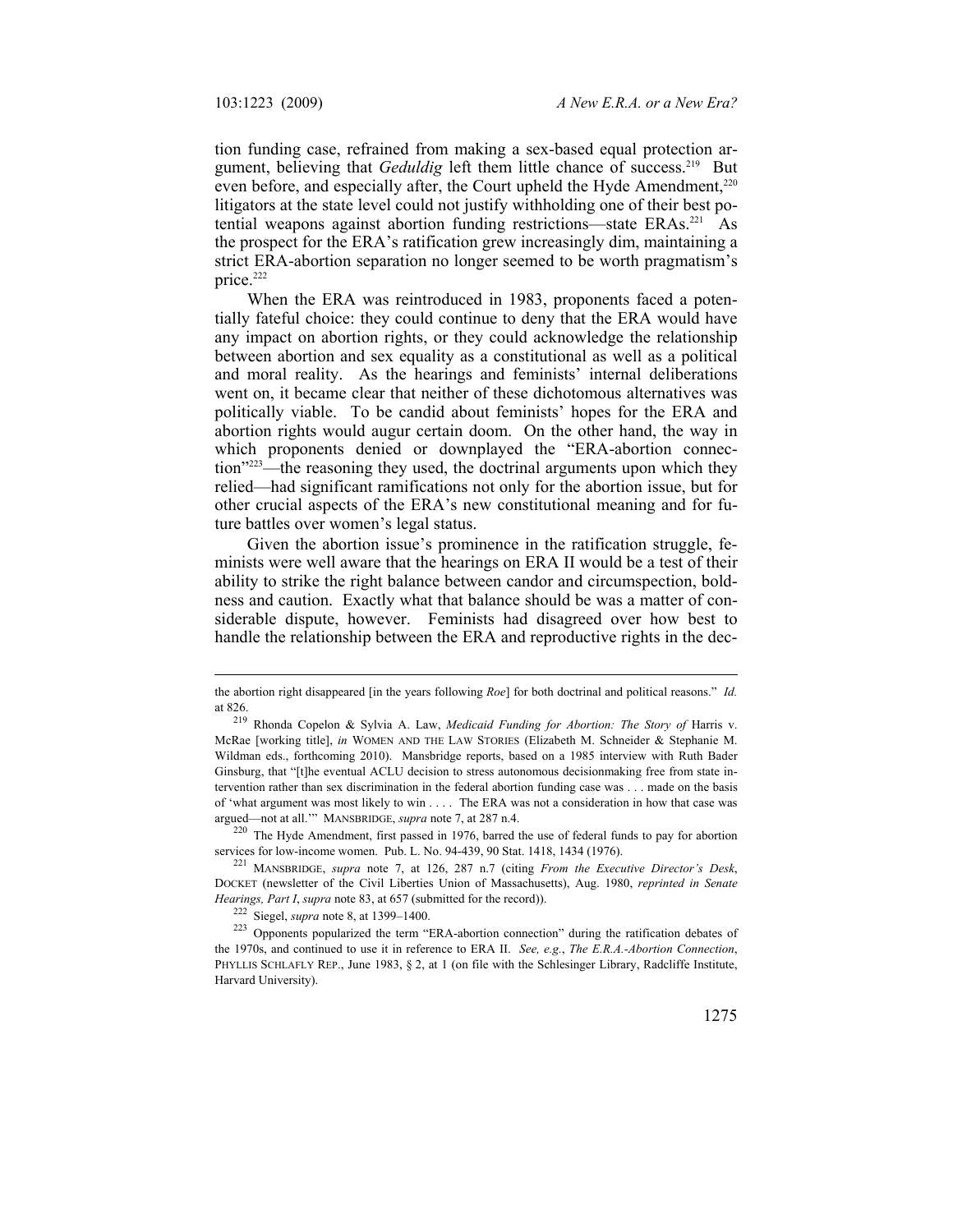ade since *Roe v. Wade* catapulted the issue onto a national stage, but by and large they suppressed their differences to preserve a unified front. Now the reintroduction of the amendment offered a second bite at the apple. Attorney Rhonda Copelon, who had argued the abortion funding case *Harris v. McRae* before the Supreme Court, expressed the views of many feminists in a *Ms*. *Magazine* article in October 1983: "The separation of abortion from the campaign for the ERA has jeopardized abortion and produced a truncated version of liberation."224 Feminists should embrace the ERA-abortion connection, Copelon suggested—if not with pride, then at least with grim determination. Copelon's analysis—frequently referenced by ERA opponents as evidence of feminists' true intentions for the ERA—eschewed sharp boundaries between privacy and equality.<sup>225</sup>

As ERA proponents prepared for the hearings in the spring of 1983, they considered a range of approaches to the abortion question. A memo circulated by Marsha Levick to the ERA Legislative History Committee members in April laid out three alternative responses to the question, "Is a woman's right to voluntarily choose to undergo an abortion enhanced, sustained or diminished by a federal equal rights amendment?"<sup>226</sup> As the boldest option, Levick articulated a vision of the abortion right "as an aspect of the right *shared by men and women equally* to control their reproductive capacity, and to retain for themselves the right to decide when and under what circumstances they wish to become a parent."<sup>227</sup> This vision of equality unashamedly linked abortion with both equal rights and privacy, and conceptualized reproductive freedom as a good that should be available to both men and women, rather than characterizing pregnancy as a "unique physical characteristic" subject to a different mode of analysis.

The two other responses Levick outlined sacrificed this expansiveness at the altar of pragmatism. One possibility was to say that the abortion right "is unaffected. A woman's right to choose to terminate her pregnancy by abortion is a fundamental right which derives from her general right to privacy granted by the Constitution . . . articulated and recognized by *Roe v. Wade*," so strict scrutiny should continue to apply to "all laws and regulations impacting on a woman's right to undergo an abortion."228 The final alternative was to treat abortion regulations as laws concerning "unique

<sup>&</sup>lt;sup>224</sup> Rhonda Copelon, *Abortion Rights: Where Do We Go from Here?*, Ms., Oct. 1983, at 146.<br><sup>225</sup> It would not be long before Sylvia Law critiqued the separation of reproductive rights and sex equality in print. *See* Law, *supra* note 217. Ruth Bader Ginsburg also publicly lamented the fact that *Roe v. Wade* had not addressed abortion as an issue of sex equality as well as privacy. Ruth Bader Ginsburg, *Some Thoughts on Autonomy and Equality in Relation to* Roe v. Wade, 63 N.C. L. REV. 375, <sup>382</sup> (1985) (delivered as the William T. Joyner Lecture on Constitutional Law on April 6, 1984). 226 Memorandum from Marsha Levick to NOW/NOW LDEF ERA Legislative History Committee 1

<sup>(</sup>Apr. 11, 1983) (on file with Schlesinger Library, Radcliffe Institute, Harvard University, Catherine East Papers, Box 23, Folder 29). 227 *Id.* at 3. 228 *Id.* at 1.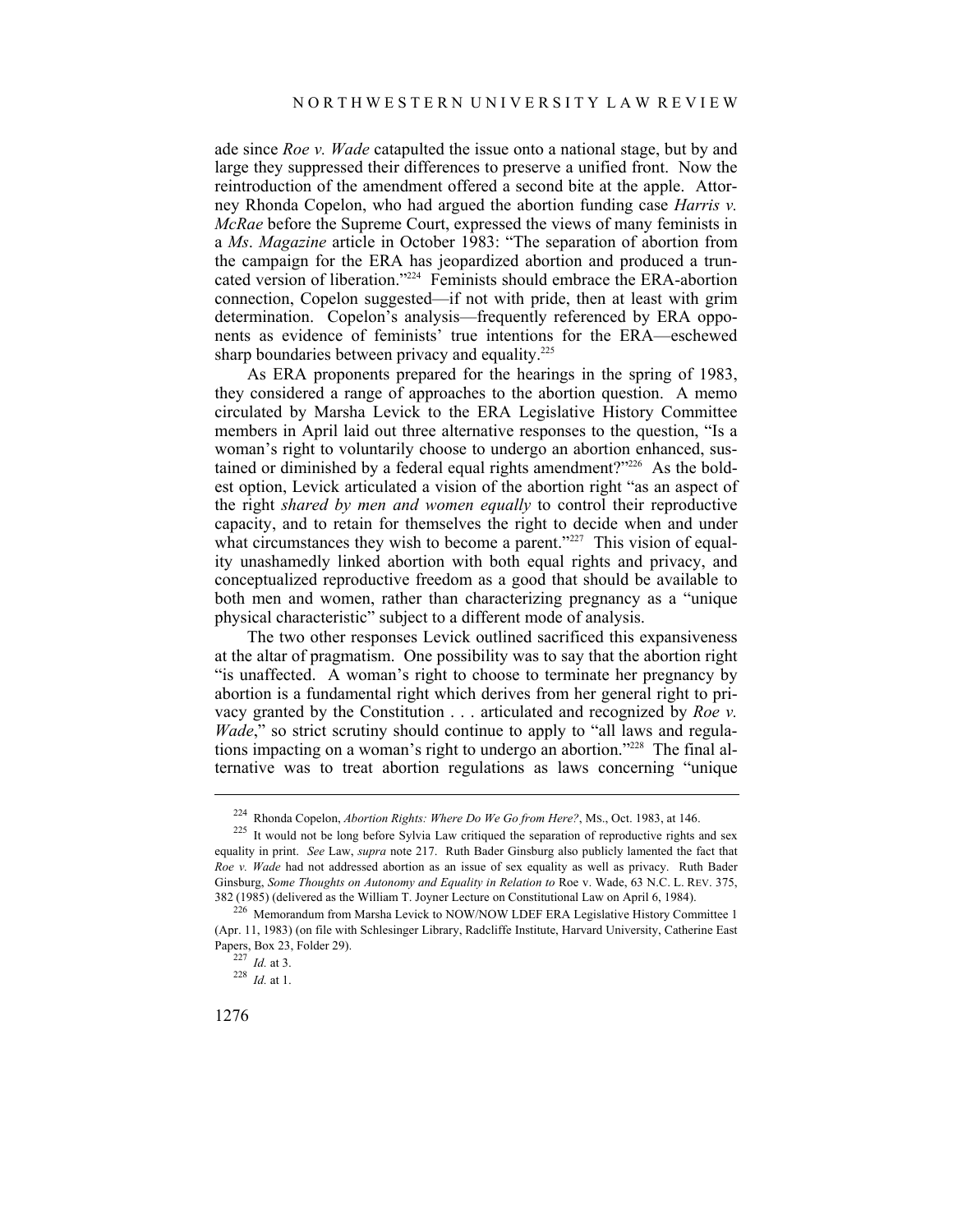physical characteristics," subject to strict scrutiny under the ERA.<sup>229</sup> On this view, discrimination against women on the basis of their ability to become pregnant clearly constituted sex discrimination, repudiating the Supreme Court's contrary decision in *Geduldig v. Aiello*. 230 Levick recognized the need "to make the scope of [the ERA's] coverage of [pregnancy-based discrimination] clear through legislative history," because *Geduldig* had severed the link between pregnancy and sex discrimination under the Equal Protection Clause of the Fourteenth Amendment.<sup>231</sup>

But, as Levick also recognized, it was difficult if not impossible to deny a connection between the ERA and abortion while maintaining that the amendment addressed discrimination based on pregnancy. As Levick put it, "If pregnancy-based discrimination is sex discrimination, it is difficult to substantiate the position that disparate or discriminatory treatment of women wishing to undergo abortion is *not* sex discrimination since abortion, like pregnancy, can only be experienced by women, and is clearly 'pregnancyrelated."<sup>232</sup> Not only would such a position produce logical dissonance, but, Levick argued, it would also compromise an important feminist principle: "To accept that abortion is *unlike* pregnancy would seem to suggest an acceptance of the right to life position, i.e., abortion is different because it involves another life (fetus) and other interests (spouse/father). This seems to be an untenable position for the women's movement to endorse, and a major step backwards."<sup>233</sup> The challenge for feminists was to find a way "[t]o ensure that pregnancy is subsumed in the definition of sex discrimination at the same time that we strive to maintain a low profile on abortion."234 In order to accomplish these objectives simultaneously, Levick wrote, "a combination of responses  $#1$  and  $#2$  would have to be put forward."<sup>235</sup>

Easier said than done. As Levick's memo suggested, feminists' new definition of the ERA's legal meaning put the pro-choice ERA advocates between a rock (pregnancy discrimination) and a hard place (disparate impact analysis). Denying the ERA's impact on abortion rights risked excising pregnancy discrimination from the amendment's definition of equality: if the ERA required strict scrutiny for laws relating to women's unique physical characteristics (UPC), then it was difficult to see how the UPC category could include pregnancy but exclude abortion. At the same time, applying disparate impact analysis to laws regulating abortion produced a clear logical result—irrespective of one's views on the morality of terminating a pregnancy, no one could dispute that restricting abortion, or funding

- 233 *Id.*
- $234 \frac{1}{1}$
- 235 *Id.*

<sup>229</sup>*Id.* at 1–2. 230 417 U.S. 484 (1974). 231 Levick, *supra* note 226, at 2. 232 *Id.*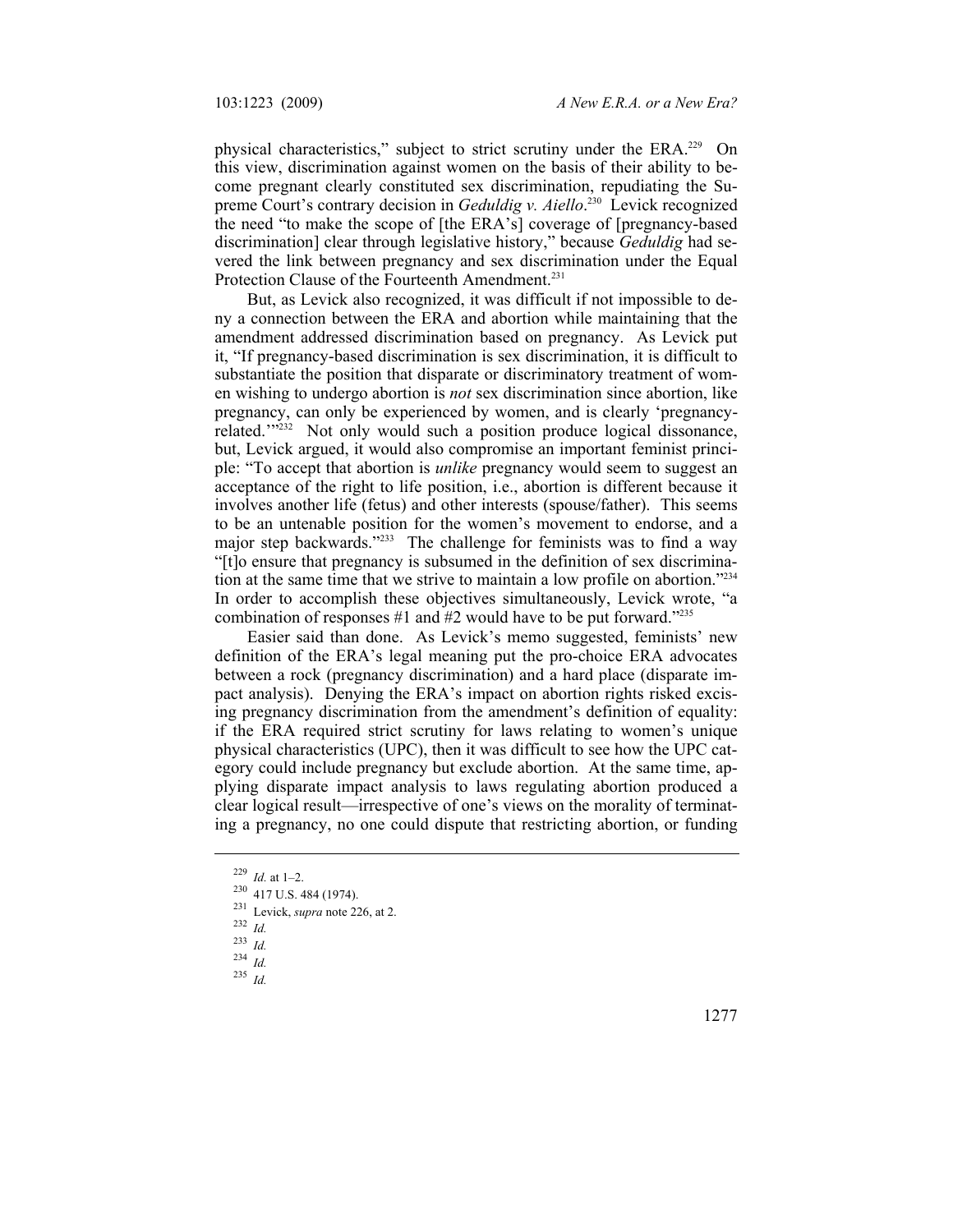for abortion, had a disproportionate effect on women.<sup>236</sup> Further, whichever box abortion was in—UPC or disparate impact—strict scrutiny would apply. If the ERA was meant to elevate the level of scrutiny for sex discrimination to the same level as, if not a higher level than, that accorded to race discrimination, it was difficult to see how any restrictions on abortion would be valid under the ERA unless they served a compelling government interest. And pro-choice advocates certainly were loath to concede that the protection of fetal life constituted such a compelling interest.

Abortion had played only a minor role in the pre-*Roe* discussion of the ERA; during the ratification debates the discourse about the relationship between abortion and the ERA was largely heated rhetoric rather than intricate doctrinal parsing. But in the hearings on ERA II, proponents could not evade pointed legal questions from a well-prepared and often sophisticated opposition. In the first Senate hearing, pro-ERA witnesses attempted to skirt these questions. Tsongas responded to Hatch's questions about the amendment's impact on abortion funding with his standard response that the issue would be decided by the courts.<sup>237</sup> Marna Tucker demurred, saying she did not know enough about the issue to answer.<sup>238</sup> Then Hatch called on Representative Henry Hyde (R-IL), author of the law prohibiting Medicaid funding for abortions, to testify about the ERA's impact on the Hyde Amendment's constitutionality. Hyde invoked an analogy that anti-ERA witnesses and legislators would repeat again and again through the hearings: "If sex discrimination were treated like race discrimination, Government refusal to fund abortions would be treated like a refusal to fund medical procedures that affect members of minority races."239 Opponents' favorite example was sickle-cell anemia. As Grover Rees argued in the first House hearing, "[A] legislative program that funds other operations' but not abortion would be constitutionally identical to a program that funded cures for every disease except sickle-cell anemia, to which only blacks are susceptible."240 Representative DeWine proceeded to ask nearly every witness who came before the House about the validity of the sickle-cell anemia analogy, which proved difficult to refute. Washington University professor Jules Gerard stated it in a later hearing,

I find it remarkable, since [proponents] talk[] about the potential of ERA to overturn statutes which have a disparate impact on women, for them to conclude that the classical statute which must have a disparate impact on women

<sup>236</sup> Proponents' own disparate impact analysis included biology as a constitutionally suspect basis for laws exerting a disproportionately negative effect on women. *See* Memorandum from Phyllis Segal to ERA Legislative History Project, *supra* note 109, at 3.<br>
<sup>237</sup> Senate Hearings, Part I, supra note 83, at 24 (testimony of Senator Paul E. Tsongas).<br>
<sup>238</sup> Id. at 72 (testimony of Marna S. Tucker, Attorney).<br>
<sup>239</sup> Id

University of Texas School of Law).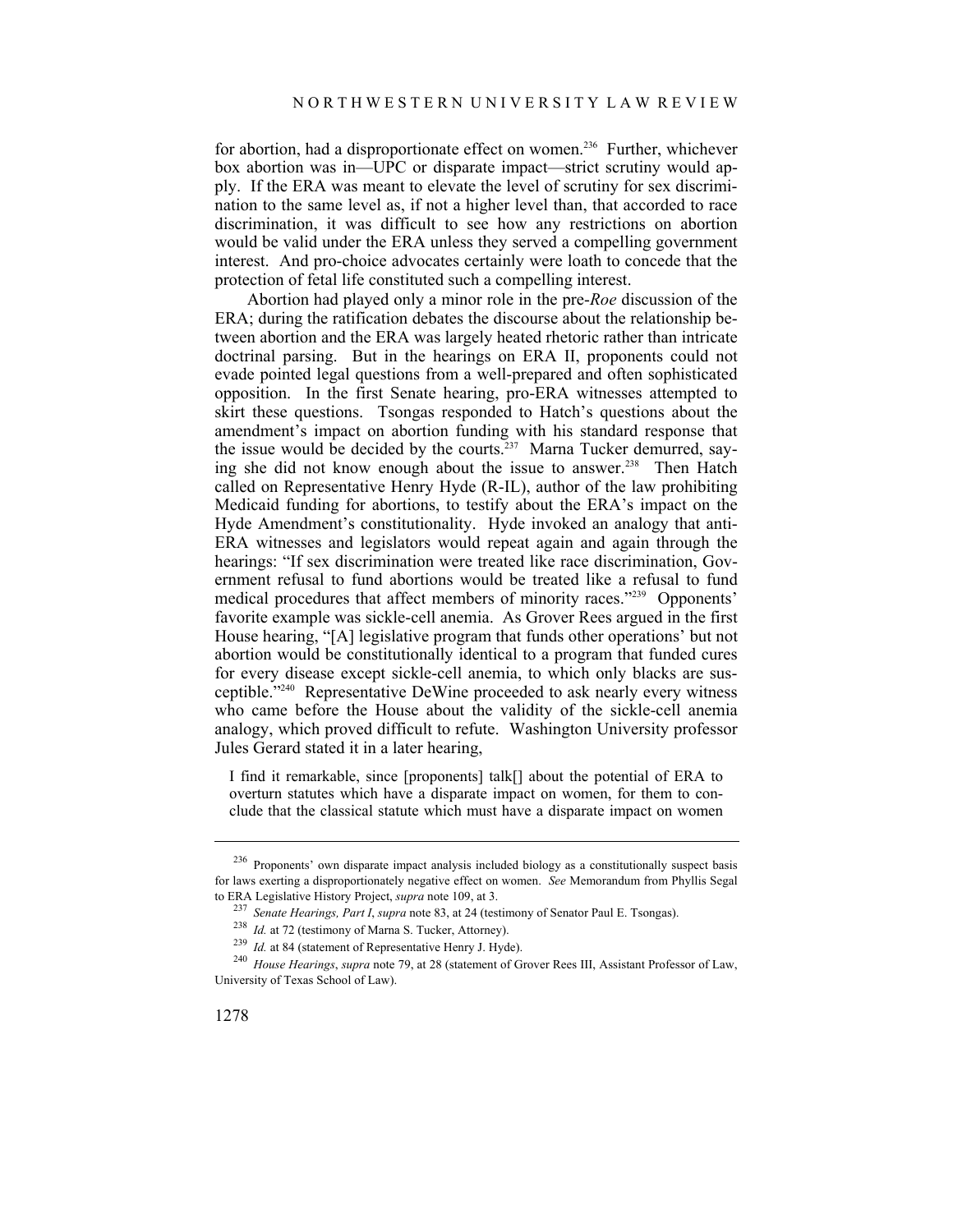. . . would be unaffected. All of a sudden, disparate impact is some irrelevant consideration. I don't understand their  $logic.^{241}$ 

By the second House hearing, it had become clear that witnesses were susceptible to abortion-related questions regardless of their area of expertise. Feminist attorneys carefully briefed the pro-ERA witnesses on how to respond to these questions. The strategy, in essence, was to state that abortion rights were protected by privacy jurisprudence under the Fourteenth Amendment, implying that the ERA was redundant rather than revolutionary while leaving the door open to a legislative history free of unequivocal statements about the ERA's irrelevance to reproductive rights. Striking this delicate balance—difficult even in theory—proved very nearly impossible in the hearing room. When DeWine asked the witnesses about the ERA's impact on the Hyde Amendment, long-time women's rights advocate Bernice Sandler deftly replied that while she was not a legal expert, she wanted to "reiterate . . . that the Supreme Court has not viewed abortion under the Equal Protection Clause as a civil rights issue. They have always viewed it in terms of due process and privacy, and that is where the Court has been coming from all along."<sup>242</sup> So far, so good, but DeWine pressed further— "Is [the] panel's opinion . . . that the passage of the ERA would not in any way affect the right to an abortion or any legislation that might follow?" prompting Tish Sommers of the Older Women's League and Diana Pearce of Catholic University's Center for National Policy Review to declare, that the ERA would have "no relationship" to abortion.<sup>243</sup>

The feminist lawyers responsible for coordinating proponents' testimony were dismayed. Burns wrote to her colleagues in early October, "All the September 14 House witnesses were briefed on the abortion answer. Still some went too far and said 'no relation,'" an understanding subsequently memorialized by House counsel in a summary interpretation to be used by members of Congress in their own testimony.<sup>244</sup> "Obviously," Burns wrote, "legislative history to that effect is troubling to pro-choice concerns."245 Meanwhile, congressional proponents of the amendment regularly labeled the issue a "red herring." They had a point—as Senator Packwood told Hatch, "[M]y hunch would be if you put the strongest antiabortion rider on this amendment that you could dream up, it would not change a single antiabortion vote toward the amendment."<sup>246</sup> But remarks like Representative Charles Schumer's (D-NY) compounded the problem:

<sup>241</sup> *Id.* at 803 (testimony of Jules Gerard, Professor of Law, Washington University Law School).

Schlafly also used this example. See, e.g., The E.R.A.-Abortion Connection, supra note 223, at 1–2.<br><sup>242</sup> Id. at 164 (testimony of Bernice Sandler, Executive Director, Project on the Status of Women, Association of American Colleges).<br><sup>243</sup> *Id.* at 165 (testimony of Tish Sommers, Older Women's League).<br><sup>244</sup> Memorandum from Sarah E. Burns to ERA Attorneys, *supra* note 199, at 2.<br><sup>245</sup> *Id* 

<sup>246</sup> *Senate Hearings, Part I*, *supra* note 83, at 264 (testimony of Senator Bob Packwood).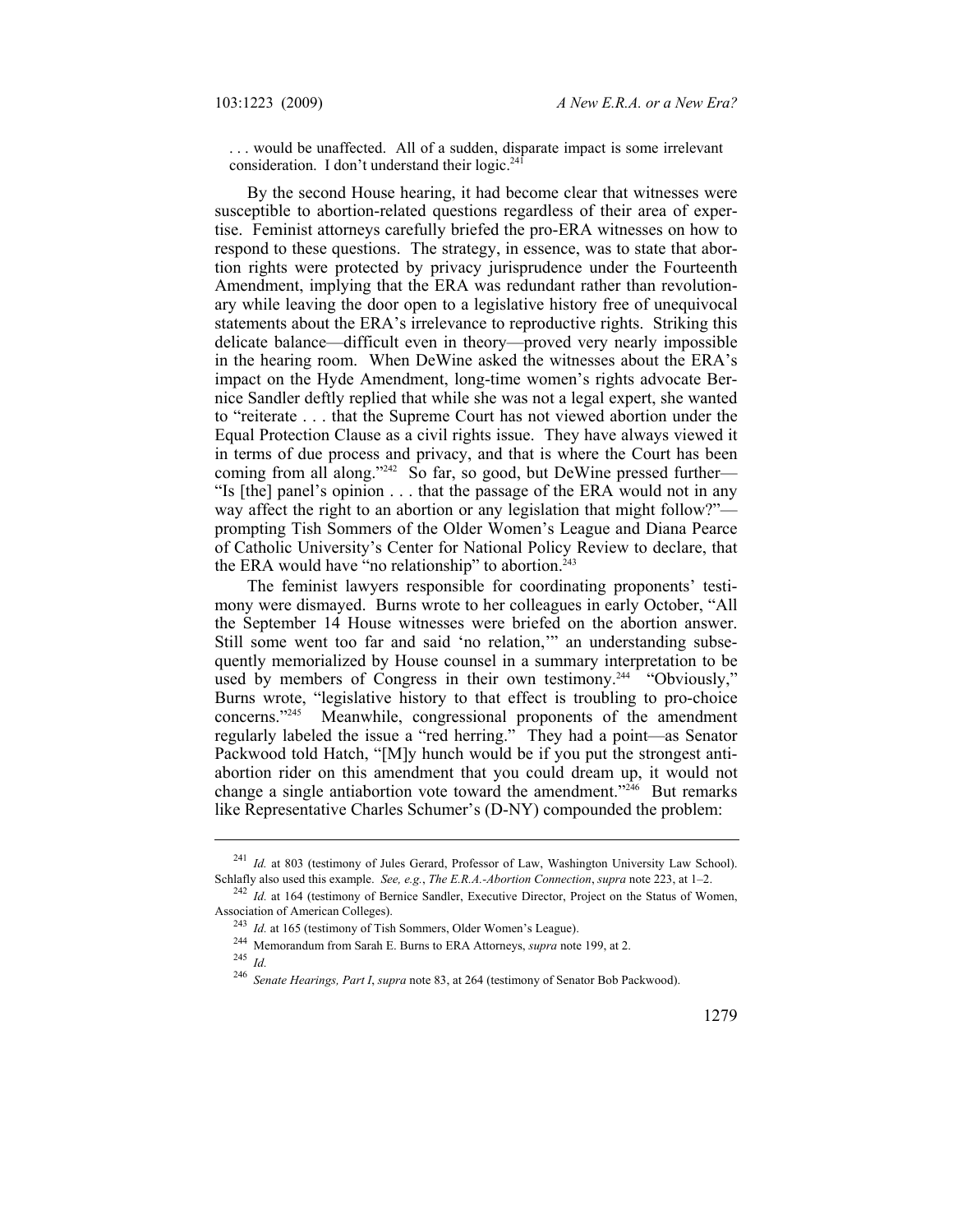[A]bortion has nothing to do with discrimination between men and women, period, until the time when a man can have an abortion or become pregnant, and then maybe it will have something to do with it. But until that point we ought to just abandon that argument and throw it out. . . . It is just ridiculous, I have to say that. $247$ 

Moreover, proponents continued to argue about how to respond to questions about public funding for abortion. Catherine East recorded in October that Rutgers law professor Ann Freedman "believe[d] the ratification of the ERA [would] not affect Supreme Court decisions on Medicaid funding," while others, including Marcia Greenberger and Judy Lichtman "[thought] that it [would] (or hope[d] that it [would]) if we don't have in the legislative history any statement that it won't have any effect or that ERA had 'no relation' to abortion."<sup>248</sup> Greenberger and Lichtman counseled Freedman "to 'stonewall' if Congressman DeWine presse[d] her with questions and not to state her legal reasoning for thinking it [would] have no impact."<sup>249</sup> East agreed with Freedman, and suggested that in order to ward off the inclusion of an antiabortion rider to the ERA, proponents offer "a clear unequivocal statement in the House Committee report that it is not the intent of the Congress that the ERA have any impact on abortion."250 In the final House hearing on ERA II, Freedman and Emerson reiterated the argument that courts would continue to decide abortion cases under the right to privacy, regardless of the ERA's fate. While feminist lawyers were scrupulously careful not to disavow all connection between the new ERA and abortion, their strategy of circumvention fell far short of many feminists' aspirations for the ERA.

#### *E. The Dual Strategy Revisited*

As ERA I's official expiration date neared, Senator Slade Gorton, a moderate Republican from Washington State, conferred with the eminent constitutional scholar Gerald Gunther about an alternative strategy for achieving "equality of rights under the law." Why not legislate the substance of the ERA with a bill designed to achieve the amendment's aims without submitting to Article V's requirement of state approval, Gorton wondered? Gunther's reaction was positive. "I continue to believe that this is a notion worth pursuing," the Stanford law professor wrote to Gorton in a letter dated July 1, 1982, the day after the ratification deadline.<sup>251</sup> He noted

<sup>247</sup>*House Hearings*, *supra* note 79, at 237 (testimony of Representative Charles E. Schumer). 248 Memorandum from Catherine East, *supra* note 206, at 1. 249 *Id.*

<sup>250</sup> *Id.*

<sup>251</sup> Letter from Gerald Gunther, William Nelson Cromwell Professor of Law, Stanford Law School, to Sen. Slade Gorton, (July 1, 1982) (on file with Schlesinger Library, Radcliffe Institute, Harvard University, NOW Papers, Box 191, Folder 9) (indicating that the two men had had a recent telephone conversation).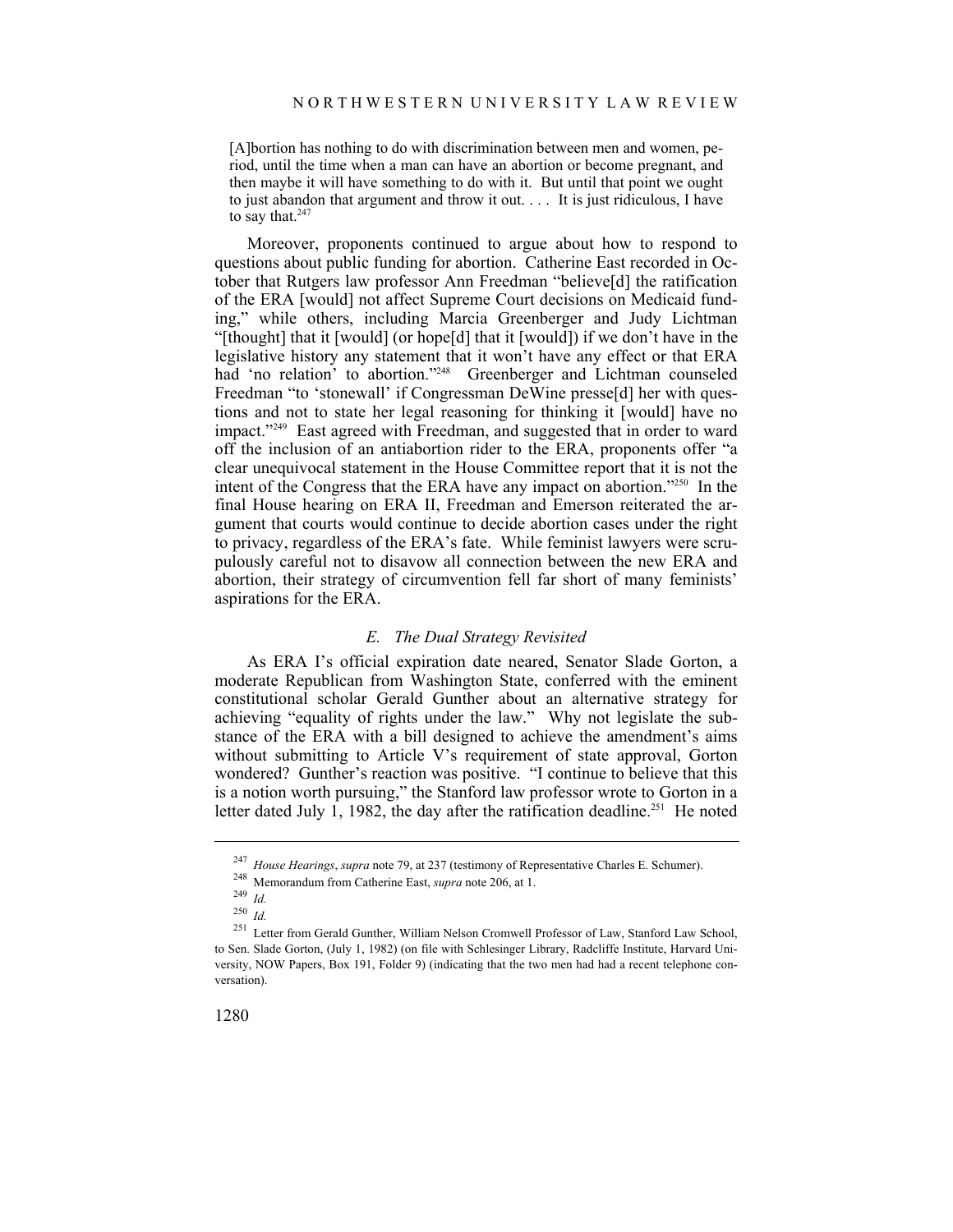that such a bill would expand the definition of equality beyond that authorized by the Court's equal protection jurisprudence, but concluded, "[S]urely you have a sufficiently substantial legal ground to warrant going ahead with a clear constitutional conscience. The politics of it . . . may be another matter, but you are a far better judge of that than I."252

Just as they had spurned well-meaning attempts to substitute a "women's equal protection clause" for an ERA a dozen years earlier,<sup>253</sup> women's organizations rejected Gorton's proposed "Equal Rights Bill." They understood the bill to be "a well-intentioned effort."<sup>254</sup> However, after inviting feedback from dozens of groups and individuals concerned with women's rights, the coalition's response was decidedly negative. Feminists had many quibbles with the details of the particular bill Gorton drafted, but most of their objections would have applied to virtually any piece of legislation designed to accomplish the ERA's goals without amending the Constitution. The Gorton bill essentially proposed to extend the Equal Protection Clause's most robust protections, formerly accorded only against racial discrimination, to women. According to a NOW LDEF memo summarizing the reactions of feminist advocates to the proposal, this approach had several fatal flaws. First, critics noted the obvious fact that as a statute, the provision would be "vulnerable to amendment or repeal."<sup>255</sup> Second, feminists worried that the Court would not sustain such legislation as a valid exercise of Congress's power under Section 5 of the Fourteenth Amendment because opponents could persuasively "claim that Congress is seeking to invalidate laws that the Supreme Court, left to its own devices, would uphold."<sup>256</sup> Third, the advocates worried that any bill seeking to alter judicial interpretation of the Equal Protection Clause would lend legitimacy to the "Human Life bill," an attempt by antiabortion lawmakers to change the definition of "persons" under the Fourteenth Amendment.<sup>257</sup>

Finally, and perhaps most fatally, the Gorton bill risked perpetuating the very flaws in equal protection jurisprudence that the ERA was meant to transcend. As the memo put it, "The Equal Protection Clause itself carries some very unfortunate baggage," including the requirement that "men and women must be similarly situated in order for discrimination to exist," and the fact that "proof of intent has been required even in 'disparate impact' cases."258 Further, there was "no guarantee that even a command that courts employ 'strict scrutiny' will overcome the tendency, particularly of the Su-

<sup>&</sup>lt;sup>252</sup> *Id.*<br><sup>253</sup> I discuss these efforts in detail in Mayeri, *supra* note 16.

<sup>&</sup>lt;sup>254</sup> Memorandum from Phyllis Segal & Anne Simon to Feminist Attorneys (July 22, 1982) (on file with Schlesinger Library, Radcliffe Institute, Harvard University, NOW Papers, Box 191, Folder 9).<br>
<sup>255</sup> *Id.* at 1.<br>
<sup>256</sup> *Id.* 257 *Id* 

 $^{258}$  *Id.* at 2.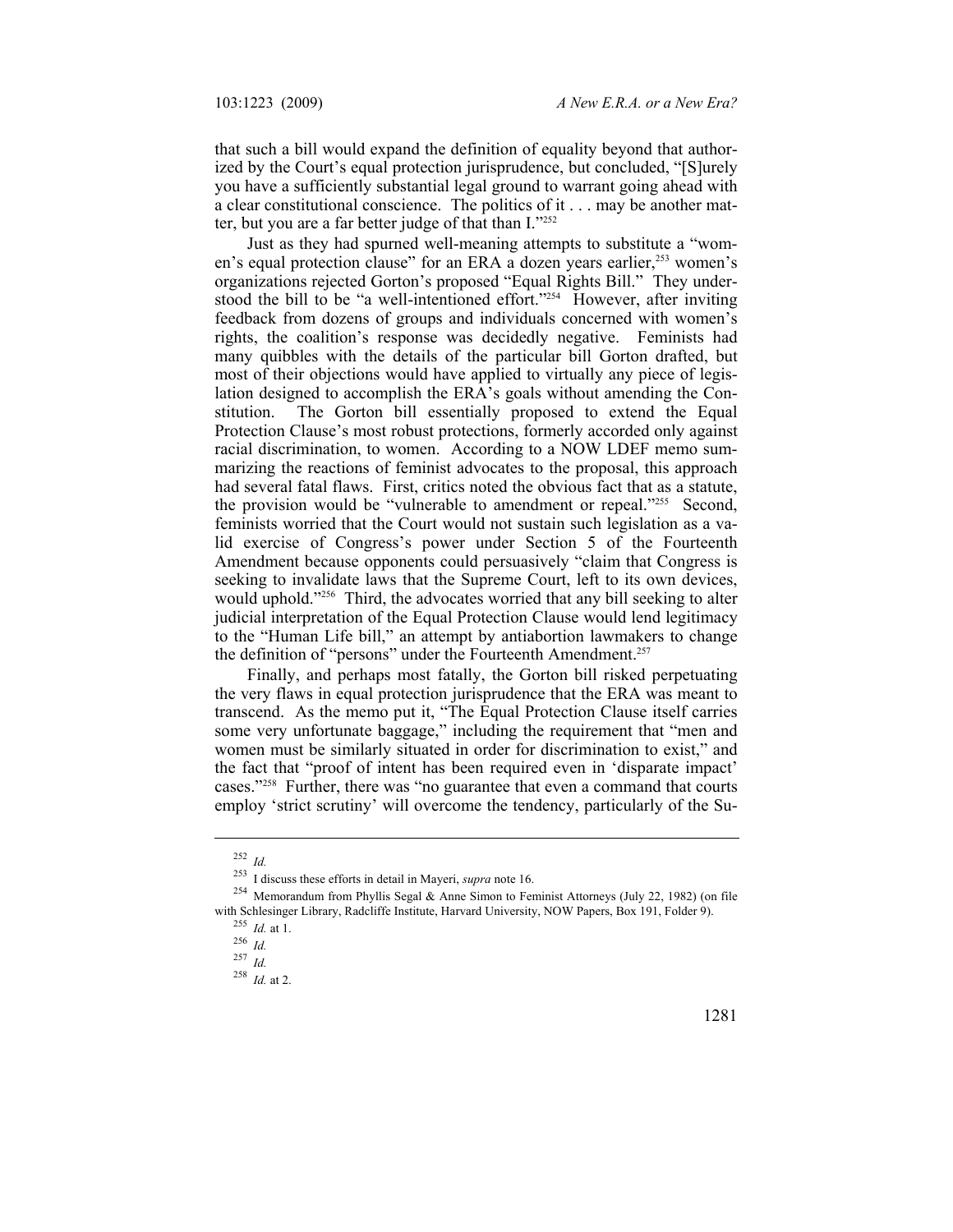preme Court, to take a narrow view of 'equal protection' for women."259 These shortcomings made feminists determined to pursue their goals through constitutional amendment rather than legislation, despite their poignant recognition that passage and ratification was likely to take "another ten years."260

Gorton's aides tried to assure the women's coalition that the equal rights bill was designed to "complement a renewed [ERA] ratification effort, not to supplant it."<sup>261</sup> But just as many feminists had been wary of distracting state ERA campaigns in the final years of ERA I's ratification battle, they knew they lacked the resources and political capital to fight on multiple fronts in Congress. The coalition decided to oppose the Gorton bill and "put[] all our energies into the Equal Rights Amendment."<sup>262</sup> This decision hardly put to rest the dilemmas associated with pursuing legal and constitutional change through multiple avenues.

As I have explored elsewhere, in the 1960s, legal feminists surmounted internal divisions within the women's movement to coalesce around a "dual strategy" for constitutional change.<sup>263</sup> After decades of division over the strategy and substance of achieving constitutional equality for women, legal feminists—led by pragmatic strategists like Pauli Murray and Mary Eastwood—determined to pursue litigation under the Fourteenth Amendment and advocate for an ERA simultaneously. The dual strategy enabled feminists to transcend their longstanding differences over the proper constitutional home for women's rights, and allowed them to pursue their goals on multiple fronts. But as the ERA ratification debate dragged on for over a decade, the logistical complexities of the dual strategy mounted. Successfully arguing that the Equal Protection Clause guaranteed the very rights feminists sought from an ERA undermined the need for a new amendment, while continuing to press for a new amendment implied that the Fourteenth Amendment was wanting even as litigators argued the opposite in court.

The dilemmas of the dual strategy did not disappear when the states failed to ratify the ERA, but they transmogrified. By 1982, the Court had resolved, for better or for worse, many of the equal protection questions that feminists had litigated during the 1970s—the status of laws that assumed women's economic dependency, pregnancy discrimination, disparate im-

<sup>&</sup>lt;sup>259</sup> Id. at 1.<br><sup>260</sup> Memorandum from Ellen to Ellie [Smeal] (July 12, 1982) (on file with Schlesinger Library, Radcliffe Institute, Harvard University, NOW Papers, Box 191, Folder 9).<br><sup>261</sup> Memorandum from Marianne McGettigan to Ellen (July 9, 1982) (on file with Schlesinger Li-

brary, Radcliffe Institute, Harvard University, NOW Papers, Box 191, Folder 9); *see also* Equal Rights Statute Proposed by Senator Gorton, (on file with Schlesinger Library, Radcliffe Institute, Harvard University, NOW Papers, Box 191, Folder 9) (attached to memo dated July 22, 1982) ("I have no intention

<sup>&</sup>lt;sup>262</sup> Memorandum from Phyllis Segal & Anne Simon to Feminist Attorneys, *supra* note 254, at 1. <sup>263</sup> Maveri, *supra* note 16.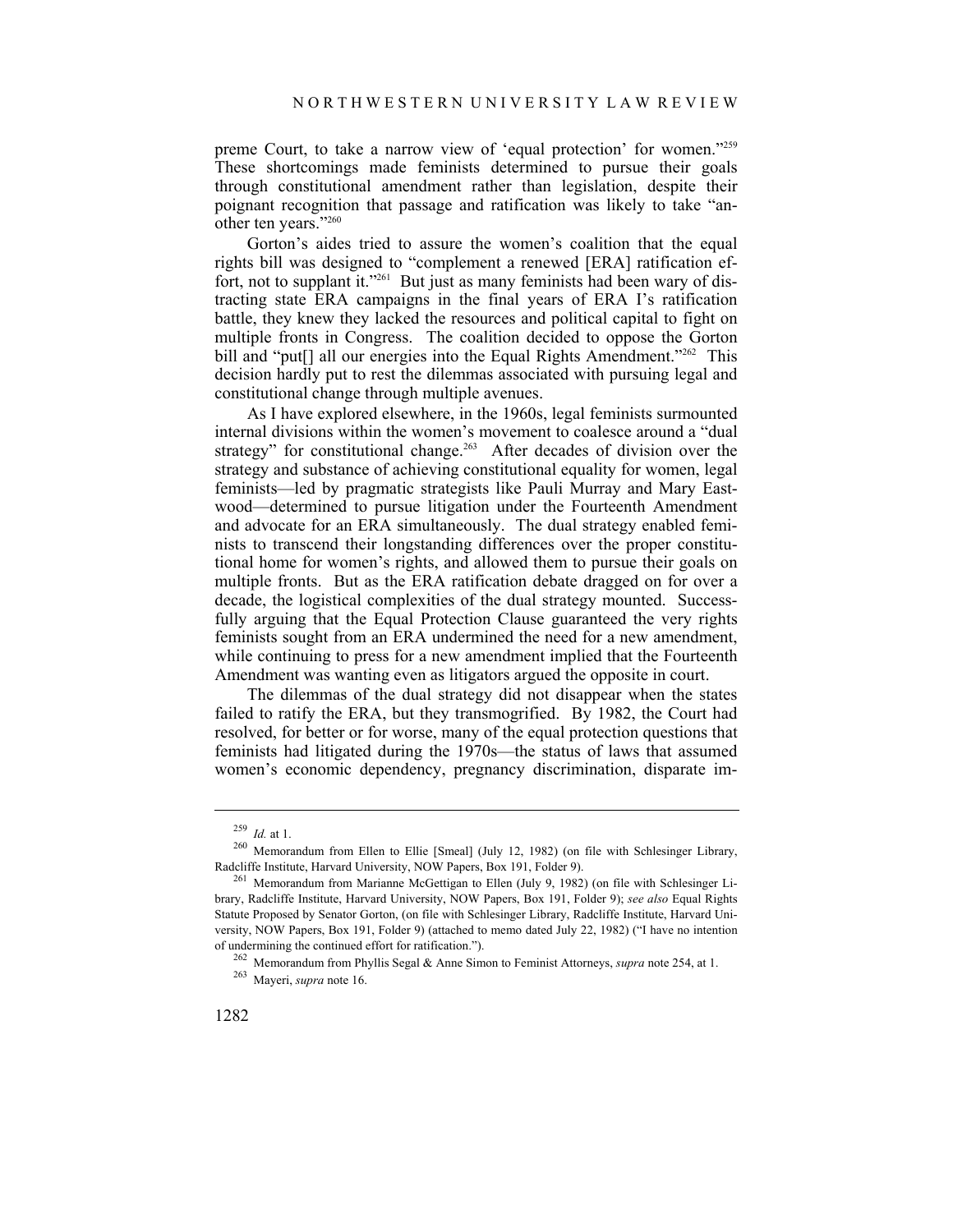pact, the military draft. Cases like *Geduldig*, <sup>264</sup> *Feeney*, 265 and *Rostker*<sup>266</sup> had defined the limits of the Fourteenth Amendment, closing off possibilities that had remained open in the early 1970s. On the other hand, the *Reed*-*Frontiero* line of cases had established that many laws that classified men and women on the basis of sex would be subjected to heightened scrutiny, and often struck down as perpetuating stereotypical sex roles.<sup>267</sup> When the ERA was reintroduced in 1983, feminists had the luxury of knowing how the contours of equal protection jurisprudence had developed, an advantage they lacked in 1972. In areas where equal protection had fallen short pregnancy discrimination, disparate impact, and military equality among them—feminists did not have to worry as much about how their arguments about the ERA would affect their fortunes in Fourteenth Amendment litigation. Nor, by definition, did they have to fear that progress achieved under the Fourteenth Amendment would undermine their arguments for an ERA.

Some of the old dilemmas of the dual strategy remained, however. Since long before congressional passage of the original ERA, opponents of the amendment—who once upon a time had included many women's rights advocates—had argued that the Fourteenth Amendment's Equal Protection Clause could provide the salutary aspects of an ERA without its alleged rigidity. In the debates over ERA II, opponents continued to press this line of argument, with a great deal of additional ammunition. Since the Court's Fourteenth Amendment jurisprudence had evolved, opponents contended that the only further changes an ERA would bring were, at best, contrary to public opinion, and at worst, disastrous. Anti-ERA witness Grover Rees, for instance, emphasized that any legislative revisions that the amendment would require or inspire were "superfluous, because that can be done under the equal protection clause."268

 $^{264}$  Geduldig v. Aiello, 417 U.S. 484, 494–95 (1974) (holding that discrimination based on pregnancy does not necessarily violate the Equal Protection Clause).

<sup>&</sup>lt;sup>265</sup> Pers. Adm'r v. Feeney, 442 U.S. 256, 279 (1979) (holding that the foreseeably disparate impact of state action is insufficient to demonstrate discrimination under the Equal Protection Clause and that the action must be performed "'because of,' not merely 'in spite of' its adverse effects upon an identifiable group").<br><sup>266</sup> Rostker v. Goldberg, 453 U.S. 57, 77, 79 (1981) (holding that exempting women from register-

ing under the Military Selective Service Act is constitutional because women and men are not similarly situated since women are excluded from combat positions in the military).<br><sup>267</sup> See cases cited *supra* note 61.<br><sup>268</sup> House Hearings, supra note 79, at 33 (statement of Grover Rees III, Assistant Professor of Law,

University of Texas School of Law). Said former Representative Charles Wiggins, "I concluded thirteen years ago that . . . our present constitution, particularly the Fourteenth Amendment, was fully adequate to the legitimate needs of all our people for fair treatment. Nothing has occurred in the interim to alter my conclusion, and indeed recent decisions of the Supreme Court interpreting the Fourteenth Amendment have fortified that conclusion." *Id.* at 357 (statement of Charles Wiggins). As Reva Siegel has demonstrated, during the ratification debates ERA opponents largely accepted the Court's reinterpretation of the Equal Protection Clause, characterizing these changes as acceptable, in contrast to the havoc that an ERA would wreak. Siegel, *supra* note 8, at 1403.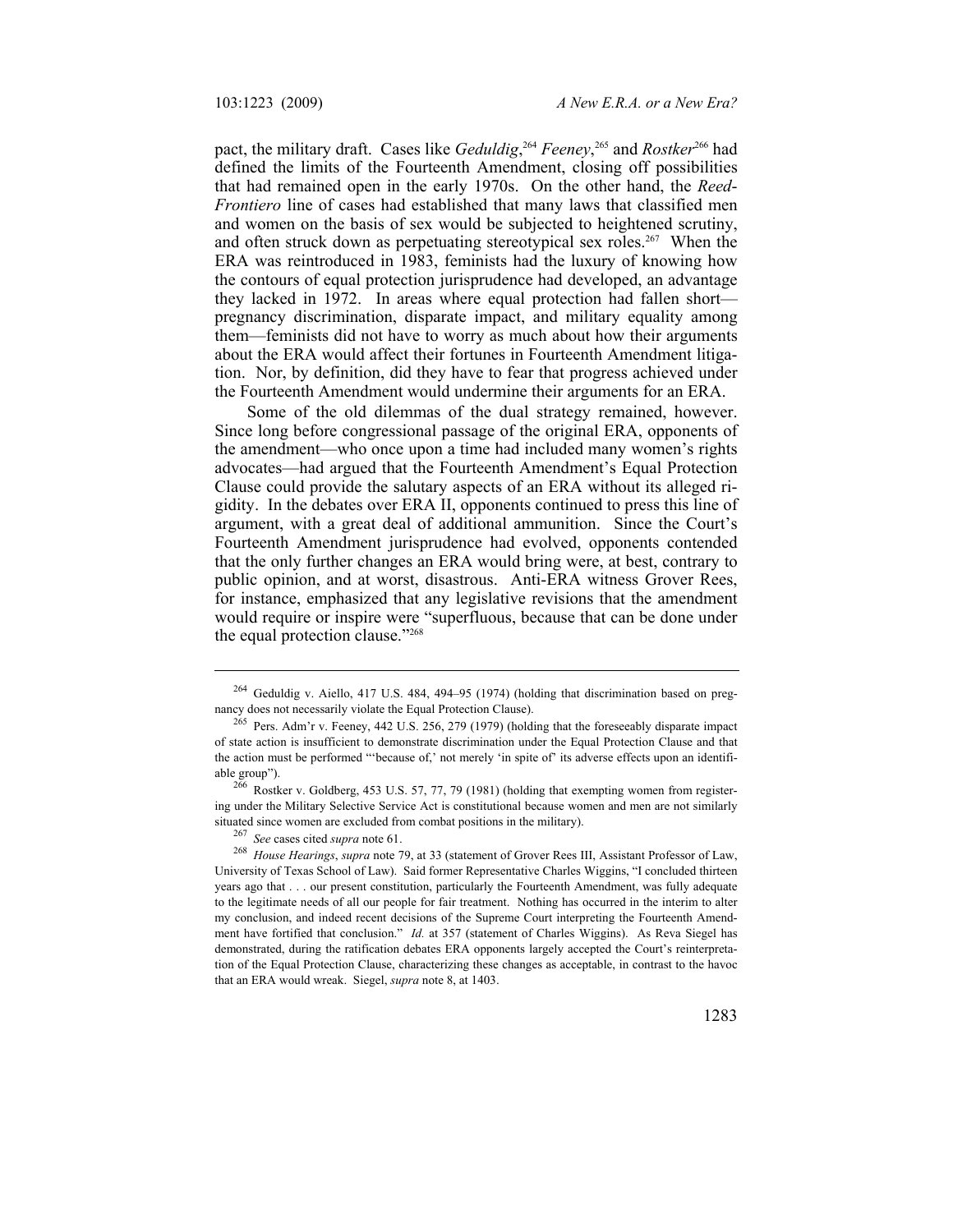Changes brought about under Title VII further fortified this argument. However, ERA proponents emphasized the continuing disparities between women's and men's earnings to justify the ongoing need for an ERA. But, the problem with proponents' reasoning was that it was difficult to see how an ERA would affect wage inequality in light of existing laws mandating equal pay for equal work.<sup>269</sup> As they had been during the ratification campaign, ERA opponents were quick to counter assertions that the amendment would narrow the wage gap by pointing out that unlike Title VII, the ERA would not cover private employers. Rees declared in the first House hearing on ERA II that while proponents often emphasized that the ERA would affect state action only, "we hear that the equal rights amendment is going to solve . . . the 59-cents-on-the-dollar-problem. You cannot have it both ways. Overwhelmingly, the discriminating employers are private employers."270 Some took the argument a step further, suggesting that if existing antidiscrimination laws had not successfully eliminated the wage gap, then differences between men's and women's incomes must be attributable to factors other than discrimination. Statistician Carl Hoffman noted that

advocates of the ERA state specifically that an amendment is required in order for women to achieve the same changes as blacks have achieved . . . . The results of much of my work argue rather that the mechanisms causing the differences in income between men and women are of a different type than those that caused the differences between blacks and whites. $271$ 

For instance, "women have been less aggressive in seeking promotions and this is true even in companies that have encouraged them equally," and women were disproportionately burdened by their family responsibilities, a disparity that the ERA would not touch.<sup>272</sup>

While feminist advocates like Donna Shalala and Bernice Sandler argued that the ERA was necessary to "eliminate the gaps in coverage under existing laws,"<sup>273</sup> opponents responded that these "gaps" were not the unfortunate result of shortsighted policymaking, but rather of purposeful, sensible line-drawing by judges and legislators. As Professor Rabkin put it, referring to the differences between Title IX's coverage and the ERA's mandate, "These are not gaps. They were deliberate decisions to set up the law one way, rather than another way. They are an expression of legislative judgment; they are an expression of concern to be flexible and to be reason-

<sup>269</sup> MANSBRIDGE, *supra* note 7, at 38–40. 270 *House Hearings*, *supra* note 79, at 25 (statement of Grover Rees III, Assistant Professor of Law, University of Texas School of Law).<br>
<sup>271</sup> *Id.* at 497–98 (testimony of Carl C. Hoffmann, Ph.D., Hoffmann Research Associates).<br>
<sup>272</sup> *Id.* at 488.<br>
<sup>273</sup> *Id.* at 107 (statement of Bernice Sandler, Executive Director,

Association of American Colleges).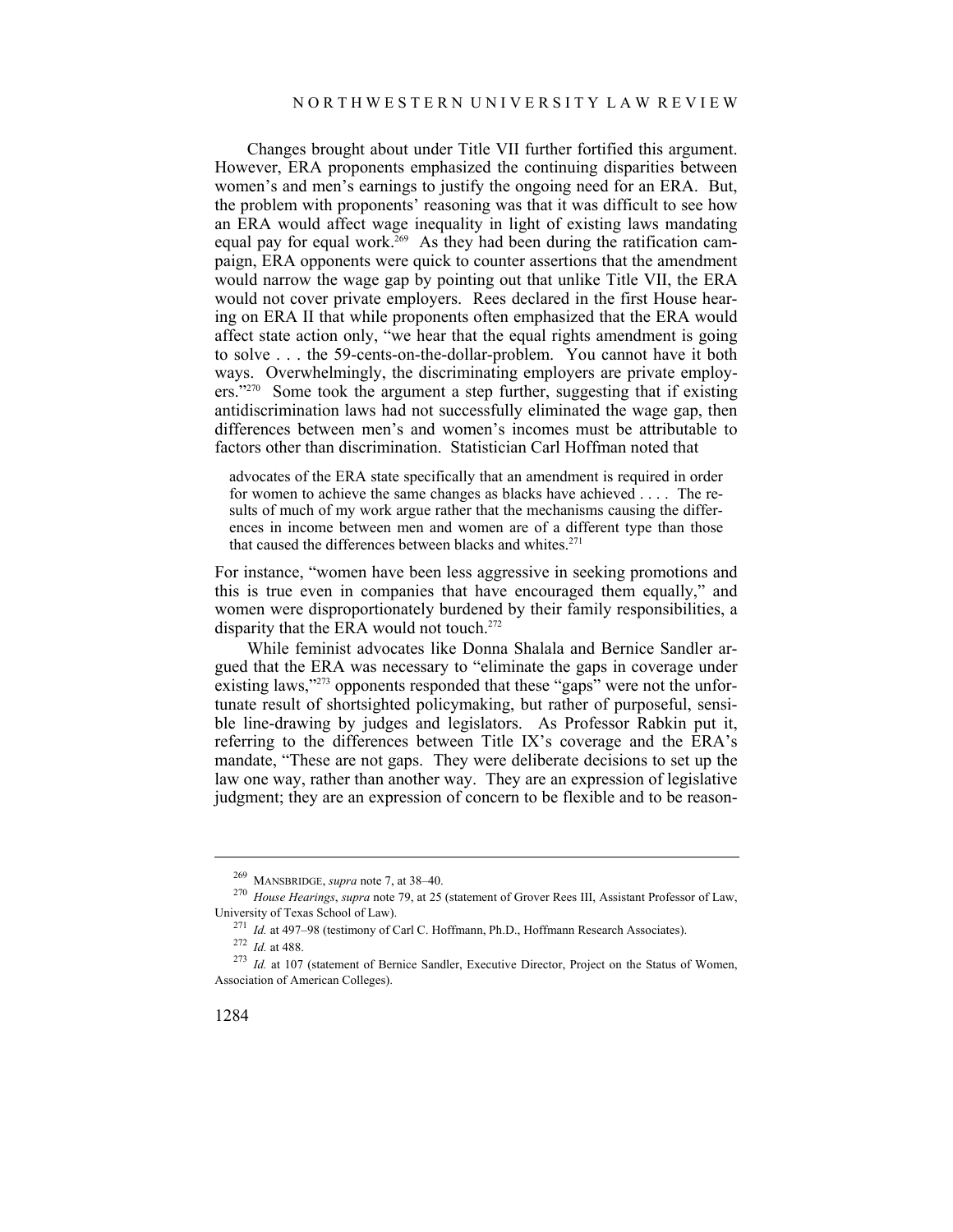able . . . ."274 Others suggested that the ERA's other effects imposed too high a price to pay for the amendment's limited effects on women's economic equality. Schlafly made this point in particularly colorful terms. She argued that, given the changes precipitated by Title VII, Title IX, and the Equal Protection Clause, the ERA's sole effect on women's employment opportunities would be to eliminate the bona fide occupational qualification exception for public jobs. Schlafly declared:

For this, we are asked to constitutionalize taxpayer-funding of abortions and homosexual marriages, allow our daughters to be drafted and sent into combat just like our sons, forfeit veterans' preference and tax exemption of religious schools, sacrifice traditional rights of wives, abandon our right to have singlesex schools and extra-curricular activities, pay greatly increased insurance premiums, and transfer enormous new powers from the states to the federal courts.275

Neither had the old dilemma that arguing for a new amendment had the potential to undermine favorable judicial interpretations of existing provisions disappeared. For instance, proponents' assertion that the ERA would provide a firmer basis for congressional legislation designed to prevent or ameliorate sex discrimination risked suggesting that Section 5 of the Fourteenth Amendment did not already authorize such action. But what produced the most troublesome tension between ERA advocacy and other constitutional and statutory provisions were the arguments feminist litigators had advanced under the Equal Protection Clause, Title VII, and the state ERAs with respect to pregnancy discrimination and abortion funding. Feminist lawyers had vigorously pursued an expansive definition of sex discrimination in earlier pregnancy discrimination cases, a definition they now hoped to incorporate into the new ERA. Opponents regularly noted that laws concerning pregnancy—a "unique physical characteristic" just like abortion—very much came within the ambit of sex equality, according to the same ERA proponents who now sought to dissociate the amendment from abortion. Moreover, they regularly emphasized that pro-choice advocates had cited state ERAs to support their contention that state constitutions required public funding of abortions. Opponents' favorite smoking gun was a 1980 newsletter item from the Civil Liberties Union of Massachusetts:

The state Equal Rights Amendment provides a legal argument that was unavailable to us or anyone at the federal level. . . . Because a strong coalition is being forged between the anti-ERA coalition and the anti-abortion people, it was our hope to be able to save Medicaid payments for medically necessary abortions through the federal court route without having to use the state Equal

<sup>274</sup> *Senate Hearings, Part I*, *supra* note 83, at 157 (statement of Jeremy A. Rabkin, Assistant Professor, Department of Government, and Director, Program on Courts and Public Policy, Cornell University). 275 *House Hearings*, *supra* note 79, at 393 (statement of Phyllis Schlafly, Eagle Forum).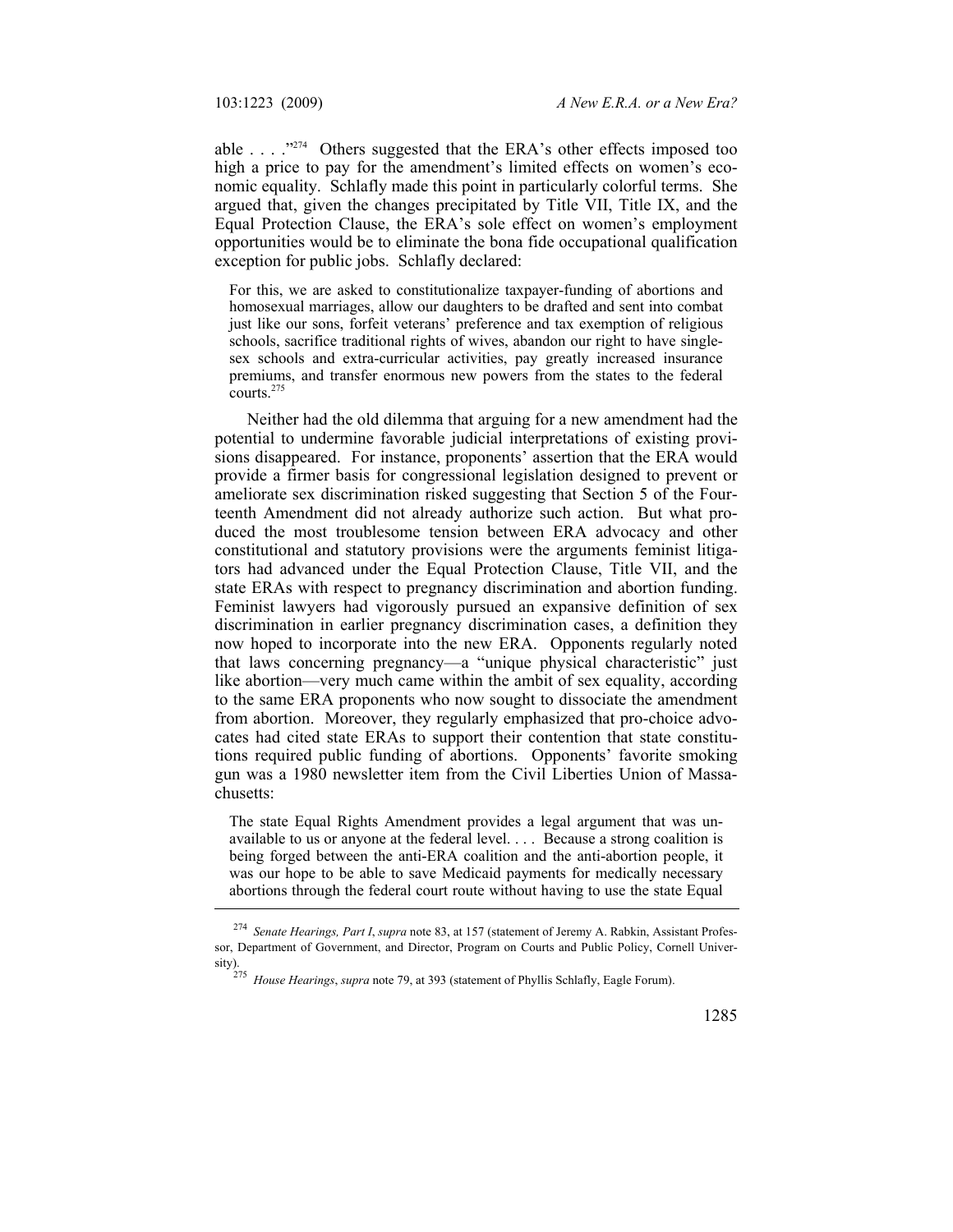Rights Amendment and possibly fuel the national anti-ERA movement. But the loss in [*Harris v. McRae*] was the last straw. We now have no recourse but to turn to the State Constitution for the legal hook to save Medicaid funding for abortions. $276$ 

Pro-choice advocates in Hawaii, Pennsylvania, and other states had made similar calculations. ERA skeptics not unreasonably wondered why, if feminists argued that the sex equality guaranteed by state ERA encompassed government funding for abortion, the federal ERA would not be impressed into the service of the pro-choice cause.

Proponents' attempts to distance themselves from pro-abortion funding arguments made under state ERAs were also in some tension with their position on gay rights. Whereas feminists hoped to draw attention away from the state ERA experience when it came to abortion, the Washington ERA case *Singer v. Hara*277 served as the centerpiece of proponents' case for the federal ERA's inapplicability to matters of sexual preference. Proponents regularly cited *Singer* as proof that the federal ERA would not mandate same-sex marriage or other rights for homosexuals.<sup>278</sup>

At the same time, feminists did not necessarily want the emerging jurisprudence under state ERAs wholly to define the federal ERA's meaning. State ERAs had produced a variety of results, and not all of them had fulfilled feminist hopes. Nor did feminists wish to leave the impression that state ERAs were sufficient replacements for a federal amendment. Feminist leaders also worried that campaigns for new state ERAs would divert energy and resources away from the federal ERA campaign. After considerable friction with state organizations, leading national women's groups had called for a moratorium on advocacy for new state constitutional amendments in 1980.<sup>279</sup>

Pursuing legal change on multiple fronts continued to complicate feminists' constitutional amendment advocacy. The old dilemmas of the dual strategy were in some ways muted by caselaw development under the Fourteenth Amendment and by the opportunity, now that the first ERA had gone down to defeat, to redefine the amendment and distinguish its meaning from existing sex equality jurisprudence. But if the old dual strategy di-

<sup>276</sup> MANSBRIDGE, *supra* note 7, at 126, 287 n.7 (citing *From the Executive Director's Desk*, *supra*

 $^{277}$  522 P.2d 1187 (Wash. Ct. App. 1974) (rejecting petition to marry from same-sex couple).<br><sup>278</sup> In contrast to their diverse positions on issues like disparate impact, abortion, and private conduct, where more expansive conceptions of equality were on the table, those who worked on the ERA Legislative History Project do not appear to have considered redefining the ERA to cover discrimination against gay and lesbian individuals or to affect prohibitions on same-sex marriage. Presumably they believed that to do so would be political suicide. That, of course, did not stop opponents from predicting the extension of the equality principle to gay rights. 279 *See* Memorandum from Nancy M. Lazerow & Johanna S.R. Mendelson, AAUW, to ERA Com-

mittee, Re: ERA Update (Dec. 16, 1982) (on file with Schlesinger Library, Radcliffe Institute, Harvard University, Mary Jean Collins Papers, Box 9, Folder 10).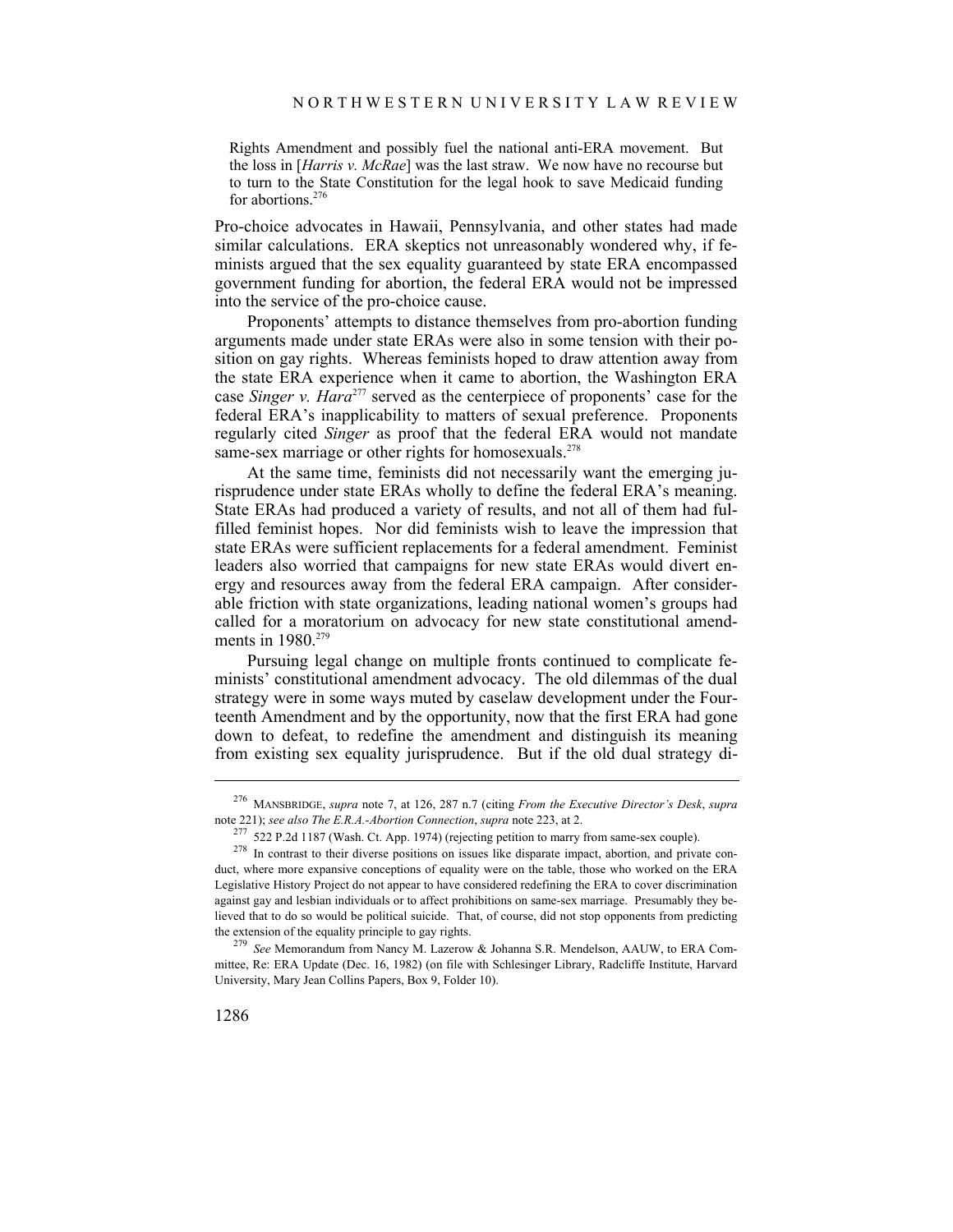lemmas had largely, though not completely, receded into the background, new strategic puzzles had emerged. Most prominently, attempts to pin reproductive rights to sex equality under state ERAs, the federal Constitution, and statutory provisions, undermined federal ERA proponents' efforts to deflect attention from the "abortion-ERA connection." Feminists, already profoundly ambivalent about the strategic separation of reproductive rights from the ERA, found themselves compelled to compromise once again.

## III. THE LEGACIES OF ERA II

In the end, proponents' strategic compromises proved insufficient to save ERA II. Despite the best efforts of feminists and their congressional allies, ERA II's potency as a political weapon ultimately proved of limited utility. Nevertheless, the debate over ERA II was of lasting significance to the history of legal feminism. The hearings pushed proponents to hone new doctrinal proposals that balanced feminists' aspirations with concerns about judicial manageability and practicality. They also drove home the limitations of constitutional amendment advocacy as a means to the ends legal feminists sought. And for scholars, the debates over ERA II provide an invaluable picture of how the legal and political landscape changed and failed to change over one of the most transformative decades in women's legal history.

# *A. "We Have to Have a Vote, Win or Lose": ERA II's Career as a Political Weapon*

NOW and NWPC officials and House leaders agreed in November 1983 that supporters would bring the ERA to a floor vote with a closed rule that would prohibit amendments, forcing members to vote yes or no. "We have to have a vote, win or lose," declared Judy Goldsmith, as feminists promised to campaign against ERA opponents in the 1984 elections.<sup>280</sup> An *L.A. Times* editorial warned that "a failure to stand up for equality this time could affect political careers more than standing up for it did in 1972. Women are far more politically active now than they were then."281 As Mary Frances Berry recounts, feminist strategists believed the ERA had a chance of passing the House, in which case they could concentrate on winning Senate support.<sup>282</sup> If the amendment failed to pass, or passed the Senate with crippling exemptions, they could make conservative opposition a campaign issue.<sup>283</sup>

<sup>&</sup>lt;sup>280</sup> Associated Press, *Rights Amendment Stressed as a Major 1984 Election Issue*, N.Y. TIMES, Nov.<br>13, 1983, at 75.

<sup>13, 1983,</sup> at 75. 281 Editorial, *Second Round for the ERA*, L.A. TIMES, Nov. 14, 1983, at C4. 282 For an account of the floor debates over ERA II, see BERRY, *supra* note 7, at 103–06. 283 *Id.* at 102–03.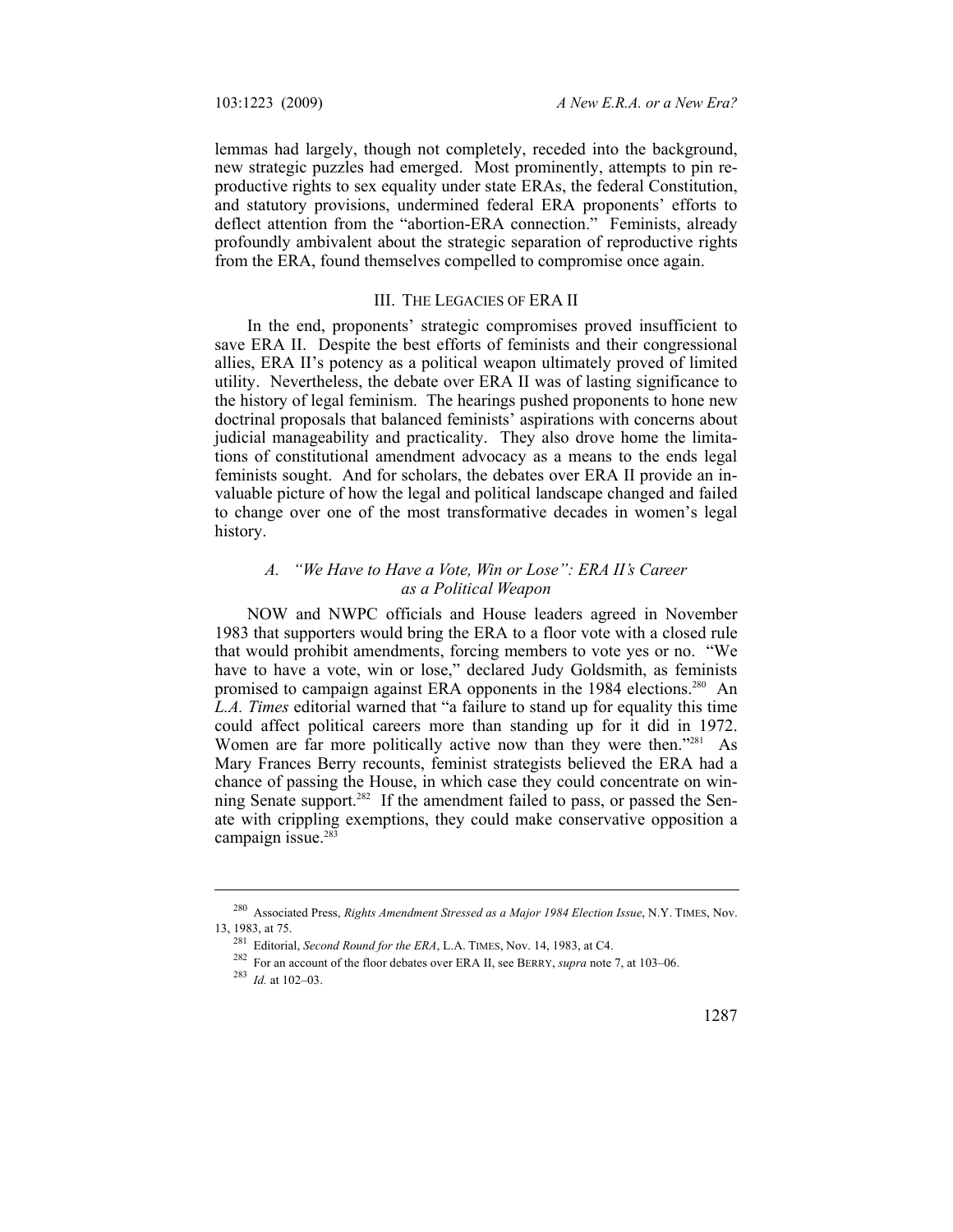Forcing the vote and stifling attempts to amend infuriated many Republicans, with Representative Larry Craig (R-ID) chastising Speaker O'Neill, "Shame on you, Mr. Speaker, shame on you."284 House Minority Leader Robert Michel (R-IL) complained, "The majority is engaging in an abuse of power that would bring a blush to the cheeks of the most absolute despot of antiquity."285 The ERA fell six votes short of the two-thirds majority needed for passage, 278-147.<sup>286</sup> Representative Hamilton Fish (R-NY), a cosponsor of the ERA, said that Democrats' procedural move was nothing more than "partisan politics in search of a campaign issue."<sup>287</sup> But Republican feminist Kathy Wilson, chair of the National Women's Political Caucus, warned, "We now know the truth about our representatives' commitment to equality, and those who voted against us will soon learn the consequences of the gender gap."288 The *New York Times* quoted a Democratic aide as saying that "his party's leaders doubted they would win the vote . . . but that with the roster of Republican 'nays,' Democratic campaign strategists were 'licking their chops.'<sup>"289</sup> The *Times* disapproved of this unseemly politicking, opining the next day that the vote against the ERA "had less to do with the substance of the amendment than with exploiting the 'gender gap' and targeting E.R.A. opponents for defeat in next year's elections."290 This "cynical gambit," the editorial writers wagered, "may have done the E.R.A. . . . more harm than good."291 ERA champion Representative Patricia Schroeder defended proponents' decision in a *Wall Street Journal* op-ed a few weeks later, noting that suspending normal rules of debate had been integral to the passage of other bills, including important civil rights legislation.292

Whatever the merits of this last-ditch parliamentary maneuver, it highlighted the role that constitutional amendment advocacy now played for the women's movement and for partisan politics. Fighting for the ERA had become a potent political weapon in an increasingly polarized and partisan atmosphere. Many of the ERA's congressional allies apparently saw the amendment primarily in those terms: Senator Tsongas's avoidance of specifics in the first hearing on ERA II was less a reflection of his lack of preparation and more of a desire to view the amendment in symbolic, political terms. For lawmakers like Tsongas, the ERA was less a bundle of intricate

<sup>284</sup> United Press Int'l, *House Deals ERA Swift Defeat*, L.A. TIMES, Nov. 15, 1983, at A1. 285 William E. Farrell, *U.S. Amendment on Equal Rights Beaten in House*, N.Y. TIMES, Nov. 16, 1983, at A1. 286 *Id.*

<sup>287</sup> Karen Tumulty, *House Swiftly Kills Bid to Revive ERA*, L.A. TIMES, Nov. 16, 1983, at OC1. 288 *Id.*

<sup>&</sup>lt;sup>290</sup> Editorial, *Was This E.R.A. Defeat Necessary?*, N.Y. TIMES, Nov. 17, 1983, at A26. <sup>291</sup> *Id* 

<sup>292</sup> Patricia Schroeder, *Parliamentary Push for ERA Wasn't So Shocking*, WALL ST. J., Dec. 13, 1983, at 30.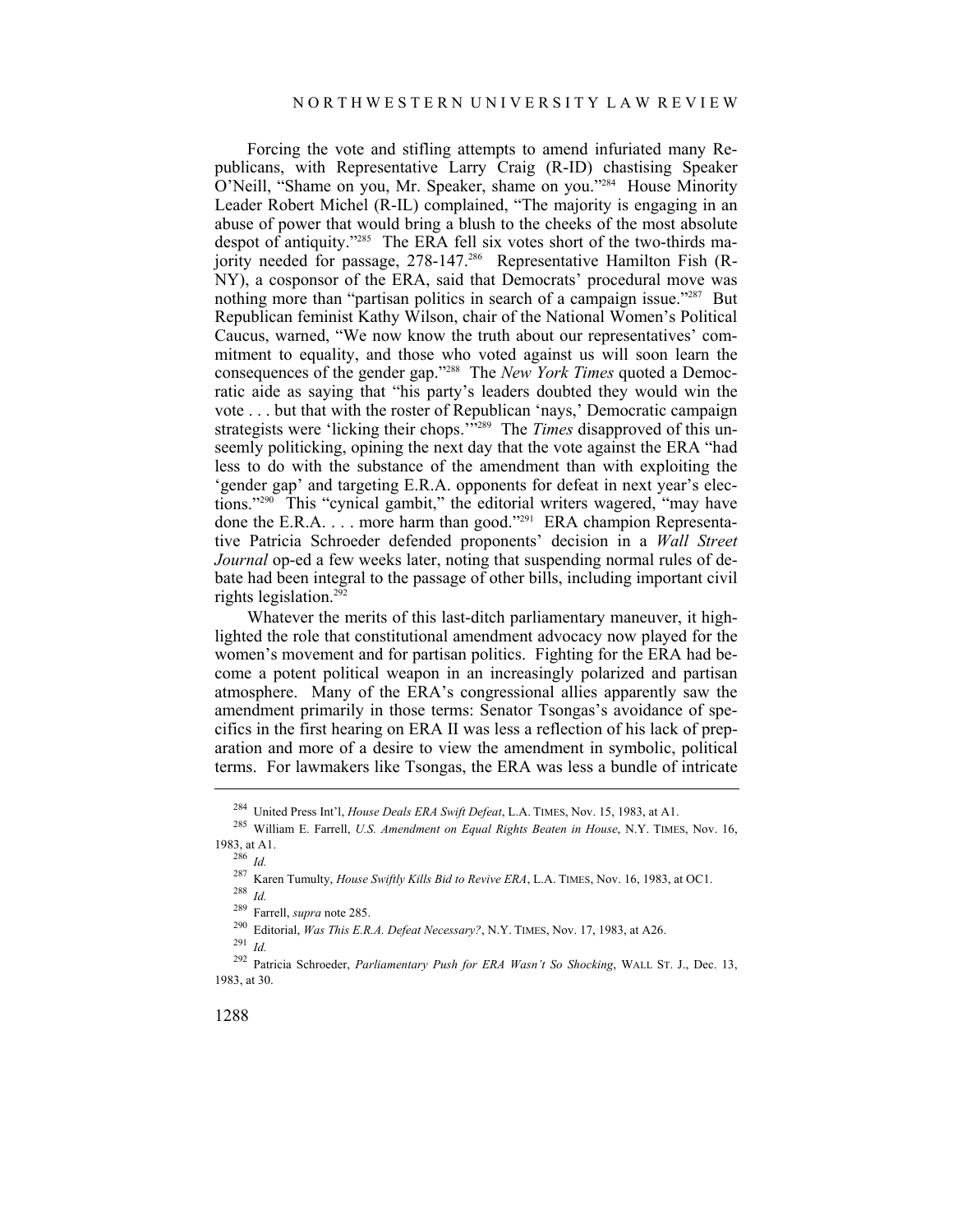legal doctrines than a referendum on conservative legal and political positions on civil rights. The early House hearings in particular were replete with references by pro-ERA witnesses to the failures of the Reagan Administration to vigorously enforce civil rights laws, with an emphasis on the weakness of the Executive Branch's commitment to women's rights. The Administration's deficiencies in this regard demonstrated the need for a constitutional amendment, proponents argued, because the important business of equality clearly could not be left to the vagaries of bureaucratic whim. When the Administration protested that it truly was committed to women's rights, just not to a constitutional amendment, feminists dismissed its desultory proposals as "band-aid" solutions to a gaping constitutional wound. The President and his allies would pay for their opposition to the ERA, proponents warned again and again.<sup>293</sup>

Facing growing criticism from within the Administration as well as without, the White House proposed eliminating sex-biased language from a number of federal laws. But even the head of the DOJ's Civil Rights Division admitted that the changes were mostly "cosmetic."294 ERA supporters seized on Justice Department attorney Barbara Honegger's high-profile resignation to highlight stark assessments of the Reagan Administration's women's rights record. Honegger professed to have had faith in Reagan's commitment to eradicate sex discriminatory laws as a substitute for supporting the ERA, but, she reported, "not a single law has been changed."<sup>295</sup> Of Reagan, Honegger told the *Washington Post*, "He doesn't deserve loyalty because he has betrayed us."296 Editorialists used Honegger's resignation to renew their call for "ERA II."297 Meanwhile, Democratic presidential candidates tripped over each other in their eagerness to claim their reverence for the amendment and their commitment to its passage. To the chagrin of many moderate ERA proponents, several went so far as to threaten to withhold money for federal programs and projects from states whose legislatures would not ratify.<sup>298</sup>

<sup>&</sup>lt;sup>293</sup> *See, e.g.*, Associated Press, *Rights Amendment Stressed as Major 1984 Election Issue*, N.Y. TIMES, Nov. 13, 1983, at 75; Editorial, *Second Round for the ERA*, L.A. TIMES, Nov. 14, 1983, at C4.

<sup>&</sup>lt;sup>294</sup> Marjorie Hunter, *Reagan Proposes Sex Bias Changes*, N.Y. TIMES, Sept. 9, 1983, at A20.<br><sup>295</sup> United Press Int'l, *Justice Dept. Aide Quits After Calling Sex Bias Policy a Sham*, L.A. TIMES, Aug. 23, 1983, at B6.<br><sup>2</sup>

<sup>&</sup>lt;sup>297</sup> Editorial, *No Alternative to E.R.A.*, N.Y. TIMES, Aug. 24, 1983, at A22.<br><sup>298</sup> Howell Raines, *Democrats Line Up on Feminist Issues*, N.Y. TIMES, July 11, 1983, at A1 (describing promise of Senators Gary Hart (D-CO) and Alan Cranston (D-CA) to this effect, as well as allusions to such a move by Walter Mondale, the eventual Democratic presidential nominee, and Senator Ernest F. Hollings (D-SC)). For a critical view from a professed ERA supporter, see David S. Broder, *Foot-in-Mouth Syndrome Has Democrats Courting Disaster*, L.A. TIMES, July 17, 1983, at E5. *See also* Eleanor Randolph, *Mondale Calls Reagan 'Khomeini-Like' in His Women's Rights Policy*, L.A. TIMES, Jan. 20, 1984, at B9.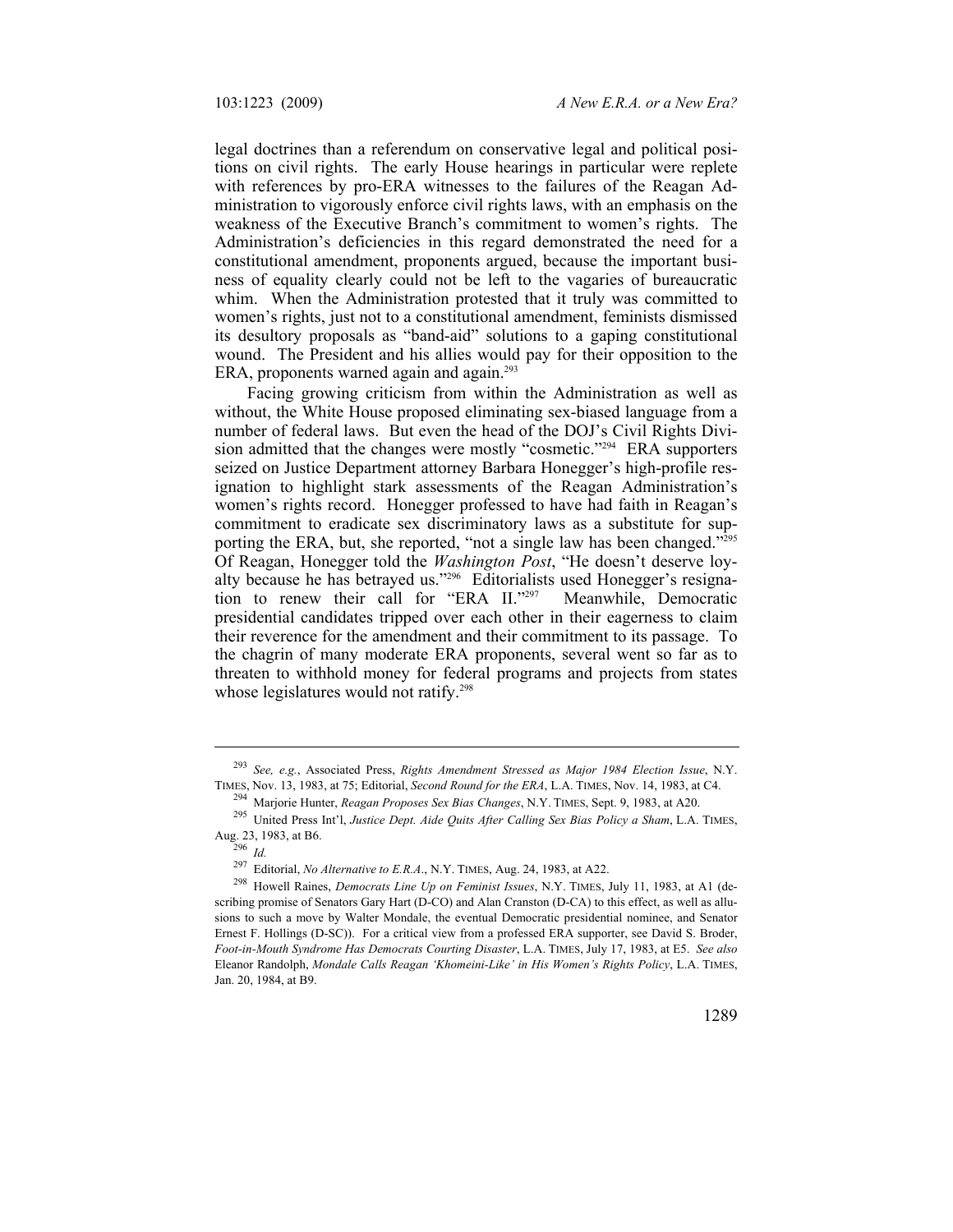For feminists, scoring political points was clearly a second-best outcome, and the opportunity proved short-lived and ultimately futile. For a time, prospects for a women's renaissance looked somewhat promising. The *Los Angeles Times* heralded NOW's emergence as a "mainstream force," noting that the organization's annual convention had become an obligatory stop for serious Democratic presidential hopefuls.<sup>299</sup> Feminists rallied around the first female vice-presidential nominee, Geraldine Ferraro, 300 and hoped to abort the Reagan Revolution with a 1984 election victory.<sup>301</sup> Of course, it was not to be, and the Reagan landslide was accompanied by a gain for the President's party of sixteen seats in the House and only minor losses in the Senate. The much-touted gender gap had done feminists little electoral good.302 Many pundits and politicians were beginning to conclude that the gender gap was less about women's chagrin over the Reagan Administration's failure to support the ERA and abortion rights, and more about women's concern about the ballooning defense budget and draconian spending cuts on social and economic programs.<sup>303</sup> Moderates lamented the conservative takeover of the GOP, epitomized by, among other things, the rejection of a proposal to include support for the ERA in the 1984 Republican platform.<sup>304</sup> Pro-ERA members of Reagan's cabinet, like Transportation Secretary Elizabeth Dole, suspended their ERA advocacy in deference to the President's position.<sup>305</sup> The heady excitement generated by Geraldine

*of 'Gender Gap'*, L.A. TIMES, Sept. 26, 1983 at B1 ("[T]he policy gender gap does not appear to stem mainly from what are generally considered to be areas of special female concern, such as the right to have an abortion and the equal rights amendment, because support for these issues is stronger among men than among women."); Steven R. Weisman, *Facing the 'Gender Gap' with Conflicting Advice*, N.Y. TIMES, Aug. 16, 1983, at A20 ("At the White House, there is a feeling that neither abortion nor the proposed [ERA] are factors in Mr. Reagan's problems. But there is also widespread agreement that Administration efforts to deal with women have been fitful at best."). By the time of Reagan's 1984 landslide, this had become the conventional wisdom. *See, e.g.*, MaryLouise Oates, *Gender Gap: Which Definition Gets Your Vote?*, L.A. TIMES, Nov. 2, 1984, at G1 ("The statistics say . . . that there is a gender gap, but that it has little to do with issues of women's rights."). 304 Steven V. Roberts, *Panel of G.O.P. Concludes Draft of '84 Platform*, N.Y. TIMES, Aug. 17,

1984, at A1 ("With conservatives in full control of the debate, the Republican platform committee today crushed an attempt to endorse the proposed Federal equal rights amendment."); *see also* John Balzar & William Endicott, *Dallas Proving to Be No Place for Party's Moderates*, L.A. TIMES, Aug. 22, 1984, at A4 (discussing the shift to the right at the 1984 Republican National Convention); David Shribman & Dennis Farney, *Survival Strategy Plotted*, WALL ST. J., Aug. 22, 1984, at 50 (same). 305 Associated Press, *Elizabeth Dole Suspends Push for Rights Measure*, N.Y. TIMES, Sept. 28,

1984, at A22.

<sup>299</sup> Beverly Beyette, *NOW Flexing New Political Muscle*, L.A. TIMES, Oct. 6, 1983, at I2. 300 *See, e.g.*, David E. Rosenbaum, *Democrats Praise Selection; Many Feminists Are Elated*, N.Y. TIMES, July 13, 1984, at A8. 301 Republican feminists shared this hope. *See* Howell Raines, *President Is Assailed by Women's* 

*Leader; 2d Term Is Opposed*, N.Y. TIMES, July 10, 1983, at 1.<br><sup>302</sup> Media coverage of the ERA was replete with warnings to the Reagan Administration about the

<sup>&</sup>quot;gender gap" and potential political fall-out among female voters. *See, e.g.*, Editorial, *The Gender Gap*, L.A. TIMES, July 18, 1983, at C4. 303 For early examples of such assessments, see Robert Shogan, *Prosperity, Risk of War Key Issues*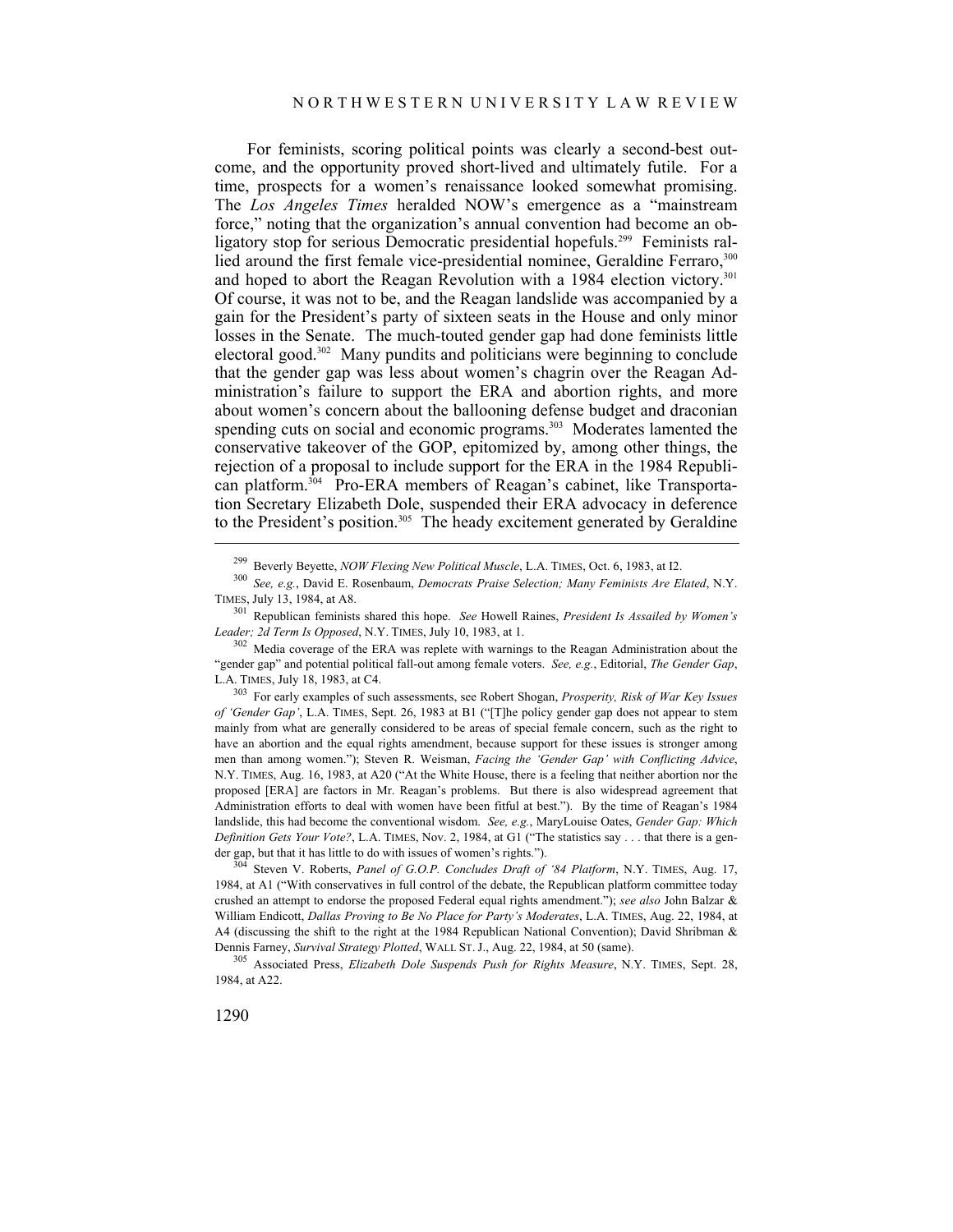Ferraro's vice-presidential candidacy was short-lived.<sup>306</sup> The brief career of the ERA as political weapon seemed over for good.

However, ERA II arguably epitomized and reinforced a trend toward the introduction and promotion of constitutional amendments primarily for symbolic political purposes, with little or no expectation of ultimate passage and ratification. After the ERA's defeat, conventional wisdom held that Article V's prescribed process was no longer a viable path to constitutional change, except perhaps for very specific, technical alterations.<sup>307</sup> But bids to amend the Constitution hardly ceased; rather, they continued to provide opportunities to make a dramatic statement of dissatisfaction with existing constitutional provisions or their interpretation by courts, to force others to take uncomfortable political stances, and to provide a forum for debating issues of principle without committing to any concrete changes in the law.<sup>308</sup> Though the ERA's career seemed over for the time being, the concept of proposed constitutional amendment as political weapon emerged very much alive.

#### *B. ERA II and the Reconstitution of Feminism*

By the mid-1980s, most feminists agreed that the ERA's time had come and gone. Former NOW ERA activist Mary Jean Collins wrote in 1987 that proposals to reintroduce the amendment "ignore[] the lessons of the past and [are] the pursuit of predictable failure . . . . Rather than rushing into a costly and premature effort to change the Constitution, the women's movement needs to address the hard task of creating a true consensus for equality."309 Catharine MacKinnon's assessment was much harsher: she questioned not the wisdom of seeking transformative change or doing so through a constitutional amendment, but rather whether the ERA as conceived by most of its supporters would have changed much of anything important. In an impassioned 1987 book review, she castigated feminists for what she characterized as their impoverished conception of sex equality,

<sup>&</sup>lt;sup>306</sup> For a contemporaneous election-eve account, see Maureen Dowd, *Political Outlook Dims for Women After Hopes Raised by Ferraro's Bid, N.Y. TIMES, Nov. 1, 1984, at D29.* 

<sup>&</sup>lt;sup>307</sup> There is, of course, an extensive literature on the positive and normative limitations of the Article V process in the modern era. *See, e.g.*, BRUCE ACKERMAN, WE THE PEOPLE: FOUNDATIONS (1991); RESPONDING TO IMPERFECTION: THE THEORY AND PRACTICE OF CONSTITUTIONAL AMENDMENT (Sanford Levinson ed., 1995); JOHN R. VILE, THE CONSTITUTIONAL AMENDING PROCESS IN AMERICAN POLITICAL THOUGHT (1992); Reva B. Siegel, *Text in Contest: Gender and the Constitution from a Social Movement Perspective*, 150 U. PA. L. REV. 297 (2001); David A. Strauss, *The Irrelevance of Constitutional Amendments*, 114 HARV. L. REV. 1457 (2001); Brannon P. Denning & John R. Vile, *The Relevance of Constitutional Amendments: A Response to David Strauss*, 77 TULANE L. REV. 247 (2002). 308 To varying extents, the "human life," "balanced budget," "flag burning," and "federal marriage"

amendments might be crudely so categorized. Recent attempts to revive the ERA arguably also fall un-

der this rubric. 309 Mary Jean Collins, *Book Notes*, 244 NATION 692 (1987) (reviewing MANSBRIDGE, *supra* note 7, and BERRY, *supra* note 7).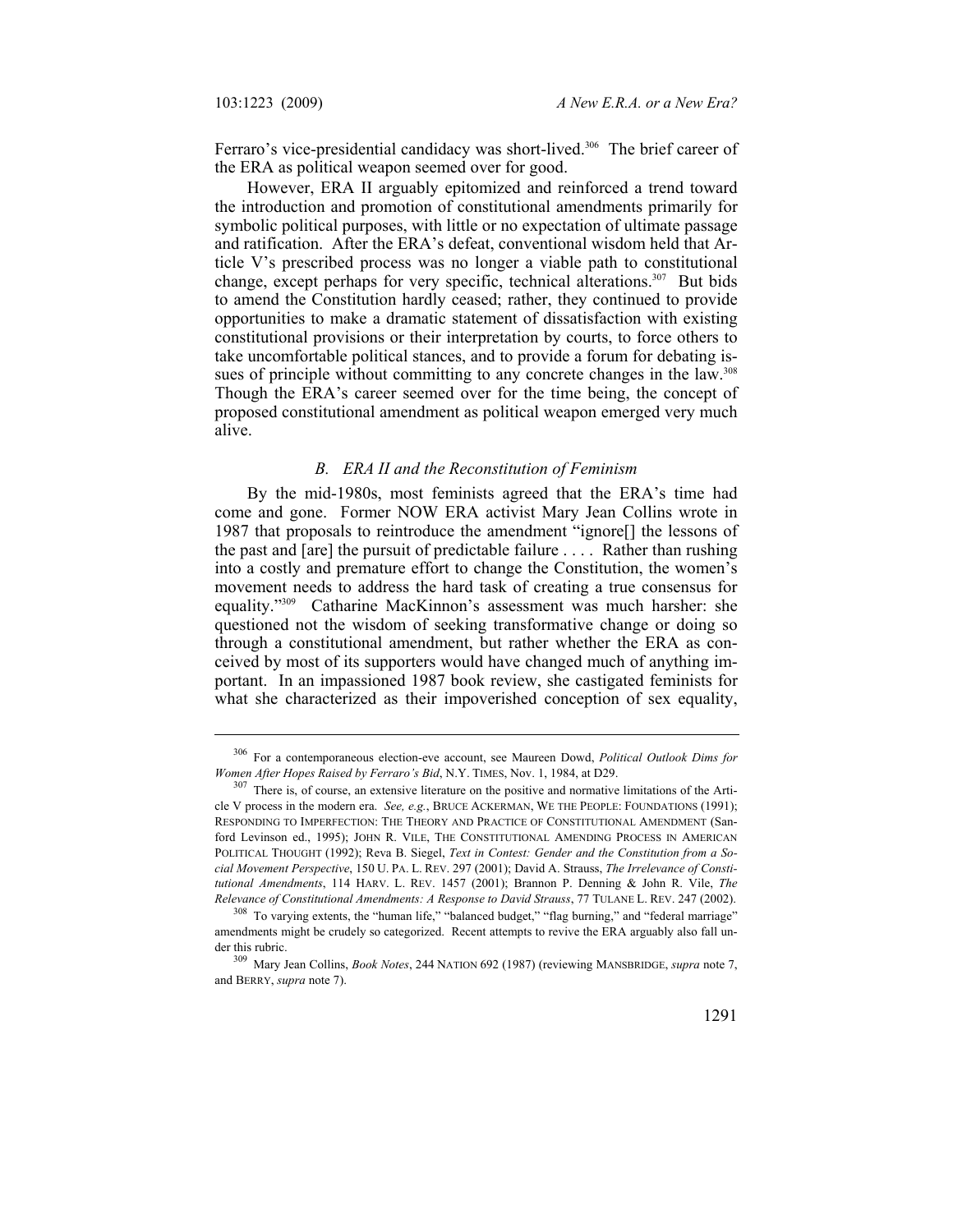nourished by their deliberate underestimation of the inequality and injustice facing women. She lamented their failure to fight for a meaningful constitutional amendment that would move beyond a focus on sex-based legal classifications to attack the root causes of male domination.<sup>310</sup> " $[T]$ he ERA's legal impact," MacKinnon asserted, "need not have been confined to being the women's auxiliary of the equal protection clause."<sup>311</sup> Whether they believed the quest for ERA I was too ambitious or not ambitious enough, renewing that quest in earnest was on almost no one's agenda in the aftermath of ERA II's defeat.

Proponents' failure to effectively use the ERA for electoral gain and feminists' despair of the prospects for reintroduction should not obscure the legacies of ERA II as an important turning point in feminist legal history. First, the debates over ERA II provided a forum for feminists to consider what kind of legal and constitutional change they wanted to achieve and pushed them to translate an abstract equality principle into specific doctrine. Second, the ERA II struggle drove home for feminists the limitations of constitutional amendment as a vehicle for achieving their aspirations. Finally, the ERA II episode marked a crucial transition point in feminists' definition of legal equality. 1983 was hardly the first time that feminists had struggled with the tension between seeking formal equality of treatment and a more substantive version of equal rights under law, but ERA I's demise provided an opportunity to acknowledge publicly the shortcomings of a focus on the eradication of sex-based legal classifications and to develop a more expansive vision of equality. As such, ERA II was not merely a reiteration of ERA I, not simply a postscript to a failed ratification campaign, but a revealing moment in the evolution of legal feminist thought and strategy.

Of course, feminists had grappled with doctrinal questions concerning the proper constitutional standard of review for laws exerting a disproportionately negative impact on women before 1983. They had faced the question head-on as they challenged veterans' preference laws, culminating in the unfavorable 1979 Supreme Court decision in *Personnel Administrator v. Feeney*. As we have seen, though, several factors limited their ability fully to theorize constitutional disparate impact in the context of the *Feeney* case. First and foremost, in *Feeney*, feminists were operating within the confines of an equal protection jurisprudence that had enshrined discriminatory intent as the sine qua non for determining when a facially neutral law violated equal protection. Accordingly, the appellee in *Feeney* closely ad-

<sup>310</sup> Catharine A. MacKinnon, *Unthinking ERA Thinking*, 54 U. CHI. L. REV. 759, 764 (1987) (reviewing MANSBRIDGE, *supra* note 7) ("[T]he continual revisions of the public image of what the ERA 'would do,' equivocations designed to win over the opposition by reassurance, *did* effectively vitiate the potentially explosive organizing effect the ERA might have had on those who had the world to gain from actual sex equality."). 311 *Id.* at 765.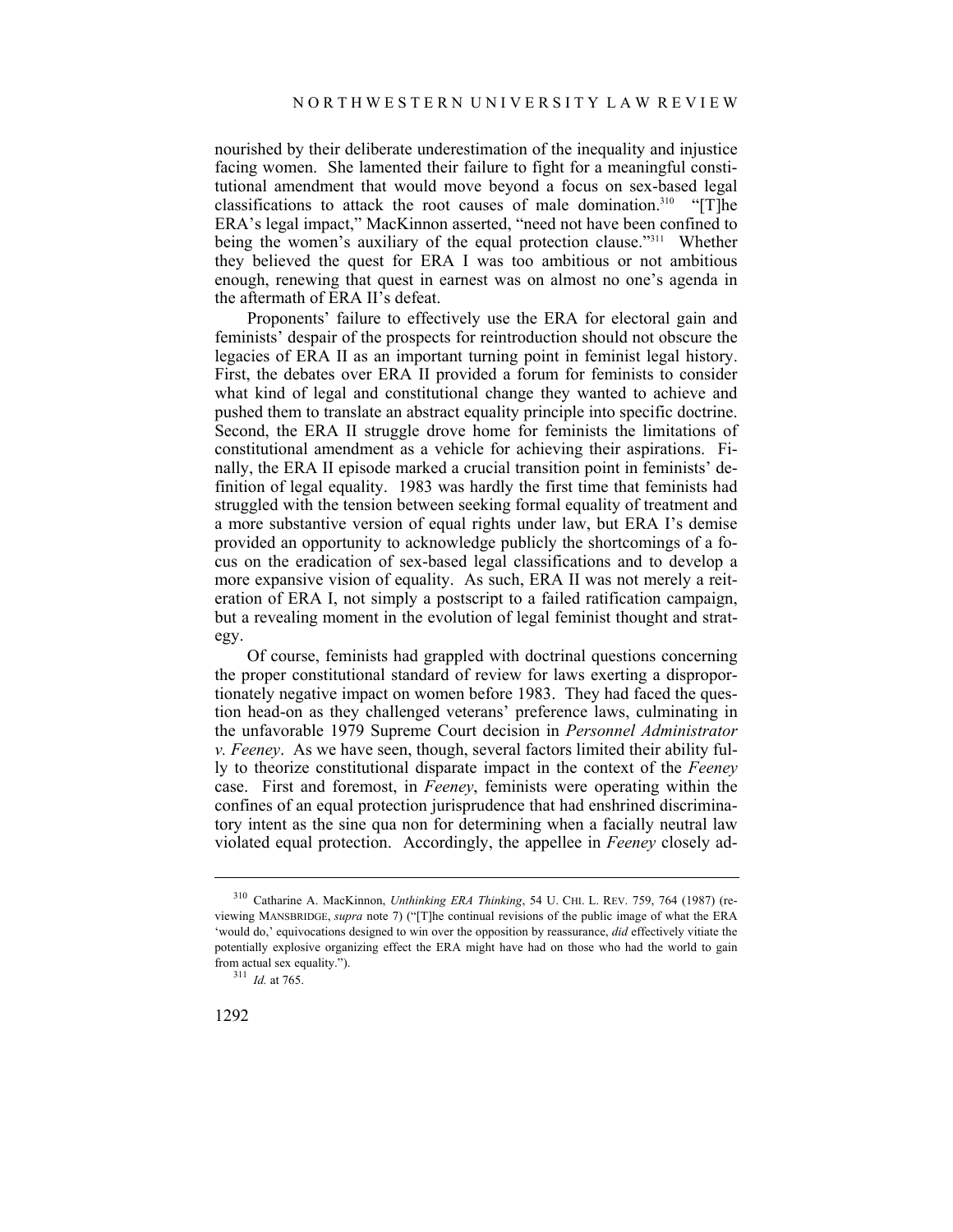hered to the intent requirement, arguing that all circumstantial evidence pointed to a legislative intent to discriminate against women. Feminist organizations took the argument a step further, advocating for what was, in practice, a substantial relaxation of the intent requirement, but they did so in large part on the ground that the veterans' preference's disproportionate effect on women was due almost entirely to longstanding de jure discrimination against women by the government—restrictions on women's participation in the military. Women's groups argued that a stringent intent requirement made little sense in the context of sex discrimination, where "benign" assumptions about women's "place" in society, rather than overt hostility, often animated laws with a negative impact on women's opportunities. But they worked within the *Washington v. Davis* framework and within the parameters set out by the district court opinion striking down the Massachusetts statute, which, like most cases, did not invite imaginative, expansive theories about constitutional doctrine.

After the *Feeney* decision dashed feminists' hopes for a more expansive reading of the Equal Protection Clause, they increasingly turned to the ERA as a repository for their hope that the Constitution would vanquish laws exerting a disparate impact on women. As such, feminists projected that the ERA would, if ratified, attack facially neutral as well as explicitly discriminatory laws. But, as discussed earlier, neither the climate of the ratification battle nor the political costs of specificity invited careful consideration of particular doctrinal ramifications. It was easy for feminists to say they wanted something better than *Feeney*, but it was more difficult and strategically risky to articulate exactly what. Leftover strategic reluctance persisted in the early ERA II hearings, especially given opponents' tendency to depict disparate impact analysis as a euphemism for "quotas." But when opponents probed beneath the surface, proponents were compelled to provide a much more specific account of ERA disparate impact doctrine, as we saw in Part II.

The products of these deliberations had a life beyond the ERA II hearings and embodied the shifting orientation of post-ERA feminist jurisprudence. Phyllis Segal, whose memos had informed congressional testimony about the details of disparate impact doctrine under ERA II, published a more detailed version of her theory in the *Buffalo Law Review* in 1984.<sup>312</sup> Citing Ann Freedman's ERA II testimony before Congress, Segal considered and rejected proposals to enact a less stringent intent test and instead endorsed the "limiting principle<sup>[s]"</sup> developed during the hearings.<sup>313</sup> Relying on these limiting principles, she situated feminists' new disparate impact analysis in the context of previous attempts to improve on the *Davis/Feeney* framework. The renaissance of disparate impact analysis was

<sup>&</sup>lt;sup>312</sup> Phyllis N. Segal, *Sexual Equality, the Equal Protection Clause, and the ERA*, 33 BUFF. L. REV. 85 (1984). 313 *Id.* at 136–37.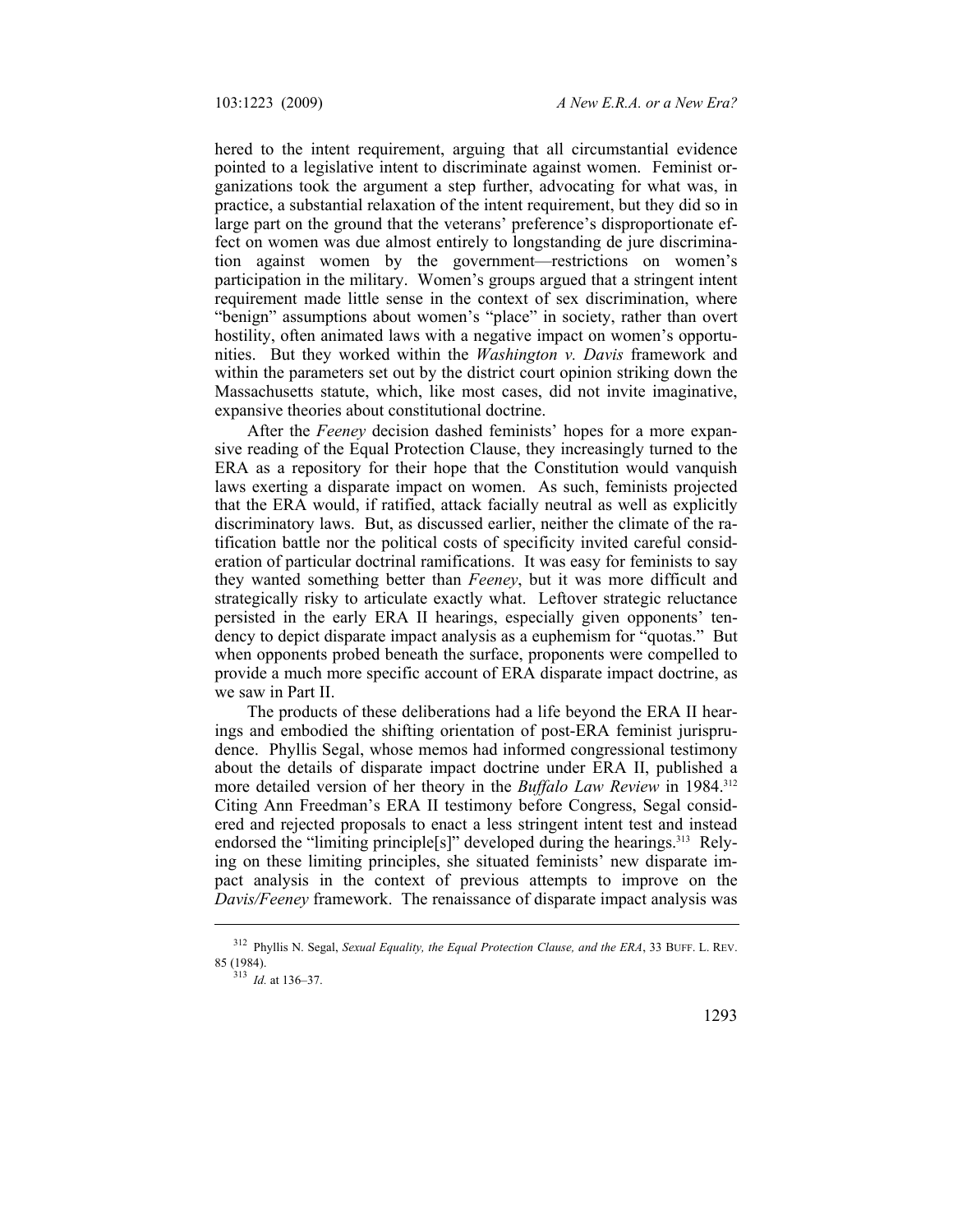not confined to participants in the ERA II campaign. Then-law student Reva Siegel published a note in the *Yale Law Journal* advocating a disparate impact reading of the Pregnancy Discrimination Act in March 1985.<sup>314</sup> Without such an analysis, she argued, the PDA would be a weak weapon against sex inequality in the workplace.

The renewed enthusiasm for disparate impact analysis was also evident in an influential article authored by Wendy Williams and Nadine Taub in the same year.315 In a widely cited 1982 article, Williams had grappled with the question of how to reconcile sex differences with the equal treatment model of sex equality analysis that dominated 1970s feminist litigation.<sup>316</sup> The "crisis" she described stemmed from an intense and sometimes bitter dispute among feminists over whether to support legislation that gave pregnant women special benefits not available to other persons temporarily unable to work. In that piece, Williams framed what is often called the "equal treatment versus special treatment" debate in rather stark terms, arguing that "[i]f we can't have it both ways, we need to think carefully about which way we want to have it."<sup>317</sup> In her view, "for all of its problems, the equality approach is the better one."318

But two years later, Williams and Taub suggested that perhaps feminists need not choose between the Scylla of assimilation/formal equality/individual treatment and the Charybdis of accommodation/real equality/ group treatment after all.319 Instead, like Segal and Siegel, they suggested revitalizing disparate impact analysis: "In short, our hope is that by stressing the common origin of facial discrimination and neutral rules with disparate impact we can revive a commitment to eliminating real barriers to women's full societal participation."<sup>320</sup> They also hoped to transcend the conflict between "equal treatment" and "special treatment" feminists by framing the question in terms of effects: employers would be forbidden to create a special category for pregnancy, but any employment policy would be suspect if it had a disparate impact on women. Thus, if a neutral disability benefits policy protected women to a lesser degree than men by, for example, providing disability leave for all employees insufficient to accommodate pregnancy, it would be susceptible to challenge.

<sup>&</sup>lt;sup>314</sup> Reva B. Siegel, Note, *Employment Equality Under the Pregnancy Discrimination Act of 1978*, 94 YALE L.J. 929, 929 (1985).

<sup>&</sup>lt;sup>315</sup> Nadine Taub & Wendy W. Williams, *Will Equality Require More than Assimilation, Accommodation or Separation from the Existing Social Structure?, 37 RUTGERS L. REV. 825 (1985).* 

<sup>&</sup>lt;sup>316</sup> Wendy W. Williams, The Equality Crisis: Some Reflections on Culture, Courts, and Feminism, 7 WOMEN'S RTS. L. REP. 175 (1982). 317 *Id.* at 196. 318 *Id.*

<sup>319</sup> The article, Taub & Williams, *supra* note 315, derived from a conference paper delivered at 1984: Twenty Years After the 1964 Civil Rights Act: What Needs to Be Done to Achieve the Civil Rights Goals of the 1980's, Rutgers University School of Law-Newark, Nov. 16–17, 1984. 320 Taub & Williams, *supra* note 315, at 839.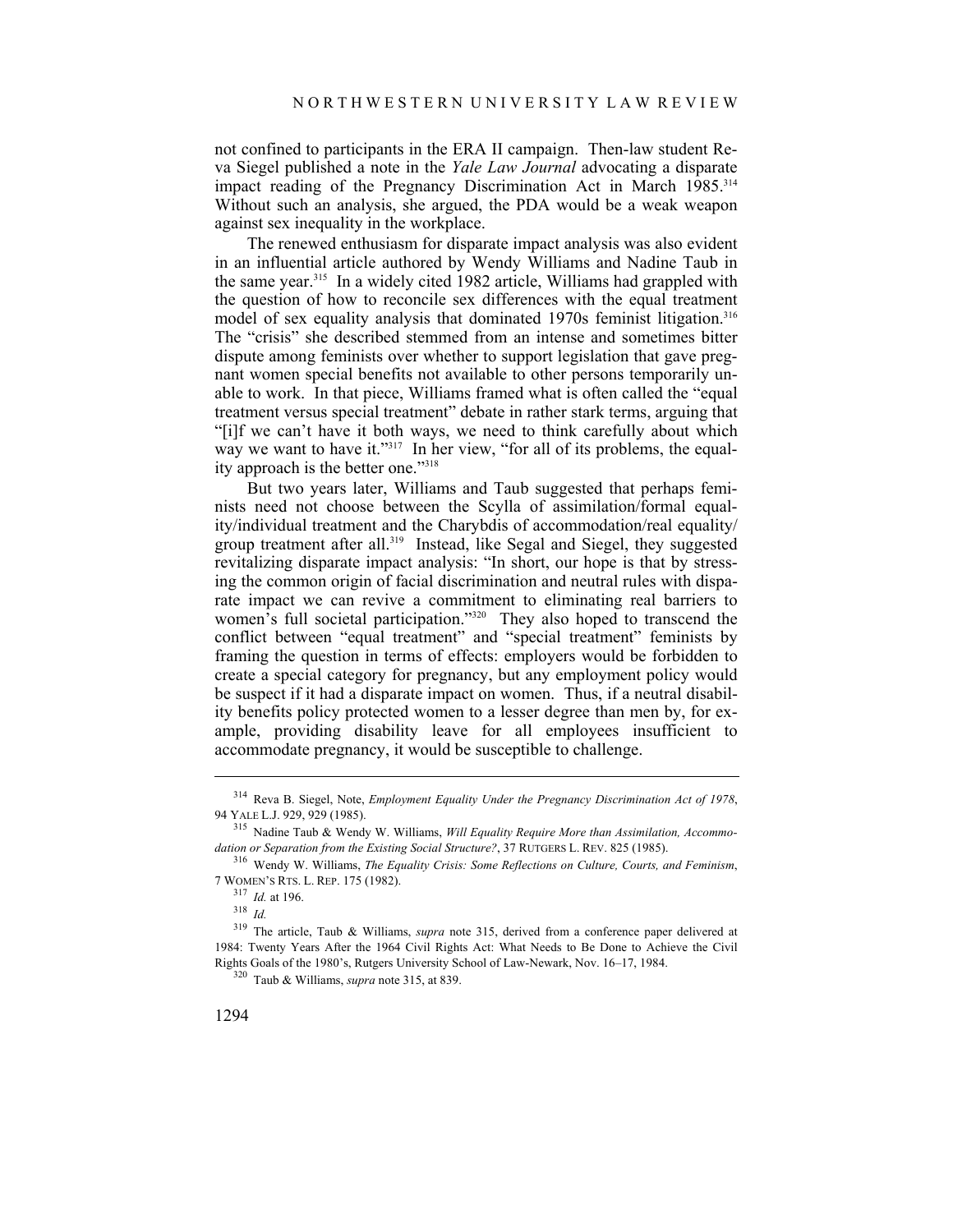Williams and Taub recognized the formidable "practical and political" obstacles in the way of a full-blown assault on laws and policies with a disparate effect on women. This "resistance," they believed, derived from "three related concerns: the absence of a requirement that 'intent' be proved as an element of discrimination, the costs that may result, and the lack of immediately apparent limits on the doctrine's sweep."<sup>321</sup> Thus, though they wished to preserve the *Griggs* concept "intact . . . as a secondary approach," they "would seek to overcome this concern by identifying acceptable limits."322 The limits they identified were virtually the same limits developed in the course of the ERA II hearings: "At a minimum . . . those neutral rules which are traceable to, build on, reproduce or perpetuate the old notions and hierarchies must be justified by a business necessity."<sup>323</sup> Indeed, Williams and Taub cited the testimony of Segal and Freedman from the 1983 hearings to support their analysis.

Two years later, Ann Freedman and Sylvia Law challenged the argument advanced by political scientist Jane Mansbridge that the ERA, by the time of its demise, would have had little practical effect on the law. On the contrary, they asserted, "The ERA would have had a profoundly important impact on laws and policies that discriminate in fact, but not in words."<sup>324</sup> Whether ERA I would have had such an effect is unknowable, but feminists had certainly done all they could to ensure such a meaning for ERA II. Although they had frequently relied on the Equal Protection Clause for limiting principles in the ERA II hearings, disparate impact analysis was a crucial area in which proponents made clear how the amendment would depart, rather dramatically, from existing equal protection jurisprudence.

If the life of disparate impact analysis illustrates how the ERA II debates helped to redefine the meaning of "equality of rights under the law," the compromises proponents made during the hearings highlight the limitations of the ERA as a means for accomplishing the ends feminists sought. The paradox of the legal feminist position after the demise of ERA I is striking. For the first time in over a decade, feminists were in a position to shed the constraints of the ratification process and reconsider the scope of their aspirations for legal and constitutional change. On the other hand, the defeat of ERA I reflected the increasingly conservative political climate in which feminists operated. The reintroduction of ERA II meant that feminists had the opportunity to create a new legislative history for the amendment, one that reflected their current aspirations. But attempting to achieve these changes through the same constitutional amendment that had proven so controversial even before conservative domination of the Executive

<sup>321</sup>*Id.* at 838. 322 *Id.* at 841. 323 *Id.*

<sup>324</sup> Ann E. Freedman & Sylvia A. Law, *Thomas I. Emerson: A Pioneer for Women's Equality*, 38 CASE W. RES. L. REV. 539, 551 (1988).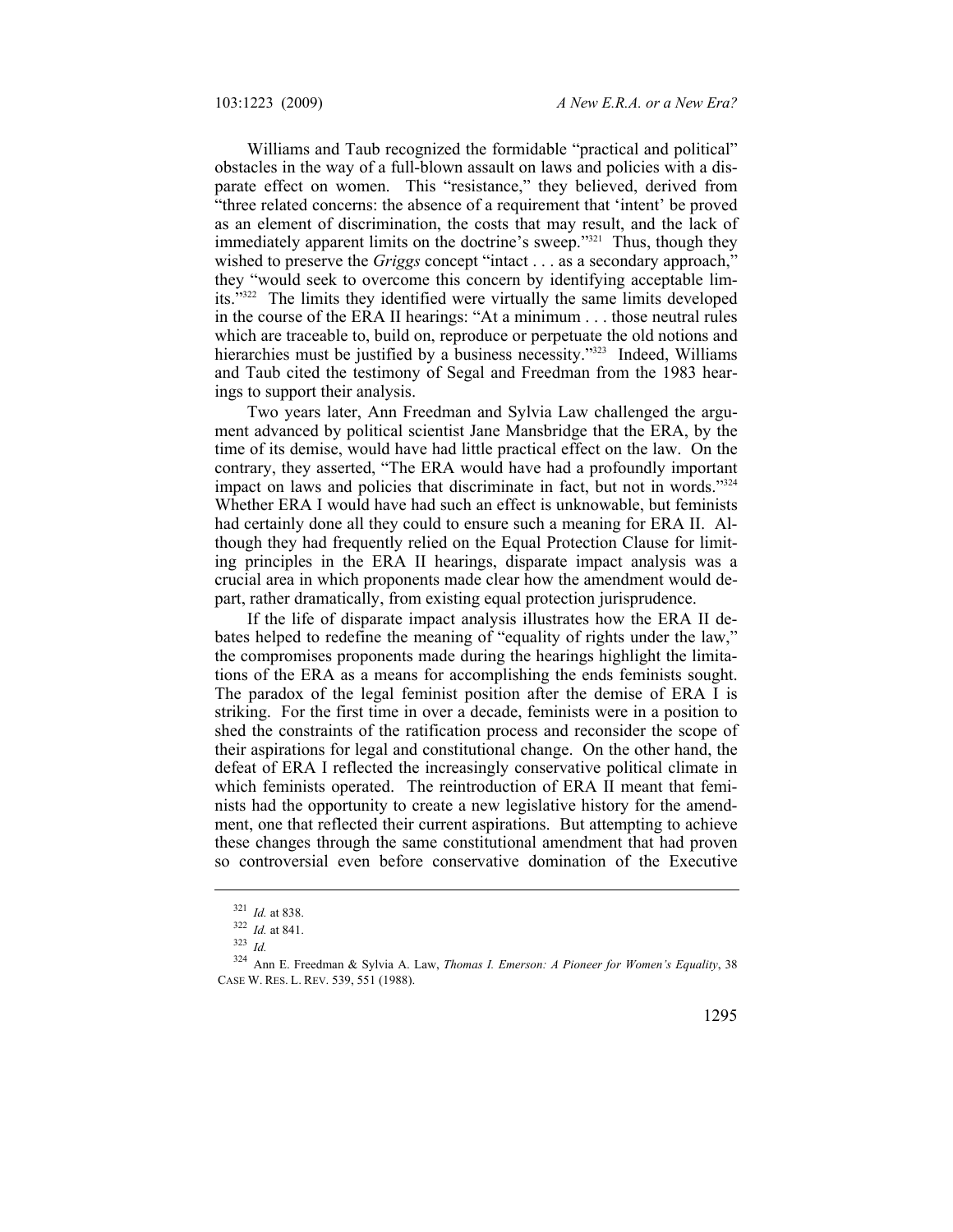Branch and the Senate placed severe political constraints on feminists' attempts to reconfigure and expand the ERA's meaning. After the disappointments of ERA I and II, feminists could understandably conclude that, as Mary Jean Collins put it in 1987, "constitutional amendments serve to ratify the present rather than paving the way for the future."325

The ERA II experience highlighted the Catch-22 in which feminists found themselves: every victory they won in incorporating their more expansive visions of equality into the amendment's legislative history would cost them votes, if not in Congress, then in the state legislatures. Feminists were already cognizant that constitutional amendment might not be the best vehicle through which to achieve their goals—hence their ambivalence about the ERA's reintroduction in the first place. The ERA II experience could only have reinforced those doubts.

Indeed, doubts about the wisdom of seeking change through constitutional amendment went beyond the practical political difficulties of ratification in the absence of consensus; it also entailed significant strategic drawbacks. Keeping the federal ERA in play constrained the arguments feminists felt they could make in litigation under the Fourteenth Amendment and under state ERAs. Whereas the ERA campaign, at its height, had arguably strengthened feminists' case for constitutional change through judicial reinterpretation of the Equal Protection Clause, continuing to press for the amendment in the face of determined and successful opposition tended to highlight the distance between feminists' aspirations and the extent of popular agreement. Further, proponents would always be subject to accusations of duplicity so long as they claimed that a clear legislative history would constrain the ERA's future application when they not-sosecretly hoped that future electoral victories would produce more sympathetic judges who would interpret the ERA's abstract wording more expansively.

Though it would be easy to overlook them given the more prominent political constraints on the ERA's meaning, the ERA II debates also revealed certain stubborn substantive limitations that proved less than amenable to reinvention. It was particularly difficult for proponents to dispel the notion, which the amendment's original legislative history had itself promoted, that the ERA embodied essentially a singular principle of absolute equal treatment. That notion, useful in the early debates over ERA I because of proponents' desire to rid the law books of explicit sex-based classifications, bred confusion about the impact of the ERA on affirmative action and other policies that did not fall into this category. By the time of ERA II, feminists hoped the amendment would promulgate an antihierarchy principle of sorts in the form of disparate impact analysis. But as the debates over ERA II and the subsequent controversy over pregnancy benefits revealed, feminists struggled to agree on what such an antihierarchy principle

<sup>325</sup> Collins, *supra* note 309, at 694.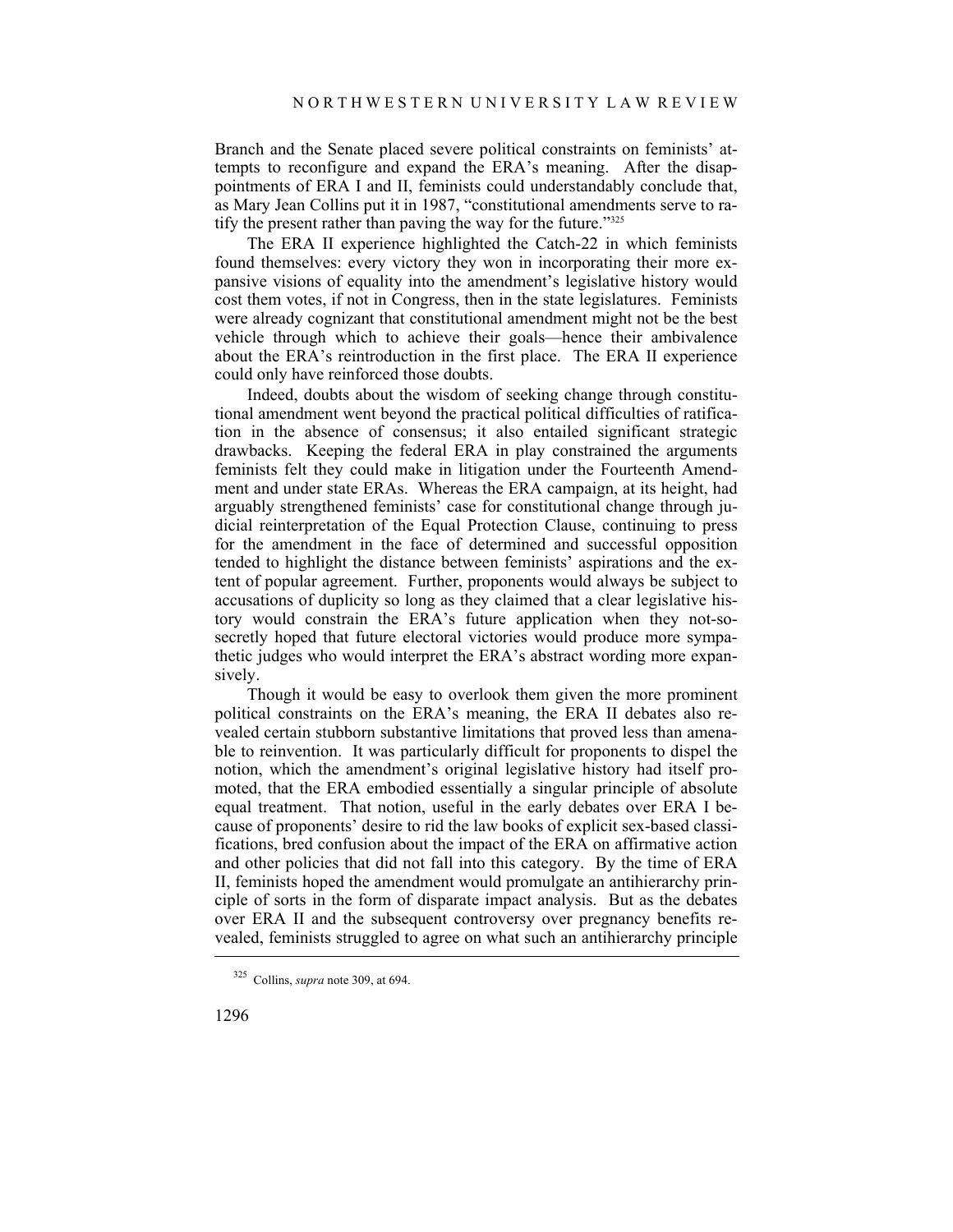would look like in practice. Seeking change through a constitutional amendment begged not only for internal consensus on what means were best suited to the ends of antisubordination, but also a singular principle that would be applicable across various circumstances and areas of the law.

Indeed, in this respect, feminists had come full circle. Whereas feminist ERA skeptics of the pre-1970s era had bemoaned the ERA's "rigidity" and lack of "flexibility" because it might endanger protective labor legislation, proponents of ERA I steadfastly insisted on an equality principle of virtually universal applicability. Along these lines, the authors of the 1971 Yale ERA Article wrote, "the interrelated character of a system of legal equality for the sexes makes a rule of universal application imperative. No one exception, resulting in unequal treatment for women, can be confined in its impact to one area alone. Equal rights for women, as for races, is a unity."326 Now some feminists again began to question the feasibility of applying a universal principle to a complicated and diverse array of problems. Some younger feminist scholars, examining the ERA ratification battle from an academic perspective, wondered whether continuing a polarizing struggle was the best way to unite women whose interests were far more harmonious than the rancor of ERA rhetoric would suggest. Deborah Rhode, a young Stanford Law School professor, suggested that the women to whom Schlafly's movement had appealed were reachable, but that "feminists might do well to pause in the pursuit of an increasingly divisive constitutional symbol and focus on more concrete responses to structural inequities."327

Feminists had also become more cognizant of the limitations of a constitutional amendment that did not reach private action. Even proponents' wildest imaginations could not transform the ERA into an affirmative duty on the part of the government to take active steps to remedy inequality in the absence of a proven constitutional violation. As proponents acknowledged—and emphasized to skeptics—the ERA was a limitation on state action and a license to legislate, but not an unavoidable imperative to remedy inequality.

More generally, proponents recognized, constitutional adjudication had its limits as a tool for pursuing legal change. Williams said as much in her influential critique of 1970s Supreme Court sex equality jurisprudence: "To say that courts are not and never have been the source of radical social change is an understatement."328 Legislation would be the means of achieving feminists' ultimate goal of redefining the meaning of equality itself. "[T]o the extent that the law of the public world must be reconstructed to reflect the needs and values of both sexes, change must be sought from leg-

<sup>326</sup> Yale ERA Article, *supra* note 54, at 892. 327 Deborah L. Rhode, *Equal Rights in Retrospect*, 1 LAW & INEQ. 1, 72 (1983). 328 Williams, *supra* note 316, at 175.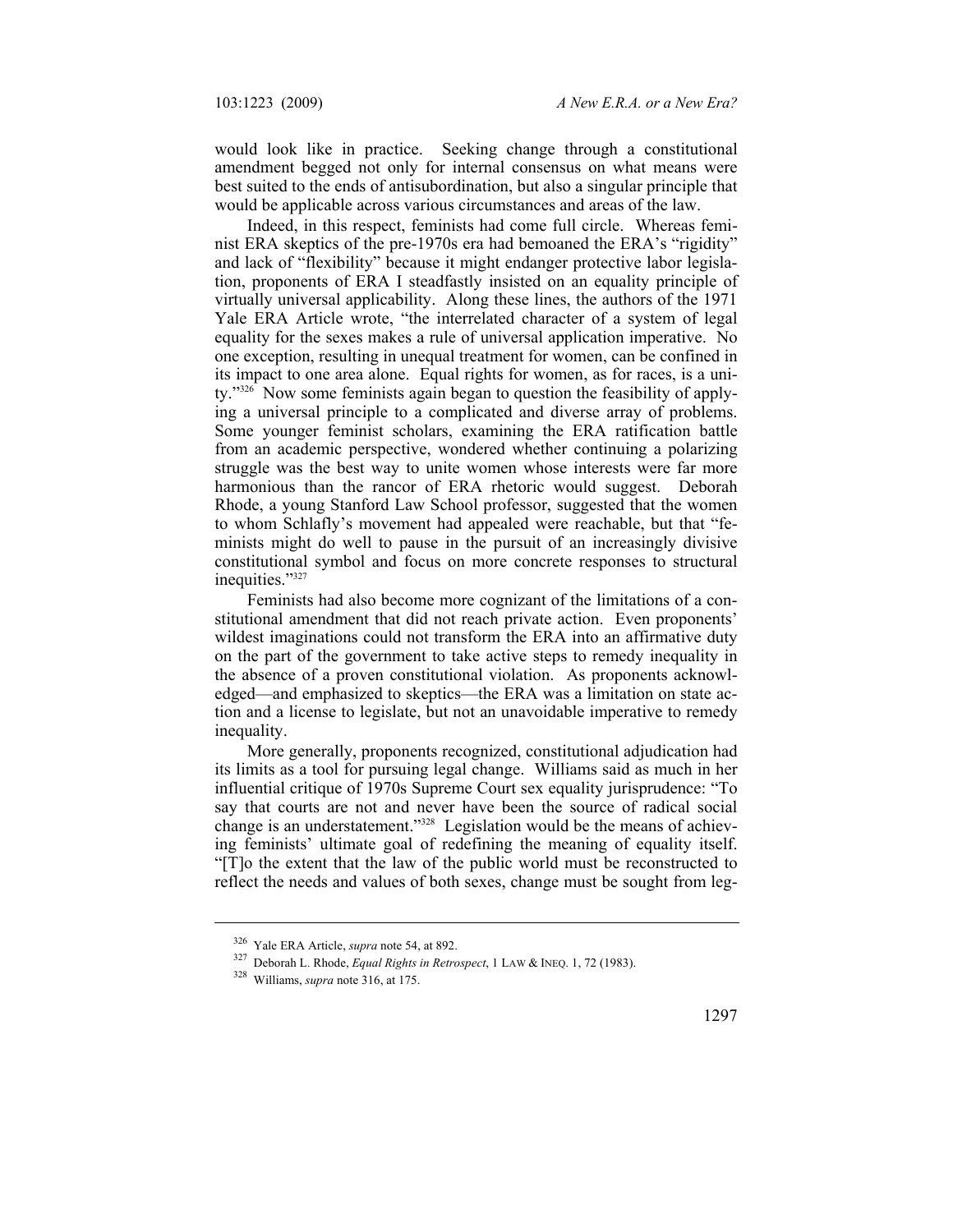islatures rather than the courts," Williams wrote.<sup>329</sup> Section 2 of the ERA provided a basis for such legislation, but as we saw in Part II, ERA proponents had to tread carefully in claiming a role for section 2 beyond that of Section 5 of the Fourteenth Amendment.<sup>330</sup> While the Court had decided many Fourteenth Amendment questions unfavorably during ERA I's pendency, the expansive reading of Congress's Section 5 enforcement power remained largely undisturbed, and feminists certainly did not wish to imply that a narrower reading was appropriate.

At the same time, the Court's increasingly conservative race jurisprudence not only made it less advantageous for feminists to analogize the ERA's impact to the treatment of race discrimination under the Equal Protection Clause, it also threatened—or at least complicated—coalitions between racial justice and feminist organizations. As Freedman and Law recalled in 1987, "[ERA] proponents had no desire to urge that women were entitled to a greater measure of constitutional protection than black people. Rather, most ERA proponents sought common cause between those who struggled against racism and sexism."<sup>331</sup> ERA supporters hoped and believed that "the ERA's stronger protection against laws that were sexist in impact would have a spillover effect extending stronger protection to blacks injured by laws that were racist in impact. But it was difficult to use the actual words of the ERA to support this pragmatic belief."332 No doubt it was also politically inexpedient to highlight this "spillover effect," because it played into the hands of opponents who forecasted dire consequences for the ERA beyond the realm of sex equality.

Significantly, the internal debates among feminists over ERA II's relationship to abortion and reproductive rights, and the uneasy compromise presented in the hearings, drove home many feminists' increasing unwillingness to divorce constitutional sex equality from reproductive freedom. Advocates like Rhonda Copelon called explicitly for a reunification of sex equality and abortion rights in 1983. Other prominent feminist lawyers soon followed suit. Sylvia Law's *Rethinking Sex and the Constitution* and Ruth Bader Ginsburg's *Some Thoughts on Autonomy and Equality in Relation to* Roe v. Wade were two of the more prominent published expressions of this view. Ginsburg, by then a judge on the U.S. Court of Appeals for the D.C. Circuit, acknowledged "the view that for political reasons the reproductive autonomy controversy should be isolated from the general de-

<sup>&</sup>lt;sup>329</sup> *Id.* <sup>330</sup> Proponents had clarified in the ERA I debates that section 2 of the ERA was meant to have more or less exactly the same scope as the Enforcement Clauses of the Fourteenth and Fifteenth Amendments. Each of these provisions gave Congress the power to enforce the substantive sections of the amendment through "appropriate legislation."<br><sup>331</sup> Freedman & Law, *supra* note 324, at 554.<br><sup>332</sup> *Id*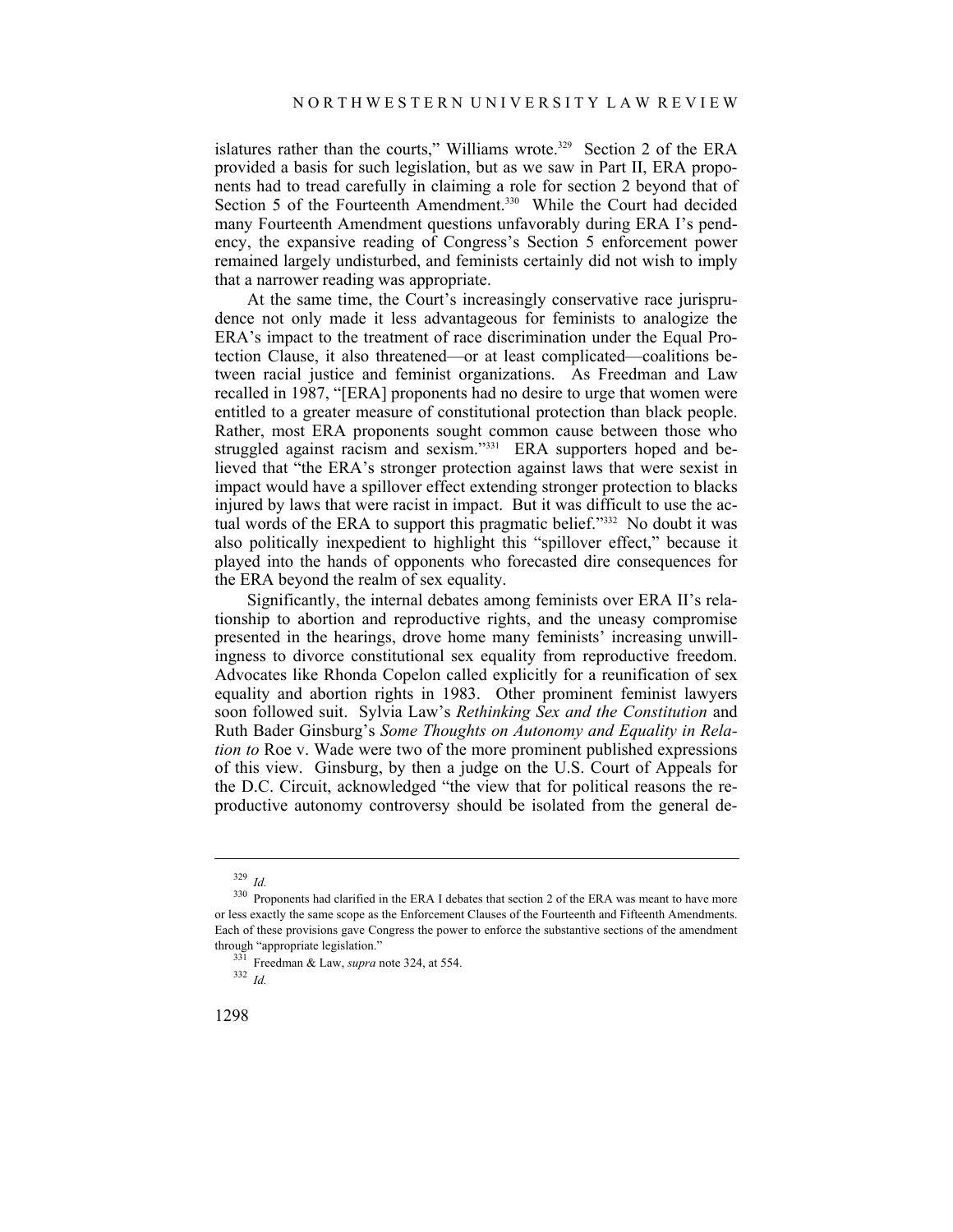bate on equal rights, responsibilities, and opportunities for women and men," but ultimately rejected that view.<sup>333</sup> Law similarly acknowledged that

[t]o assert that the fourteenth amendment or a state ERA mandates a concept of sex equality that encompasses a woman's interest in controlling reproductive capacity would inescapably affect the effort to enact a federal ERA. Nevertheless, it is important to explore the political and legal separation of sex equality and reproductive freedom and to evaluate the value of a more integrated approach.334

Others were less circumspect about suggesting a change of course. In a brief but influential essay written in 1983, MacKinnon offered a searing critique of feminists' earlier decision to rest the campaign for abortion rights on privacy grounds, rather than on a rationale based in equality or freedom.335 By 1991, NOW activist Twiss Butler joined MacKinnon in excoriating the ERA campaign for asking too little of constitutional equality, especially in the context of abortion and pregnancy, and cited the 1983 ERA II hearings as her primary example.<sup>336</sup> In her own retrospective questioning of feminist strategy, MacKinnon suggested that she had held her tongue while the ERA was still in play, but once the amendment appeared dead once and for all, "[t]here seemed little to lose, even from the truth."337

Whether one was sympathetic or impatient with feminists' concessions to the political exigencies of the ERA debates, it was clear that feminists would fight the battles of the 1980s and 1990s on new terrain. Without a constitutional amendment hanging in the balance, feminists were free to draw connections between areas of law formerly considered taboo. Unconstrained by what they now perceived as the strictures of "formal equality," they explored new frontiers of legal intervention like disparate impact analysis and comparable worth, legislation to enact economic rights for women, and an embrace of reproductive rights and eventually sexual freedom as essential components of sex equality. From the debates over ERA II, femi-

<sup>&</sup>lt;sup>333</sup> Ginsburg, *supra* note 225, at 386.<br><sup>334</sup> Law, *supra* note 217, at 987.<br><sup>335</sup> CATHARINE A. MACKINNON, *Privacy Versus Equality: Beyond* Roe v. Wade, *in* FEMINISM<br>UNMODIFIED: DISCOURSES ON LIFE AND LAW 93, 93–103 (1

<sup>336</sup> Twiss Butler, *Abortion Law: 'Unique Problem for Women' or Sex Discrimination?*, 4 YALE J.L. & FEMINISM 133 (1991). She wrote:

Suppose that [ERA supporters] had responded to the accusation that the ERA would mean abortion on demand by agreeing enthusiastically, adding that the ERA would not only prohibit legal barriers to abortion and public funding of abortion, but would also protect women from such other forms of pregnancy discrimination as forced sterilization of minority women, denial or surcharging of pregnancy coverage on private medical expense and disability income insurance, punitive treatment of maternity leave, and suppression of contraceptive information in public school curricula.

*Id.* at 138.

<sup>337</sup> Catharine A. MacKinnon, *Excerpts from MacKinnon/Schlafly Debate*, 1 LAW & INEQ. 341, 341 (1983).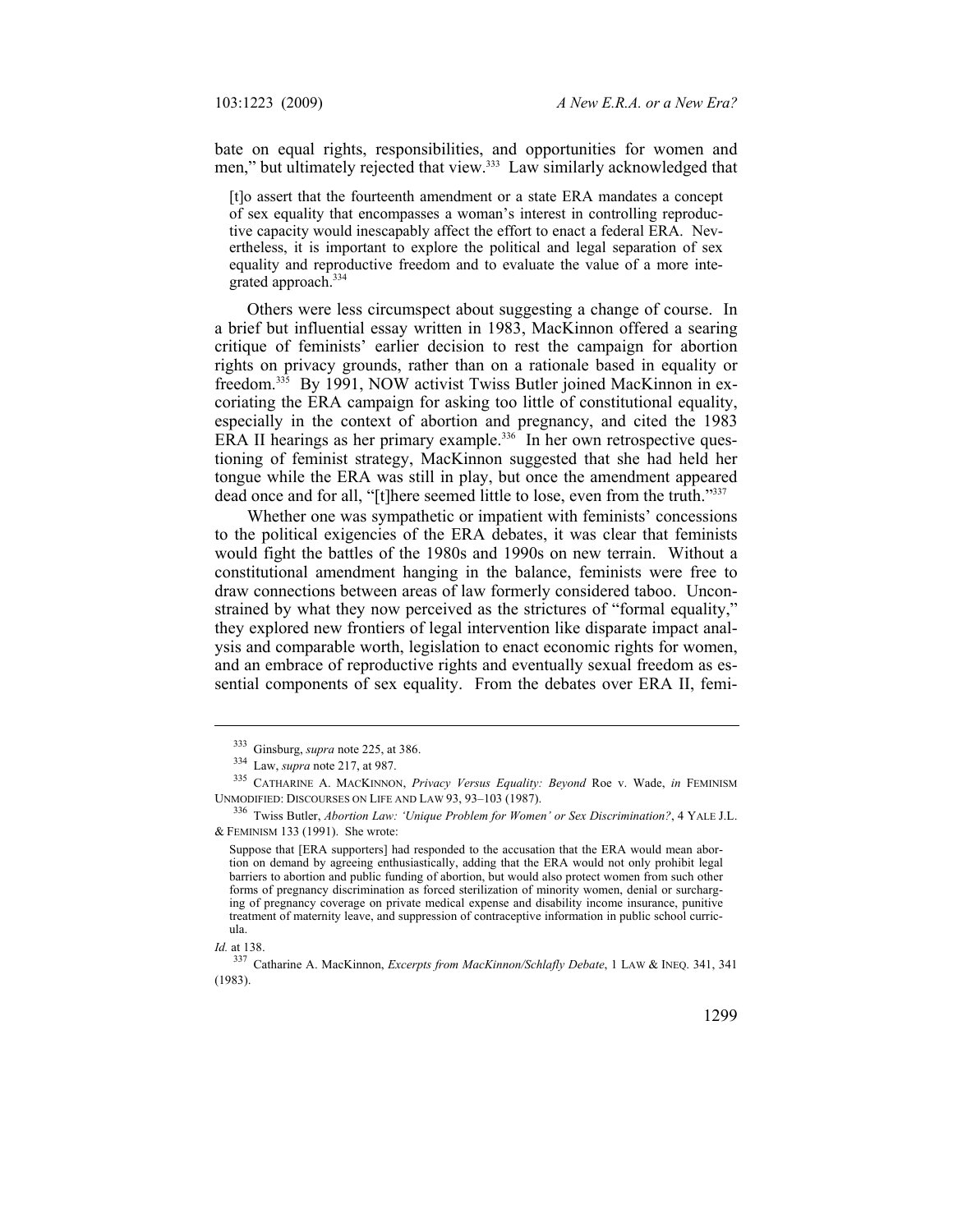nists emerged intent on pursuing not merely "equality in theory," but "equality in fact."

## **CONCLUSION**

The story of ERA II sheds light on themes important both to historians and to scholars of social movements and constitutional change. The ERA II campaign confirms the imperative to look beyond courts and litigation as sites of constitutional conflict. The process whereby proponents of constitutional change attempted to create new legislative history for an already controversial and much-debated amendment provides an intriguing example of the extrajuridical creation of constitutional meaning. It proved to be one in which dialogue with opponents was virtually unavoidable. This dialogic process included not only feminist and antifeminist movement activists, but also congressional combatants—lawmakers with various stakes in the debate over ERA II. In part because the debate took place in the context of congressional consideration of the amendment—rather than, say, in the course of litigation or of a ratification campaign directed at state legislatures—ERA II's trajectory highlighted the potential of proposed amendments to serve as partisan political battering rams.

The debate over ERA II also proved a formative one for the social movement that somewhat reluctantly sponsored its reintroduction, yielding substantive and strategic reassessments on the part of advocates at a transitional moment in the history of legal feminism. Thus the story of ERA II highlights the significance of even failed attempts to amend the Constitution, not only to the extent that they influence judicial reinterpretation of existing constitutional provisions—as the ERA I campaign arguably did—but also in their role as a vehicle for social movement agenda-setting.

From an historical standpoint, the ERA II debates underscore the scope and limitations of the legal and political changes feminists and their opponents achieved between the introduction and passage of ERA I in the early 1970s, and ERA II's ultimate defeat in Congress in 1983 and 1984. An amendment with broad-based bipartisan support had become a partisan weapon deployed by politicians and advocates across the political spectrum. Moreover, because feminists had achieved much of the agenda set out in the original ERA I hearings but still faced a determined and well-organized opposition to their residual goals, by the early 1980s the amendment had acquired new legal meanings. A decade of political struggle over the ERA, reproductive freedom, and civil rights more generally made a new set of issues salient: facially neutral laws exerting a disproportionate impact on women replaced overt sex-classifications as the primary target of feminist legal strategy, while resurgent conservatism placed battles over abortion, state action, homosexuality, and the military at the center of the struggle.

But the ratification debates had proven more conducive to histrionics, innuendo, and outrage than to sustained doctrinal parsing. Feminists were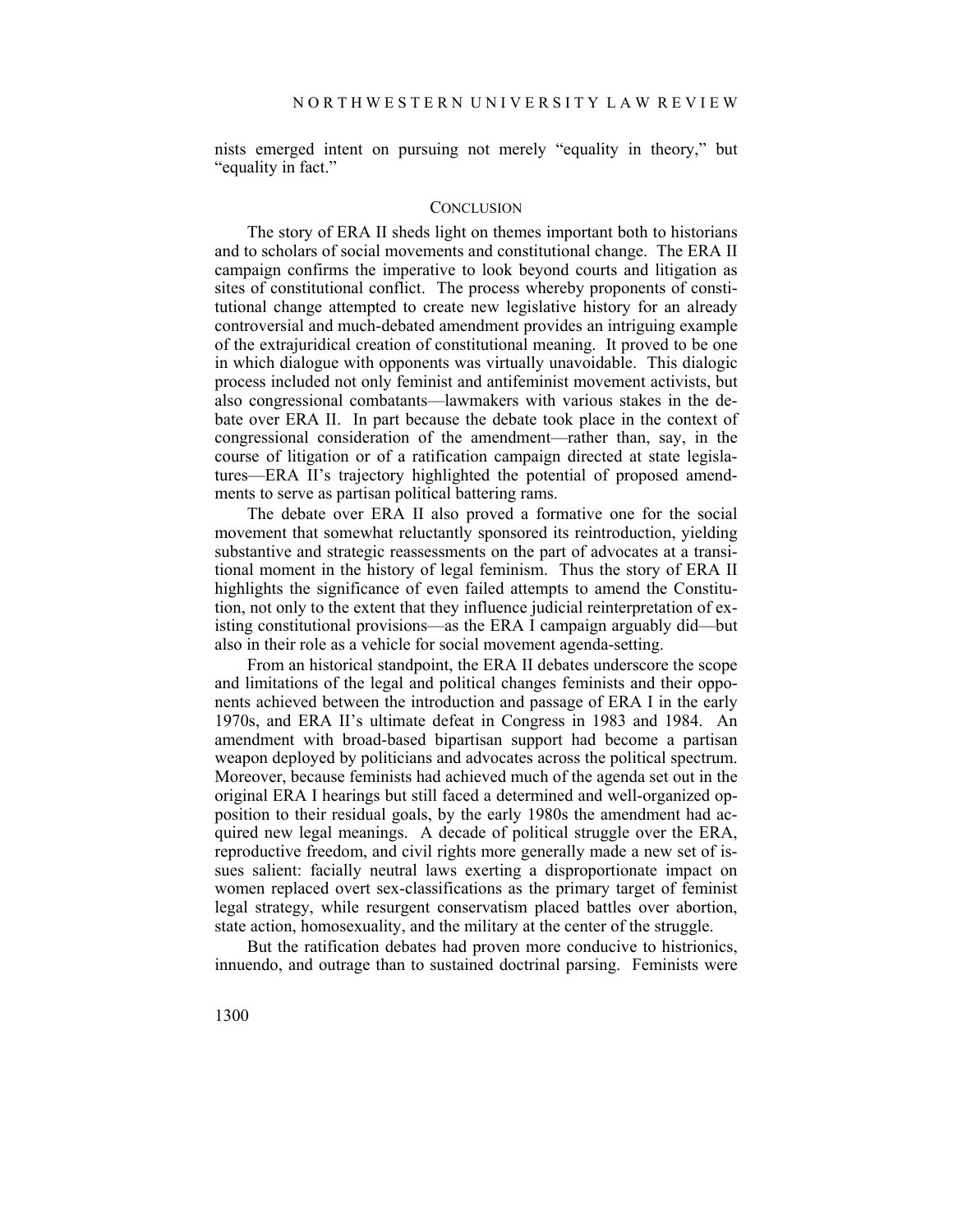understandably ambivalent about defending ERA II so soon after ERA I's demise, but recognized that for better or worse, they had to decide exactly what they could ask of the amendment, legally and politically. Opponents asked difficult and probing questions about the amendment's specific legal ramifications, compelling a response from supporters. Proponents' internal debates and the public testimony they produced revealed both creative thinking about doctrinal possibilities and a sense of painfully acquired *realpolitik*. Some of the positions feminists took in the ERA II hearings, such as the development of a more sophisticated disparate impact analysis, laid a promising foundation for future advocacy; others, such as the pained machinations surrounding the relationship between the ERA and reproductive rights, revealed the limitations of amendment advocacy as a means to the ends feminists sought.

The introduction, consideration, and defeat of ERA II marked a pivotal moment in the history of legal feminism. Far more than a mere postscript to the battle over ERA I, the debate over ERA II helped to redefine both the strategy and the substance of the feminist legal agenda. Substantively, the ERA II debate solidified an emerging shift from formal equality to a concern with disparate impact and combating hierarchy. Moreover, the debate forced feminists to grapple with the specific doctrinal dilemmas entailed by this shift. Strategically, ERA II enabled feminists to explore the possibilities of using a proposed constitutional amendment as a partisan political weapon and embodied a new electoral turn in movement politics. Ultimately, ERA II drove home the limitations of constitutional amendment as the means to feminist ends, but the process of constructing a new meaning for the amendment had important and lasting effects on the legal feminism that emerged, reconstituted, from the ashes of defeat.